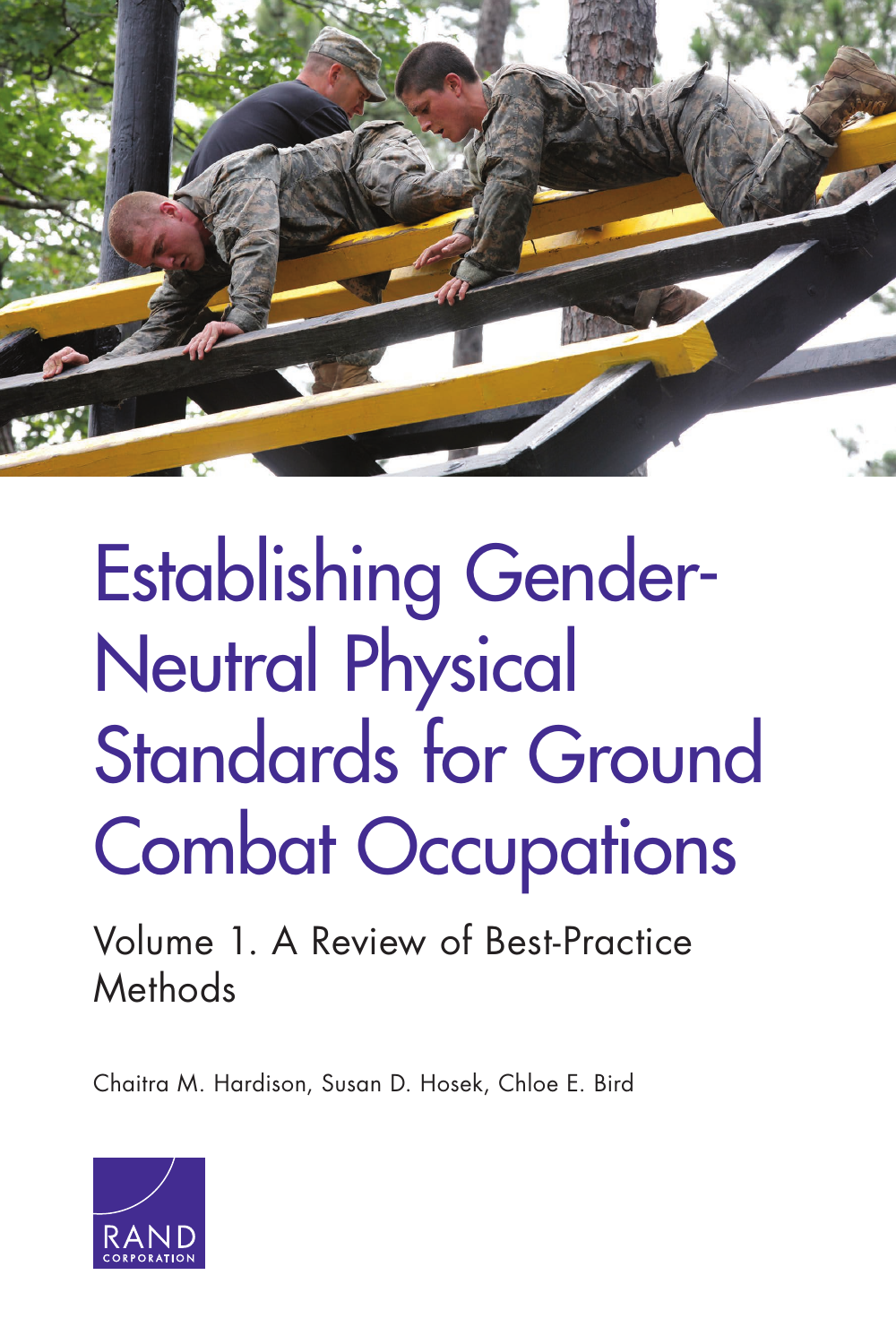For more information on this publication, visit [www.rand.org/t/RR1340z1](http://www.rand.org/t/RR1340z1)

Published by the RAND Corporation, Santa Monica, Calif. © Copyright 2018 RAND Corporation RAND<sup>®</sup> is a registered trademark.

*Cover: U.S. Army image from Reuters.*

#### Limited Print and Electronic Distribution Rights

This document and trademark(s) contained herein are protected by law. This representation of RAND intellectual property is provided for noncommercial use only. Unauthorized posting of this publication online is prohibited. Permission is given to duplicate this document for personal use only, as long as it is unaltered and complete. Permission is required from RAND to reproduce, or reuse in another form, any of its research documents for commercial use. For information on reprint and linking permissions, please visit [www.rand.org/pubs/permissions.](http://www.rand.org/pubs/permissions)

The RAND Corporation is a research organization that develops solutions to public policy challenges to help make communities throughout the world safer and more secure, healthier and more prosperous. RAND is nonprofit, nonpartisan, and committed to the public interest.

RAND's publications do not necessarily reflect the opinions of its research clients and sponsors.

Support RAND Make a tax-deductible charitable contribution at [www.rand.org/giving/contribute](http://www.rand.org/giving/contribute)

[www.rand.org](http://www.rand.org)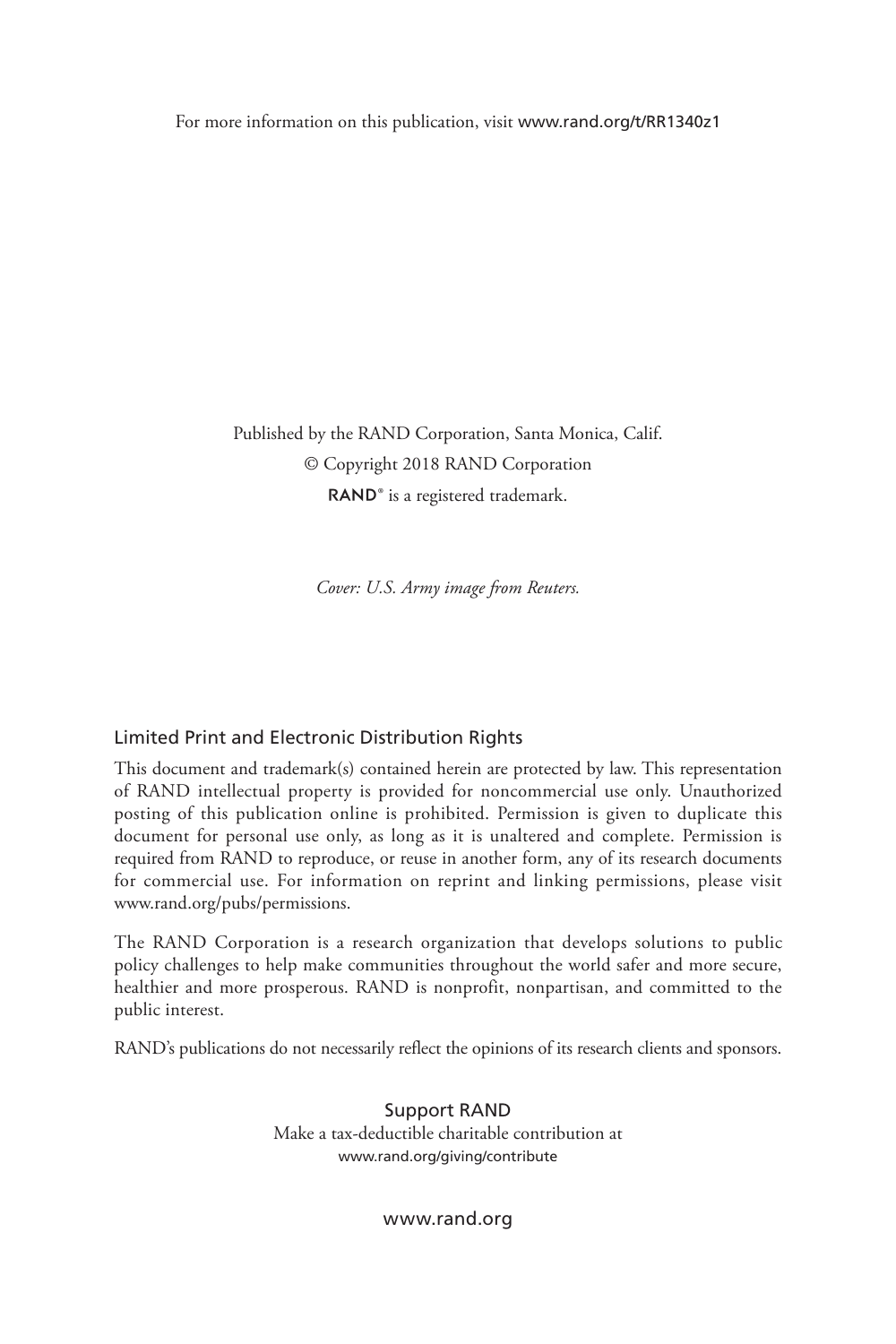Since the establishment of the all-volunteer force in 1973, representation of women in the U.S. military has increased to 15 percent, and an increasing number of military occupations have been opened to them. On January 24, 2013, the Secretary of Defense (SecDef) announced that the last remaining policy restricting the service of women, the direct ground combat exclusion rule, would be rescinded. Women will be allowed to serve in any occupation and assignment for which they can meet the occupational standards. The SecDef also directed the military services to validate their occupational standards to ensure they appropriately reflect occupational requirements and are gender neutral.

This study supports the review and development of gender-neutral physical standards for physically demanding occupations in the military. The first phase of the study, documented in this volume of the project report, identifies the best-practice methods for developing physical standards relevant to these military occupations. The second phase of the study, documented in the second volume, reviews the methods the services used to validate their occupational standards in response to the SecDef's guidance.

In December 2015, the Office of the Secretary of Defense released a preliminary version of this report on its website at the time the SecDef announced the decision to open previously closed combat occupations to women. This final version of the report incorporates minor changes resulting from RAND's quality assurance process and has been copyedited and proofread for clarity and ease of reading.

The research is sponsored by the Office of the Under Secretary of Defense for Personnel and Readiness and conducted within the Forces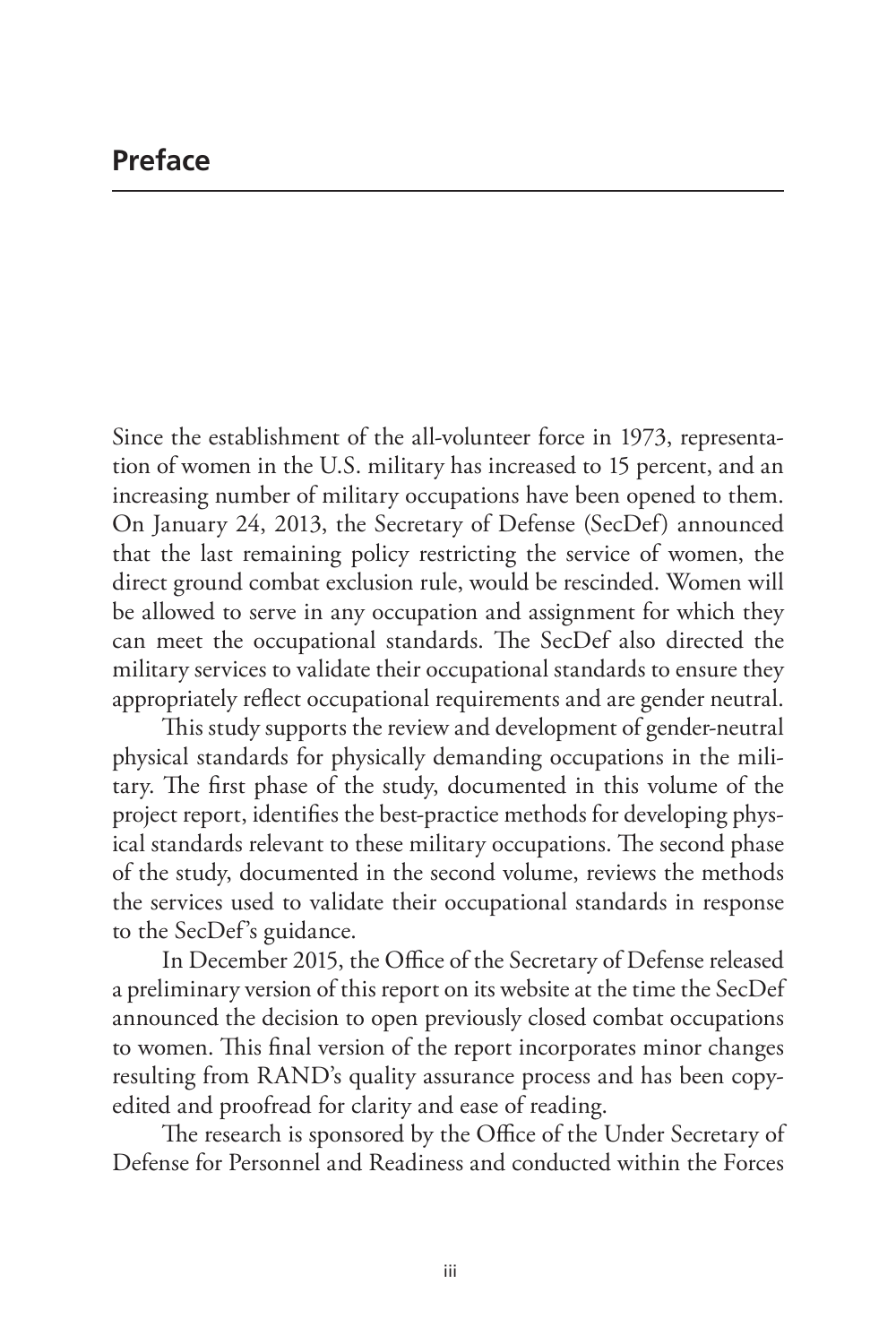and Resources Policy Center of the RAND National Defense Research Institute, a federally funded research and development center sponsored by the Office of the Secretary of Defense, the Joint Staff, the Unified Combatant Commands, the Navy, the Marine Corps, the defense agencies, and the defense Intelligence Community.

For more information on the RAND Forces and Resources Policy Center, see [www.rand.org/nsrd/ndri/centers/frp](http://www.rand.org/nsrd/ndri/centers/frp) or contact the director (contact information is provided on the web page).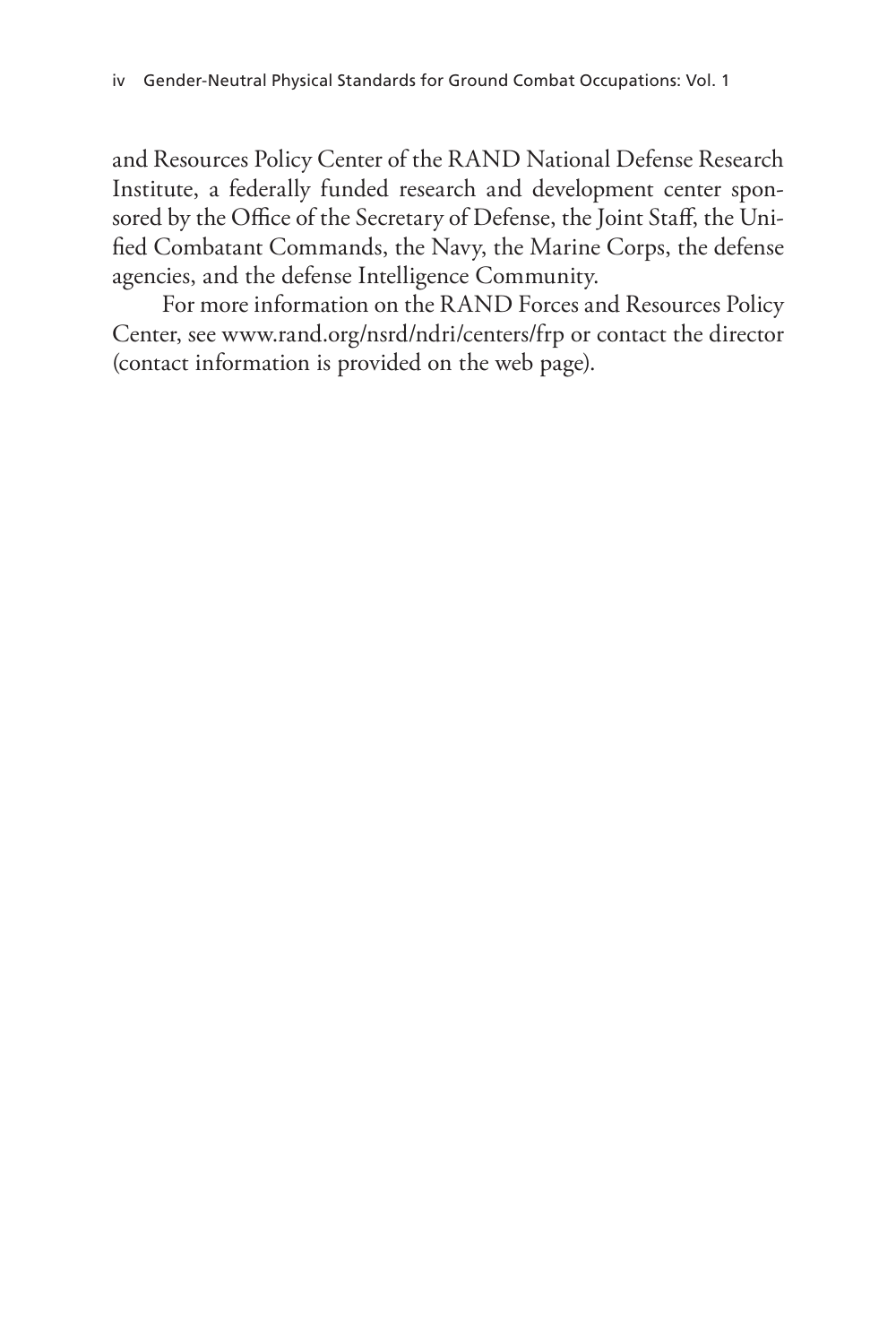# **Contents**

| <b>CHAPTER ONE</b>                                    |  |
|-------------------------------------------------------|--|
|                                                       |  |
|                                                       |  |
|                                                       |  |
| Occupation-Specific Physical Standards and Entry into |  |
|                                                       |  |
|                                                       |  |
|                                                       |  |
| <b>CHAPTER TWO</b>                                    |  |
| Methodological Approaches to Establishing Physical    |  |
|                                                       |  |
|                                                       |  |
| <b>CHAPTER THREE</b>                                  |  |
|                                                       |  |
|                                                       |  |
|                                                       |  |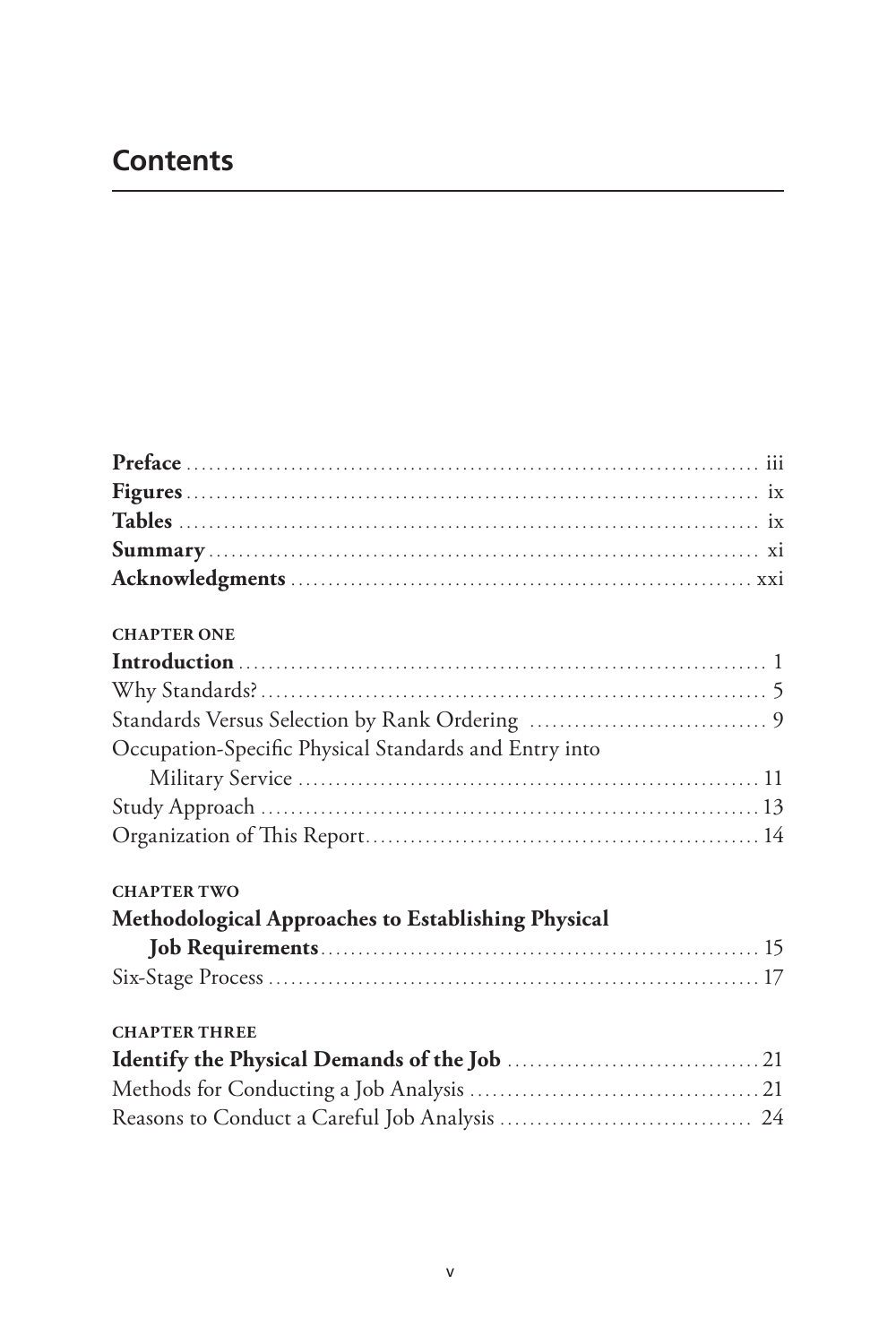| <b>CHAPTER FOUR</b>                                             |  |
|-----------------------------------------------------------------|--|
|                                                                 |  |
|                                                                 |  |
|                                                                 |  |
| <b>CHAPTER FIVE</b>                                             |  |
|                                                                 |  |
| Construct Deficiency and Construct Irrelevance  41              |  |
|                                                                 |  |
|                                                                 |  |
|                                                                 |  |
|                                                                 |  |
| Additional Considerations in Collecting Validation Evidence  55 |  |
| <b>CHAPTER SIX</b>                                              |  |
|                                                                 |  |
| Use of Job Analysis Data to Set the Minimum Score  64           |  |
|                                                                 |  |
| <b>CHAPTER SEVEN</b>                                            |  |
|                                                                 |  |
|                                                                 |  |
|                                                                 |  |
|                                                                 |  |
|                                                                 |  |
| <b>CHAPTER EIGHT</b>                                            |  |
|                                                                 |  |
| Institutionalize Research to Support Policy Changes 81          |  |
|                                                                 |  |
|                                                                 |  |
| <b>CHAPTER NINE</b>                                             |  |
|                                                                 |  |
|                                                                 |  |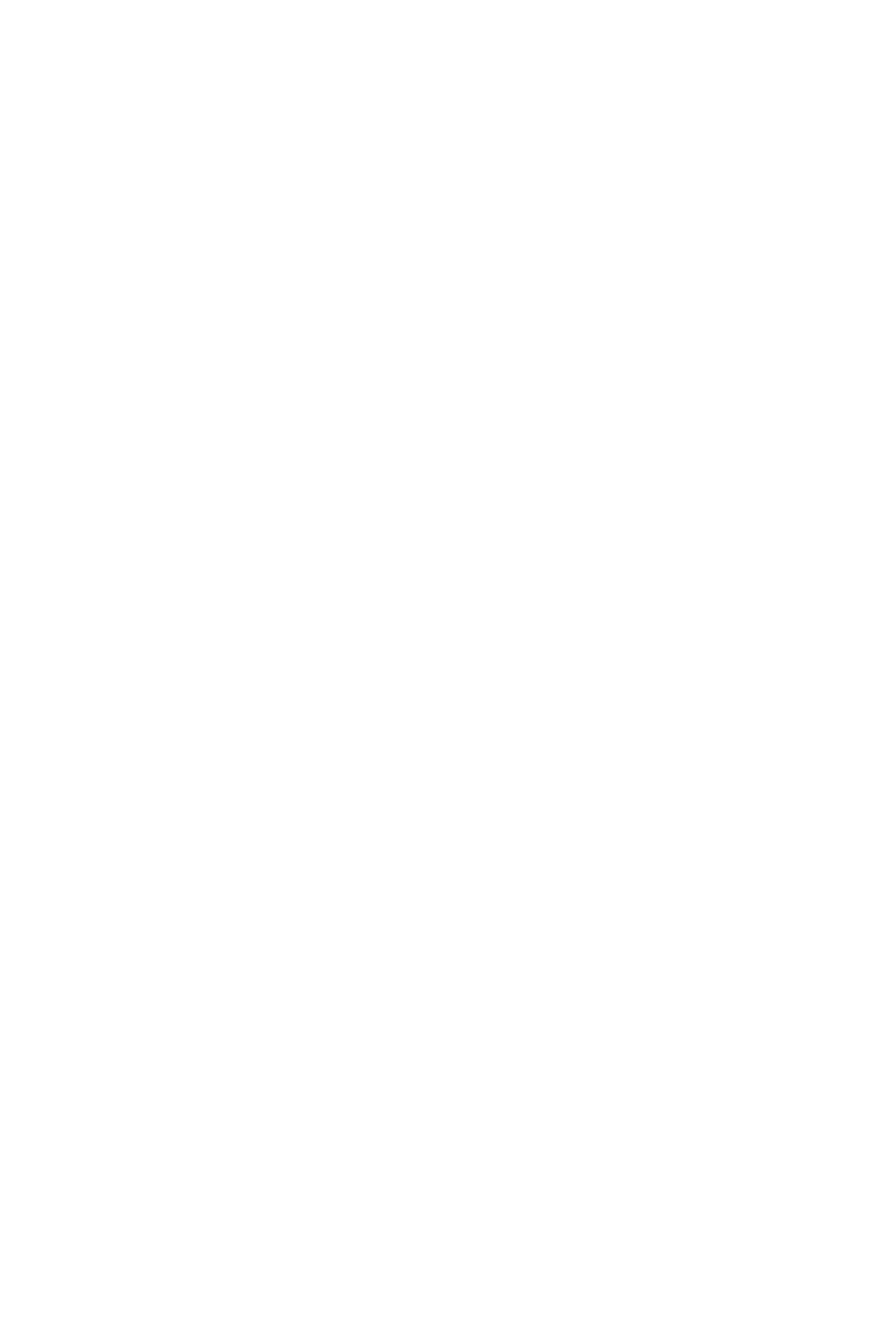# **Figures**

| S.1. Six Stages in Developing Physical Standards xiv         |  |
|--------------------------------------------------------------|--|
| 1.1. Enlistment and Initial Training of Military             |  |
|                                                              |  |
| 2.1. Six Stages in Developing Physical Standards 18          |  |
|                                                              |  |
|                                                              |  |
|                                                              |  |
| 5.4. Illustration of a Hypothetical Selection Test Resulting |  |
|                                                              |  |

## **Tables**

|      | 3.1. Example Considerations in Identifying the Physical     |  |
|------|-------------------------------------------------------------|--|
|      |                                                             |  |
| 4.1. |                                                             |  |
| 4.2. | Examples of Tests Used to Measure Physical Abilities        |  |
|      |                                                             |  |
| 4.3. | Example Considerations in Identifying Potential             |  |
|      |                                                             |  |
| 5.1. | Example Considerations in Validating and Selecting Tests 56 |  |
| 6.1. | Example Considerations in Establishing Minimum              |  |
|      |                                                             |  |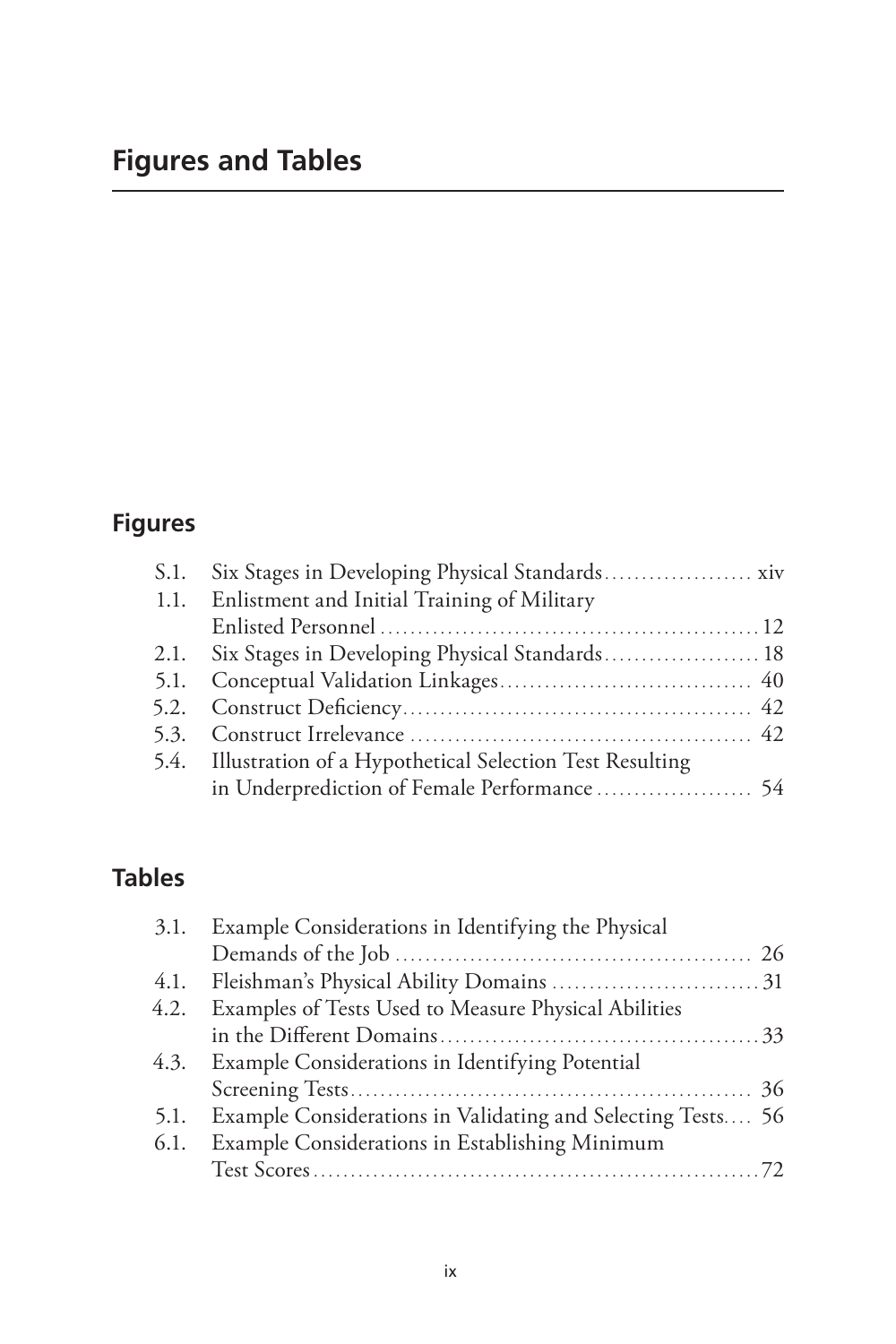| 7.1. Example Considerations in Implementing Screening 76 |  |
|----------------------------------------------------------|--|
| 8.1. Example Considerations for Confirming that Tests    |  |
|                                                          |  |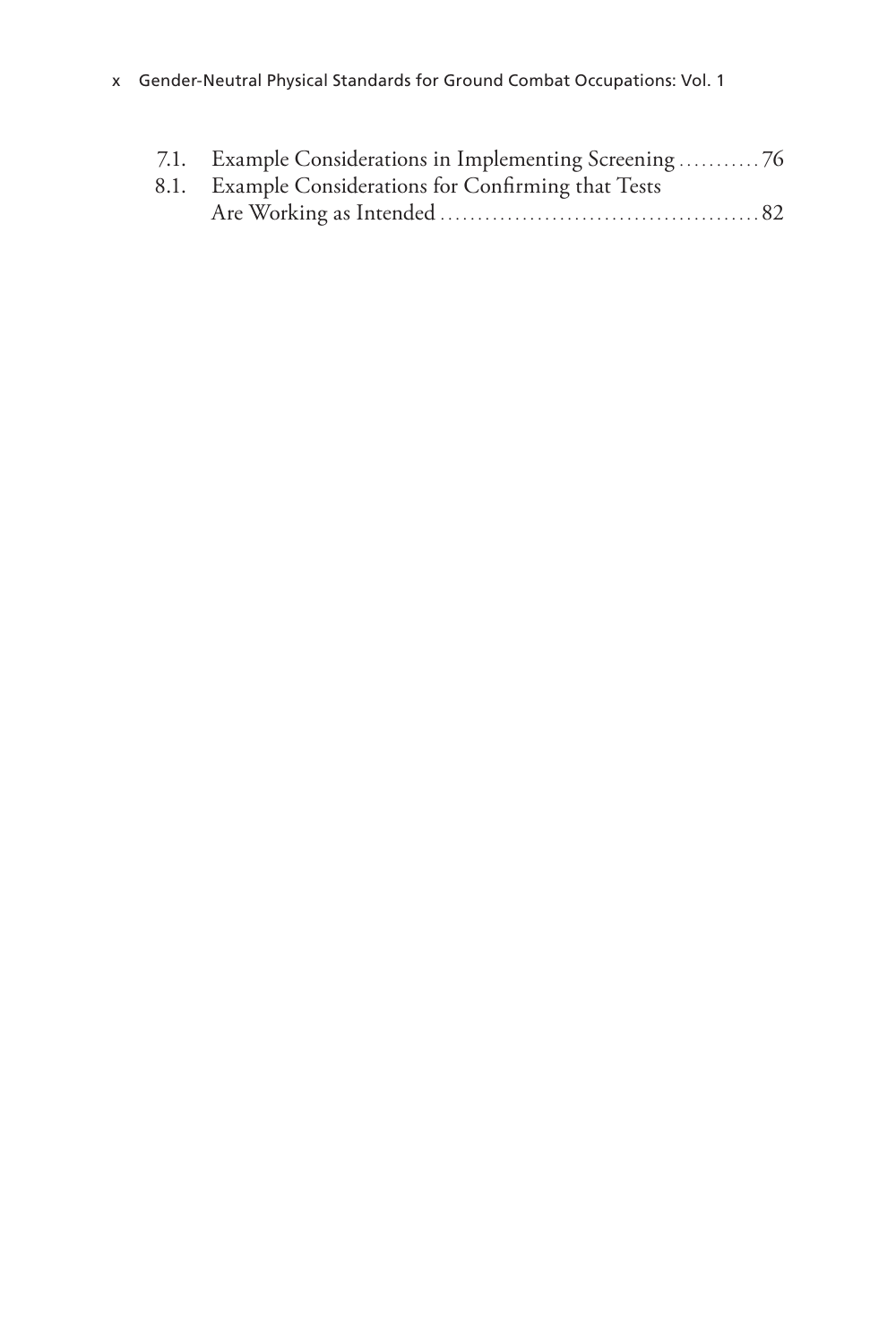On January 24, 2013, the Secretary of Defense (SecDef) and Chairman of the Joint Chiefs of Staff announced rescission of the 1994 Direct Ground Combat Definition and Assignment Rule (SecDef, 1994) and the intention to "integrate women into occupational fields to the maximum extent possible" (U.S. Department of Defense [DoD], 2013). The rule restricted assignments of women to occupational specialties or positions in or collocated with direct ground combat units below the brigade level, in long-range reconnaissance and special operations forces, and in positions including physically demanding tasks the "vast majority" of women cannot do (SecDef, 1994). In announcing the decision to eliminate the rule, the SecDef stated:

Our purpose is to ensure that the mission is carried out by the best qualified and the most capable servicemembers, regardless of gender and regardless of creed and beliefs. If members of our military can meet the qualifications for a job—and let me be clear, I'm not talking about reducing the qualifications for the job— if they can meet the qualifications for the job, then they should have the right to serve, regardless of creed or color or gender or sexual orientation.

Three years following that announcement, previously closed occupations were opened to women who can meet occupation-specific, gender-neutral standards of performance. In preparation for the opening of those positions, the Joint Chiefs of Staff established key requirements for implementing this policy change that had to be met prior to opening the occupations. These included validating performance stan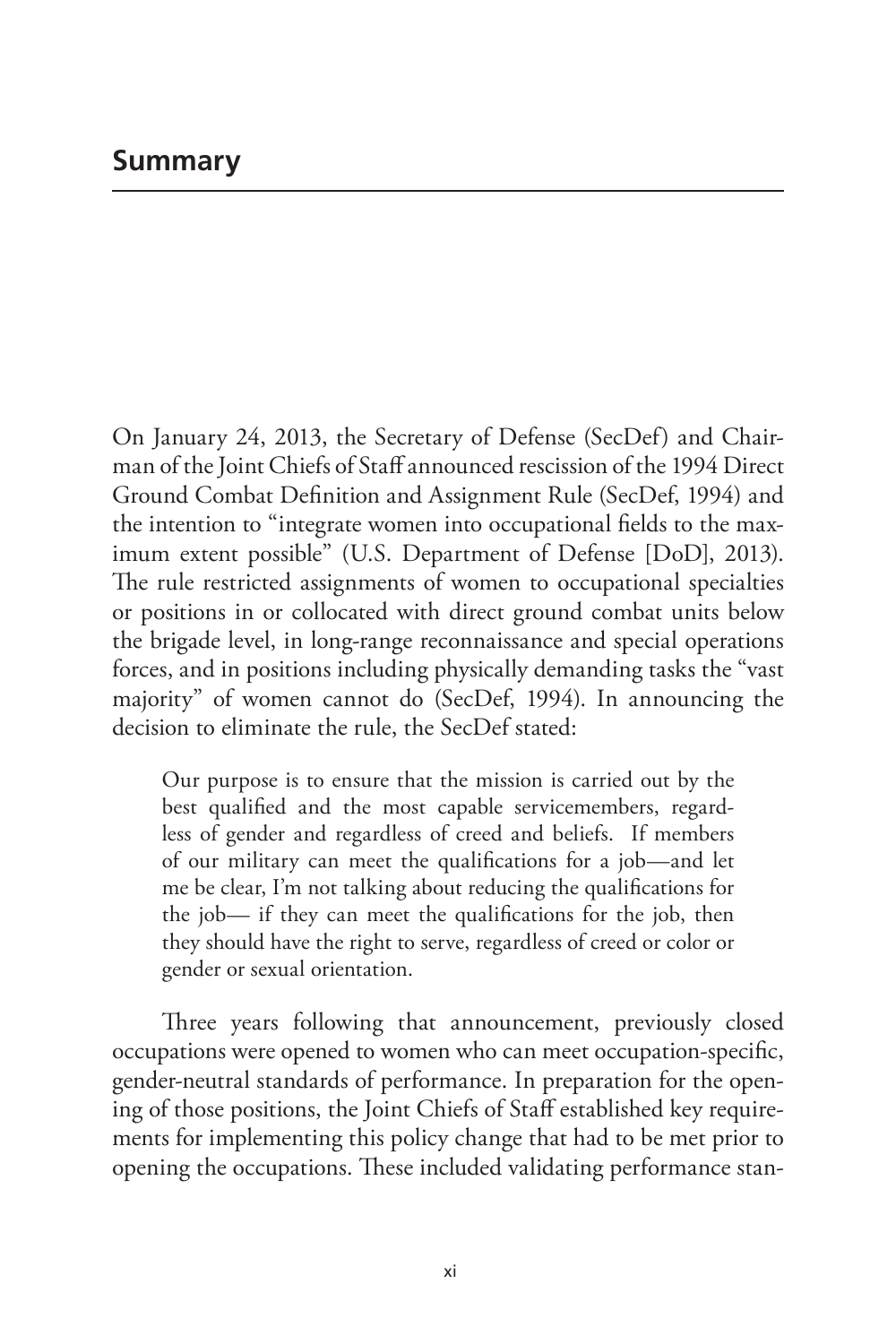dards for military occupations, with special attention to those occupations closed to women.

The Joint Chiefs of Staff highlighted two distinct but important principles to guide the services work. First, any existing gender-neutral physical standards would need to be validated. This was particularly relevant given that there were some existing gender-neutral physical standards in place in these occupations at the time of the announcement. However, these may not have been established using sound empirical evidence, and documentation of such evidence (if it existed) may not have been retained. In those cases, new evidence to support the existing standards would need to be collected and documented to address the call from the SecDef. The second requirement was that gender-neutral physical standards would need to be established where none had existed. Prior to the policy change, gender alone was serving as a proxy screener for physical ability in many jobs. However, with that proxy removed and the jobs open to both genders, the services would be faced with the possible inclusion of larger numbers of personnel who could not meet the physical demands. The services were given nearly three years to validate their standards and prepare to implement the policy change.

The Office of the Under Secretary of Defense for Personnel and Readiness asked RAND to help it understand how to evaluate job-specific physical requirements and establish gender-neutral standards for physically demanding jobs. Our study addresses two research objectives. The first is to describe best-practice methodologies for establishing gender-neutral standards for physically demanding jobs that can be tailored to the needs of the military. The second objective of the study was to review the methodologies being used by the military services to set gender-neutral standards. This report provides the results of work conducted toward the first research objective.

Throughout this report, we use the term *standards* or *physical standards* to refer to occupation-specific criteria that applicants must meet to enter or remain in a particular career field or specialty. We are concerned with standards used to make selection decisions, i.e., decisions made that can exclude people from entering or continuing in a job. *Gender-neutral standards* are based only on the physical capabilities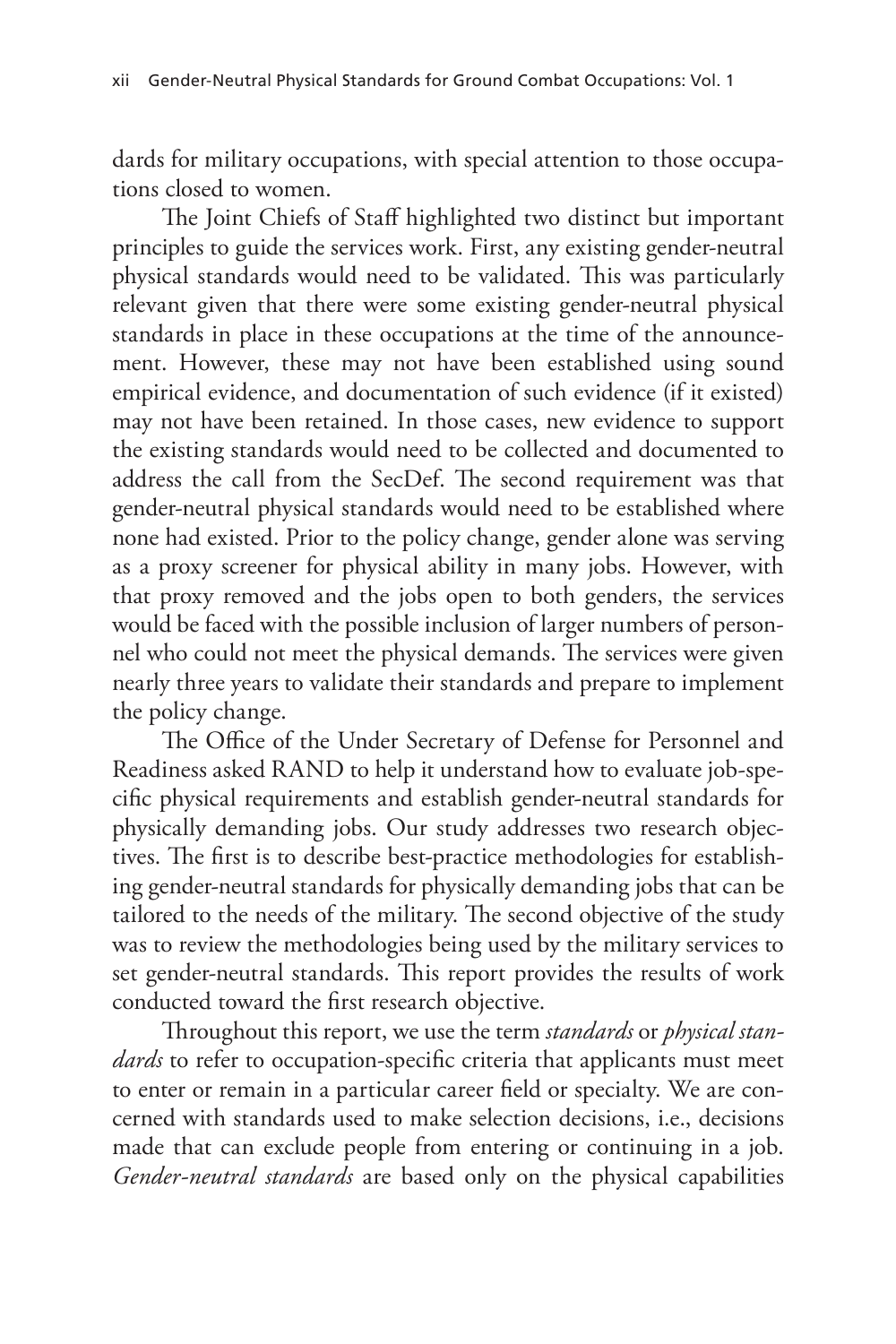required to perform the job, are the same for men and women, and should not differentially screen out a higher proportion of members of one gender who are, in fact, able to perform the job. Thus, the challenge for the military services was to ensure that their standards are the same regardless of gender and valid in predicting job performance for both sexes.

Civilian employers whose jobs are physically demanding have long faced scrutiny regarding the appropriateness and equity of their standards. DoD can expect similar scrutiny as it embarks on the process of developing gender-neutral physical standards—so, for this reason, it wishes to employ appropriate methods in this endeavor. To assist the military services in developing general and occupation-specific standards relevant to performance, this report describes methods related to physical standard development.

## **Methodological Approaches to Establishing Physical Job Requirements**

The methods for developing physical standards can be organized in six general stages (see Figure S.1). Each element in the process for establishing physical job requirements provides support for the use or exclusion of a set of selection procedures. Carrying out this process requires expertise in a variety of domains, including industrial and organizational psychology, exercise physiology or a related field, psychometrics, and statistics. These experts rely on the knowledge of subject-matter experts, who must be carefully selected to cover all types of work and work environments, and on appropriate test subjects drawn from the population of applicants, trainees, and job incumbents. The deliberate steps described in this report and, importantly, the documentation of the actions taken are critical to developing defensible physical standards.

#### **1. Identify Physical Demands**

The process for establishing an accurate accounting of the tasks or activities that take place in a job is known as job analysis. The results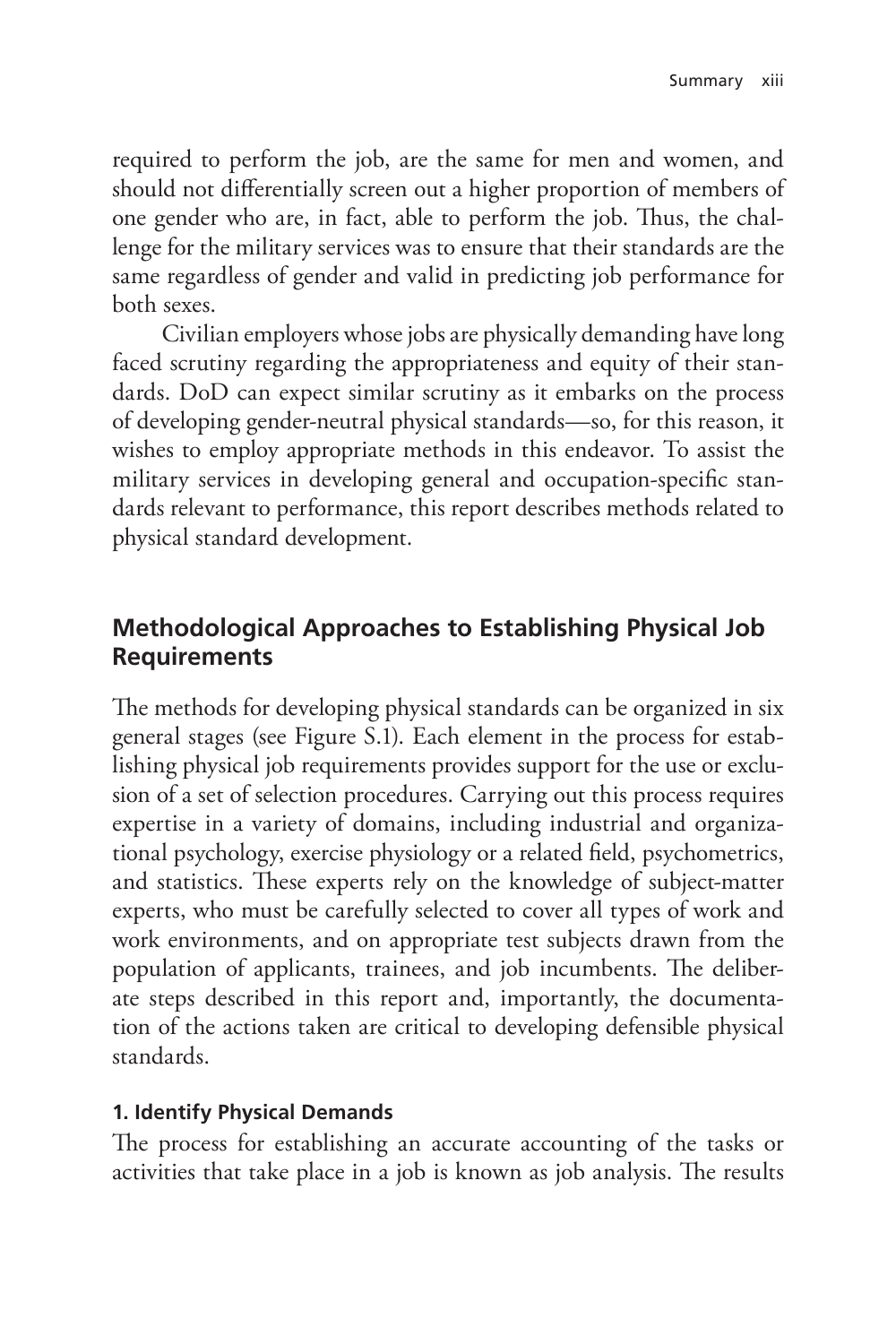

**RAND** *RR1340/1-S.1*

of a job analysis serve as the foundation for nearly all types of human resource management activities, to include an organization's selection system. Job analyses can be conducted in several different ways. Some are worker-oriented approaches that focus on what workers do in performing their jobs; others are job-oriented approaches that focus on what workers accomplish in their jobs. Both approaches are valid and result in the collection of distinctly different types of information. Choosing among these alternatives, as well as determining how data are collected and what experts are called on to assist in the process, should be driven by the goals for the job analysis.

In establishing gender-neutral requirements for entry into physically demanding jobs, the focus is on applicant selection. Therefore, the goal of the job analysis should be to design an appropriate selection system. It should identify and describe in detail the physically demanding tasks the applicants would need to be able to perform in the job. In this context, task-level detail specific to the particular occupation under study is ideal for a sound defense of a selection system. It is also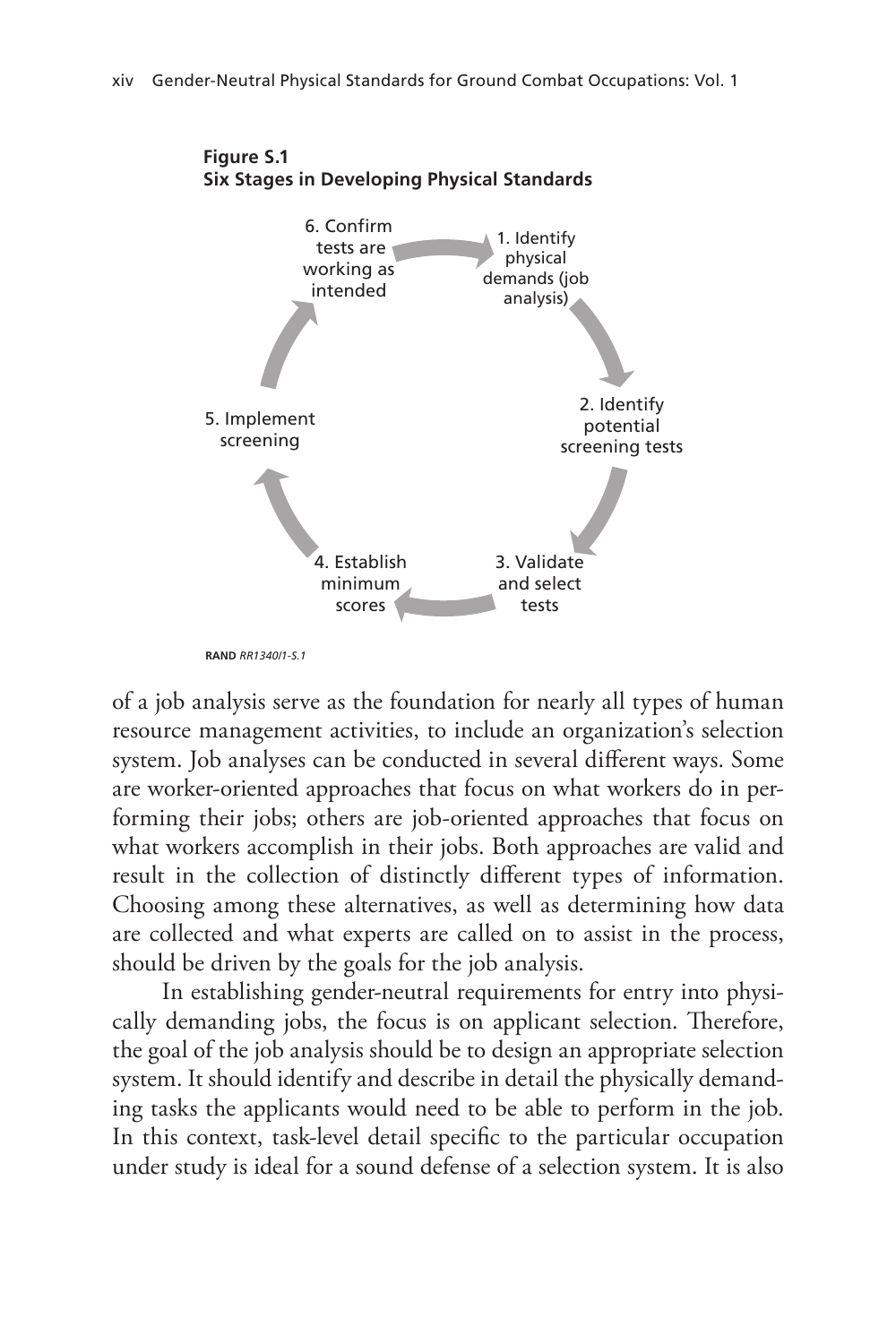important to ensure that subject-matter experts and others involved in the job analysis have adequate experience and sufficiently represent the overall worker population—to include relevant representation among employment locations and varying seniority of personnel who undertake the work. If performed correctly, the results of the job analysis should set the groundwork for other stages in the process of establishing requirements. If a job analysis is to be used for a different purpose (e.g., continuation in a job), it needs to be designed with that purpose in mind.

If a job analysis has recently been done for an occupation for which standards are being established and/or validated, it should be carefully reviewed to ensure that its description of the physical demands is complete, accurate, and sufficiently detailed to support the remaining steps in the standard-setting process.

#### **2. Identify Potential Screening Tests**

The next step in developing physical standards is identifying potential tests that might be used to screen job applicants (or job incumbents). In this context, we use screening to refer to evaluation of individuals' physical skills relevant for performing job tasks. Many factors weigh into this decision, but one important consideration is whether research and theoretical support exist for a test's use in a similar employment context. Test developers and employers should be aware of relevant research results—whether new tests are being explored or well-established tests are being considered.

Selecting the right tests in an employment context requires careful attention to which physical abilities are and are not required by the job. Once these are determined, a variety of factors come into play when selecting a test: fidelity to the job, cost, and feasibility of implementation are three of the most important. Fidelity to the job refers to the similarity between the test and job tasks. High-fidelity tests have obvious overlap with the job and are often viewed as more fair by testtakers. Low-fidelity tests have little observable similarity to job tasks but instead measure general physical abilities that may be relied on to perform job tasks. There can be some overlap in the two types of tests,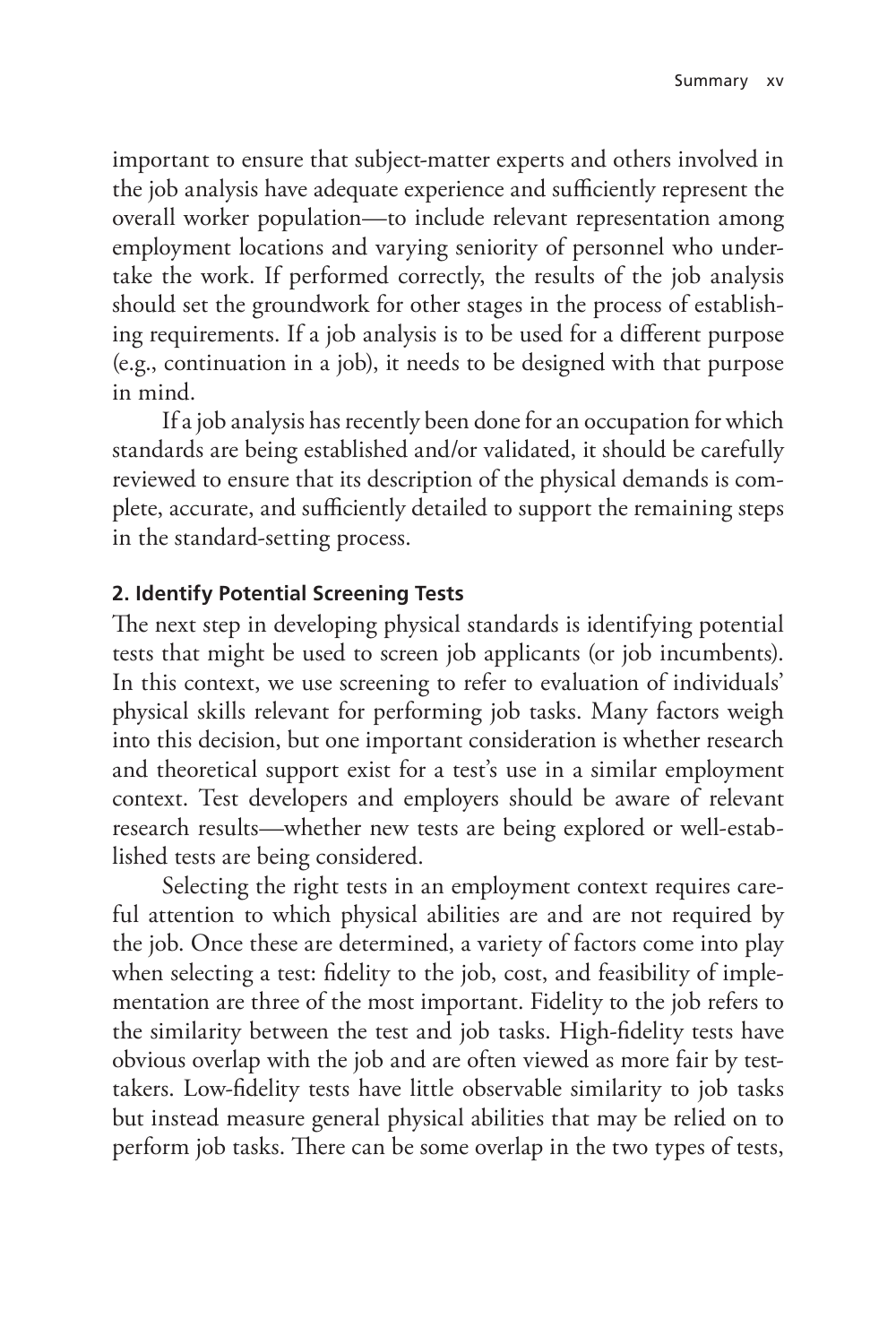and either type or a combination of both can be used effectively to screen job applicants.

Cost and feasibility are closely aligned and often relevant in choosing between high- and low-fidelity tests. All relevant costs must be considered, to include equipment costs, manpower costs, and validation costs. Feasibility relates to how difficult it is to implement a test in multiple locations. Cost and feasibility are of particular concern to the military services in, for example, considering whether to scale up an occupation-specific test for use by recruiters. Furthermore, because the military has many different physically demanding jobs, it faces unique challenges in selecting a set of tests for initial job classification. Using high-fidelity tests, in this context, may well be cost-prohibitive. Instead, administering a series of simple tests that can generalize across more than one job may be a more-feasible approach.

Where physical standards already exist for the occupation, the test(s) already being used should be included. To guard against the possibility that standards based on these tests prove not to be valid, other potential tests should also be considered.

#### **3. Validate and Select Tests**

The third step in developing physical standards is to validate potential tests and identify those with the highest validity and least adverse impact. In the personnel selection context, the term validate has a precise meaning. It refers to the act of accumulating multiple sources of research-based evidence to support a test's use for a particular purpose. The ultimate goal of validation in a personnel selection context is to provide evidence that the selection test predicts important outcomes on the job.

Best practice requires evidence be accumulated to support claims that a test measures what it is intended to measure and that its scores can be used for selection. There are various types of validation evidence that an organization can collect, and each piece of evidence lends additional support to that claim. Validation evidence helps to answer several questions: Does the test fully capture the relevant characteristics of the physical requirements? Is there a clear relationship between test scores and outcome measures? Do the outcome measures capture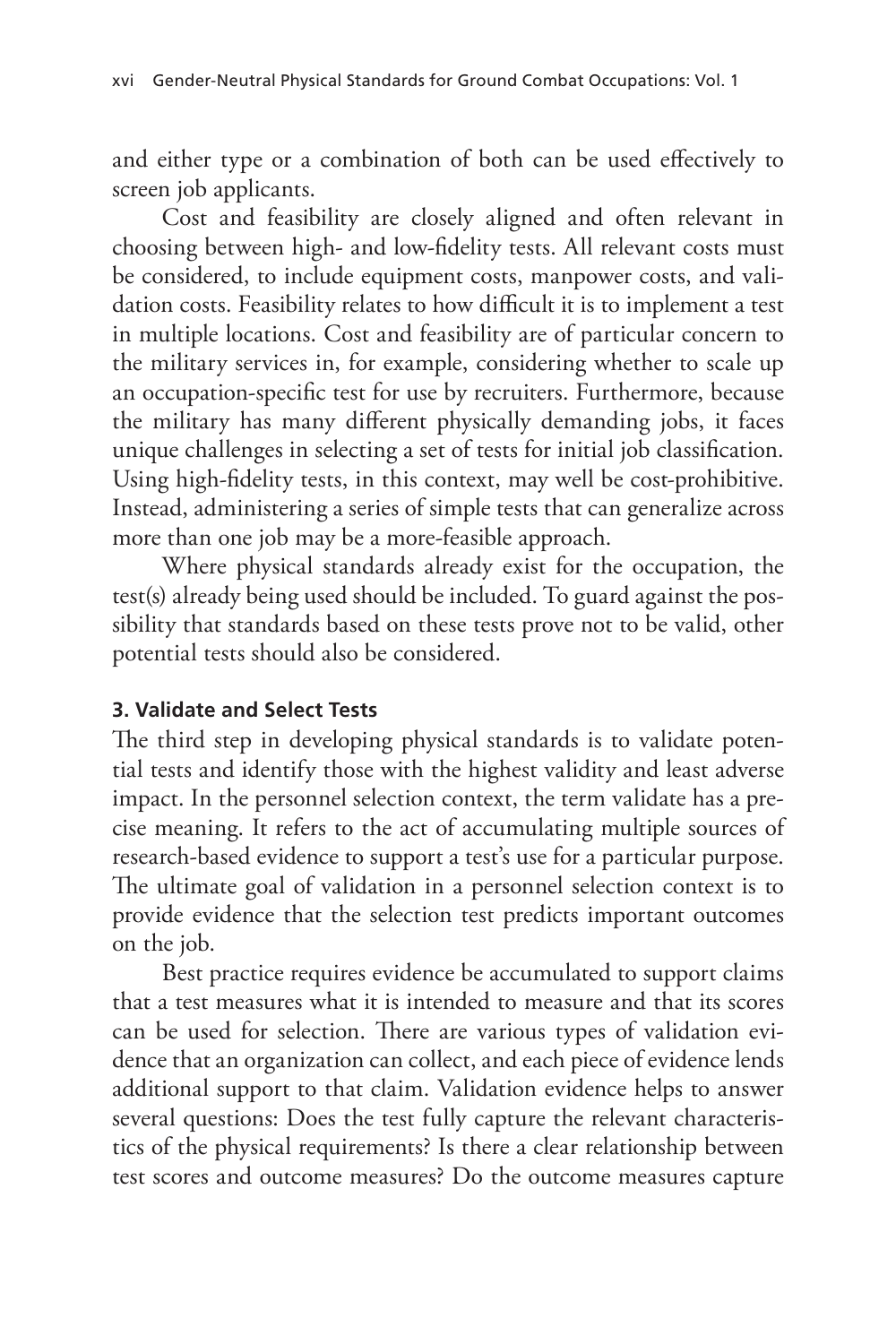important job outcomes? If tests are deficient, then candidates may be selected who are not capable of performing on the job or candidates may be screened out who would be capable.

Collecting validation evidence is a complex process. When undertaking validation studies, an organization must document all aspects of the research study design and its results. These studies typically require considerable statistical and methodological expertise and a careful design before data collection begins to ensure results are statistically sound (enough statistical power, representative of the population, etc.). In addition, bias against key subgroups (e.g., women or minorities) should be explored, which may require statistical oversampling of those subgroups. Finally, organizations should seek multiple sources of validation evidence whenever possible.

#### **4. Establish Minimum Scores**

The next step in the process is to establish the minimum scores that reflect acceptable performance on the job. The goal in this step is to determine the minimum test scores that correspond to acceptable onthe-job performance. Test scores should be anchored to a concrete level of performance, such as lifting a certain number of pounds or running a specific distance within a certain amount of time. Minimum scores should be consistent with the Secretary's commitment to not "reducing the qualifications for the job."

The process of establishing minimum cutoff scores, referred to as standard-setting, is distinct from validation. When used in employment contexts, it typically involves convening panels of experts to identify the test score that distinguishes a competent performer from one who is not competent. (In some cases, it may be possible to rely on job analysis data to justify a minimum score.) But because all experts might not agree, best practice requires a systematic approach that solicits the perspectives of a variety of people. The ultimate goal of standard-setting is to make the resulting minimum cutoff score as objective and reliable as possible. Thus, documenting the process by which the score is established is also critical.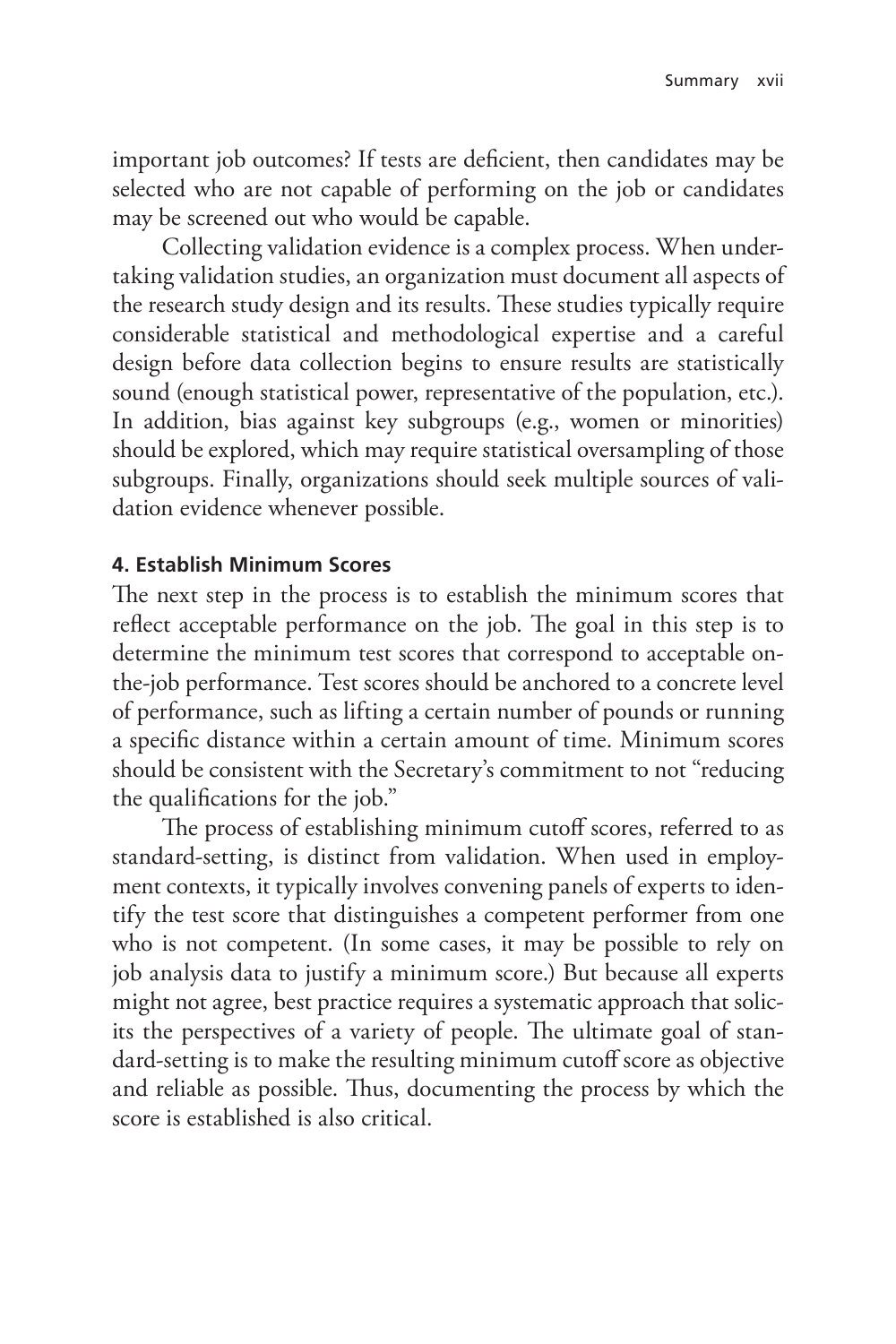#### **5. Implement Screening**

Once the previous steps have been completed and clear instructions for the proper test administration procedures devised, it is appropriate to use the screening tool in personnel selection. But a number of key issues should be addressed during the implementation stage to ensure that the test is implemented in a manner consistent with the results of the validation and standard-setting efforts.

The timing of test administration can influence results. Tests administered far in advance of the predicted work should have evidence to show that the time gap does not change the validity of the test or the interpretation of the test scores. For example, basic training is an event that would be expected to improve all applicants' physical abilities. Tests administered in advance of basic training could underpredict performance for everyone unless training effects are accurately taken into account—something that should be included in the validation process. It is also important to standardize test administration procedures so that each person has an equal opportunity to demonstrate his or her capability on the test regardless of where it is being administered. Key to standardization is creating clear documentation of the proper administration procedures and ensuring the equipment and testing environment are the same at all test locations.

Other important factors during implementation include informing applicants about the test so they have an equal opportunity to prepare. In addition, when new tests are instituted, an organization might want to phase in the test so that applicants have enough time to become familiar with the test and prepare for it. Phasing in tests also allows an organization to collect additional data to further validate the test in an operational setting.

#### **6. Confirm Tests Are Working as Intended**

Once initial standards for entry into physically demanding occupations are established, they will need ongoing research to regularly confirm that tests are working as intended. Even the best research designs leave some questions unanswered. New, unanticipated questions can arise after implementation. Some studies are feasible only after a test has been implemented. Changing technology and missions can signifi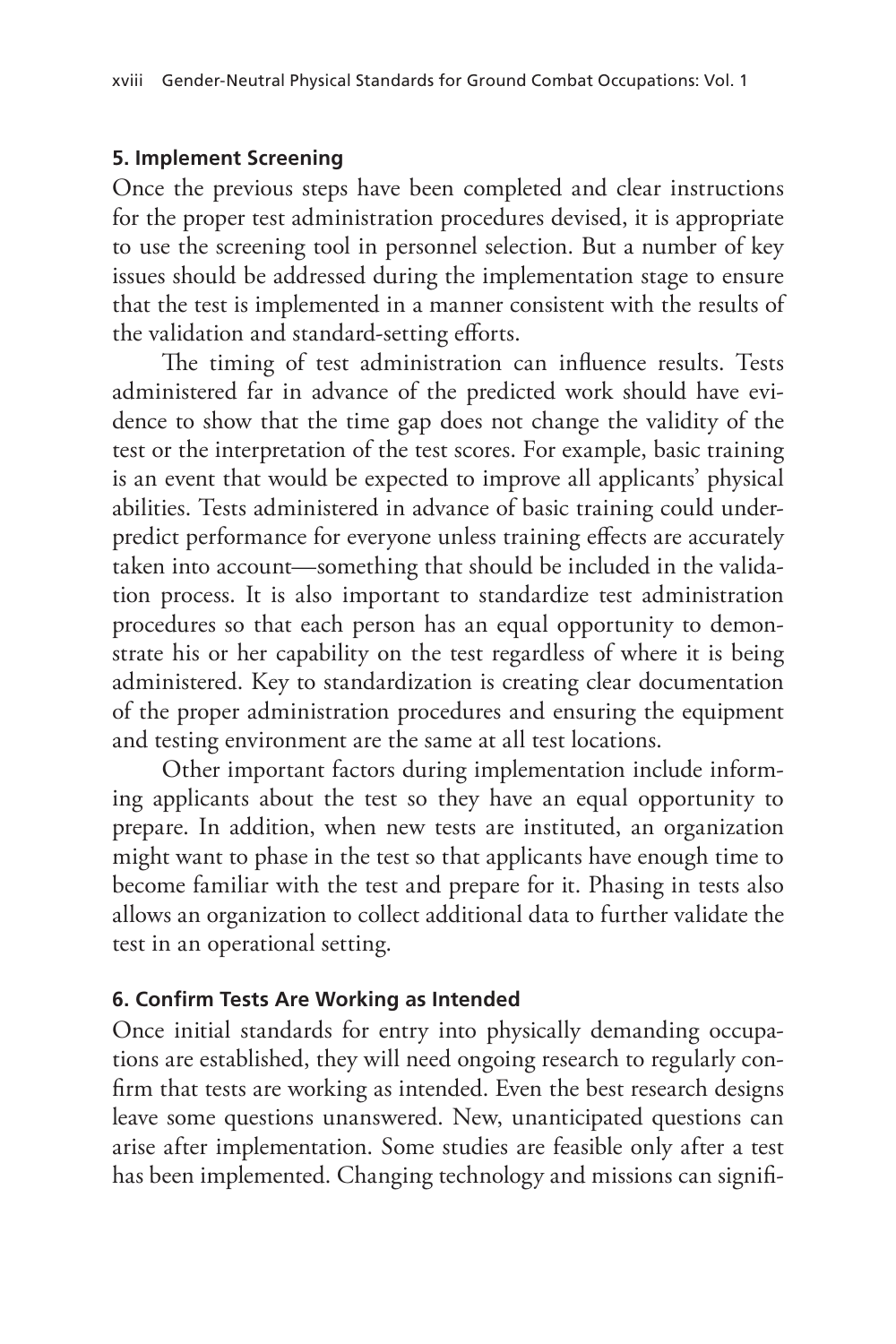cantly alter the requirements of the job. In addition, new research findings can emerge that suggest changes in testing policies. For all these reasons, the research effort should be treated as an ongoing process one that continues long after a test has been implemented. Ideally, research efforts examining all stages of the standard-setting or validation process would be institutionalized as part of a regular operational data-collection activity for each occupation—a process not new to the military services.

## **Final Thoughts**

The methods for establishing physical standards for specific occupations involve this six-stage process. The first four stages contribute to the initial development of the standards—the tests and minimum test scores that will be employed in selecting among applicants for entry into an occupation or among job incumbents for continuation in the job. Each stage is essential for ensuring that the standards accurately reflect the physically demanding work in an occupation, measure physical capabilities needed to carry out that work, and are set at the right level for successful performance on the job.

Gender-neutral physical standards are set without regard to gender and reflect only the physical capabilities needed to perform tasks associated with the occupation. However, to ensure that standards are not biased against either gender, the process of validating tests and setting minimum test scores must be based on data collected from women and men. When an occupation has been closed to women, the developers of standards must find a pool of women with related training and experience to represent women who might enter the occupation in the future.

Once the standards have been developed, the last two stages of the six-stage process focus on implementation and sustainment. Without careful implementation and ongoing monitoring and updating, even well-designed standards will fail to screen individuals appropriately when the testing is done improperly or as occupational tasks and equipment change over time.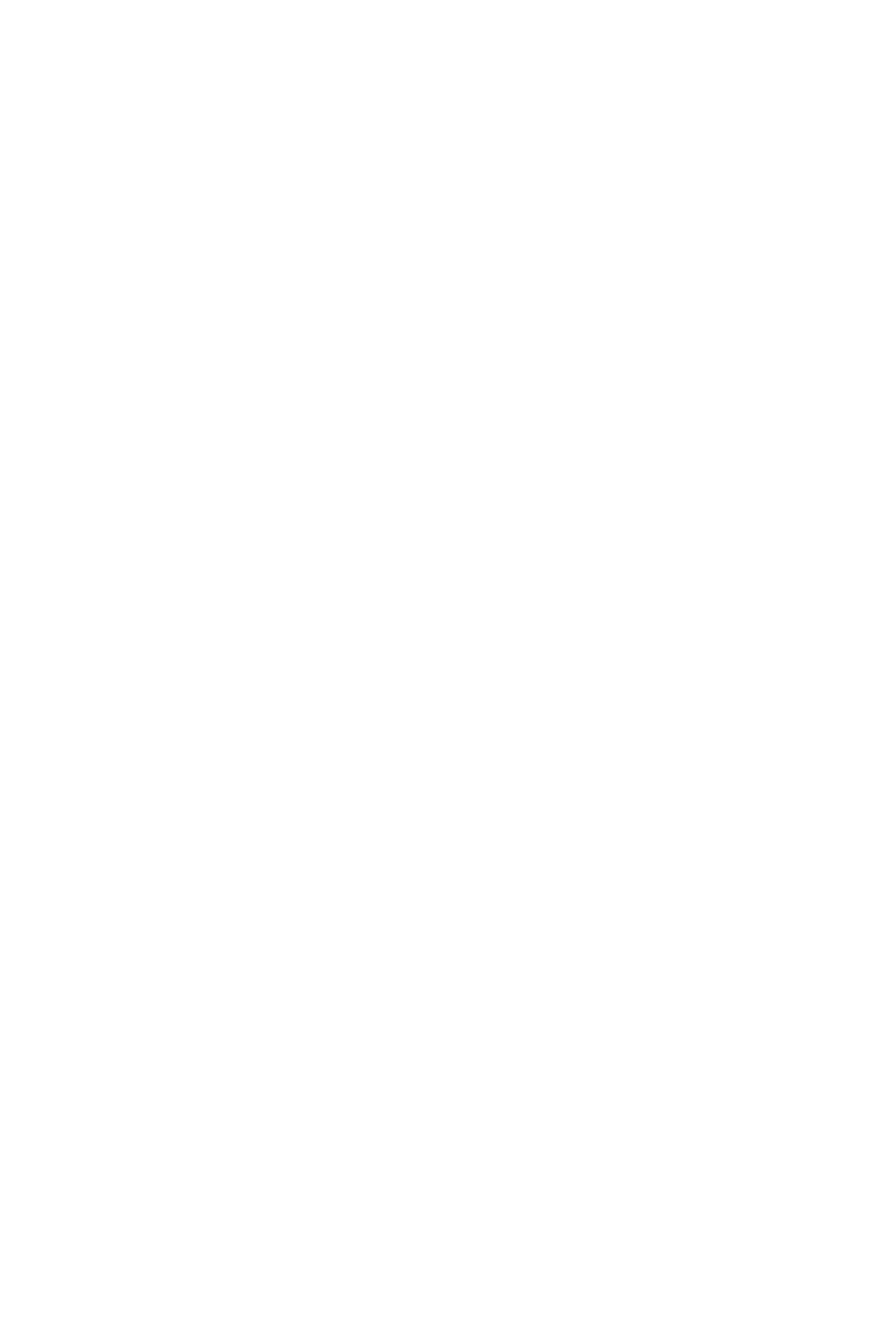We would like to thank Lt Col Mark Horner and Rennie Vasquez, our project officers during this first project phase in the Office of Officer and Enlisted Personnel Management within the Office of the Secretary of Defense. We are also indebted to Lernes Hebert and Juliet Beyler, who directed this office during the time this work was conducted, for their guidance and support.

We are also deeply indebted to several RAND colleagues who have contributed in various ways to this report. Barbara Bicksler assisted in the writing of the report by providing guidance in how best to convey the best-practice approaches and revising the report to make it clearer and more readable. Lisa Bernard edited the report. CDR Laura Collins and Lt Col Charles Underhill, RAND military fellows from the Coast Guard and the Air Force, respectively, provided valuable feedback on topics covered in the report and continue to contribute their considerable knowledge and expertise on military occupations to the project as a whole. Kevin W. Chlebik, Phoenix Voorhies, and Jason Way assisted in gathering a variety of relevant research articles and provided their insights during internal team meetings leading up to this report. Finally, Kristie Gore, Associate Program Director for Military Health in the RAND Forces and Resources Policy Center, Curt Gilroy, and Bryan Hallmark provided very helpful comments on an earlier draft.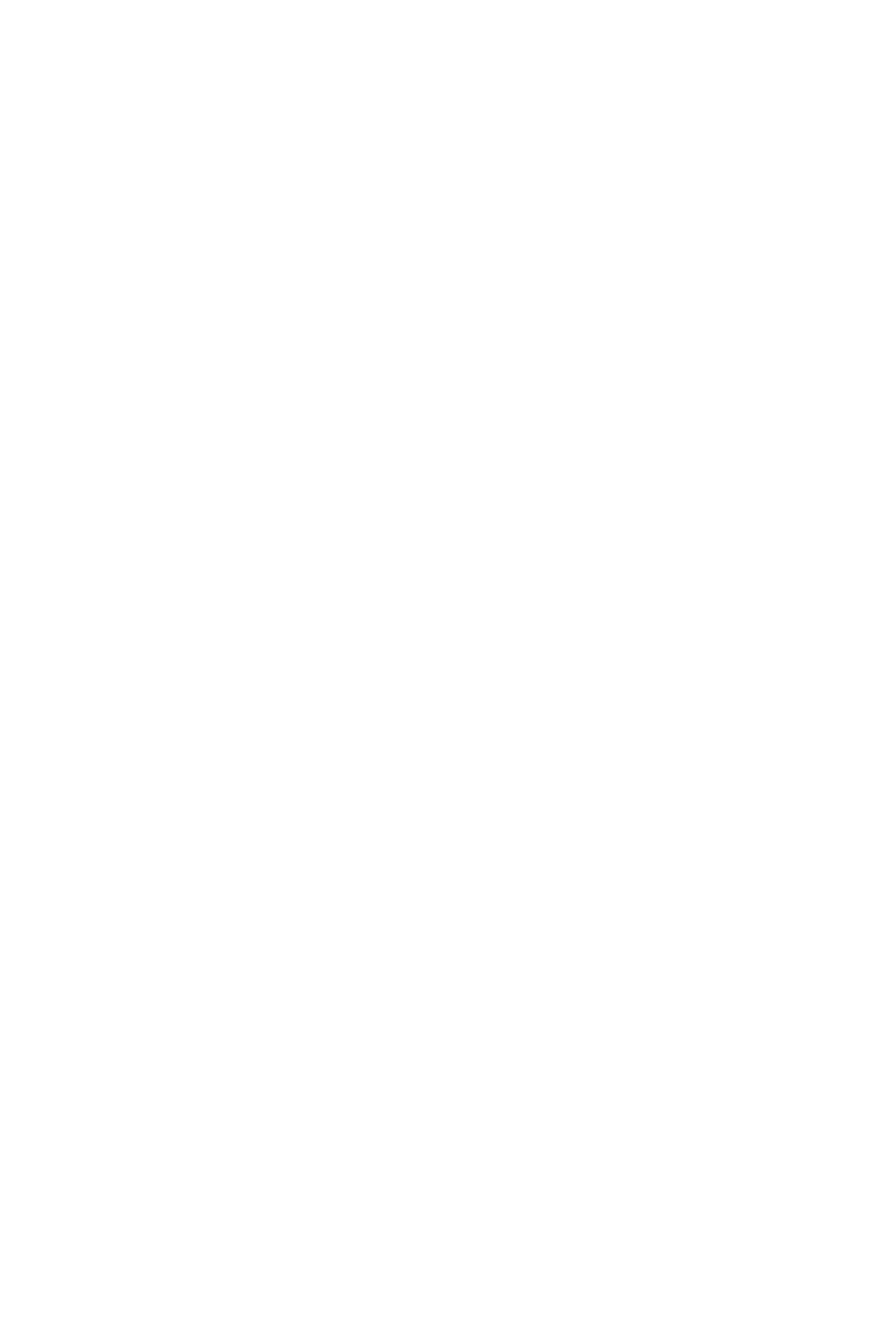On January 24, 2013, the Secretary of Defense (SecDef) and Chairman of the Joint Chiefs of Staff announced rescission of the 1994 Direct Ground Combat Definition and Assignment Rule (SecDef, 1994) and the intention to "integrate women into occupational fields to the maximum extent possible" (U.S. Department of Defense [DoD], 2013). The 1994 rule restricted the assignments of women to occupational specialties or positions in or collocated with direct ground combat units below the brigade level, in long-range reconnaissance and special operations forces, and in positions that include physically demanding tasks the "vast majority" of women cannot do (SecDef, 1994).

Three years following this announcement, previously closed occupations were opened to women who can meet occupation-specific, gender-neutral standards of performance. Section 543 of the National Defense Authorization Act (NDAA) for 1994 mandated gender-neutral occupational standards to qualify individuals for any military occupation open to men and women and gender-neutral "specific physical requirements" for open occupations in which performance depends on "muscular strength and endurance and cardiovascular capacity." The fiscal year (FY) 2015 NDAA required that the "gender-neutral occupational standards being developed by the secretaries of the military departments (1) accurately predict performance of actual, regular, and recurring duties of a military occupation; and (2) are applied equitably to measure individual capabilities." These gender-neutral standards were to be developed, reviewed, and validated no later than September 2015, as specified in the FY 2014 NDAA (Section 524).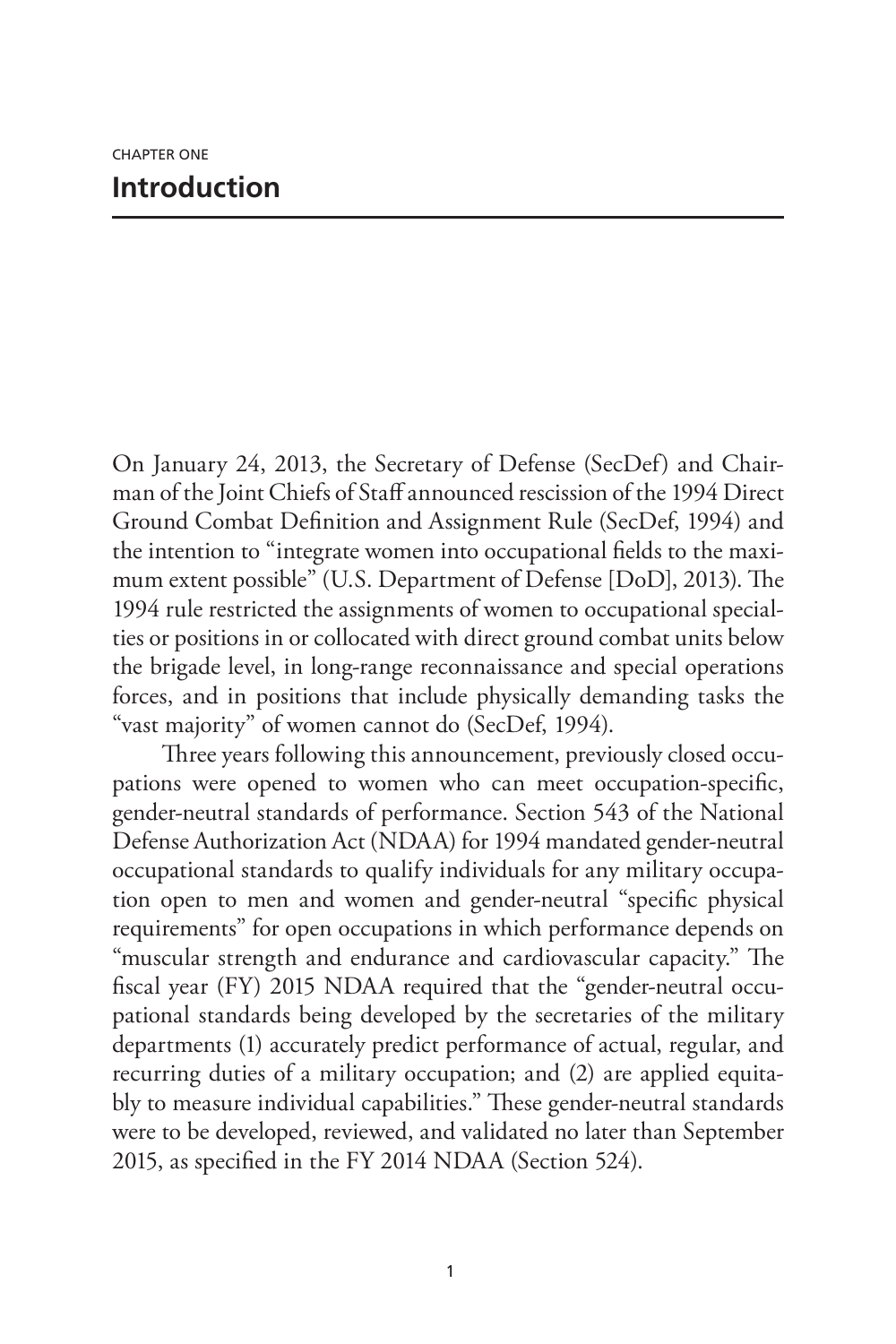In preparation for the opening of ground combat positions to women, the SecDef and the Joint Chiefs of Staff established guiding principles for implementing the policy change; consistent with the congressional requirements in the 1994 NDAA, these included *validating* current performance standards for military occupations, with special attention to those occupations closed to women, and *establishing* new standards where no appropriate ones currently exist. Note that this direction highlighted two distinct but important principles to guide the services' work. The first was that any existing gender-neutral physical standards would need to be validated. This was particularly relevant given that there were some existing gender-neutral physical standards in place in these occupations at the time of the announcement. However, these may not have been established using sound empirical evidence, and documentation of such evidence (if it existed) may not have been retained. In those cases, new evidence to support the existing standards would need to be collected and documented to address the call from the SecDef. The second requirement was that gender-neutral physical standards would need to be established where none had existed. Prior to the policy change, gender alone was serving as a proxy screener for physical ability in many jobs. However, with that proxy removed and the jobs open to both genders, the services would be faced with the possible inclusion of much larger numbers of personnel who could not meet the physical demands. The services were given the following three years to validate existing standards and establish new ones. This was to occur prior to implementation of the policy change in 2016.

Military service is physically demanding, and the occupations that were closed to women include some that are highly physically demanding. When these physical standards are in place, they will be used to match the measured capabilities of service members to the capabilities determined to be required for military occupations. Accordingly, the SecDef directed that the physical standards set for all military occupations be gender neutral. These standards are based only on the physical capabilities required to perform the job, are the same for men and women, and should not differentially screen out (i.e., fail to select) a higher proportion of members of one gender who are, in fact, able to perform the job. Gender-neutral standards are distinctly different from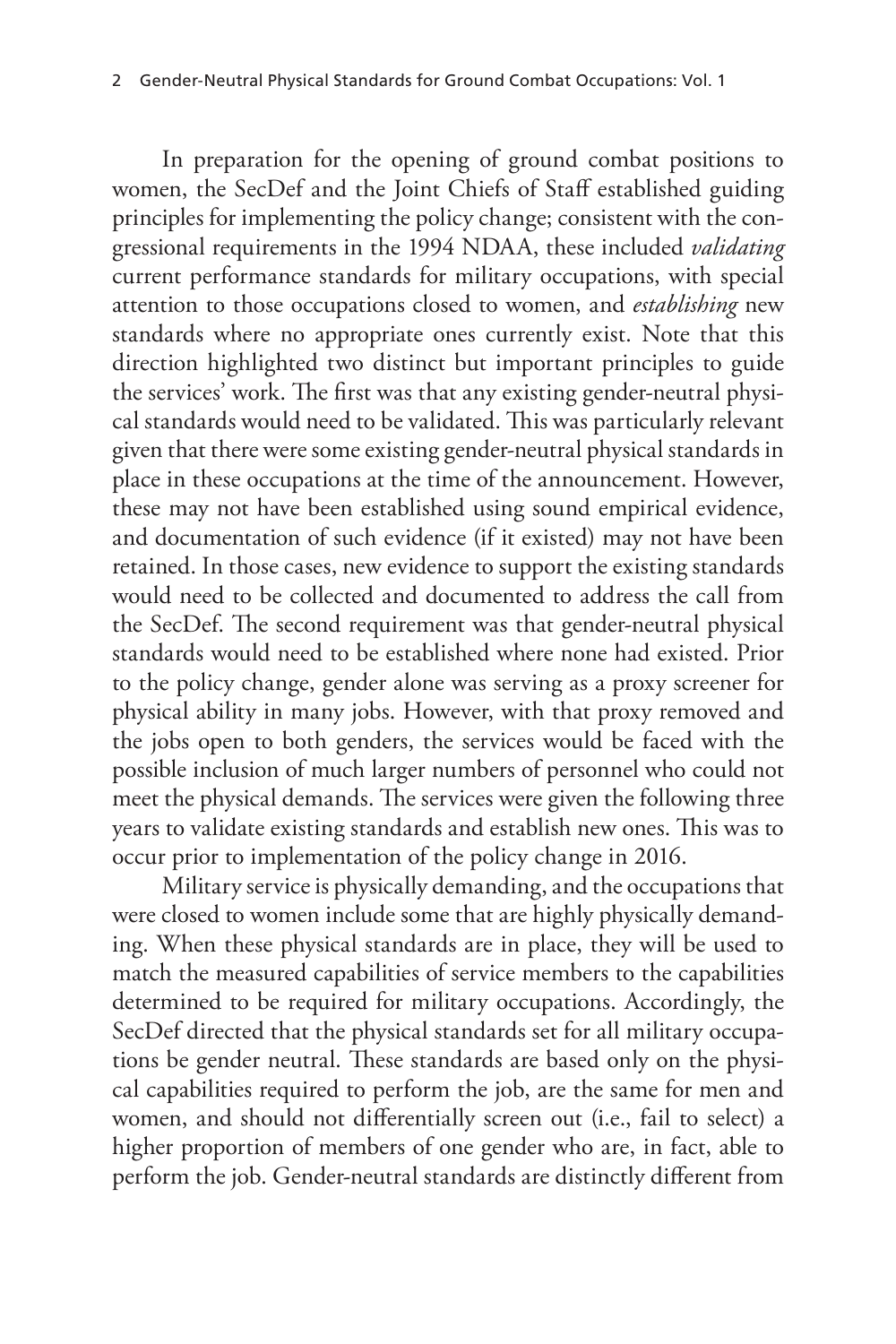gender-normed standards, in which standards are set in such a way to result in a more proportional representation by gender.

The military services traditionally have set two types of physical standards. General fitness standards have been established over the years to promote overall health status and physical fitness among military personnel.<sup>1</sup> These standards are not intended to ensure performance in a particular occupation. For the most part, these standards apply to all officer or enlisted personnel within a service, regardless of occupation. They need not be gender neutral.2 The services also set occupation-specific standards to ensure that service members are capable of performing the particular jobs to which they have been assigned. These occupation-specific standards are the focus of our study and must be gender neutral.

The challenge in establishing occupation-specific physical standards is to determine: (1) the physical capacities required to perform the job, (2) the most-suitable tests for assessing the relevant capacities,

<sup>&</sup>lt;sup>1</sup> For more on establishing military fitness standards, see Gebhardt, 2000.

It could be reasonable to continue to use gender-specific standards for physical fitness requirements for enlistment and continuation in service, while still requiring that occupation-specific physical standards be gender neutral, if the goals of the two standards are different. In the case of occupation-specific standards, the goal is to ensure that people are capable of performing a specific set of tasks required of everyone or considered critical to performance on the job. In other words, a job-specific requirement means that it does not matter whether someone is male or female. If they can accomplish the requisite tasks, then they are qualified for the job; if they cannot, then they are not qualified for the job. Fitness standards, on the other hand, could be in place in the military for a variety of other reasons that have little to do with accomplishing a specific job requirement. For example, these could include a desire to maintain a culture of military discipline, bearing, and appearance; to keep health care costs to a minimum; to ensure personnel are not likely to be hampered by chronic illness; and to ensure that the personnel hired reflect the portion of the U.S. population who are at the peak of their health. All of these goals can be achieved using screening tools that evaluate someone's overall medical health and fitness. However, in general, medical health and fitness measures used for these purposes are gender-normed and age-normed. So, for example, the recommended resting heart rates for healthy men and women are different, and the recommended resting heart rate increases with age. Thus, if the military's intent with fitness standards is to determine whether someone is at the peak of health, resting heart-rate guidelines should be tailored to the age and gender of the person in question. Put simply, there could be a good justification for using gender-specific fitness standards, assuming that goals such as these have been articulated.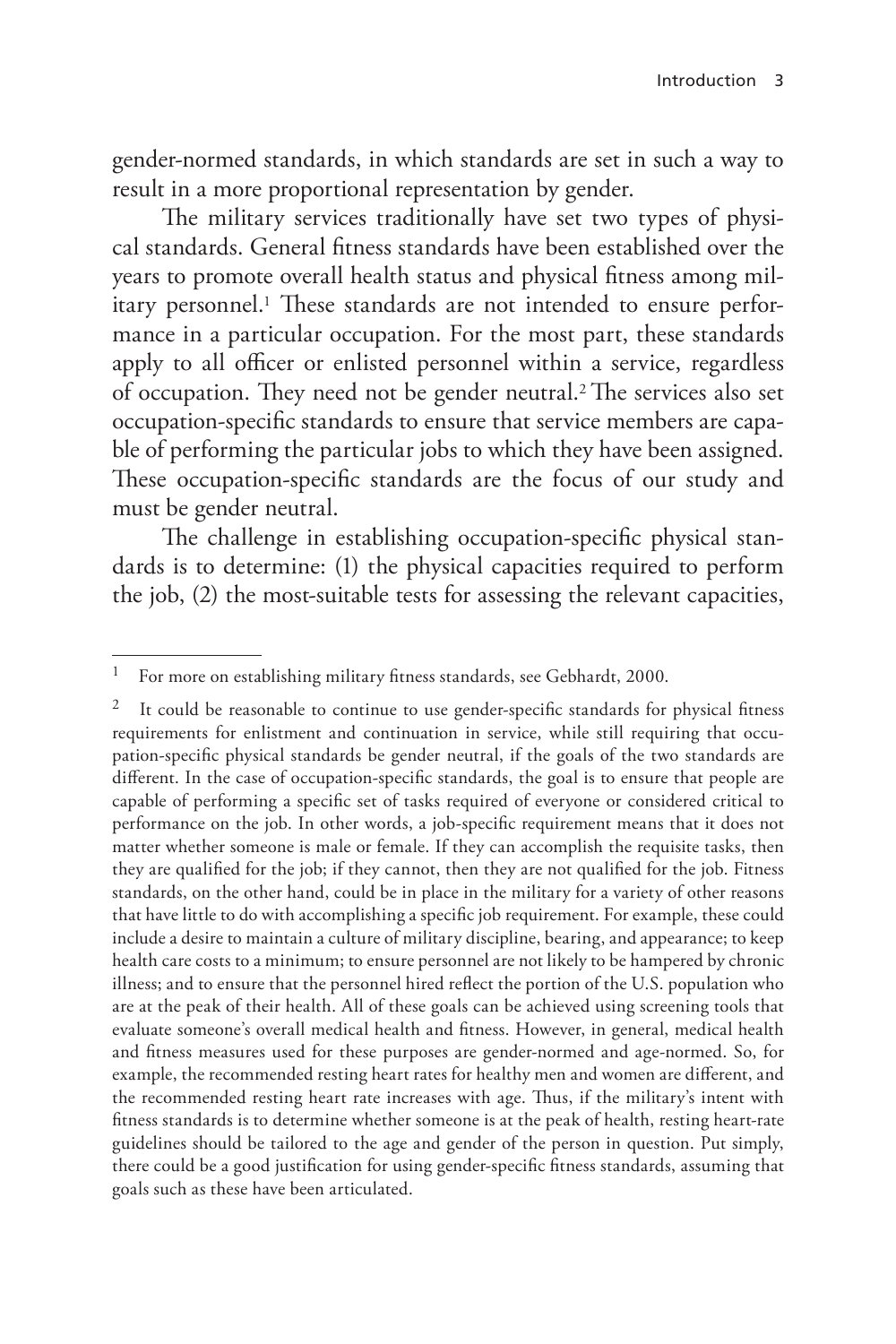and (3) the right minimum passing score for those tests. For the physical standards to be valid, the test assessments must measure physical capabilities required for the job and be appropriately correlated with job performance. In addition, the minimum passing score on the tests must be set appropriately. If the passing score is set too low, the standards will allow individuals into the occupation who are not qualified to perform the job and, therefore, they also can be at increased risk of injury. In contrast, setting the passing score too high will result in the exclusion of individuals who are capable of performing the job and reducing the pool of individuals available to serve in an occupation. In so doing, it also can decrease the opportunity to screen on other dimensions that may be important in job performance and unnecessarily deny opportunity to individuals interested in the occupation. Therefore, an appropriate evidence base is needed to establish physical standards that screen out individuals who cannot do the job, without also excluding significant numbers of individuals who can do the job.

When selecting among tests available to assess a specific capability and both are similarly correlated with job performance, other requirements become relevant. The optimal assessment will best distinguish between those who can and cannot perform the job. Typically, there are multiple physical capabilities that must be assessed. Therefore, the merits of both the individual assessments and their collective effectiveness are relevant. In addition, the assessments must be feasible, reliable, and consistent in the settings in which they need to be carried out.

Civilian employers whose jobs are physically demanding have long faced scrutiny regarding the appropriateness and equity of their standards. As DoD embarks on the process of developing gender-neutral physical standards, it can expect similar scrutiny—and, for this reason, wishes to adopt established best practices in this endeavor. To assist the military services in developing general and occupation-specific standards that are both relevant to performance and unbiased, this report describes the methods related to physical standard development and reviews the application of these standards to physically demanding occupations.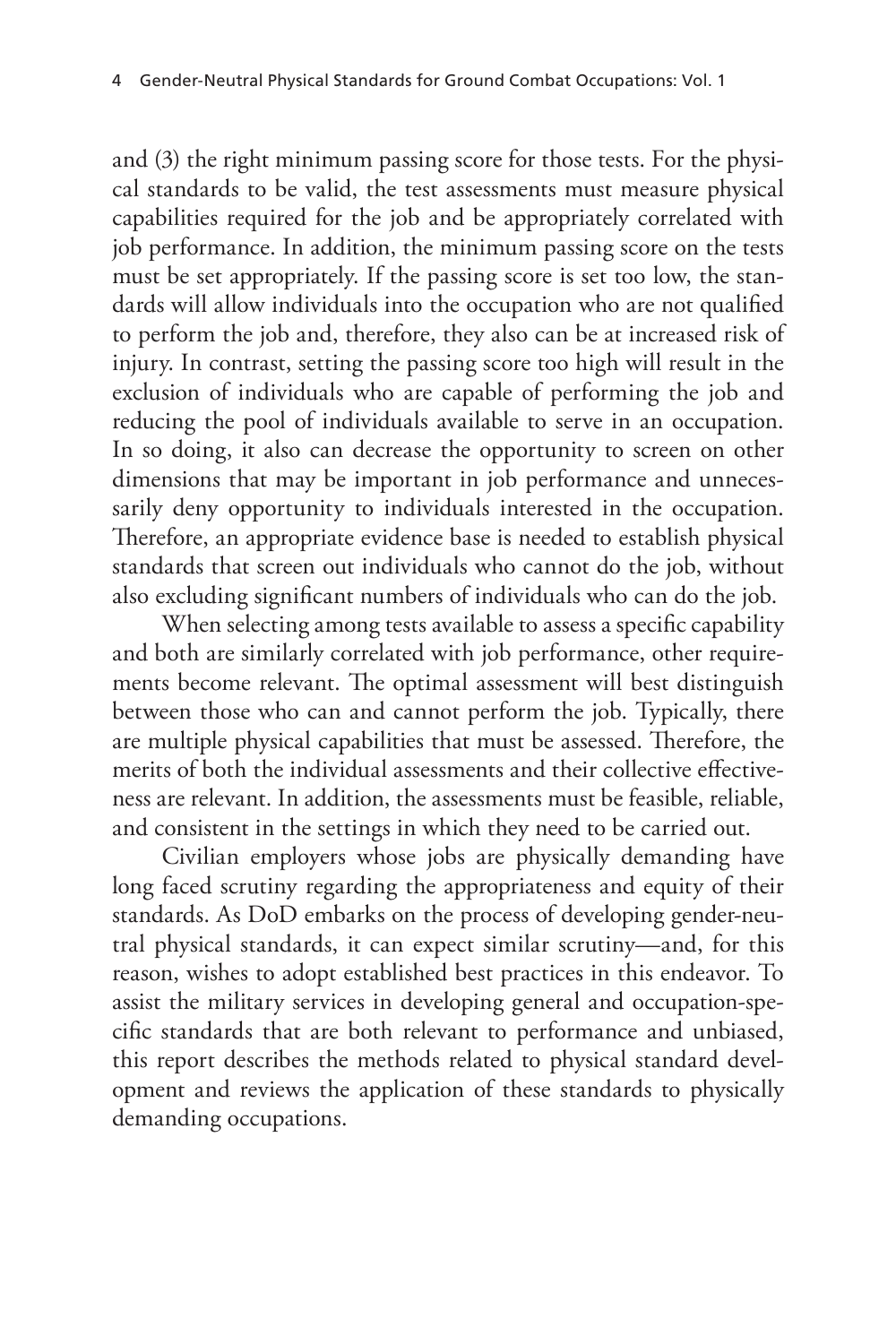## **Why Standards?**

What do we mean when we use the term *standards*? Throughout this report, we use *standards* or *physical standards* to refer to occupationspecific criteria that applicants must meet to enter or remain in a particular career field or specialty.<sup>3</sup> Some standards are valid for screening people for a particular job, and some are not. *Valid* standards are those that distinguish applicants who are likely to be able to perform the requirements of the job from those who are not. Standards that do a better job at making that distinction are more valid than those that do not. Defensible standards are those that have been developed according to best-practice methods that have been shown to be valid for all relevant subgroups, $4$  and for which documentation describing the results of that development and validation process exists. Standards can be applied to the job itself, whereby minimum levels of acceptable performance on the job are delineated, or they can be applied to a *test*<sup>5</sup> intended to predict future performance on the job. In this study, we are most concerned with standards used to make *selection* decisions—i.e., decisions made that can exclude people from entering or continuing in a job.

Much of the literature describing best practice in setting standards for physically demanding jobs draws on the experience of civilian employers, including police and fire departments. These employers are required under Title VII of the Civil Rights Acts of 1964 and 1991 (Public Law 88-352; Public Law 102-166) to develop standards free of bias against *protected groups*.6 That is, if the organization chooses a

<sup>3</sup> *Standards* also can refer to the performance requirements of the job, or *performance standards*. In this report, if used without specific reference to performance, we use the word *standards* to refer to selection criteria for an occupation.

Subgroups to be examined could include gender, race, or any other groups that the services would or should be concerned about excluding unfairly.

<sup>5</sup> In this report, *test* broadly refers to anything that might be used to exclude or disqualify someone from a job. We also use the terms *measure*, *tool*, or *assessment* interchangeably with *test* throughout the report.

<sup>6</sup> Title VII defines a *protected group* as individuals characterized by gender, race, color, religion, sex, or national origin.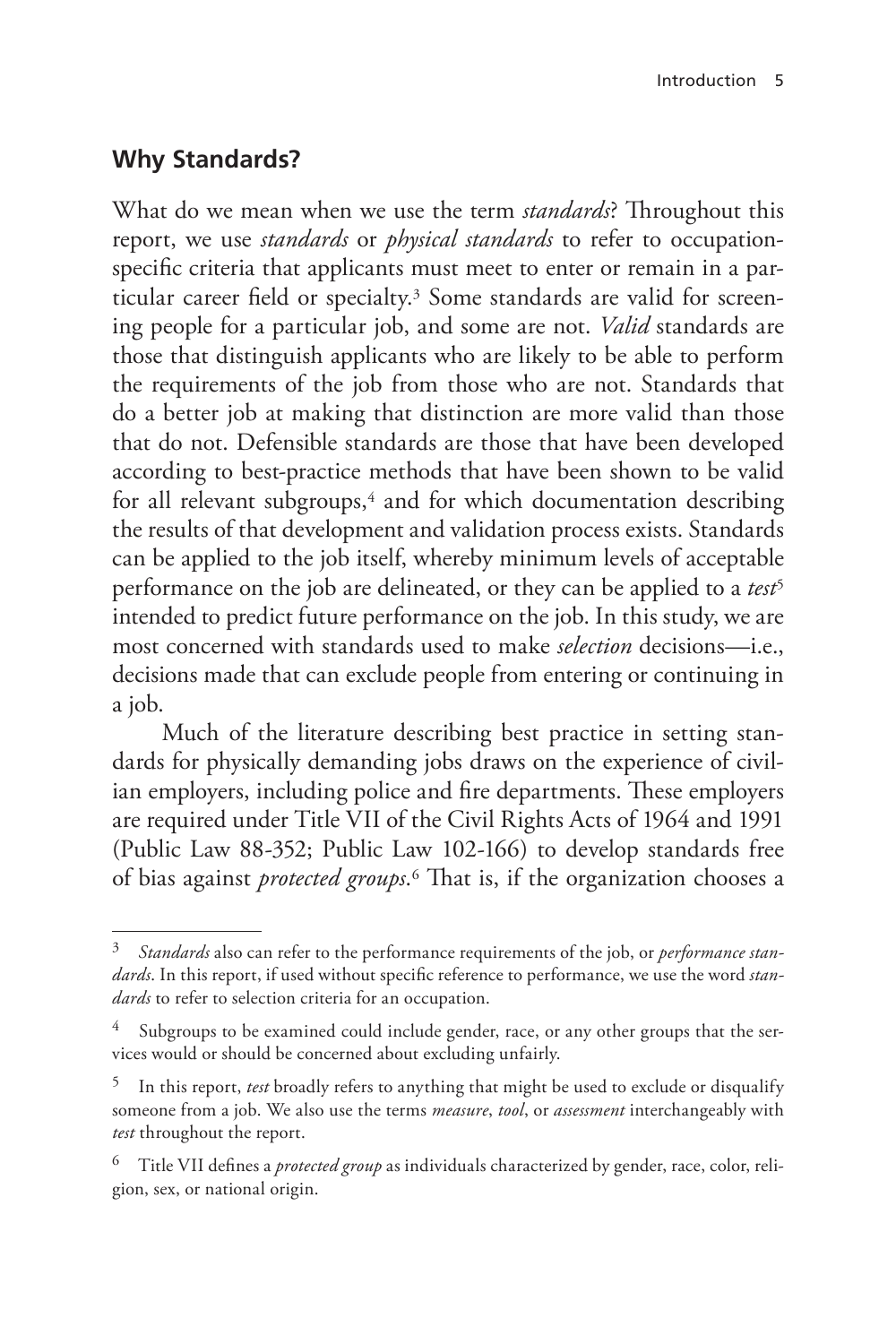method of selecting employees that results in selection of different proportions of each protected group of applicants, it must show that the standards it uses predicts the minimum level of performance required on the job regardless of group membership (i.e., that it is unbiased).

Title VII (and hence the legal protections against race/ethnicity and gender bias) does not apply to the selection of military personnel;<sup>7</sup> nevertheless, the examination of adverse impact is a crucial step in evaluating selection practices whether governed by Title VII or not. Experts in the field of personnel testing and assessment advocate the examination of test fairness for any group that an organization wants to protect.8 And the methods for examining adverse impact (one element of test fairness) would be the same in a civilian or military employment context.

In addition to examining bias, personnel selection experts also recommend examining *validity* of the standards, or how well they distinguish between those who will and those who will not be able to meet the minimum requirements of the job. Validity of occupational standards is even more important for the military than it is for most civilian-sector employers because the military is expected to both spend the taxpayer's resources wisely and protect the nation from harm. Neither aim is well served if the military assigns people to jobs when their success in those jobs is highly unlikely. In the case of physically demanding jobs, many potential costs are incurred from the mismatch between skills and assignments. The following are some examples:

• *Economic costs from reduced performance on the job.* If personnel arrive on the job and cannot perform the work, a second person might have to pick up the slack. Or a task might take twice as long or twice as many people as necessary to complete. If it takes two people to do the work expected of one, the cost to the taxpayer is doubled.

However, DoD is subject to Title VII with respect to its civilian employment practices.

<sup>8</sup> See the *Principles for the Validation and Use of Personnel Selection Procedures* (Society for Industrial and Organizational Psychology, 2003) and the *Handbook of Employee Selection*  (Farr and Tippins, 2010).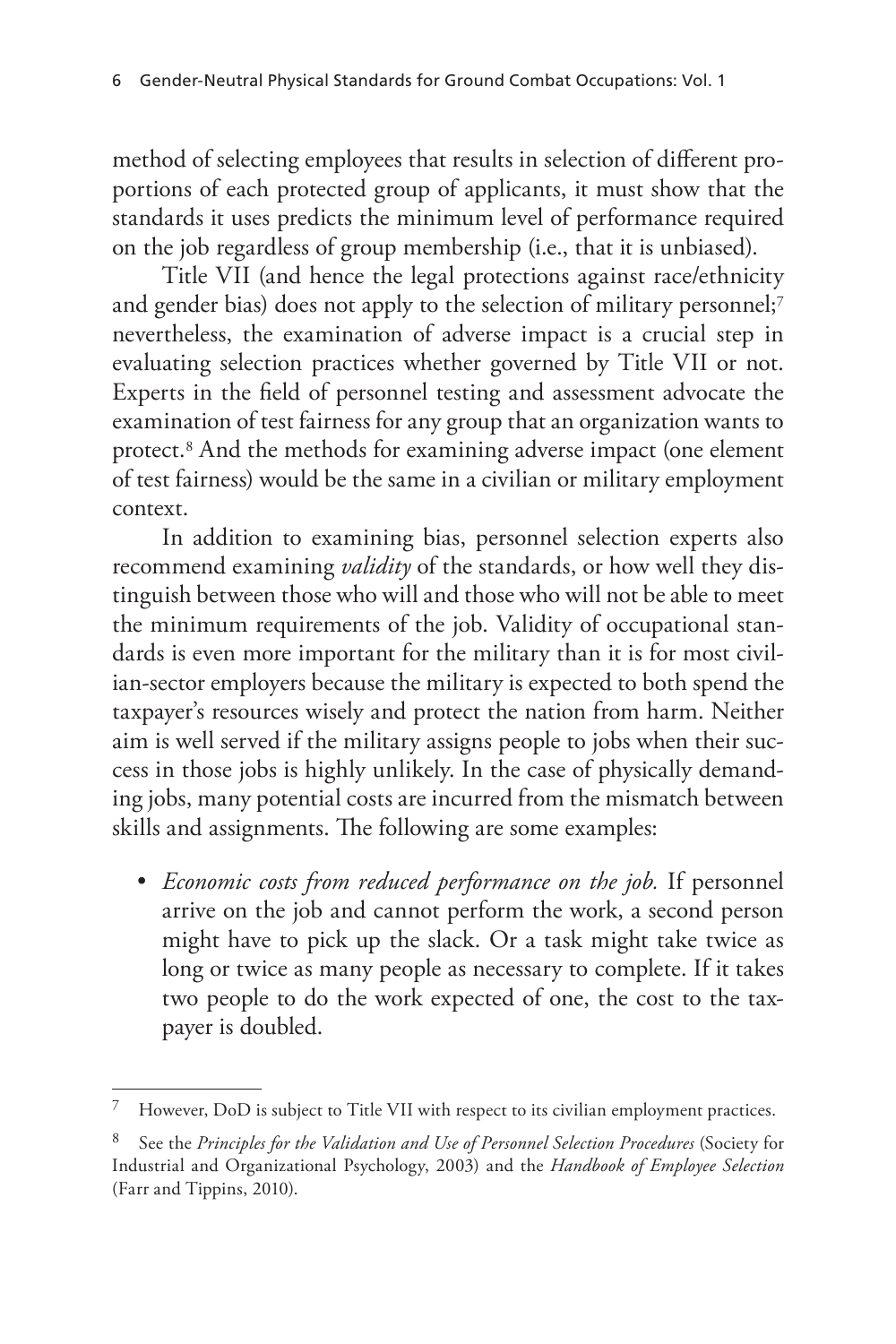- *Lives lost because of inadequate performance.* Each person's work affects the mission. Some jobs have a much larger potential impact on people's lives. In those jobs, if something is not completed in time or to minimal standards, the loss could be grave. For example, if someone sent to rescue a downed pilot is not strong enough to carry the wounded pilot to safety, both the rescuer's and the pilot's lives could be lost.
- *Medical and disability costs from injuries to self or others.* Even if lives are not lost because of inadequate performance, individuals can become injured or conduct a task in such a way that other service members also become injured. Lost time on the job from injuries can affect unit readiness or mission performance.
- *Training costs lost because of attrition.* If service members are not properly screened for physically demanding jobs, the attrition rate during training may be higher than expected. If someone drops out of training, the costs spent to that point in time are wasted. And the services will have to spend additional resources identifying and training replacements, which takes time and can affect unit readiness.

All these potential costs are justification for establishing standards for physically demanding jobs regardless of who will fill the job—men or women. The recent opening of many positions to entry for women adds just one more element to consider. The challenge for the military services is to ensure their standards address that each of the above costs are the same regardless of gender—i.e., standards that are *gender neutral*. 9 The standards also should be consistent with the goal of expanding opportunity for women to enter occupations for which they are qualified, as stated by the Secretary of Defense (Panetta, 2013) in eliminating the direct ground combat exclusion rule:

The chairman and the Joint Chiefs of Staff and I believe that we must open up service opportunities for women as fully as possible. And therefore today, General Dempsey and I are pleased

Although we acknowledge that the social sciences often distinguish between the terms *sex* and *gender*, the terms are used interchangeably to refer to the same concept in this report.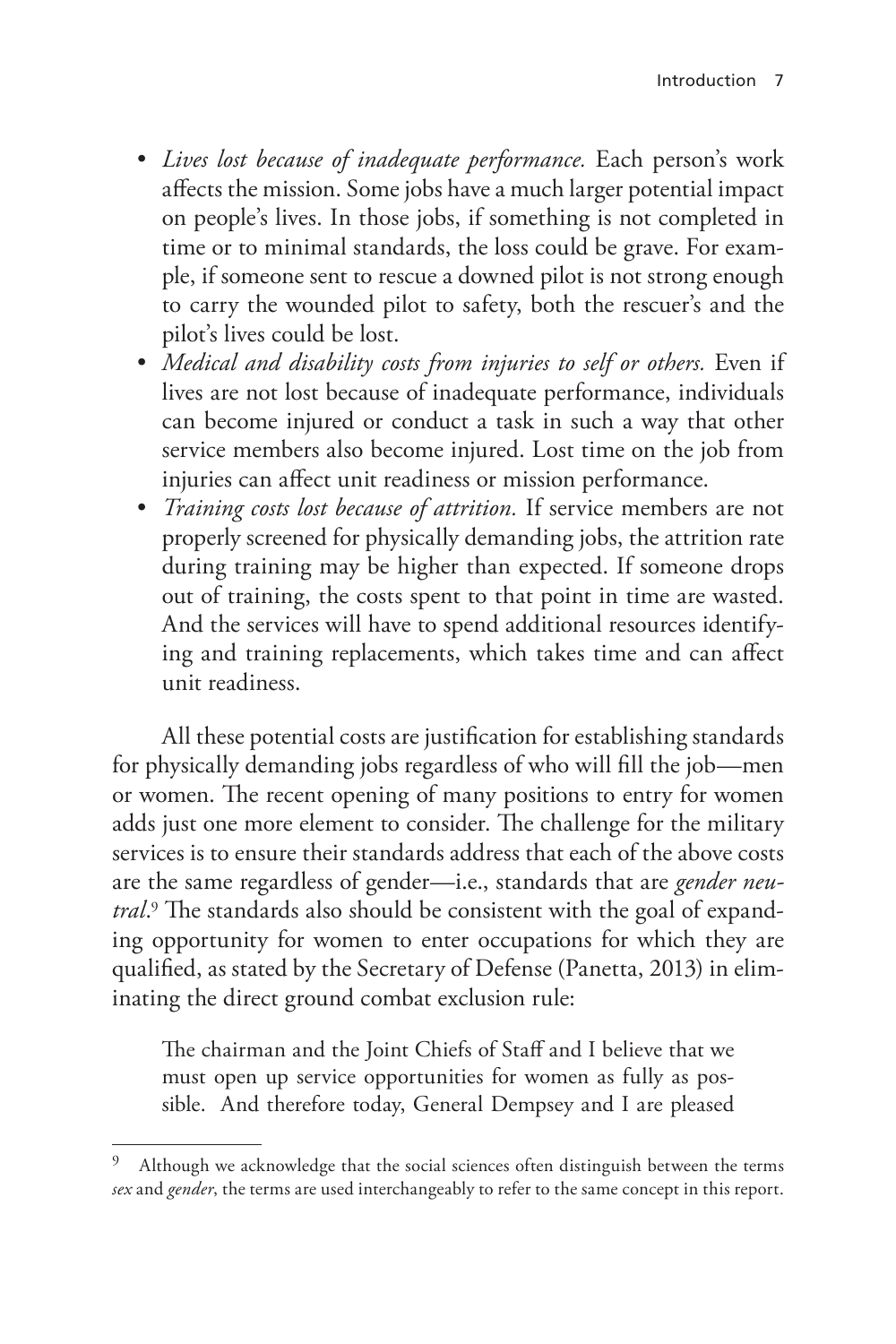to announce that we are eliminating the direct ground combat exclusion rule for women and we are moving forward with a plan to eliminate all unnecessary gender-based barriers to service.

Our purpose is to ensure that the mission is carried out by the best qualified and the most capable servicemembers, regardless of gender and regardless of creed and beliefs. If members of our military can meet the qualifications for a job—and let me be clear, I'm not talking about reducing the qualifications for the job—if they can meet the qualifications for the job, then they should have the right to serve, regardless of creed or color or gender or sexual orientation.

In conducting this work, it should be expected that the services will discover a need for changes to their existing standards. This is common in the process of validating standards. As noted earlier, many existing standards in these closed occupations may not have been validated using the type of detailed empirical evidence described in this report. As a result, it would not be surprising if new information was uncovered leading to improvements in the screening processes. In addition, it would not be surprising for entirely new screening criteria to be introduced as a result of the services data collection efforts, given that a whole new population of individuals with an entirely different physical ability distribution is being introduced into the applicant pool. The intent of the process is not to lower standards to accommodate this new population, but rather to ensure that the integrity of the performance of those who make it into the occupation is maintained or even improved. Secretary Panetta spoke directly to this point in his comments, as noted earlier in this chapter, when he stated that the goal is not to reduce the qualifications for the job, but rather to ensure that those in the job are the most capable.

This report reviews how to establish standards based on the requirements of physically demanding jobs using best-practice methods. It is also useful to note that physical standards can be and are commonly applied at multiple career points. Standards determine who qualifies to enter training for the occupation, but the training curricula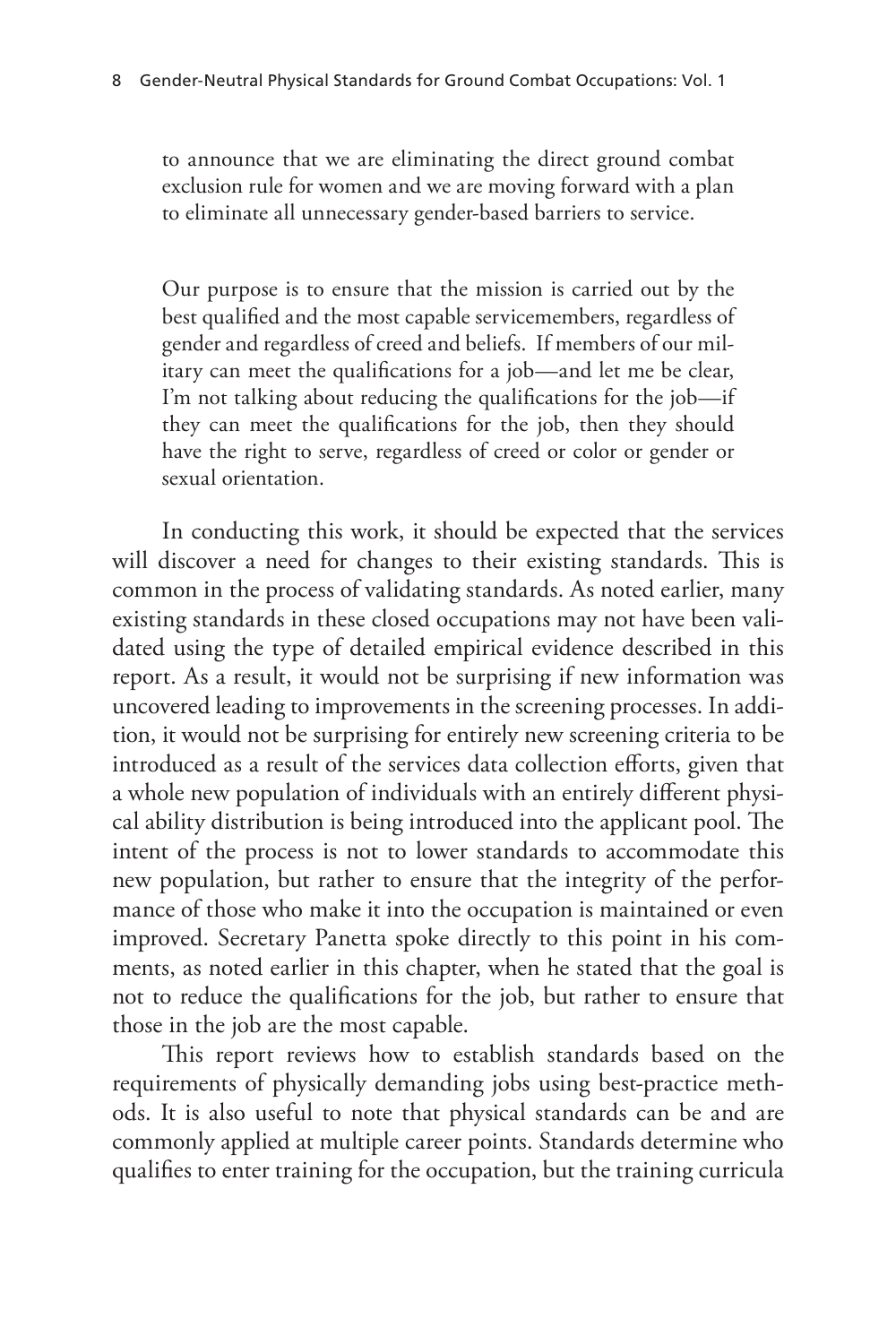also set standards that qualify individuals to graduate from training and enter the occupation,<sup>10</sup> and standards may be established for determining who will be allowed to continue in the occupation later in their careers. The issues of gender neutrality and the best-practice methods described in this report apply equally to entry, training, and on-the-job standards.

This report is about the proper methods for establishing genderneutral physical standards for jobs. In addition, because of the recent DoD decision to open ground combat roles to women, we also discuss some gender-related policy issues associated with establishing those physical requirements. But ensuring that standards are gender neutral is only one part of a much larger process. The basic principles, methods, and policies discussed throughout are intended to apply equally to jobs that have been open to women for decades, were just recently opened, or may be opened in the near future.

## **Standards Versus Selection by Rank Ordering**

It is worth noting that in some jobs, the goal is not to establish a minimum standard, but rather to take the best candidate(s) among those who have applied for the job until the number of positions has been filled. That process is known as top-down selection. In top-down selection, evidence supporting a robust linear relationship showing that higher scores on the screening tests used are associated with higher levels of performance on the job is necessary to defend the use of topdown selection. However, in many cases, top-down selection may not be preferred; in some cases, it may not be defensible. Instead, establishing minimum scores for selection into a job may be a better alternative.

A variety of circumstances should lead an organization to consider establishing minimum score standards instead of or in addition to topdown selection. First, some jobs have a minimum performance require-

<sup>&</sup>lt;sup>10</sup> To the extent that attrition occurs because of someone's inability to meet the physical requirements in training or on the job, standards are being applied even if they have not been formally established as career-specific physical standards.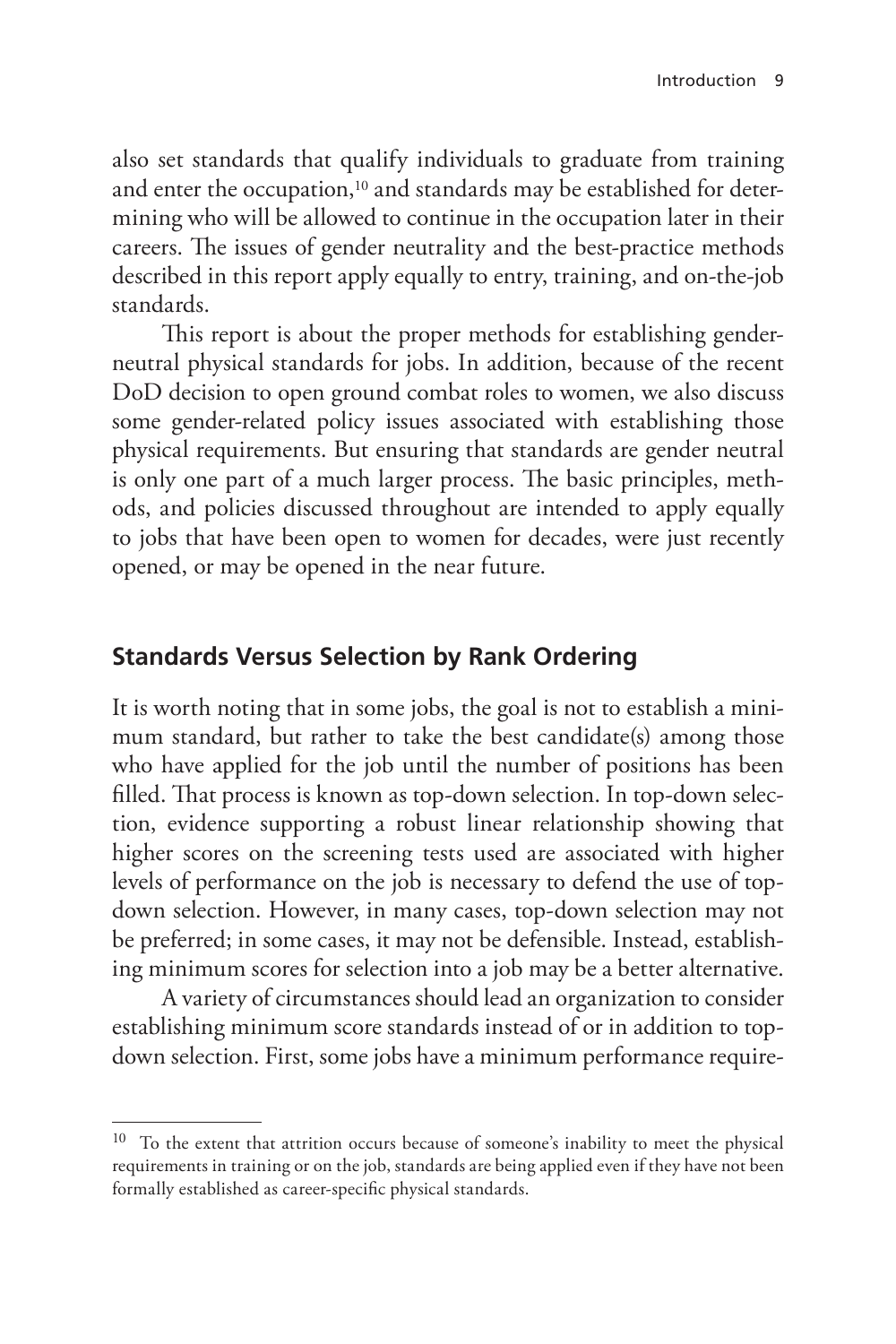ment below which selection should stop, regardless of the number of openings available. Jobs in which performance below a certain level could pose a danger to others is one example of a circumstance where drawing a minimum standard would be critical. In other jobs, the organization also may need to screen for performance qualities other than physical ability (such as persistence, cognitive ability, conscientiousness, or technical skills), as long as a minimum threshold of physical performance can be met. In these cases, establishment of minimum scores could also be relevant. Moreover, in some jobs there may be no real benefit to gains in performance beyond a certain threshold, especially at the very high end of the score distribution. For example, if a job requires lifting a particular weight regularly (but nothing of a higher weight), once someone has passed the threshold of being able to lift that weight with ease, there is no further gain to the job when someone is even stronger. Jobs fitting these circumstances are especially good candidates for establishment of minimum physical ability scores, given the potential adverse impact of the screening against women. When there is no evidence to show that the relationship between physical ability test scores and performance is linear along the entire score distribution (particularly above and around the point at which top-down selection would yield selection/rejection decisions), establishing minimum scores may be more defensible.11 Lastly, in some jobs, training is a hurdle that must be passed in order to be qualified, so the training performance standards should remain constant from class to class to ensure fairness and consistency in the quality of personnel produced by the training. Furthermore, minimum standards for whom is allowed to even attempt training also may need to be established to ensure a minimum level of class quality. In these cases, establishing minimum training standards required for graduation from training would be relevant, as would establishing minimum training entry standards.

Thus, whether top-down selection or minimum standards are needed is partly dependent on the goal of the selection process and the needs of the job. This should be clearly articulated in advance of con-

<sup>&</sup>lt;sup>11</sup> See the *Principles for the Validation and Use of Personnel Selection Procedures* (Society for Industrial and Organizational Psychology, 2003).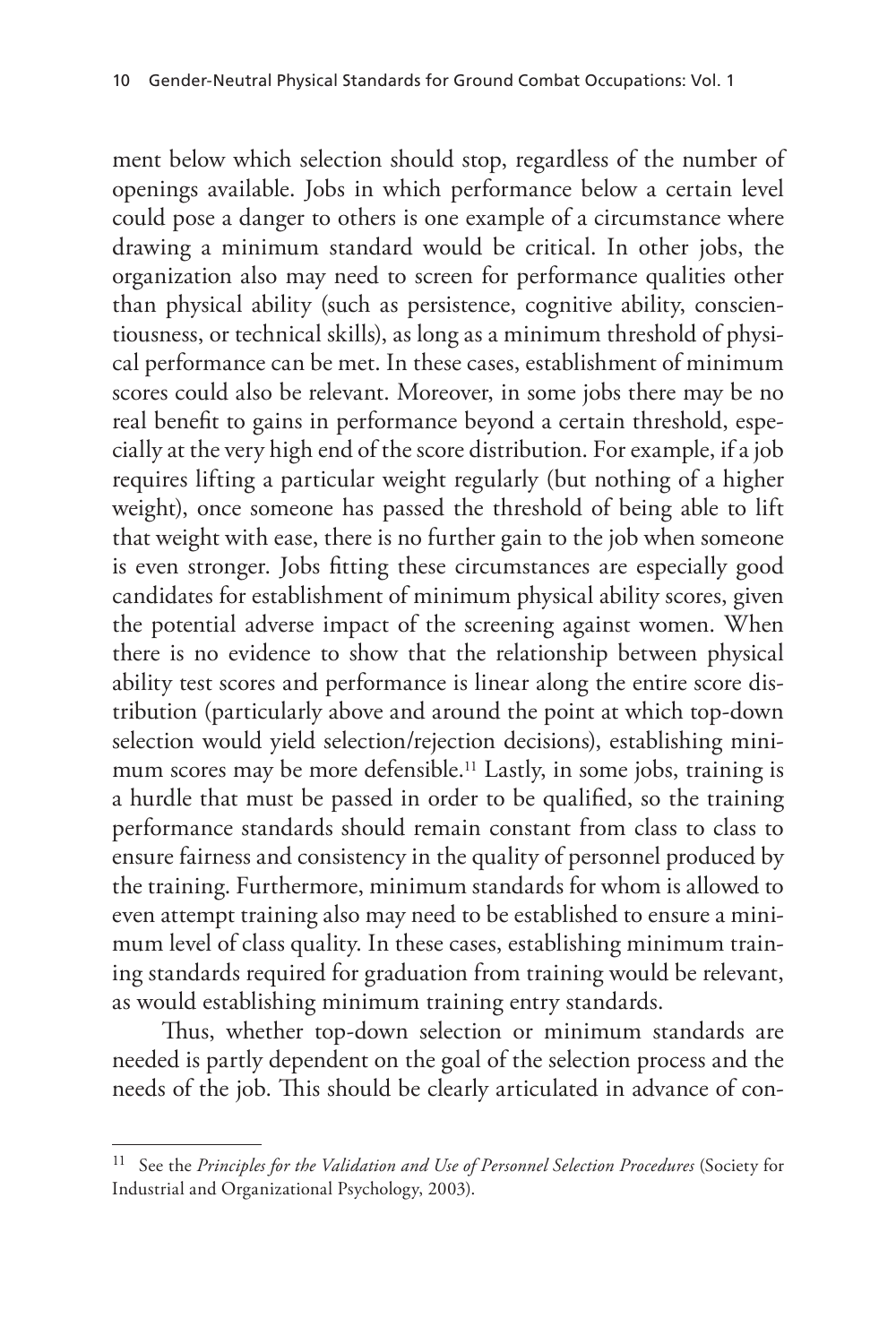ducting a validation effort, and any time top-down selection is chosen over establishing minimum standards, a clear rationale for why it is appropriate should be provided, along with evidence that supports that rationale. In the military, minimum standards are established for many reasons, including to maintain safety, ensure minimum levels of performance are maintained in an occupation, ensure consistency in training graduation requirements from class to class, and to maintain a minimum level of trainee quality. In cases where minimums are relevant, the entire methodology described in this report is relevant. In cases where top-down selection is well justified, researchers could skip the process of setting standards, but all of the other methods for validating selection processes described in this report would still apply. The remainder of this report assumes that setting standards is the goal and addresses that explicitly; however, we do note the point at which the recommended methodology would diverge if top-down selection alone is being pursued.

## **Occupation-Specific Physical Standards and Entry into Military Service**

To develop appropriate tests and cutoff scores for screening and selecting new entrants for physically demanding military occupations, it is important to specify at which point in the entry process the screening will be done and standards for entry determined. Figure 1.1 depicts the major steps all enlisted personnel take as they enter service, regardless of service or occupation. The figure focuses on enlisted personnel who enter occupational training immediately after completing basic training. In contrast, most officers enter their occupations only after completion of several years of preparatory training, at the military academies or in Reserve Officer Training Corps programs at colleges and universities. In theory, screening of entering enlisted personnel can be done at several points: before the individual commits to enlisting at the recruiting station, before he or she is placed in an occupation at the Military Entrance Processing Station (MEPS), or at arrival or completion of basic training.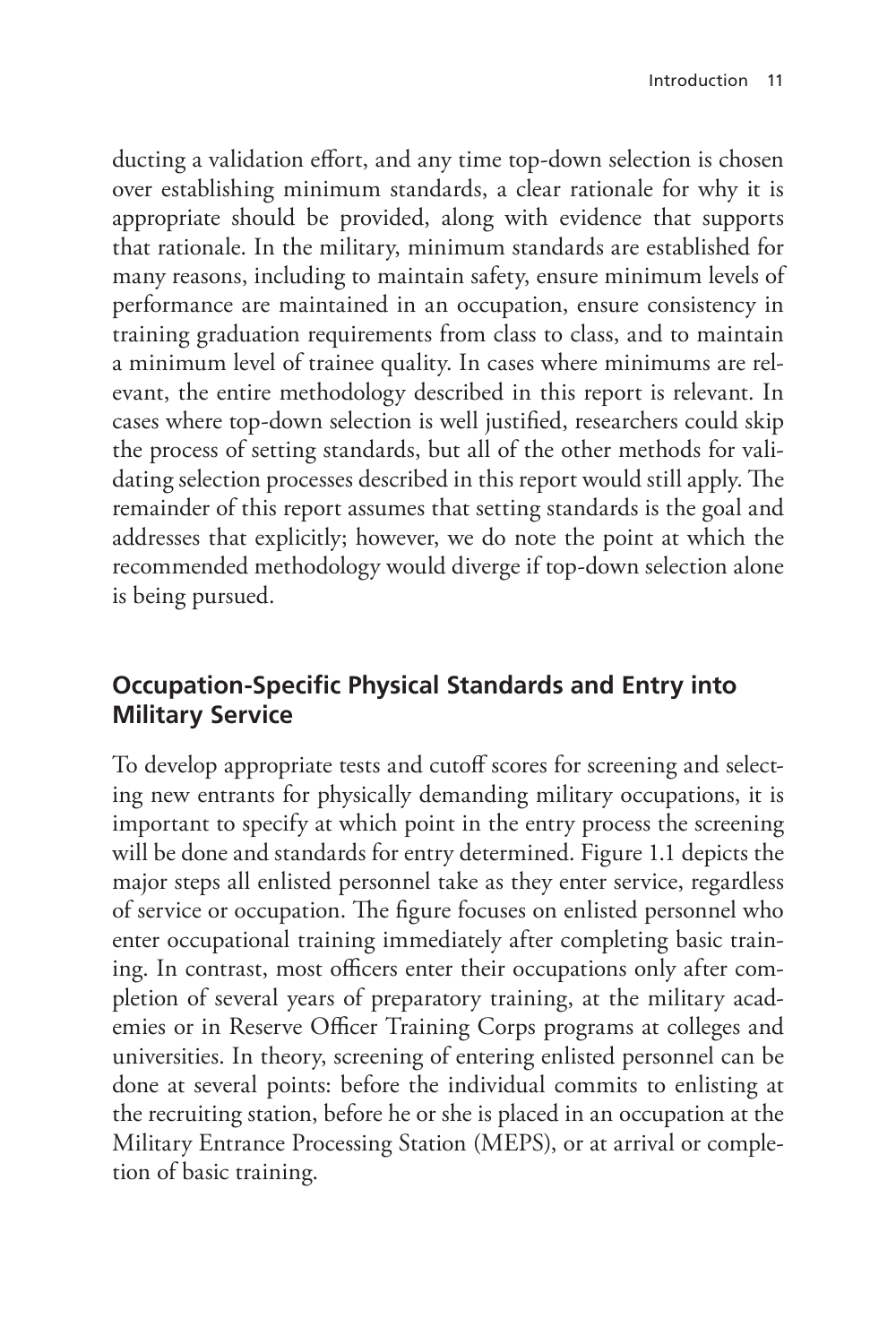

**Figure 1.1 Enlistment and Initial Training of Military Enlisted Personnel**

Deciding when to conduct occupation-specific physical screening involves some clear trade-offs. On the one hand, individuals improve their physical capabilities in basic training, but the level of improvement varies and is difficult to predict. Screening for eligibility to enter physically demanding military occupations is likely to be more accurate when done at the end of basic training than screening at any of the earlier stages. Screening at the point in time when the tests are most predictive of occupational training success should decrease attrition from the resource-intensive occupational training programs. Waiting until the end of basic training to screen for entry into occupational training would catch most individuals who are not capable of meeting the physical demands of the occupation, but there would be limited time to direct individuals who fail to qualify to other occupations. Therefore, late screening could increase the number of enlistees who must be sent home.

On the other hand, both the individual enlistee and the services benefit from screening early in the process, before they enter the training pipeline. The individual learns something about the physical demands of different occupations and his or her physical capabilities before completing the enlistment process and likely faces a smaller risk of failing to meet the requirements to enter occupational training.

SOURCE: Authors' analysis. **RAND** *RR1340/1-1.1*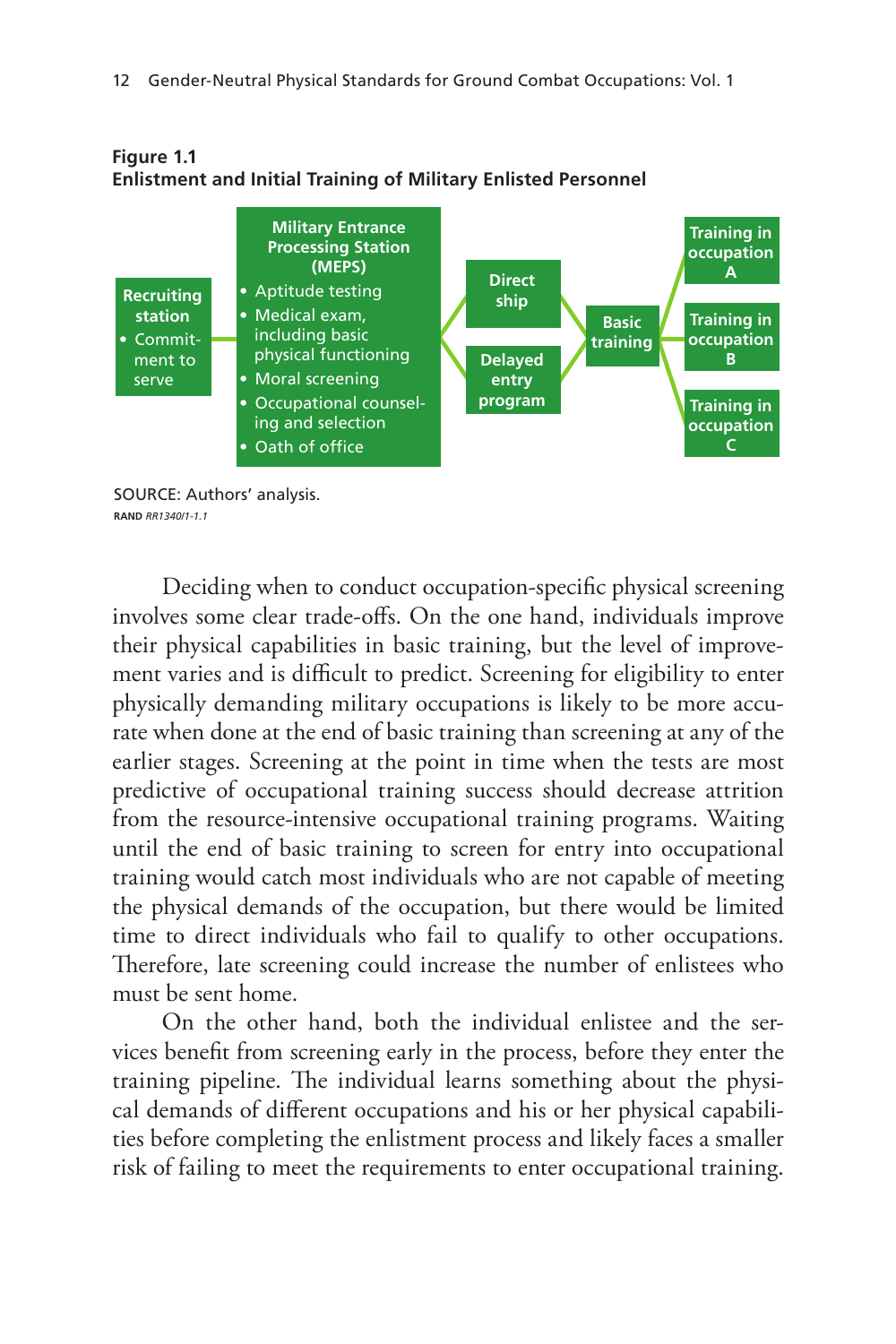The services benefit by more accurately managing the flow of recruits to basic training, taking into account the availability of occupational training seats.

When the screening will be implemented must be determined before the tests and standards are developed. As we discuss in the remainder of this report, the occupation-specific screening tests and eligibility standards (e.g., minimum scores required to enter the occupation) are determined based on analysis of the relationship between performance on the screening test and performance in occupational training or subsequently on the job. Key elements of the analysis must be carried out with test subjects who accurately represent the population of enlistees at the point in the process at which the screening will be done. Otherwise, the wrong tests may be selected, and the eligibility standards may be set at the wrong level.

Determining the optimal point in the enlistment process for occupation-specific screening would take considerable time and analytic resources. However, once initial occupation-specific screening and standards are implemented, the services can explore whether implementing them elsewhere in the enlistment process would add benefit.

## **Study Approach**

The Office of the Under Secretary of Defense for Personnel and Readiness (OUSD[P&R]) asked RAND to help it understand how to evaluate job-specific physical requirements and establish gender-neutral standards for physically demanding jobs. Our study addressed two research objectives. First, in this volume of the project report, we describe best-practice methodologies for establishing standards for physically demanding jobs that can be tailored to address the needs of the military. No single method applies to all jobs; instead, the method would need to be tailored to the job. So this report was intended to provide the services with insights regarding the variety of appropriate methods, while still leaving them free to choose methodologies uniquely tailored for the occupation. Second, using the framework in this report as a guide, we reviewed the methodologies used by the mili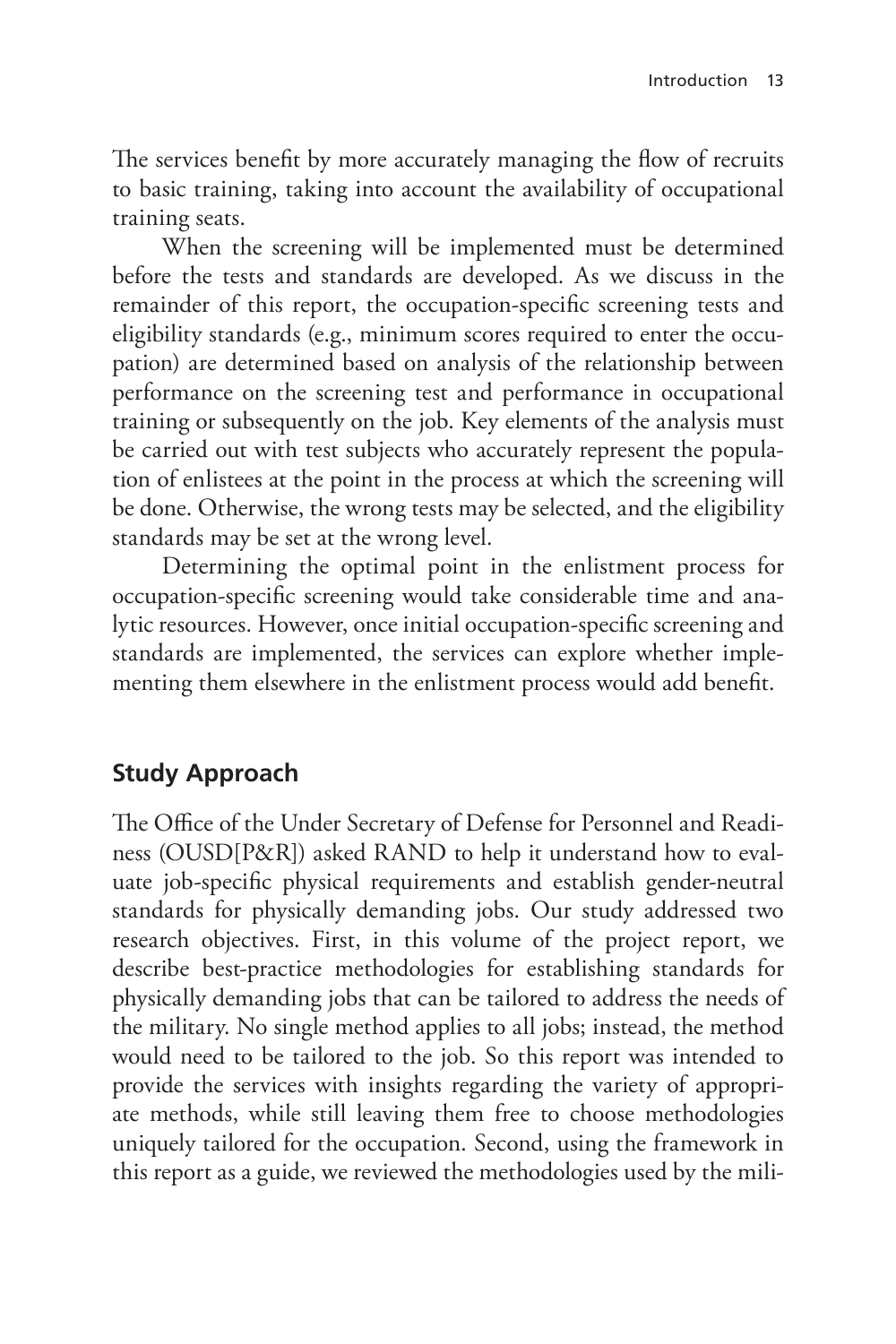tary services to set gender-neutral standards. The results relating to this second objective are presented in a separate report. That report uses the concepts presented here as a framework for reviewing the services efforts to establish and validate their standards. The second volume of the report describes the methods and results of this review.

## **Organization of This Report**

The remainder of this report provides the results of work toward the first research objective:

- Chapters Two through Eight review the methods for establishing and validating evidence-based standards. These chapters discuss methods for identifying a job's physically demanding tasks; selecting an appropriate set of screening tests for further consideration; determining which tests are most useful for predicting important organizational outcomes regardless of gender; setting minimum scores on the tests; and establishing an ongoing data-collection and analysis process to ensure that physical requirements are current and have been accurately assessed.
- Chapter Nine summarizes the key steps in the standards development process and describes next steps in conducting our study.
- A glossary of the terms in this report can be found in the Appendix.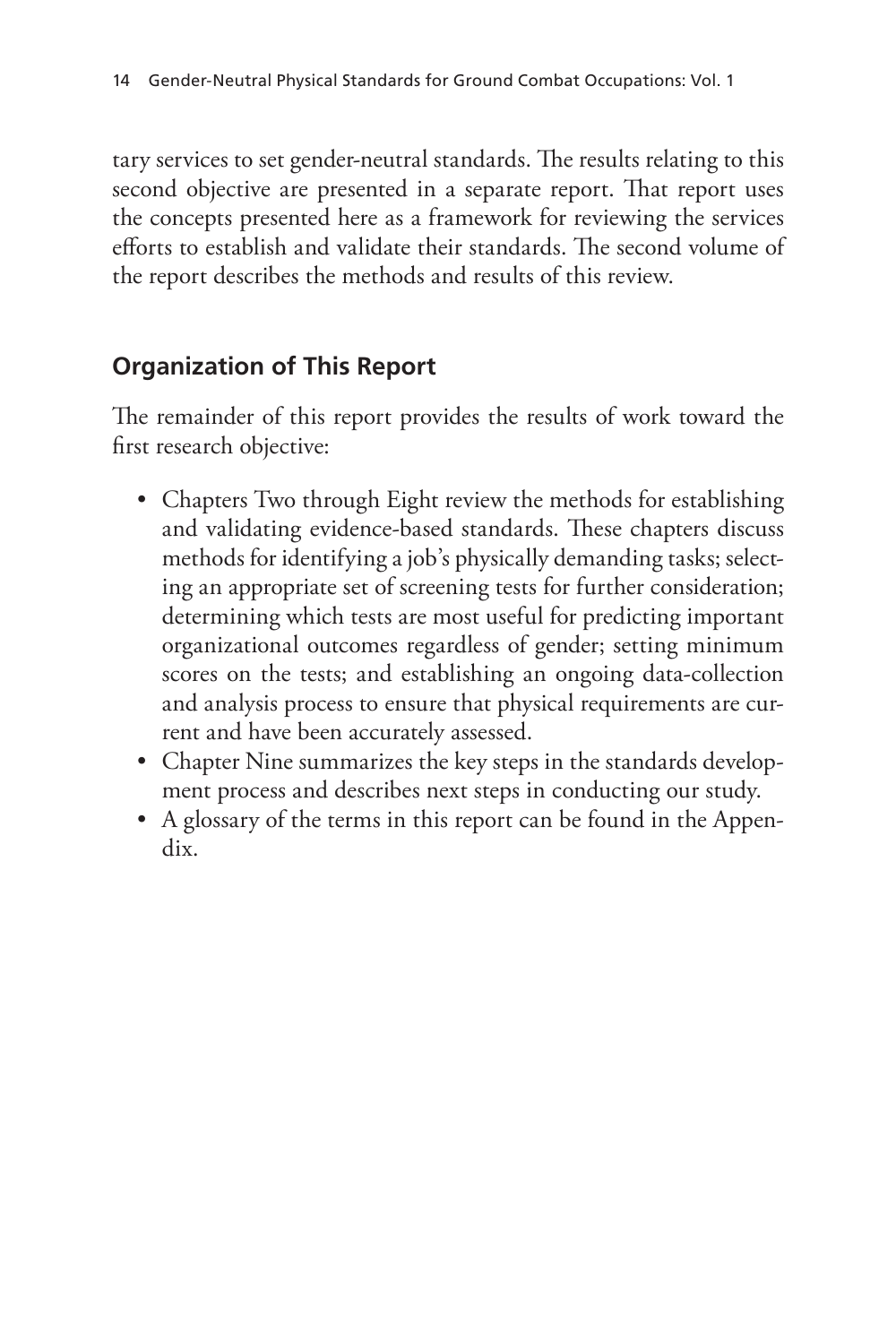# **Methodological Approaches to Establishing Physical Job Requirements**

Methods for establishing requirements for physically demanding jobs combine insights from two main disciplines: personnel selection and physiology.

The professional practice guidelines in the field of personnel selection (also known as personnel psychology<sup>1</sup>) are well established as the primary source regarding the proper use and development of tests and measures in employment contexts. They are also the basis for much of the content discussed in the federal government's Uniform Guidelines on Employee Selection Procedures (Code of Federal Regulations [CFR], 1978c).2 The Uniform Guidelines do not apply to the military, but they can serve as a reference in ensuring that the goal of "eliminat[ing] all unnecessary gender-based barriers to service" is met. In addition, an overview of professional practice guidelines (established independent of Title VII and the Uniform Guidelines but also used to inform them) for developing and evaluating employment selection measures can be found in two published resources:

<sup>1</sup> Personnel psychology is an area of study within industrial and organizational psychology.

<sup>2</sup> The *Uniform Guidelines*—adopted by the Equal Employment Opportunity Commission, the U.S. Department of Labor (DOL), the U.S. Department of Justice, and the U.S. Civil Service Commission—are "intended to establish a uniform Federal position in the area of prohibiting discrimination in employment practices on grounds of race, color, religion, sex, or national origin" (Title 29 of the CFR, Part 1607, 1978c; Title 41 of the CFR, Parts 60-63, 1978d; Title 28 of the CFR, Section 50.14, 1978b; Title 5 of the CFR, Section 300.103, 1978a).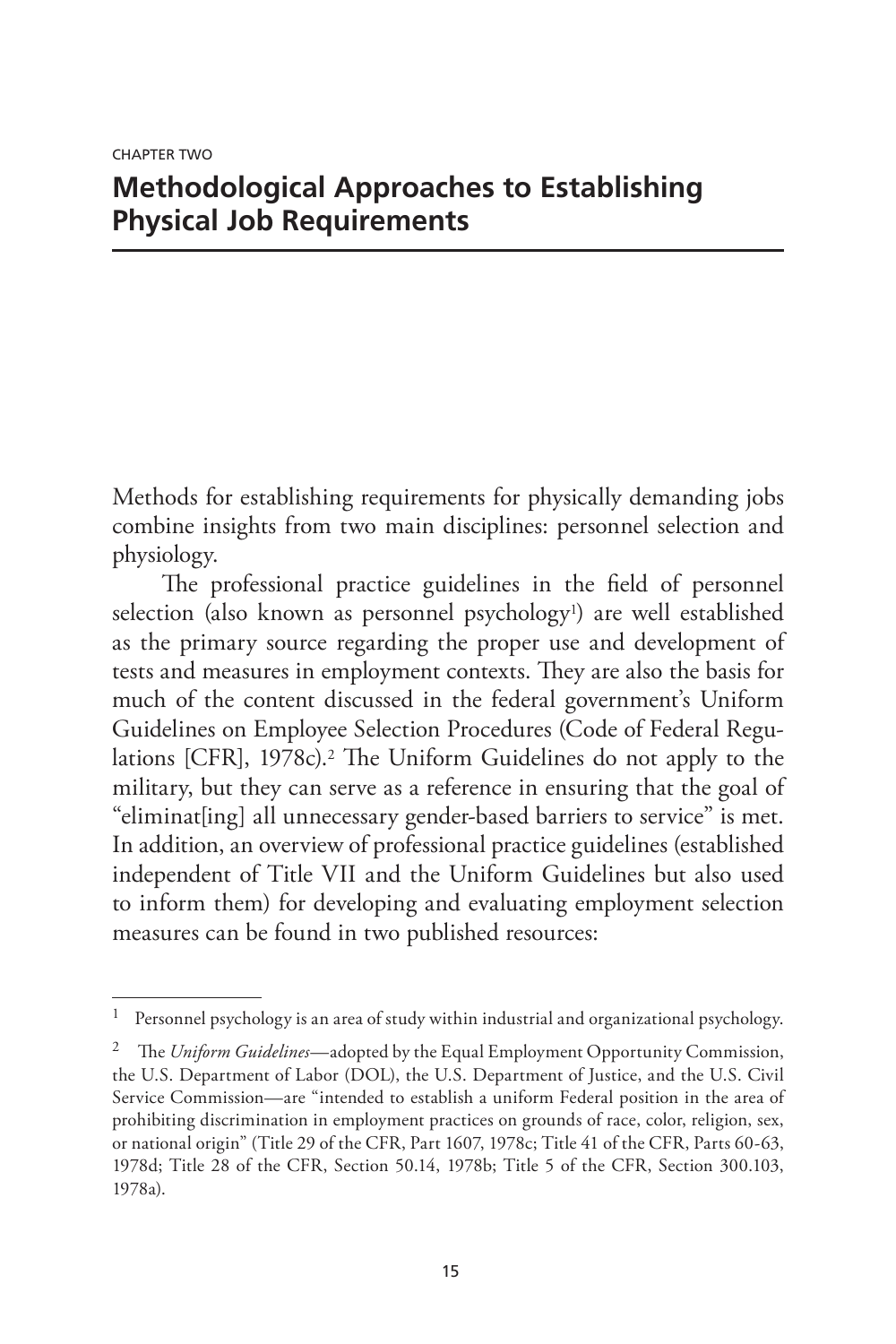- *Principles for the Validation and Use of Personnel Selection Procedures* (Society for Industrial and Organizational Psychology, 2003). This source (referred to as the Principles) was produced by the Society for Industrial and Organizational Psychology to "specify established scientific findings and generally accepted professional practice in the field of personnel selection psychology in the choice, development, evaluation, and use of personnel selection procedures designed to measure constructs related to work behavior with a focus on the accuracy of the inferences that underlie employment decisions" (p. 1).
- *Standards for Educational and Psychological Testing* (Joint Committee on Standards for Educational and Psychological Testing, 2014). This source (referred to as the Standards) was developed jointly by the American Educational Research Association, the American Psychological Association, and the National Council on Measurement in Education. It summarizes professional standards for the development and use of tests in educational, psychological, and employment settings. According to the Department of Labor (DOL), the standards "are consistent with applicable regulations and are frequently cited in litigation involving testing practices" (DOL, 1999).

Although many of the guidelines in the *Standards* are directed at assessing mental knowledge, skills, and abilities, the same measurement concepts apply to the assessment of physical skills and abilities. This applicability is noted explicitly in the *Principles*. The methodological approaches we describe are consistent with those advocated in both the *Principles* and the *Standards*. 3

The second domain playing a central role in establishing requirements for physically demanding jobs is physiology, which offers a vast literature on anatomy, injury, measures of physiological functioning,

 $3$  The suggestions provided here and in the following chapters are generally consistent with the recommended approaches for defining requirements for physically demanding jobs in other reputable sources. See, for example, Campion, 1983; Sharkey and Davis, 2008; Hogan et al., 1979; Gebhardt and Baker, 2010a, 2010b; Baker and Gebhardt, 2012; and Arvey et al., 1992.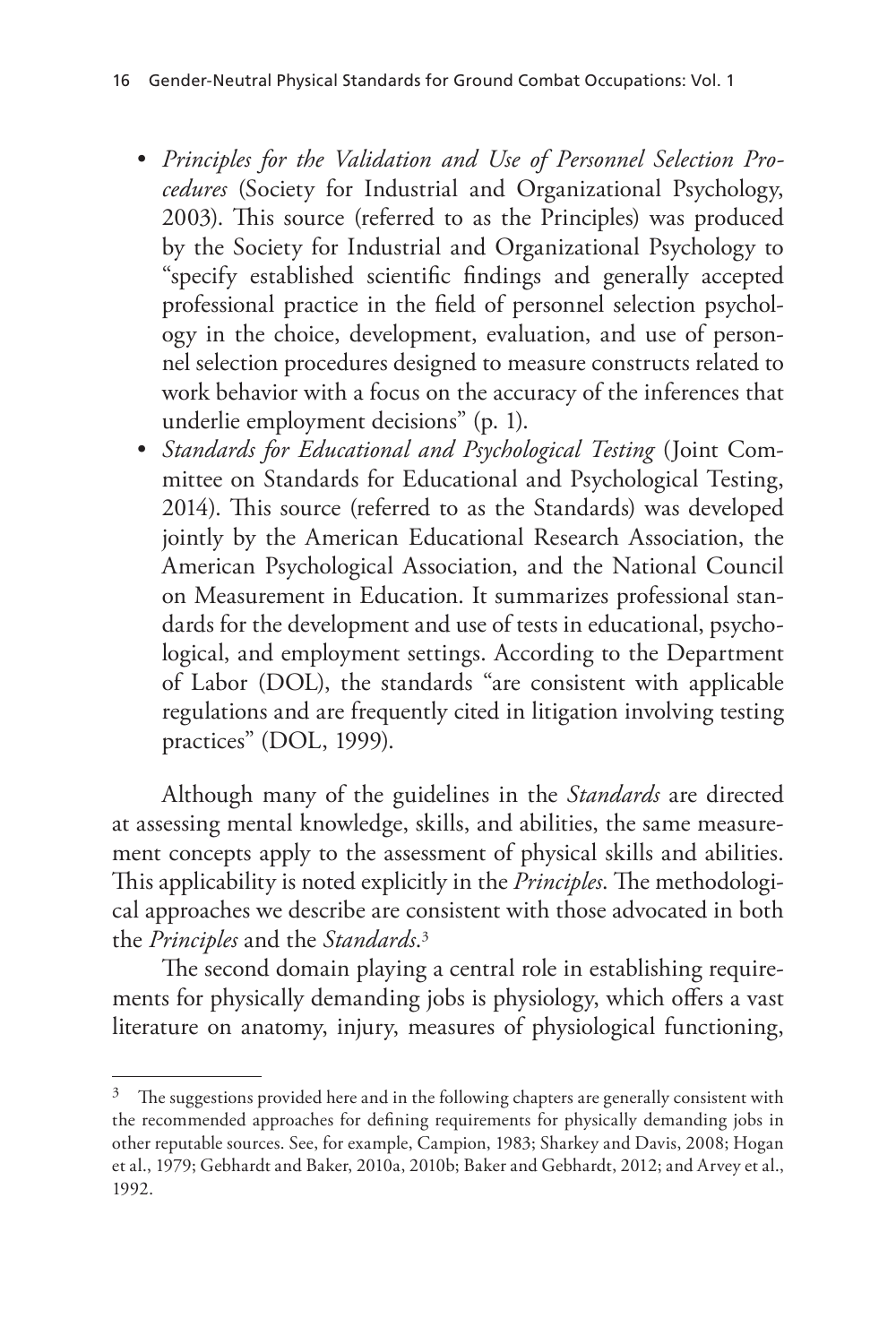physiological sex differences, and other domains relevant in addressing key workplace issues. For example, the field has valuable insights into how jobs can be reengineered to reduce injuries, how to reduce training injuries, and how to measure physical fitness. Most importantly, it can provide insights into the types of tests that might be useful for employment screening and selection.

Whereas the field of personnel selection offers the methodological approach, the field of physiology serves as the starting point for much of the content applied in the methodology.

# **Six-Stage Process**

We organize the overall approach for developing physical standards into six general stages, as depicted in Figure 2.1 and described as follows. These steps also provide a useful framework for evaluating any standards already in place. For those standards, the services should review their existing evidence in support of each of these steps and consider supplementing past efforts if any gaps are identified.

- **Stage 1:** Identify the physical demands of the job. Define all tasks required on the job, and identify which of those tasks are physically demanding. Identify other relevant aspects of performance, such as injuries, that may be affected by physical ability.
- **Stage 2:** Identify potential screening tests. Explore past research on potential screening tests, articulate reasoned theories regarding the applicability of a particular tool, and identify varied options for inclusion in validation. If standards exist, stage 2 may not be necessary. However, to guard against the possibility that standards based on these tests prove not to be valid, we recommend including other potential tests and the existing ones.
- **Stage 3:** Validate the tests, and select those with highest validities and least adverse impact. Administer a range of tests to job candidates, and examine the relationship between test scores and important outcomes on the job (e.g., performance, injury rates, productivity). From the results of validation studies, identify the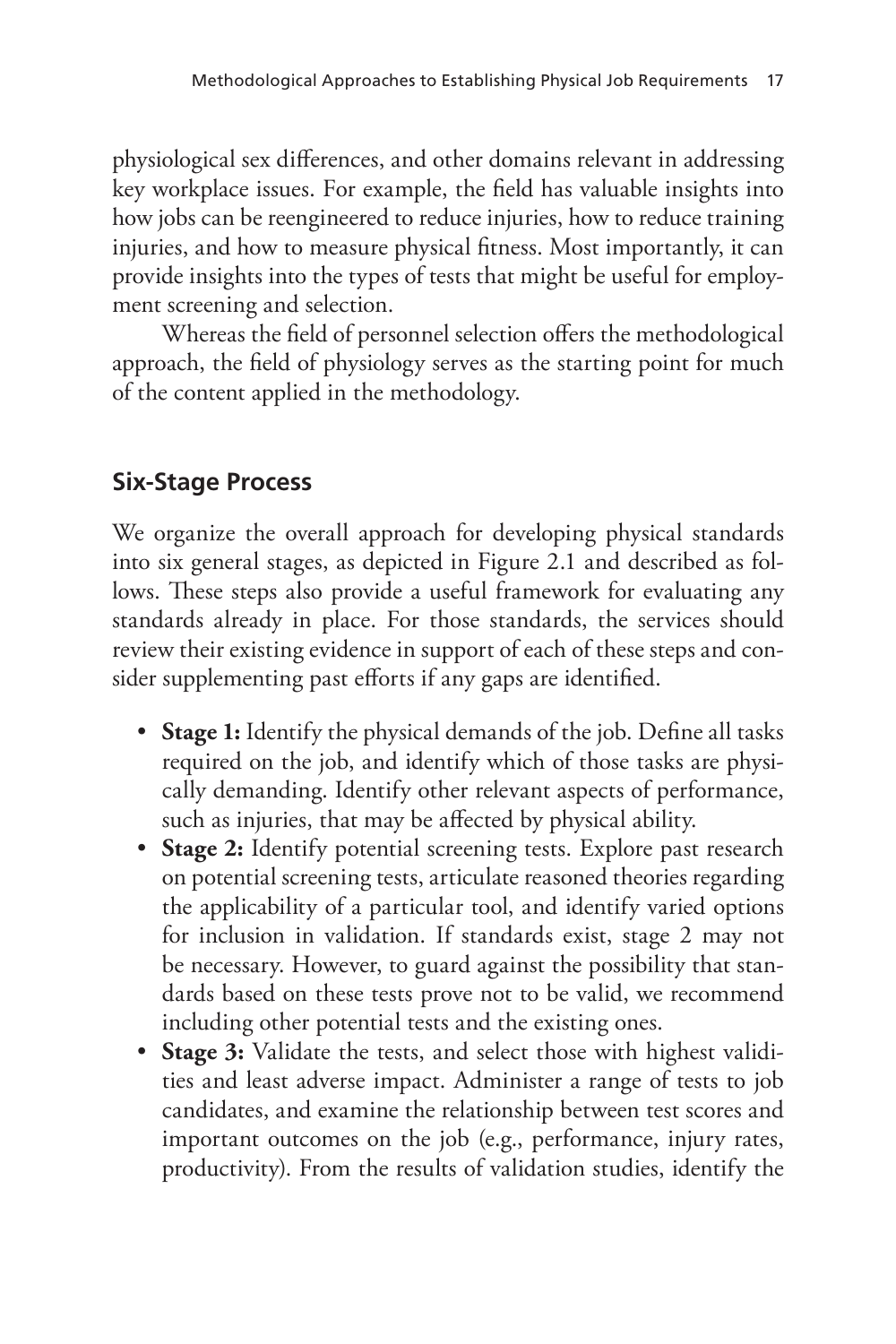

best predictors of performance. This step also involves analysis of adverse impact on selection within relevant population subgroups to confirm that the tests are equally valid for all groups. This does not mean that the pass rates should be the same for all groups, but that the tests should predict performance on the job equally well for all groups.

- **Stage 4:** Establish minimum scores. Apply a systematic process to identify minimum test scores that should be established for entry into or continuation in a job. This step is necessary when an organization aims to set absolute standards for ensuring that a specific level of performance on the job is maintained, or when standards are used in addition to or in place of top-down selection to screen personnel.
- **Stage 5:** Implement screening. Establish a systematic method of test administration. Train personnel in applying that method, and begin screening personnel using the test.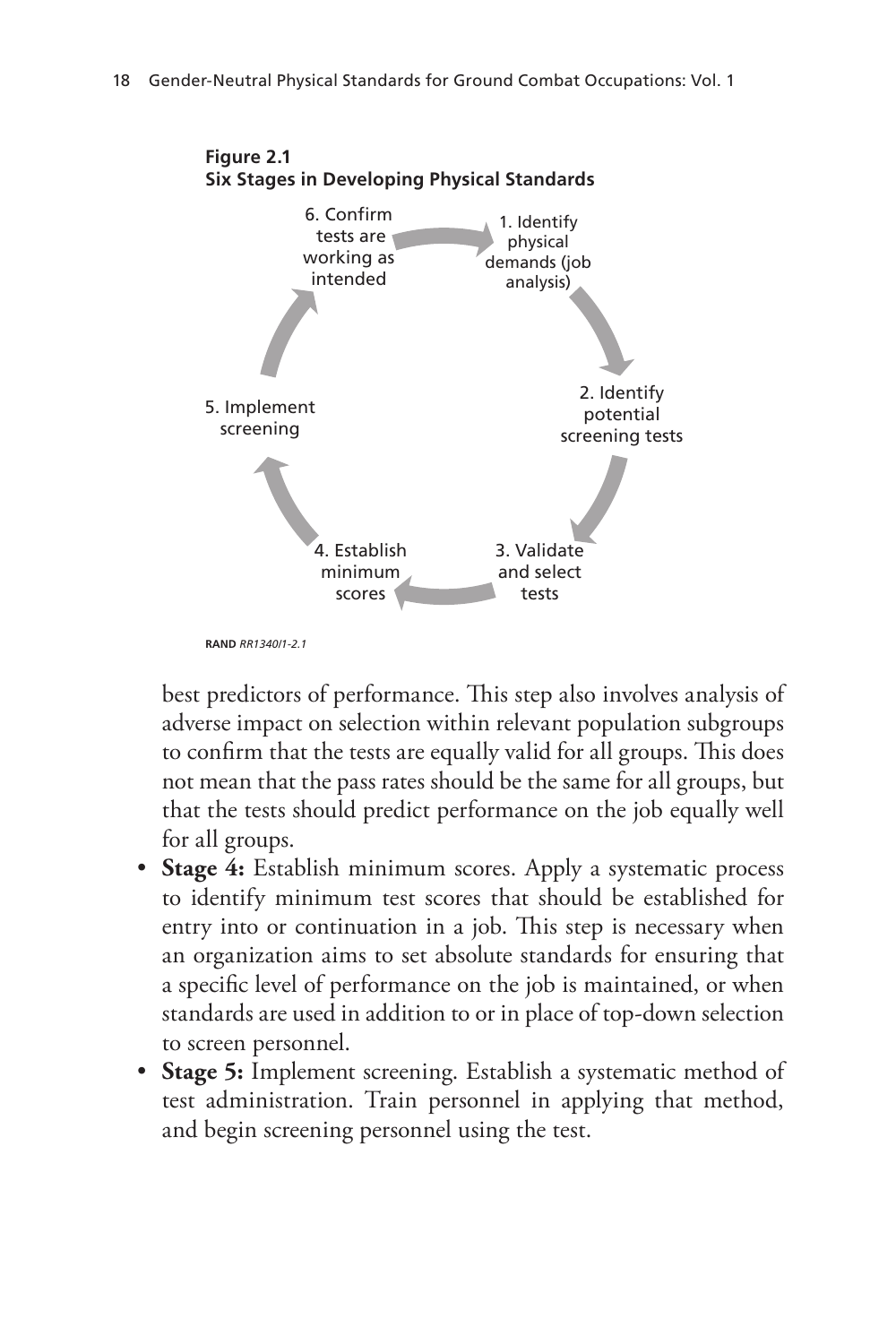• **Stage 6:** Confirm the tests are working as intended. Verify whether test administration in practice adheres to the established guidelines. Determine whether job requirements have changed. Examine whether coaching or test-preparation activities have compromised the test's validity. Reexamine predictive validity and adverse impact of the test.

Each element in the process for establishing physical job requirements provides support for the use or exclusion of a set of selection procedures. The deliberate steps in this process and, importantly, the documentation of the actions taken are critical in developing defensible physical standards. Among employment tests, physical tests have generated the highest number of civilian court cases and have one of the lowest rates of successful defense (Terpstra, Mohamed, and Kethley, 1999) in large measure because best practices have not been followed. In the following chapters, we provide an overview of well-accepted approaches for each stage of the process. We conclude each chapter with a table summarizing key considerations we drew from the literature and the potential approaches for addressing each consideration.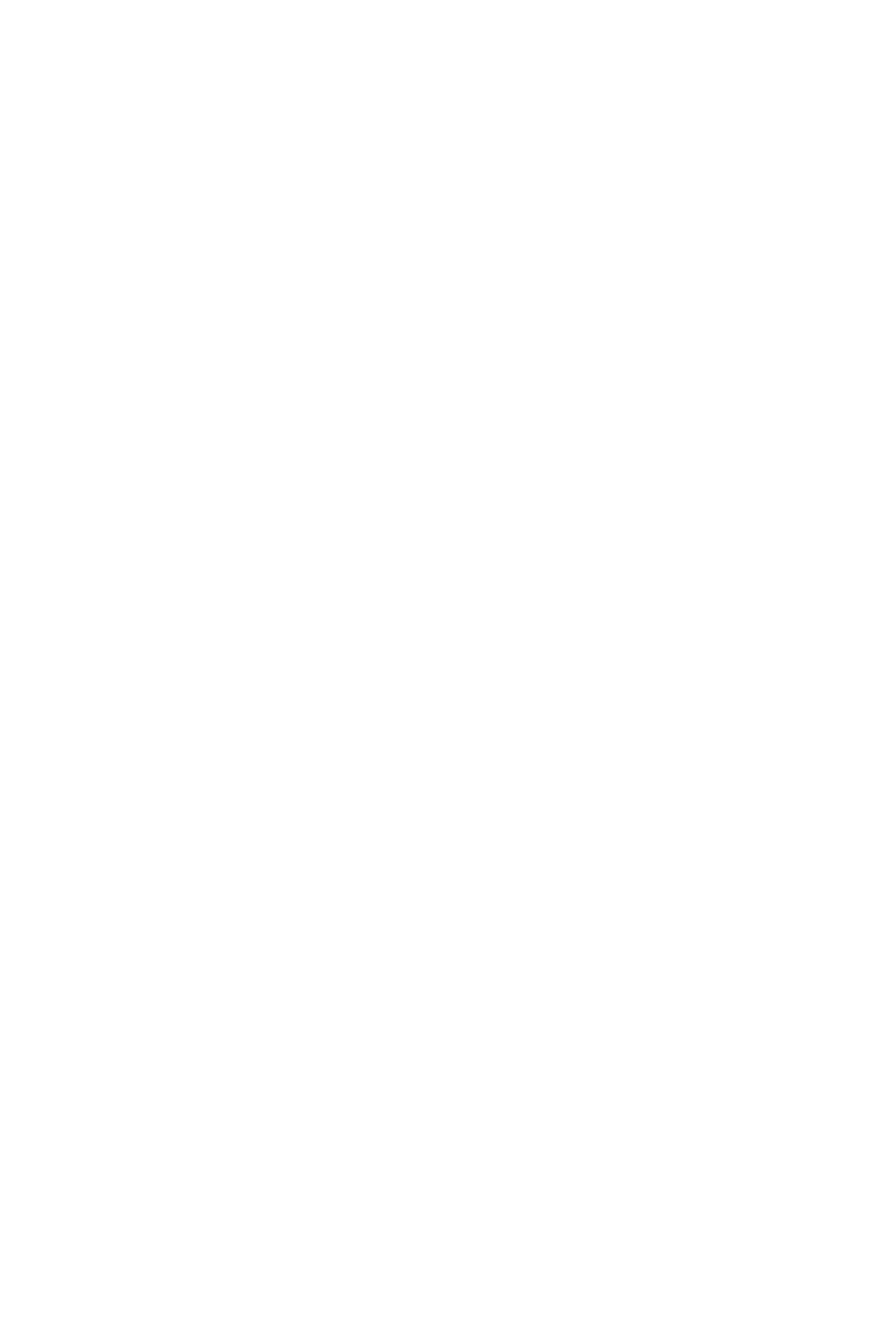The process for establishing an accurate accounting of the tasks or activities in a job is known as *job analysis*. 1 The results of job analyses serve as the foundation for nearly all human resource management activities. They can be used to write job descriptions, design training content, classify jobs into job families, merge two jobs that have similar tasks, redesign a job, define performance expectations, adjust compensation, create performance evaluation tests, and more. Although job analysis has applications in many other contexts, it is also used to support decisions about an organization's selection system.

Job analyses exist for many military jobs. However, unless they were developed with a focus on assessing the physical requirements of the jobs, they may contain less information than needed (e.g., level of effort required, weight of certain key objects, duration of the activity). Before moving to the next stages of the standard-setting process, the job analyses should be carefully reviewed and revisited if necessary.

## **Methods for Conducting a Job Analysis**

There are a variety of methods for collecting job analysis information, and each method produces different data.2 The best-known methods are:

<sup>1</sup> Other terms used to refer to the same systematic processes of defining jobs include *task analysis*, *occupational analysis*, and *work analysis*.

<sup>&</sup>lt;sup>2</sup> See Gael (1988) and Brannick, Levine, and Morgeson (2007) for additional information on how to conduct a job analysis.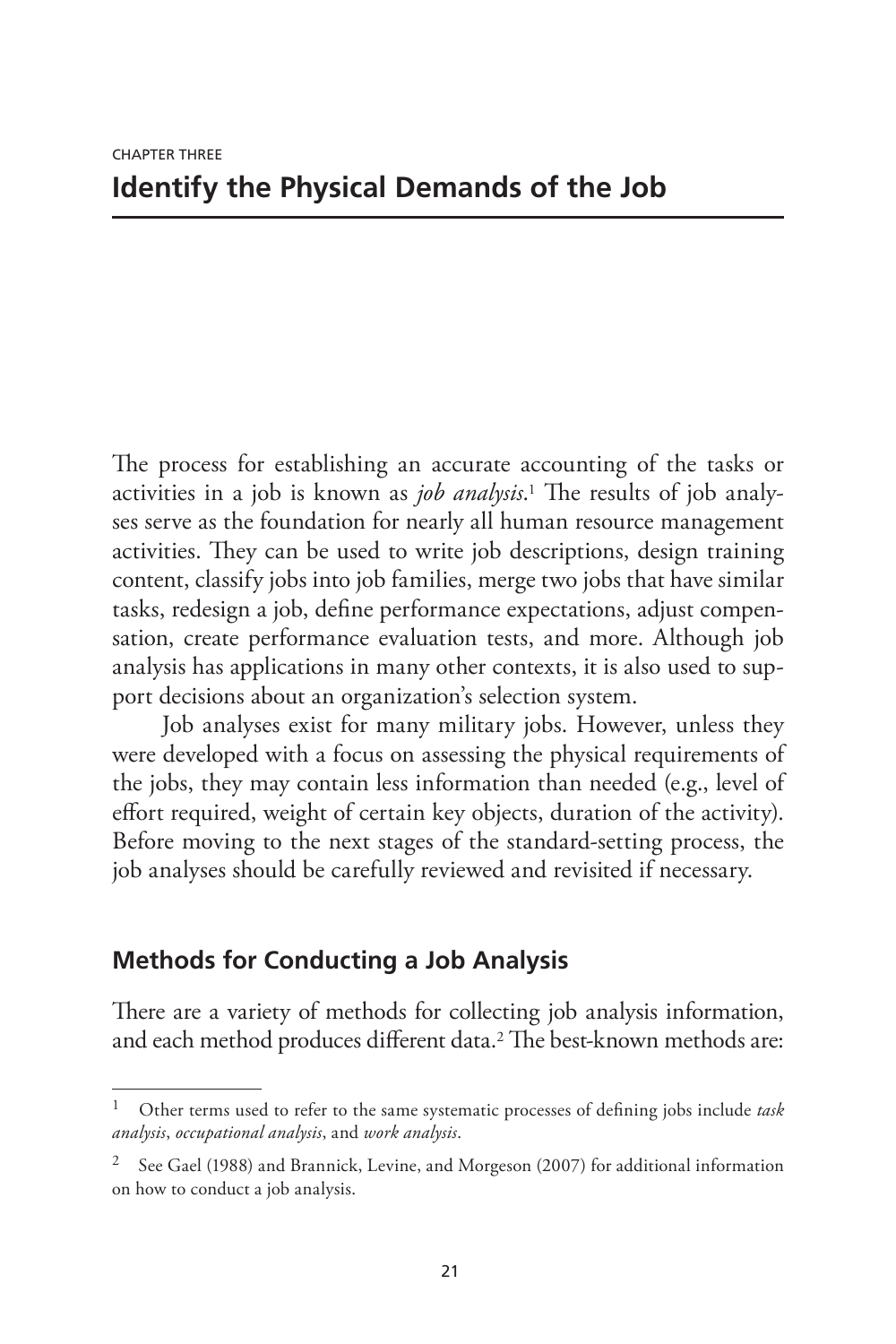- Task inventories, such as the Comprehensive Occupational Data Analysis Program (CODAP) system (Christal, 1974), produce a detailed and comprehensive list of tasks performed on the job and ask a representative sample of job incumbents to rate these tasks on such factors as importance and frequency.
- The critical-incident technique (Flanagan, 1954) also can be used to generate detailed task statements by asking subject-matter experts (SMEs), who are often job incumbents, to describe an incident that shows exemplary or poor performance, the events leading up to the incident, and the resolution or outcomes resulting from the incident. Those incidents can then be used to create a job incumbent questionnaire similar to that produced by CODAP.
- Functional job analysis (Fine and Getkate, 1995) focuses less on documenting a comprehensive list of tasks performed on the job and more on documenting what workers do in relation to three key elements on the job: people, data, and things. This is the approach used to develop DOL's Occupational Information Network (O\*NET) database of occupational requirements and worker attributes.3
- The Position Analysis Questionnaire (McCormick, Jeanneret, and Mecham, 1972) relies on a predetermined set of questions that are the same regardless of the occupation. The questions cover a variety of topics, including the work environment, the types of information sources used on the job, mental processes, and work output. The result can be highly detailed, but it does not provide task descriptions unique to an occupation.

Job analyses can focus on collecting distinctly different types of information. Some are worker-oriented approaches*,* which focus on "what workers do in performing their jobs (e.g., visual, manual, or communication activities), while others are job-oriented approaches*,*  which focus on "what workers accomplish in their jobs" (e.g., baking, selling, painting) (Palmer and McCormick, 1961). The Position Analy-

<sup>&</sup>lt;sup>3</sup> Available at the O\*NET OnLine website (National Center for O\*NET Development, undated).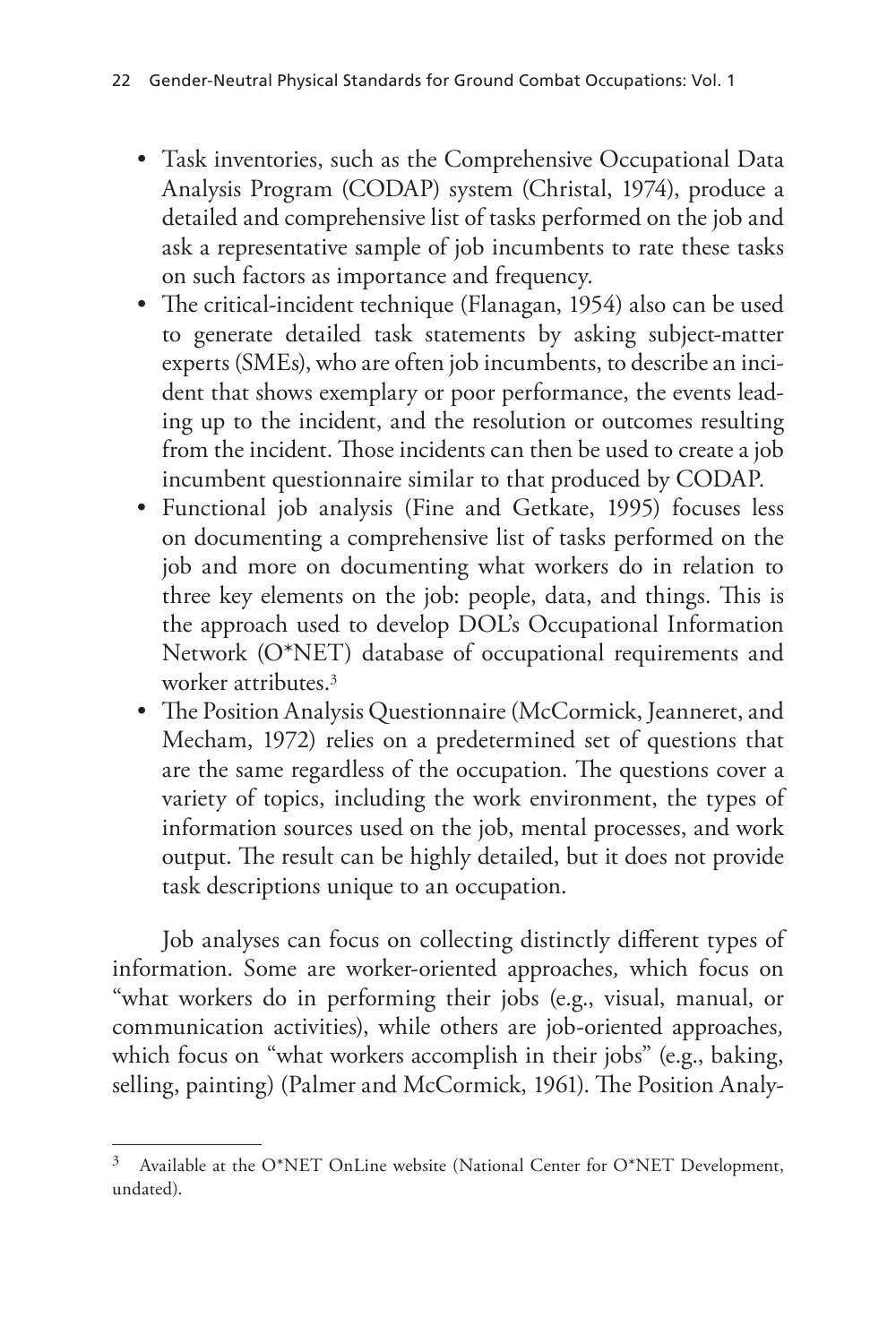sis Questionnaire is one example of a worker-oriented approach. Functional job analysis, task inventories, and the critical-incident technique are examples of job-oriented approaches.

The mode of data collection also can vary widely. Data could be collected through observations of people performing the job, through focus groups or interviews, or via paper-and-pencil or online questionnaires. The people who serve as experts also vary. Sometimes, job analysts serve as the SMEs; in other cases, they call on job incumbents, supervisors, scientists, or training instructors to provide expertise. In many studies, more than one method of data collection is used and more than one type of expert is consulted. For example, in methods involving an occupation-specific questionnaire, focus groups with job incumbents may be used to develop the tasks on the questionnaire. In new jobs, supervisors or instructors might be consulted to identify the tasks or challenges incumbents are likely to face in the future.

There is no single correct choice among these methods of job analysis (Gael, 1988; Brannick, Levine, and Morgeson, 2007). Any of them may be appropriate and adequate in some circumstances. Choice of one method over another and decisions about the necessary level of detail should instead be driven by the goals for the use of the results.<sup>4</sup> However, it is important to note that job analysis data adequate for one activity may not be acceptable for another. For example, a job analysis designed solely for creating a short job description could produce farless-detailed information about the job than a job analysis designed to define the content of a comprehensive job-training program.

In establishing gender-neutral requirements for entry into physically demanding jobs, the focus is on applicant selection. In this study, the intended use of the job analysis is to design a selection system for physically demanding jobs. Therefore, the primary goal of the job analysis should be to identify and describe in detail the physically demanding tasks the applicants need to perform on the job. Task-level detail specific to each occupation is ideal for a sound defense of a selec-

When the results of a job analysis are intended for use in multiple personnel activities, all of those uses should be considered in determining the appropriate methodology or methodologies.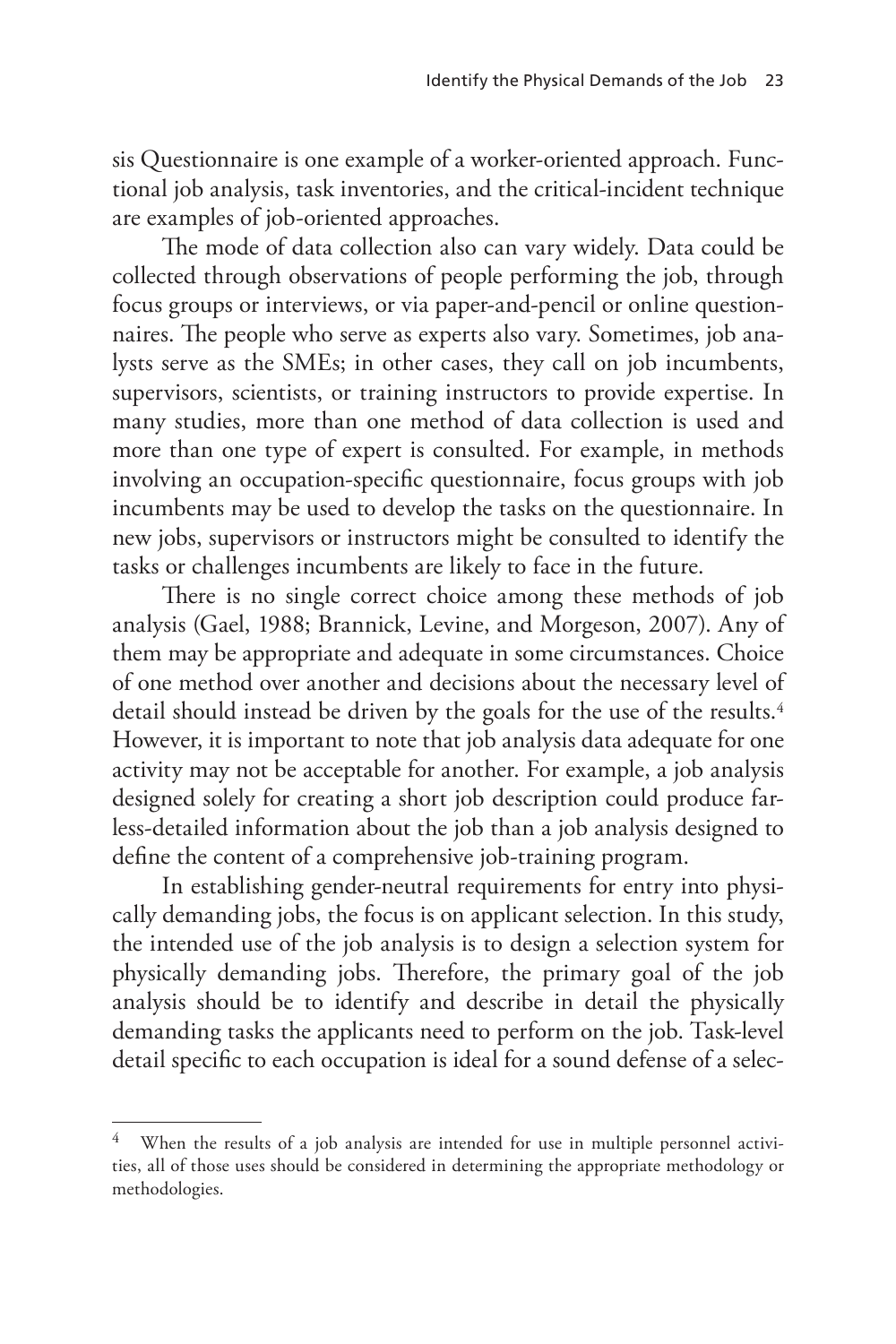tion system.5 The more information and detail on the job's physical demands, the better.

Although there is no single appropriate methodology, attending to several key features is important. One is the choice of SMEs. Experience level of the SMEs can have a meaningful impact on the results because less-experienced personnel are typically less knowledgeable about the particular contents of the job. Relying on supervisors instead of incumbents can fail to capture important features of the job as it is actually done. Other important factors are the number and seniority of people involved in the job analysis. The involvement of only a few people from only a few locations may not sufficiently represent the overall worker population and, therefore, can mask important variation in the job. Similarly, the involvement of only senior personnel could fail to capture important work duties performed only by junior personnel. In the case of jobs in which one group (for example, women) is underrepresented, it may be relevant to ensure that sufficient numbers from that group are included to allow for comparison of the results by group.

## **Reasons to Conduct a Careful Job Analysis**

The centrality of a job analysis in defending the use of a selection system cannot be overstated. Without an accurate understanding of the content of the job, a sound argument supporting a given selection tool cannot be made. The job analysis is fundamental to ensuring that the standards for an occupation are valid predictors of critical job requirements. Although Title VII does not apply to the military, it can provide insights into the importance of job analysis in developing appropriate standards, and the courts clearly view it as important. According to Landy and Vasey (1991),

In virtually all Title VII cases litigated at the Federal level, there is an extensive examination and discussion of the job analysis techniques that were or should have been used in the particular

<sup>5</sup> See Hogan and Quigley (1986) for a discussion of the types of job analysis techniques that have been successfully defended in past court cases.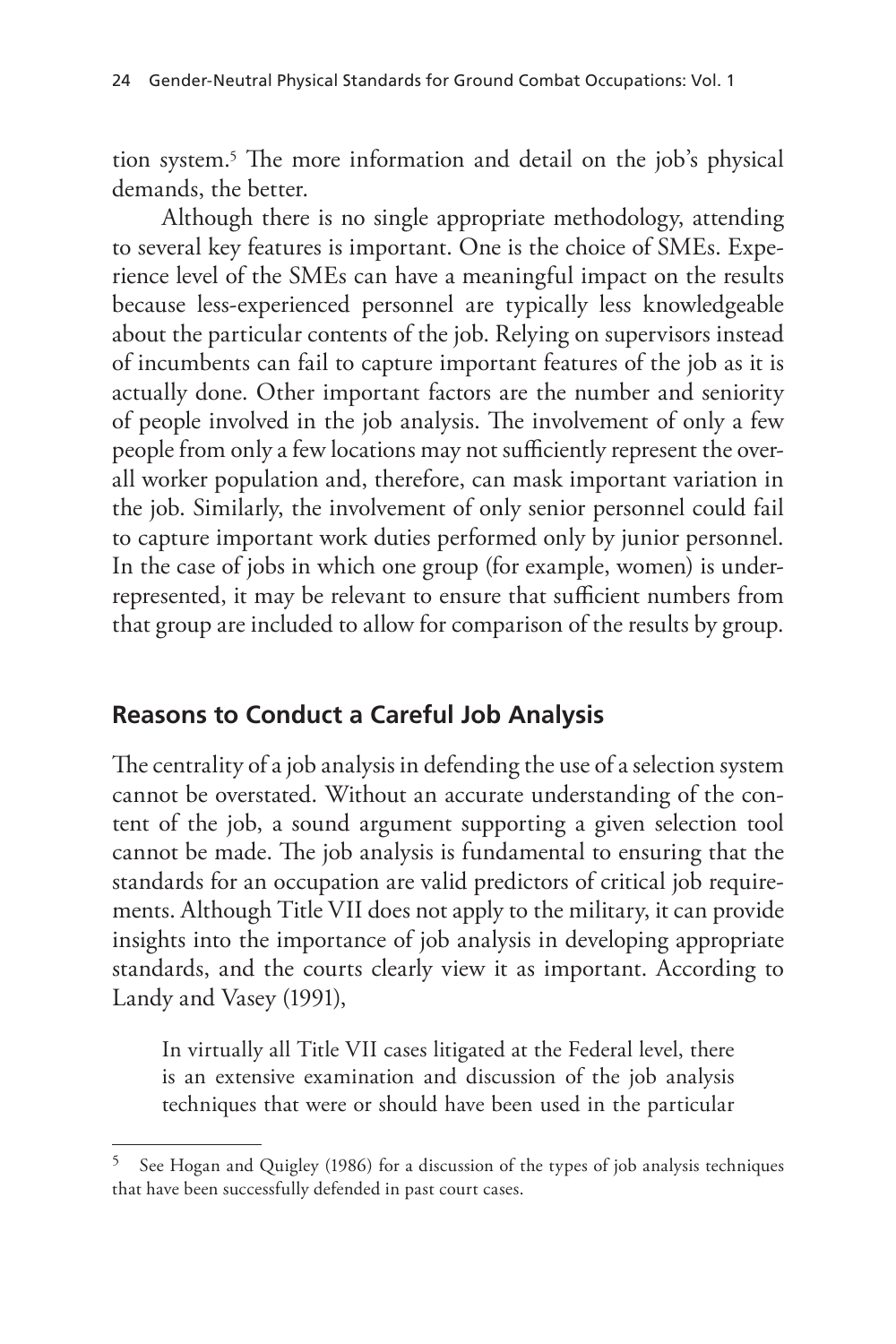validity study. . . . Most commonly, plaintiffs will assert that there is a fatal flaw in the job analysis techniques, analyses, results, or inferences. They may assert, for example, that important or frequently performed duties were ignored or that unimportant or infrequently performed duties were given too prominent a role in test development. For their part, the defendants will commonly rebut that charge by suggesting that there is no one acceptable method of conducting a job analysis and that the analyses, results, and inferences are appropriate and support the identification or development of the selection strategy being considered. (p. 29)

Thus, the choice of methodology used to define the content of the job can be vital in addressing some of the criticisms that might be raised in the context of physical testing. The job analysis should take into consideration a variety of factors (in Table 3.1, we provide concrete examples) and, if applicable, take steps to ensure that the job analysis is appropriately complete for the circumstances. Without taking these considerations into account, organizations can be open to criticism regarding the efficacy of the job analysis.

The results of a job analysis can also—if designed with this in mind—set the groundwork for other stages in the process of establishing requirements. For example, it could be designed to support an argument that simulation activities during training are good approximations of how well people will perform important tasks on the job. If such an argument can be made successfully from the contents of the job analysis, then performance in the training simulations could be used as an outcome measure in a predictive validation study (see Chapter Six for more on this). Although a job analysis that addresses the issues in Table 3.1 would likely be useful for designing training simulations, we caution users to think critically about what can and cannot be extrapolated from each job analysis, particularly when using the results of a job analysis for a purpose other than what was originally intended.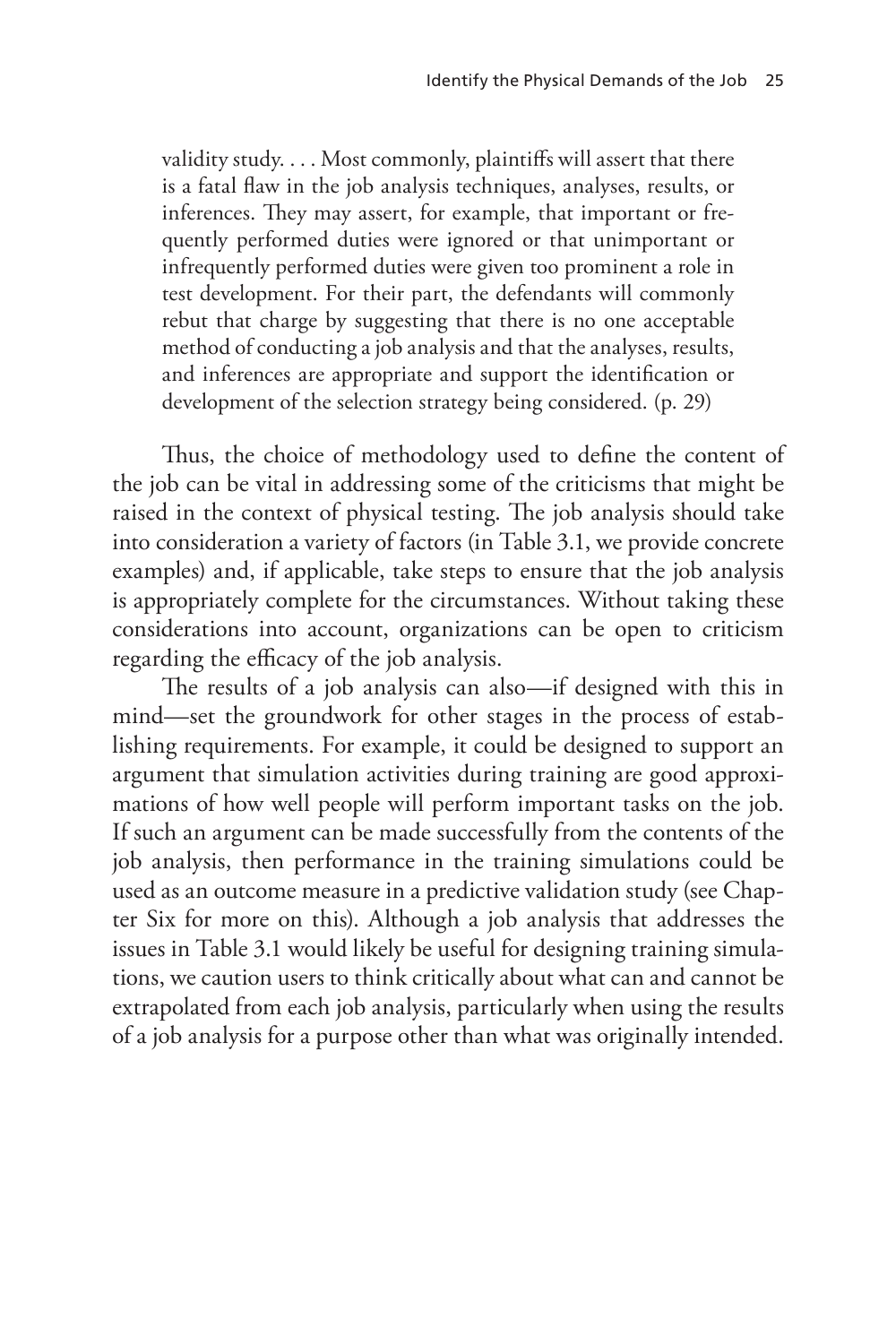| Table 3.1 |                                                                       |
|-----------|-----------------------------------------------------------------------|
|           | Example Considerations in Identifying the Physical Demands of the Job |

| <b>Considerations</b>                                                                                                                                                                                                                        | <b>Potential Resolution</b>                                                                                                                                                                                                                                                                                                                                                                                                                                                                                                                                         |
|----------------------------------------------------------------------------------------------------------------------------------------------------------------------------------------------------------------------------------------------|---------------------------------------------------------------------------------------------------------------------------------------------------------------------------------------------------------------------------------------------------------------------------------------------------------------------------------------------------------------------------------------------------------------------------------------------------------------------------------------------------------------------------------------------------------------------|
| Are non-physically demanding<br>tasks (and therefore other skill sets)<br>more important than the physically<br>demanding ones?                                                                                                              | Include in the job analysis all typical and<br>important tasks performed on the job<br>(not just those that are physically<br>demanding). Assess the importance and<br>frequency of each task on the job.                                                                                                                                                                                                                                                                                                                                                           |
| Do the physically demanding tasks<br>occur infrequently, or are they not<br>demanded of everyone?                                                                                                                                            | Assess how frequently the tasks are<br>performed on the job. Identify what<br>proportion of workers has to perform each<br>task.                                                                                                                                                                                                                                                                                                                                                                                                                                    |
| Are some physically demanding<br>tasks considered critical to successful<br>performance, even if infrequent?                                                                                                                                 | Assess the importance/criticality of the<br>tasks. Include those considered critical<br>functions of the job, even if they occur<br>infrequently.                                                                                                                                                                                                                                                                                                                                                                                                                   |
| Does the type of physical skill<br>required on the test reflect the<br>skills required on the job? For<br>example, a test of upper-body<br>strength is not the right type for<br>a job that requires mostly trunk<br>or lower-body strength. | Produce a detailed description of each job<br>task, including the objects involved (e.g.,<br>ammunition can), the physical movements<br>involved (e.g., lift to height of truck bed),<br>and types of equipment used (e.g., hand<br>truck).                                                                                                                                                                                                                                                                                                                         |
| Is the level of performance required<br>on the test higher than that<br>required on the job?                                                                                                                                                 | For physically demanding tasks:<br>The actions involved should be<br>1.<br>defined clearly (e.g., lowering a<br>75-pound drill in<br>an armored vehicle).<br>The weights of objects and the<br>2.<br>duration and frequency of the tasks<br>should be determined.<br>3.<br>The level of effort and speed<br>expected for task performance<br>should be determined.<br>4. The number of people and types of<br>devices (e.g., the use of a hand truck)<br>that typically provide assistance in<br>performing the physically demanding<br>tasks should be identified. |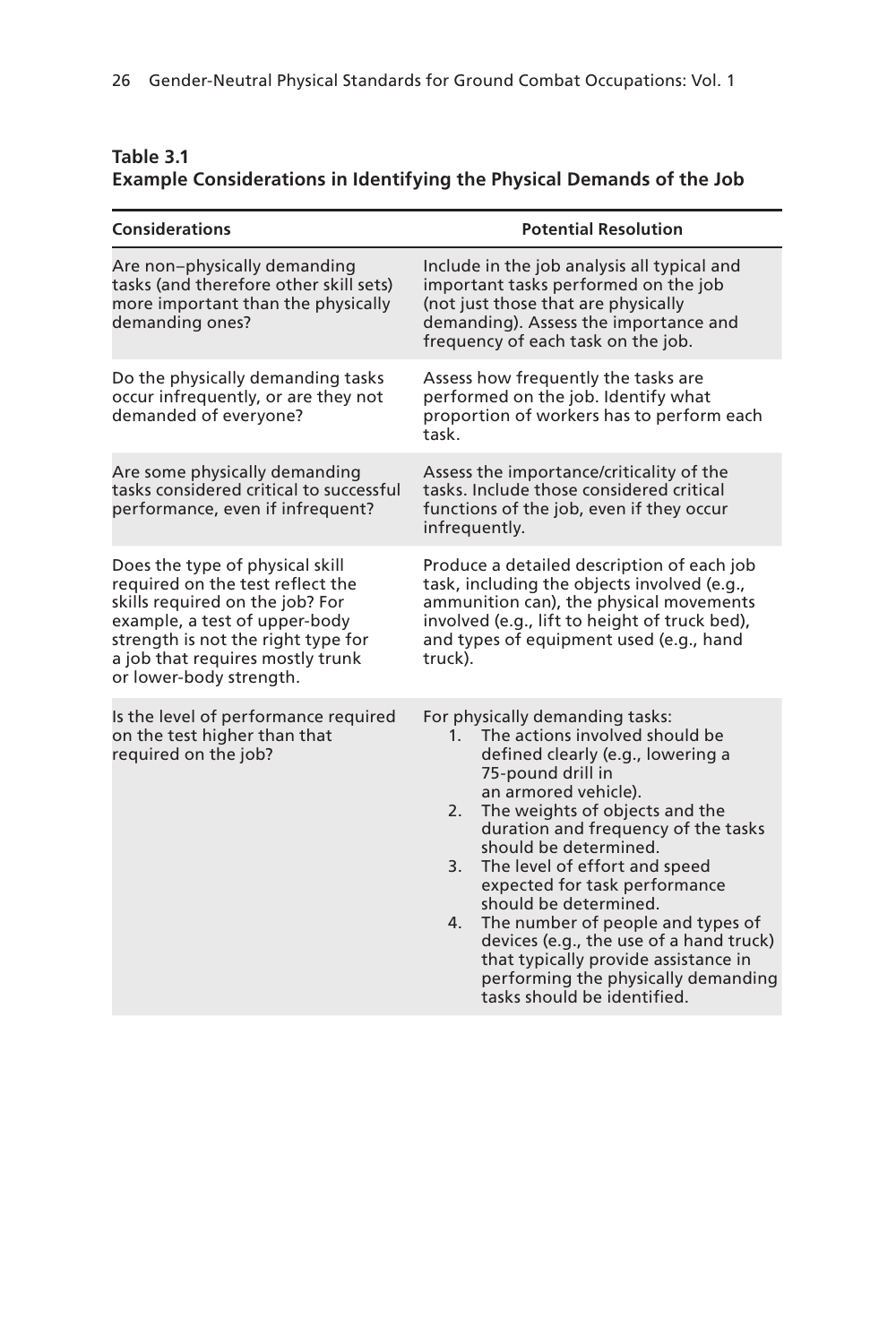| <b>Considerations</b>                                                                                                                                                                                                                                                                                                                                                                                                        | <b>Potential Resolution</b>                                                                                                                                                                                                                                                                                                                                                                                                                                                                                                                                                                                                              |
|------------------------------------------------------------------------------------------------------------------------------------------------------------------------------------------------------------------------------------------------------------------------------------------------------------------------------------------------------------------------------------------------------------------------------|------------------------------------------------------------------------------------------------------------------------------------------------------------------------------------------------------------------------------------------------------------------------------------------------------------------------------------------------------------------------------------------------------------------------------------------------------------------------------------------------------------------------------------------------------------------------------------------------------------------------------------------|
| Are individuals who are selected<br>as experts for the job analysis<br>sufficiently knowledgeable? Is the<br>number of experts too low or not<br>representative of the job as a<br>whole? Are variations in the job<br>adequately considered—e.g.,<br>differences from location to<br>location, differences in tasks in<br>higher-level versus lower-level<br>positions, or alternative ways to<br>accomplish the same task? | Include participants from a variety of<br>locations, at all levels of the job, and a<br>sample that ensures representation of<br>the occupation as a whole. Compare the<br>responses across locations and job levels<br>to determine whether meaningful<br>differences exist. Examine the variability<br>in responses across all respondents to<br>determine how the activities on the job<br>vary from person to person.                                                                                                                                                                                                                |
| Are the job incumbents used as<br>SMEs for the job analysis biased?<br>Is there a culture of competitiveness<br>that might lead individuals to<br>exaggerate the importance or<br>level of the physical demands?                                                                                                                                                                                                             | Have a panel of independent experts review<br>and evaluate the appropriateness of the<br>activities described for accomplishing the<br>mission. Include a diverse but appropriate<br>set of experts (e.g., include women and<br>men who have experience working in a<br>related field).                                                                                                                                                                                                                                                                                                                                                  |
| Should the job be modified to<br>accommodate more people? Could<br>it be reengineered to reduce the<br>physical demands?                                                                                                                                                                                                                                                                                                     | Ask participants which tasks could<br>easily be modified to allow more people<br>to perform them successfully (e.g., buddy<br>system for lifting, hand trucks).                                                                                                                                                                                                                                                                                                                                                                                                                                                                          |
| Did the job analysis examine<br>whether women might accomplish<br>physical requirements of the job<br>in a different but equally<br>effective way?                                                                                                                                                                                                                                                                           | Explore ways to include a sample of women<br>in the job analysis process and to examine<br>gender differences in how the activities<br>are performed and the importance of the<br>activities. If an insufficient number of female<br>job incumbents are available (as would be<br>the case in jobs previously closed to women),<br>consider bringing in a panel of qualified<br>women (e.g., experienced in other physically<br>demanding occupations, or experienced in<br>performing the types of tasks that occur in<br>that occupation) to observe and learn about<br>the job and include their perspectives<br>in the job analysis. |

### **Table 3.1—Continued**

SOURCE: Authors' analysis.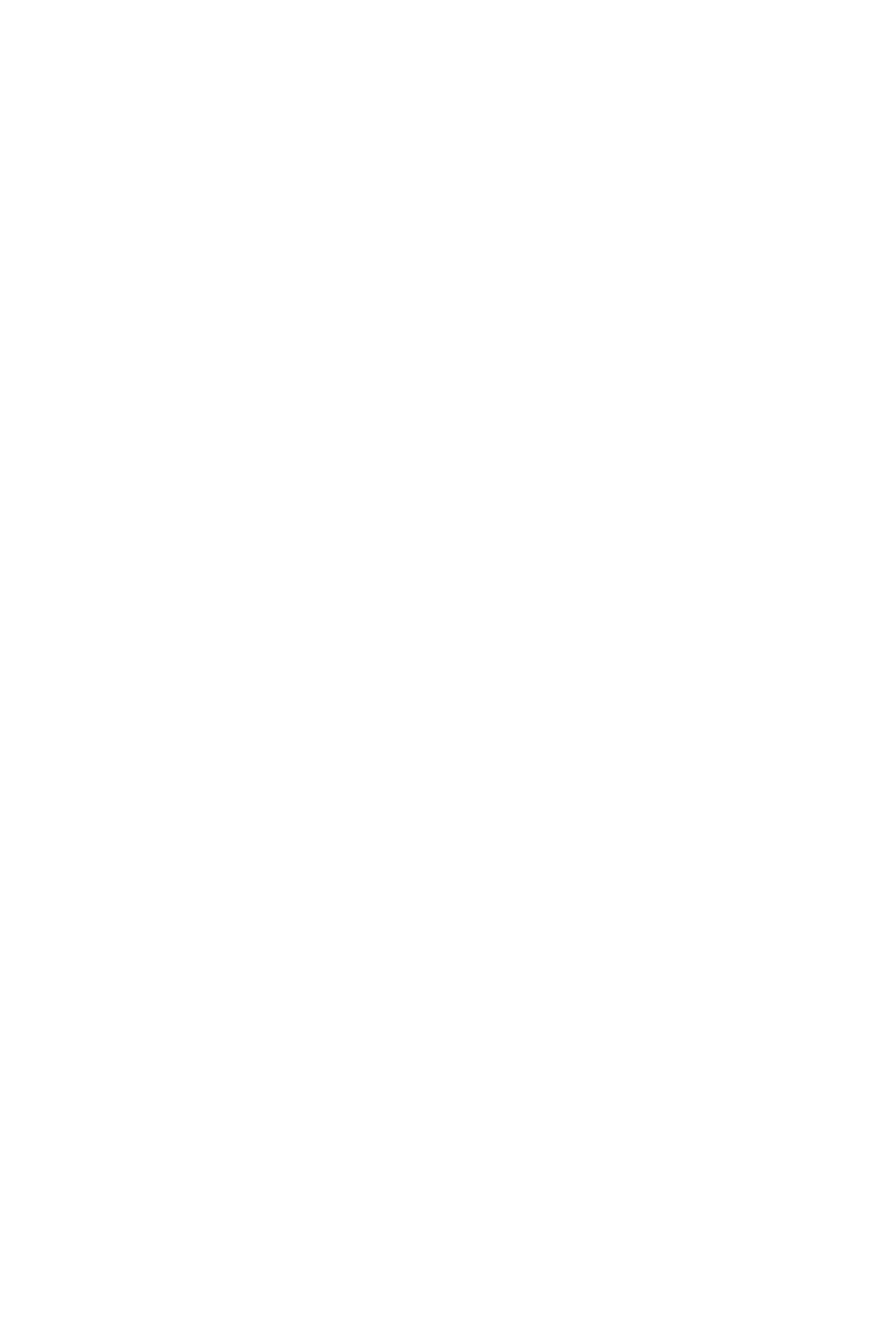Identifying potential screening tests to measure the physical skills needed to perform job tasks is the next step in developing physical standards. As indicated in Chapter Two, even where physical selection standards exist, it may be valuable to include potential tests other than the ones in use to ensure validity of the standards. Many factors weigh into identifying potential tests, but one important consideration is whether research and theoretical support exist for a tool's use in a similar employment context. The universe of tests is potentially infinite and, although research has tapped only a subset of that area, there is a body of literature summarizing research on a variety of existing measures. Test developers and employers should be aware of the results of that research, especially when alternative tests have been shown to differ in their validity across occupations or work environments and show adverse impact against key population subgroups.<sup>1</sup> In cases in which an employer chooses to devise a new test, one for which research does not exist, a clear rationale for believing it to be better than existing tests is needed and should be documented. Regardless of whether new tests are being explored or well-established tests are being considered, test developers should be cognizant of the prevailing theories involved with the measurement of physical skills.

<sup>1</sup> Jobs differ in type, level, and importance of the physical abilities required. Consequently, the most appropriate physical-ability test will depend on the job. Research on jobs that are similar can and should be used to inform which tests would likely be the most appropriate and have the least adverse impact; however, validation research must still be undertaken to confirm applicability and usefulness for each organization.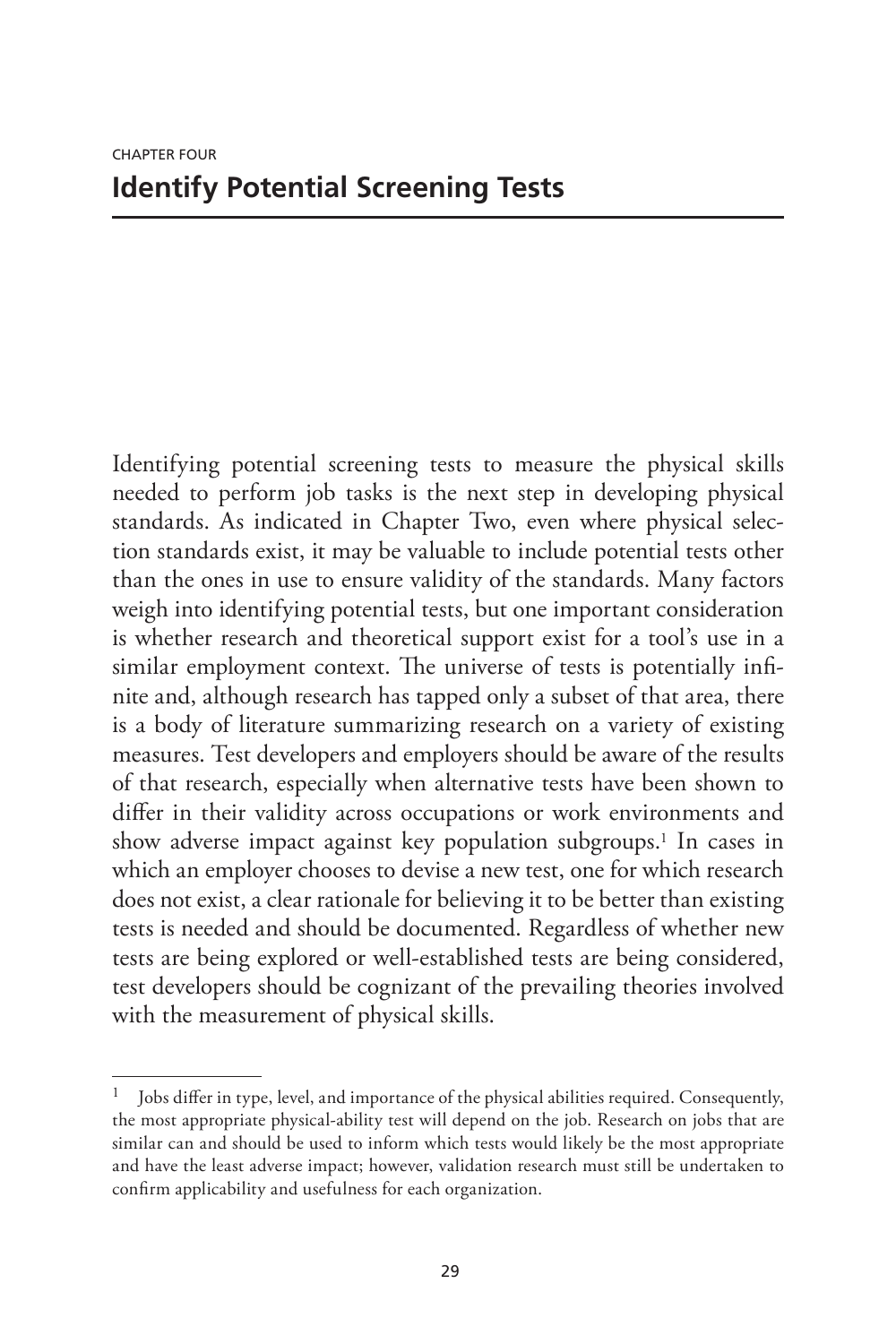Cost, feasibility, and applicant reactions are also reasonable considerations in selecting measures. All of these considerations are discussed further in this chapter.

## **Taxonomies of Physical Aptitudes**

One of the most critical theoretical issues facing researchers studying physical attributes for employee selection is how to separate the various types of activities required on the job. There is no single taxonomy of physical abilities that best addresses this issue. However, the most commonly cited taxonomy is the one devised by psychologist Edwin Fleishman in the 1960s (Fleishman, 1964). Fleishman's taxonomy was initially defined using two samples of Army recruits, and was further refined in a series of subsequent studies surveying the job performance domain. Continued work examining the underlying structure of the physical domains provides additional support for its use.2 The concept underlying Fleishman's research is that people can score high on one physical aptitude without necessarily scoring high on others. Selecting the right tests in an employment context, therefore, requires careful attention to which physical abilities are and are not required by the job.

Fleishman divides physical abilities into five general areas: strength, flexibility, coordination (or agility), equilibrium (or balance), and stamina (cardiovascular). And each area defines basic abilities or domains (Table 4.1). Some research has shown that, at the most basic level, physical skills can be grouped into fewer factors than are outlined in Fleishman's taxonomy. For example, Hogan (1991) showed that the physical demands of the job can be summarized with just two broad factors, while physical ability tests can be grouped into three broad factors.

However, it may be important to consider even finer distinctions than those in Fleishman's taxonomy when choosing tests for use in a personnel selection context. For example, Myers Gebhardt, and Fleishman (1980) argued that, because lower-body versus upper-body

<sup>2</sup> For a review, see Myers, Gebhardt, Crump, and Fleishman, 1993.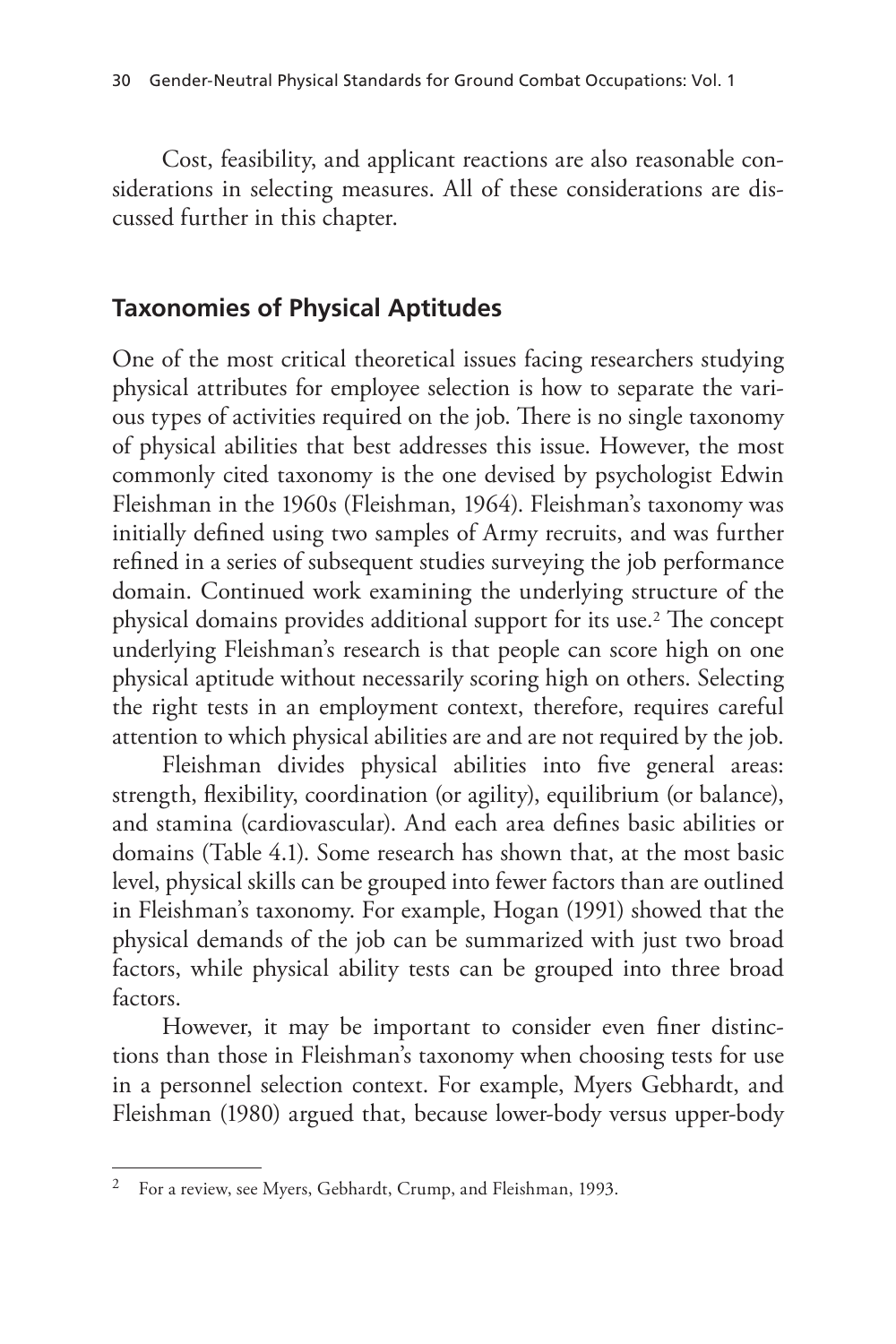| <b>General Area</b>    | <b>Basic Ability or Domain</b> | <b>Domain Definition</b>                                                                                                                                                                                                                                                                                      |
|------------------------|--------------------------------|---------------------------------------------------------------------------------------------------------------------------------------------------------------------------------------------------------------------------------------------------------------------------------------------------------------|
| Strength               | Dynamic strength               | Ability of the muscles to exert<br>force repeatedly or continuously<br>over a long time period. This is<br>the ability to support, hold up,<br>or move the body's own weight<br>or objects repeatedly over time.<br>It represents muscular endurance<br>and emphasizes the muscles'<br>resistance to fatique. |
|                        | Trunk strength                 | Involves the degree to which<br>one's abdominal and lower-back<br>muscles can support part of the<br>body repeatedly or continuously<br>over time. The ability involves<br>the degree to which these trunk<br>muscles do not fatigue when they<br>are put under such repeated or<br>continuous strain.        |
|                        | Static strength                | Ability to use muscle force in<br>order to lift, push, pull, or carry<br>objects. It is the maximum force<br>that one can exert for a brief<br>period of time.                                                                                                                                                |
|                        | Explosive strength             | Ability to use short bursts of<br>muscle force to propel oneself or<br>an object. It requires gathering<br>energy for bursts of muscle effort<br>in a very short time.                                                                                                                                        |
| Flexibility            | <b>Extent flexibility</b>      | Ability to bend, stretch, twist, or<br>reach out with the body, arms,<br>or legs as far as possible in a<br>forward, lateral, or backward<br>direction                                                                                                                                                        |
|                        | Dynamic flexibility            | Ability to bend, stretch, twist, or<br>reach out with the body, arms, or<br>legs, both quickly and repeatedly                                                                                                                                                                                                 |
| Coordination (agility) | Gross body<br>coordination     | Ability to coordinate the<br>movement of the arms, legs,<br>and torso together in activities<br>in which the whole body is in<br>motion                                                                                                                                                                       |

#### **Table 4.1 Fleishman's Physical Ability Domains**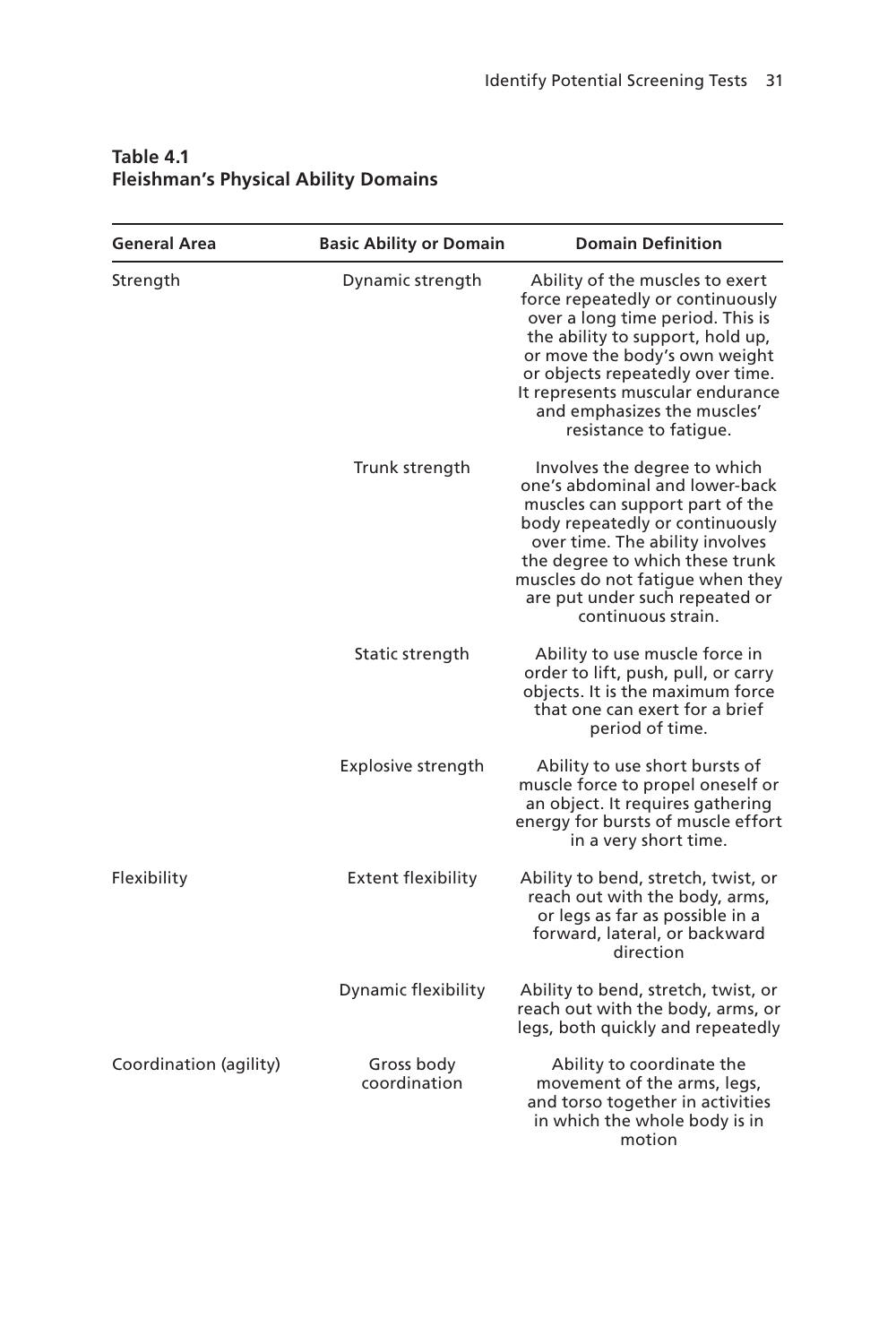| <b>General Area</b>      | <b>Basic Ability or Domain</b> | <b>Domain Definition</b>                                                                                                                                                                                                    |
|--------------------------|--------------------------------|-----------------------------------------------------------------------------------------------------------------------------------------------------------------------------------------------------------------------------|
| Equilibrium (balance)    | Equilibrium                    | Ability to keep or regain one's<br>body balance or stay upright<br>when in an unstable position.<br>This ability includes maintaining<br>one's balance when changing<br>direction while moving or<br>standing motionlessly. |
| Stamina (cardiovascular) | Stamina                        | Ability of the lungs and<br>circulatory systems of the body<br>to perform efficiently over long<br>time periods. This is the ability to<br>exert oneself physically without<br>getting out of breath.                       |

#### **Table 4.1—Continued**

SOURCE: Industrial/Organizational Solutions, 2010, pp. 4–5.

strength differ by gender, it would be important to measure them separately when conducting research to support a selection measure. Using a sample of four Army occupations, they demonstrated that job analysis questions to evaluate upper-body and lower-body strength separately within each of the four strength factors were reliable and did distinguish between the two aspects of strength. There is also evidence showing that the applicability of a test for measuring a given area of the taxonomy can, in some cases, differ by gender. For example, Myers, Gebhardt, Crump, and Fleishman (1993) found that level of body fat was a significant predictor of physical test scores for men but not for women. In selecting standards that apply equally to men and women, the military should be cognizant of potential differences by gender such as these.

#### **Examples of Tests Studied for Use in Employment Settings**

Researchers have considered a wide variety of tests for use in employment settings. Some have been empirically investigated in the research literature for use in employee selection. Table 4.2 provides examples of these tests, by domain.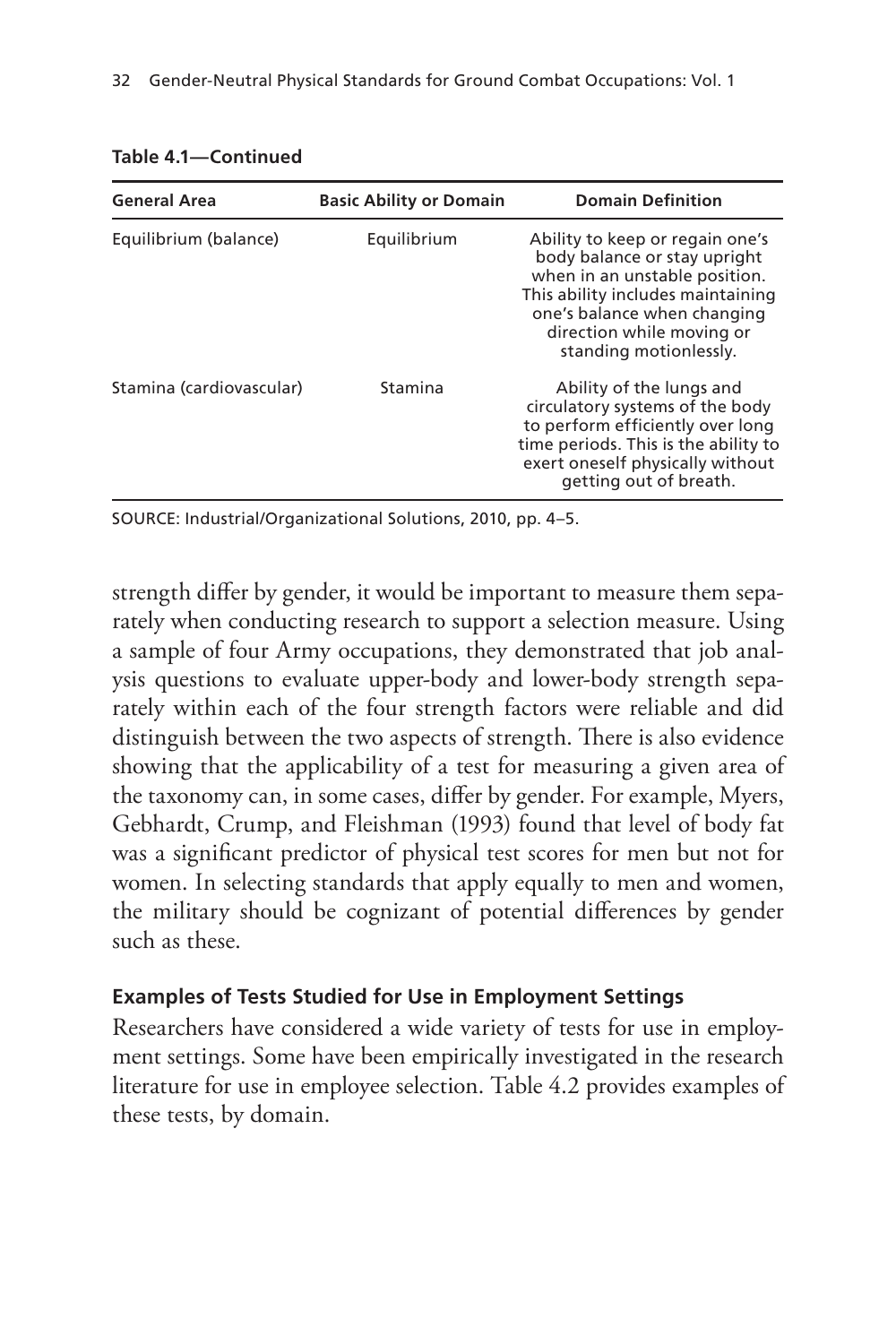| <b>General Area</b>         | <b>Basic Ability or Domain</b> | <b>Test</b>                                         |
|-----------------------------|--------------------------------|-----------------------------------------------------|
| Strength                    | Dynamic strength               | Push-ups;<br>pull-ups;<br>flexed arm hang           |
|                             | Trunk strength                 | Leg-lifts;<br>sit-ups;<br>hold half sit-ups         |
|                             | Static strength                | Hand grip                                           |
|                             | Explosive strength             | Box jump;<br>softball throw;<br>standing broad jump |
| Flexibility                 | <b>Extent flexibility</b>      | Sit and reach;<br>shoulder reach flexibility test   |
|                             | Dynamic flexibility            | Lateral bend;<br>One-foot tapping test              |
| Coordination (agility)      | Gross body<br>coordination     | Illinois agility;<br>505 agility                    |
| Equilibrium (balance)       | Equilibrium                    | Stork stand                                         |
| Stamina<br>(cardiovascular) | Stamina                        | Multistage fitness;<br>step test                    |

#### **Table 4.2 Examples of Tests Used to Measure Physical Abilities in the Different Domains**

NOTE: The Illinois agility test measures the time it takes to run around a weaving course, and the 505 agility test measures the time it takes to run five meters, turn 180 degrees, and run back five meters.

# **Selecting Candidate Tests**

A variety of factors come into play when selecting candidate tests to measure the physical abilities necessary to perform a particular job. Three of the most important are fidelity to the job, cost, and feasibility.

*Fidelity to the job* refers to the similarity between the test and job tasks. High-fidelity tests have obvious overlap with the job. Examples include simulations or work samples, such as asking firefighter can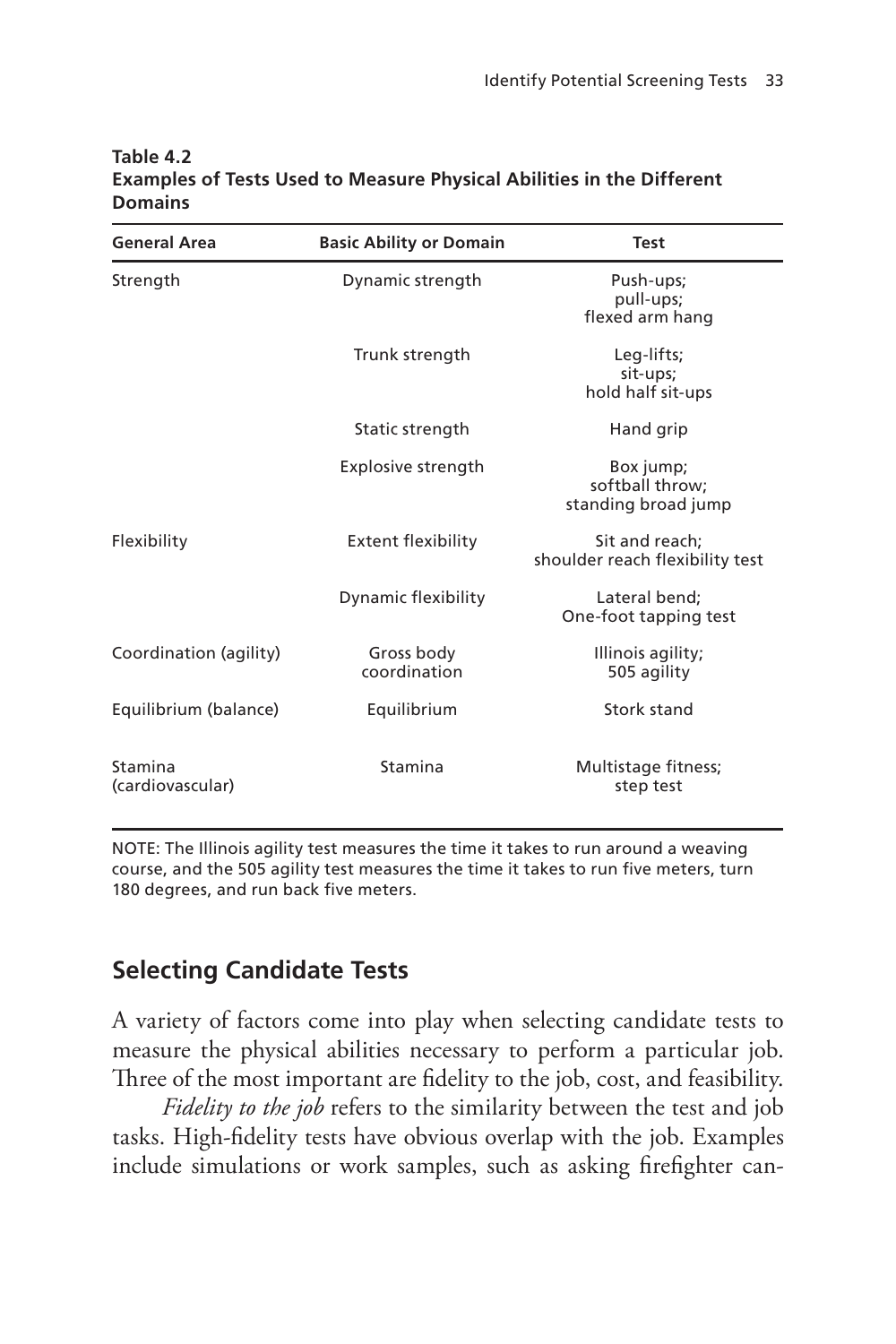didates to perform a variety of typical firefighting tasks (carrying a hose for a specified distance or carrying a dummy down a ladder) or asking commercial pilot candidates to take off and land a plane in a flight simulator. These tests often can predict job performance. Lowfidelity tests, in contrast, are those that have little observable similarity to the job tasks. Instead, they measure more-general physical abilities that may be relied on to perform job tasks. For example, measures of oxygen uptake (such as  $\rm VO_{2}$  max, the maximum volume of oxygen used during incremental exercise) or hand-grip strength are highly abstract relative to the tasks of most physically demanding jobs (e.g., firefighting, rescue swimmers), although they may still be valid predictors of success in physically demanding tasks for those professions. There can be some overlap in the two types of tests, and either type or a combination of both types can be effectively used to screen job applicants. The choice may vary across occupations.

High-fidelity tests offer some benefits over low-fidelity simulations. For example, tests that have obvious overlap with the job are viewed as more *face valid*<sup>3</sup> and therefore fairer by test-takers, reducing the likelihood that applicants will challenge the test. If the test does face legal challenge, a well-documented job analysis that supports fidelity to important or frequent job tasks should be sufficient to defend its use. (This is discussed further in Chapter Six's discussion of content validity.) However, some high-fidelity tests can be costly to develop and administer, and validity arguments based solely on content overlap with the job may not support the tests' use for occupations that do not share the same tasks.

Cost is an important factor when selecting tests. This includes equipment costs (e.g., cost of purchasing, operating, and replacing equipment; facilities to house the equipment or the testing location), manpower costs (e.g., applicant time, test administrator time, time to

 $3$  Face validity is determined solely by lay perceptions of the test and may be entirely unrelated to the actual validity of a test. For example, a valid predictor of later performance might not appear face valid to test-takers, or a test might appear face valid even if it is not a valid predictor at all. Because face validity is unrelated to actual validity, it does not qualify as evidence-based support to justify a test's use. Face validity does matter, however, when considering test-taker's perceptions of test fairness.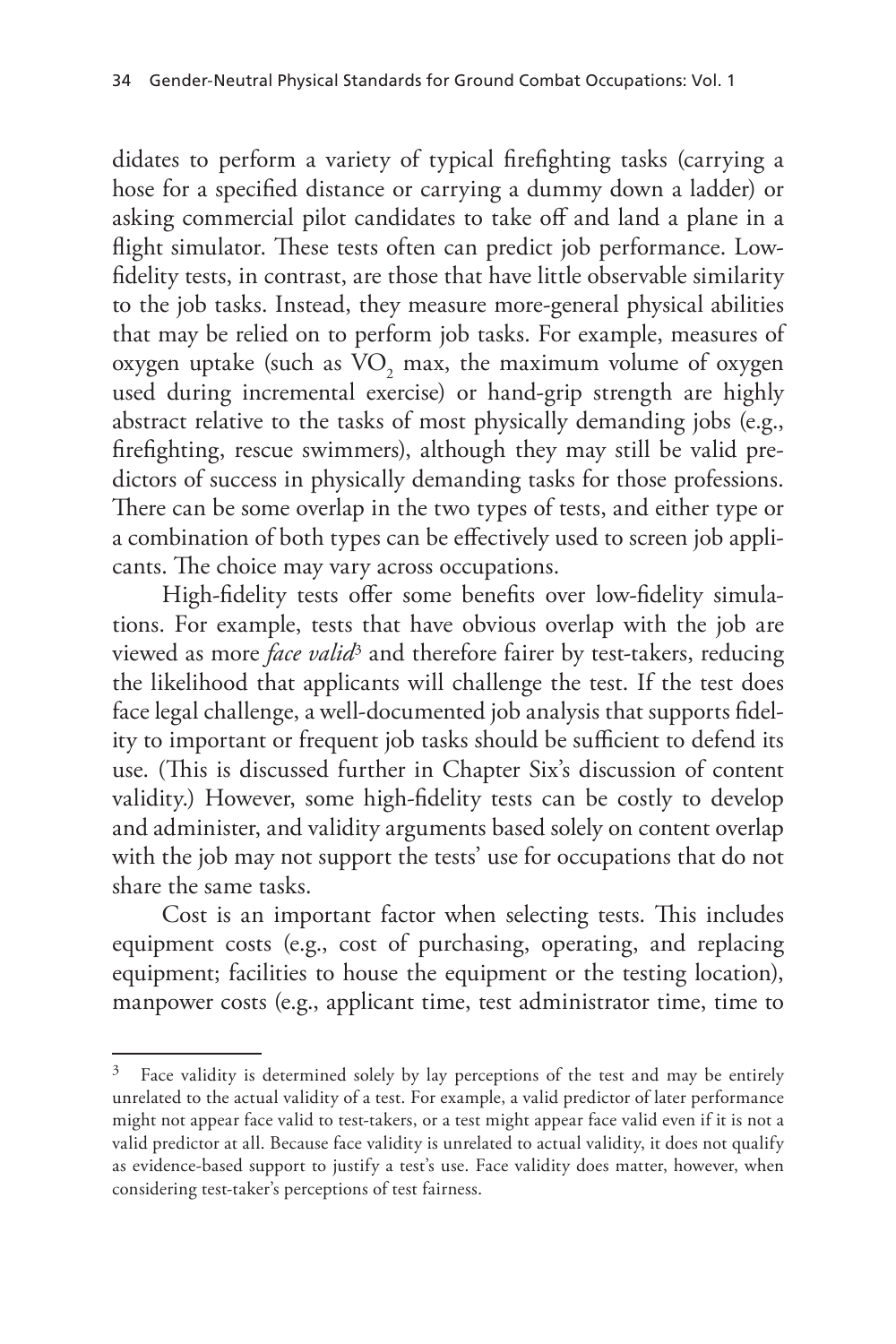train test administrators, costs of scoring the tests), validation costs (cost of conducting research to support the test's use), and perceived fairness costs (which could range from minor psychological costs, e.g., reduced organizational commitment, to major resource expenditures, e.g., litigation).

Tests can vary widely in potential cost. For example, a treadmill, although easily accessible at most fitness centers, is expensive to purchase if the test will be conducted where facilities do not already exist, and the time required to administer and complete some types of treadmill tests (e.g., time it takes to reach the point of exhaustion) is not insignificant. Less expensive alternatives that may produce essentially the same information should be explored.

Feasibility is a third consideration, one closely aligned with cost. For example, given limited time and resources, some tests cannot easily be administered across multiple locations with accuracy or consistency. To illustrate, for a job with locations around the country, a timed swim test of all applicants would face some logistical challenges. It would first require that all locations have access to a pool for testing or that all locations send their applicants to a central location for testing. If the test is administered locally, administration protocols and scores would need to be adjusted for each pool's distance per lap because laps may not be comparable to those in another pool.

Cost and feasibility would be of particular concern if the services wanted to scale up an occupation-specific simulation for use by recruiters. Most tests are likely to be too complicated to replicate with accuracy at multiple locations without dedicating significant resources. Even if a simulation were replicated at multiple locations, the prospect of doing so for multiple military occupations is not likely to be practical. Acquiring the facility space to accomplish such broad testing would be daunting, not to mention the costs of paying people to observe and score applicants.

The military faces a unique challenge in selecting a set of tests for initial job classifications. There are many different military occupations for which a screening test would be useful. But administering a high-fidelity simulation to all military applicants would be time and cost prohibitive. Instead, administering a series of simple tests that can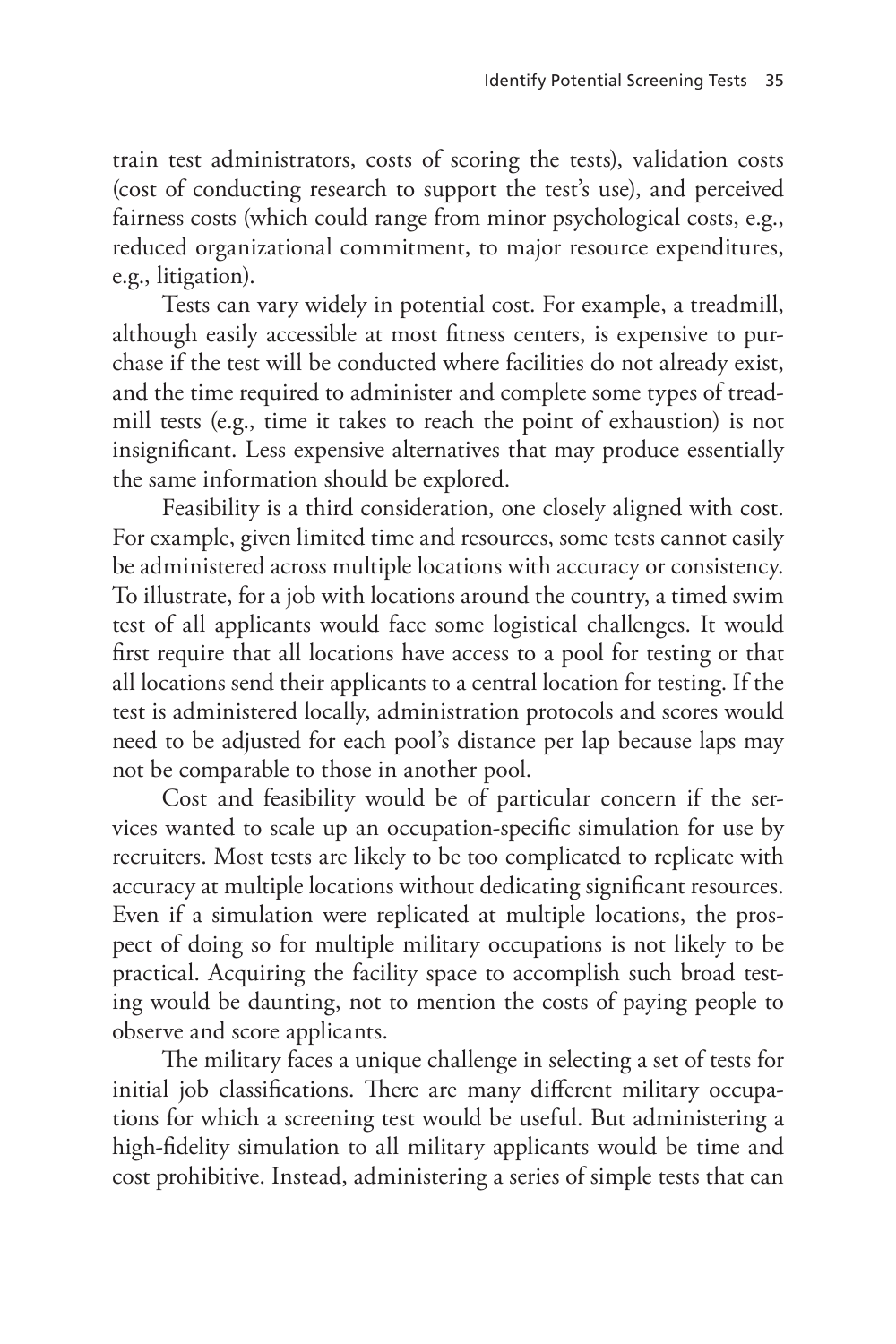generalize across more than one job would be a more-feasible approach. However, simulations can still be a feasible approach to screening. Simulation activities could take place during basic training or occupationspecific training to eliminate people from the career field. This is more feasible because the simulation would need to be only in the limited number of locations where training already occurs.

In Table 4.3, we provide examples of factors that should be considered in selecting types of tests and ways to resolve them.

| Consideration                                                                                                                                                         | <b>Potential Resolution</b>                                                                                                                                                                                                                                                                                                                                                                                                                                                                                                                                                                                                                                                                                                                                                                            |
|-----------------------------------------------------------------------------------------------------------------------------------------------------------------------|--------------------------------------------------------------------------------------------------------------------------------------------------------------------------------------------------------------------------------------------------------------------------------------------------------------------------------------------------------------------------------------------------------------------------------------------------------------------------------------------------------------------------------------------------------------------------------------------------------------------------------------------------------------------------------------------------------------------------------------------------------------------------------------------------------|
| Do the tests cover all of the<br>physical ability dimensions<br>relevant for the job? Do<br>the tests tap physical ability<br>dimensions not relevant<br>for the job? | Establish and document a solid rationale<br>based on the relevant research literature for<br>selecting various tests. Use the information<br>gained from job analysis and existing research<br>to support that rationale. Ensure that the<br>rationale does not conflict with past research<br>or theory supported in the research literature.                                                                                                                                                                                                                                                                                                                                                                                                                                                         |
| Do other, more valid<br>tests exist?                                                                                                                                  | Include a variety of tests in the validation<br>process, and document the process for<br>selecting them. Conduct a comprehensive<br>review of the types of tests that could be<br>used, and identify those with greatest promise<br>based on existing research and theoretical<br>grounds. Consider other tests that may not<br>have been well studied but have theoretical<br>merit. Document all tests that were<br>considered and why each test was included<br>or excluded from the final set for validation.<br>In the decisions, consider existing<br>research on the tests' validity, fidelity to<br>the job, cost, and impact on selection by<br>population subgroup. If cost is used as a reason<br>to exclude one expensive test but not another,<br>document and explain the inconsistency. |
| Are the tests feasible<br>and cost-effective?                                                                                                                         | Document which tests are considered not<br>feasible or cost-effective, and how that<br>determination was made. Weigh feasibility and<br>cost-effectiveness in the decisions about which<br>tests to include in the validation studies                                                                                                                                                                                                                                                                                                                                                                                                                                                                                                                                                                  |

**Table 4.3 Example Considerations in Identifying Potential Screening Tests**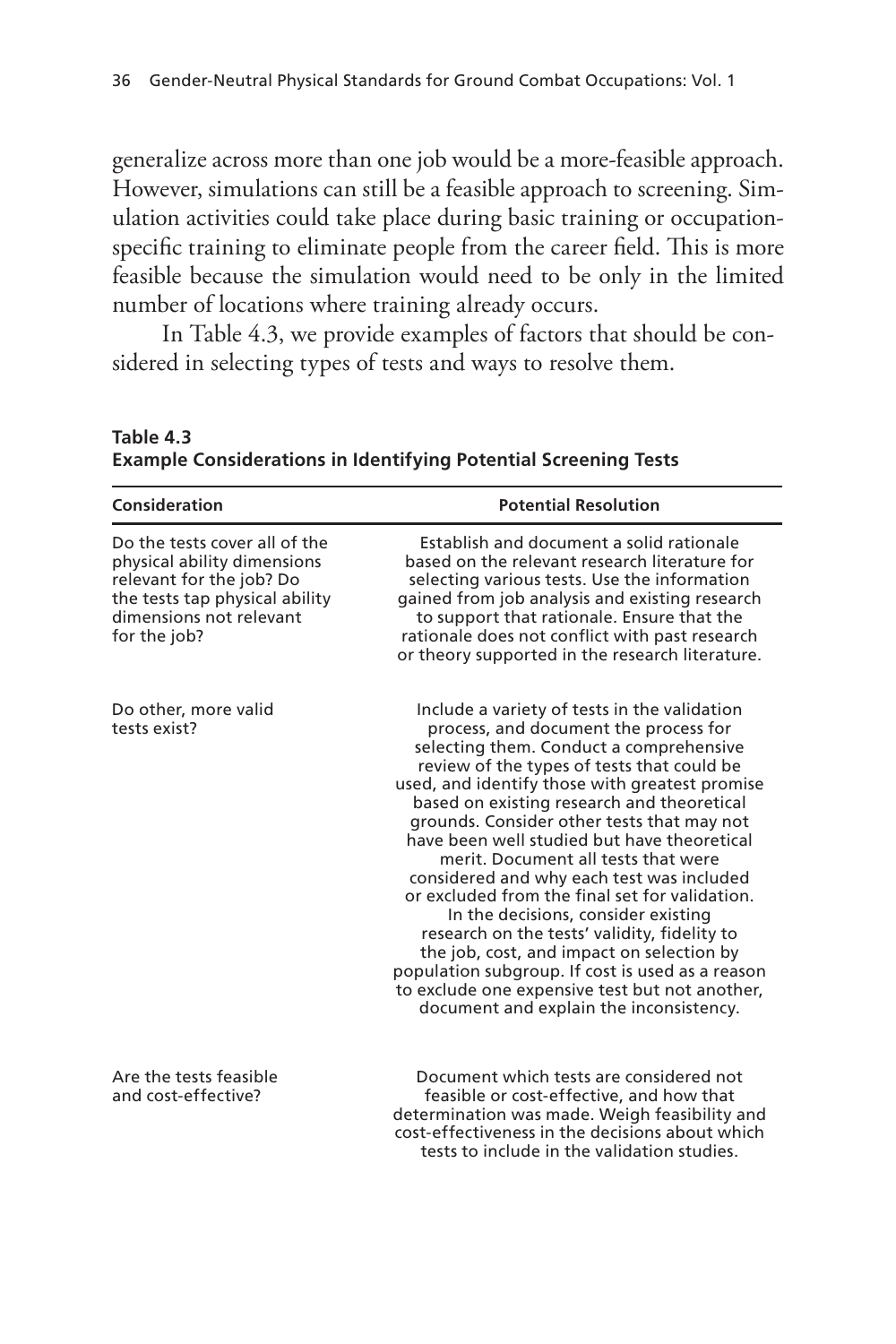#### **Table 4.3—Continued**

| <b>Consideration</b>                                               | <b>Potential Resolution</b>                                                                                                                                                                                                |
|--------------------------------------------------------------------|----------------------------------------------------------------------------------------------------------------------------------------------------------------------------------------------------------------------------|
| Do other tests have lower<br>adverse impact on women? <sup>a</sup> | Include tests that could be useful predictors<br>but are known to have smaller race/ethnicity<br>or gender differences. Compare validation<br>results with those that have larger<br>race/ethnicity or gender differences. |

SOURCE: Authors' analysis.

a For more on discussion on adverse impact, see the section titled, "Fairness: Adverse Impact and Predictive Bias" in Chapter Five.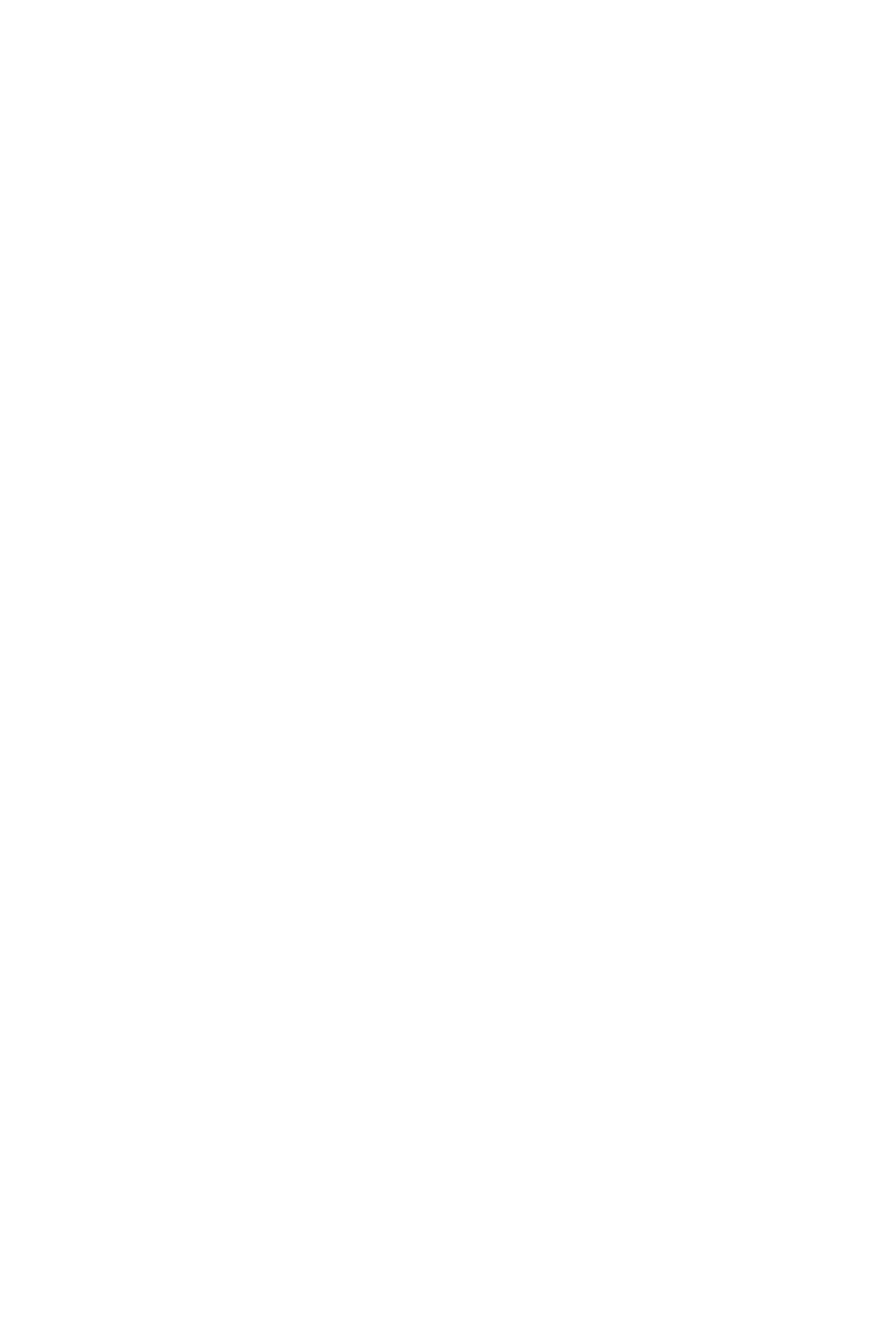The third step in developing physical standards is to validate potential tests and identify those with the highest validity and least adverse impact. The word *validate* is often used loosely to refer to any process intended to check or confirm the correctness of a policy or practice. Accordingly, the act of asking an organization's leadership or an expert to sign off on a screening tool's use is often referred to as *validating* the tool. This is not, however, consistent with the meaning of *validation* as it is defined in the context of personnel selection.

In the personnel selection context, the term *validate* has a moreprecise meaning. It refers to the act of accumulating multiple sources of research-based evidence to support a test's use for a particular purpose (Messick, 1980, 1989, 1995; Anastasi, 1986; Binning and Barrett, 1989; 29 CFR Part 1607; 41 CFR Part 60-3; Society for Industrial and Organizational Psychology, 2003).<sup>1</sup> The three key types of validation evidence are

- evidence of *content validity* is evidence that a test covers the job content domain of interest
- evidence of *criterion-related validity* is evidence that the test predicts important organizational outcomes
- evidence of *convergent* or *discriminant validity* is evidence that a test measures what it purports to measure.

The process of collecting multiple sources of research-based evidence to support a test's use is also referred to as *construct validation* (for more on the meaning of *construct validation*, see Anastasi, 1986).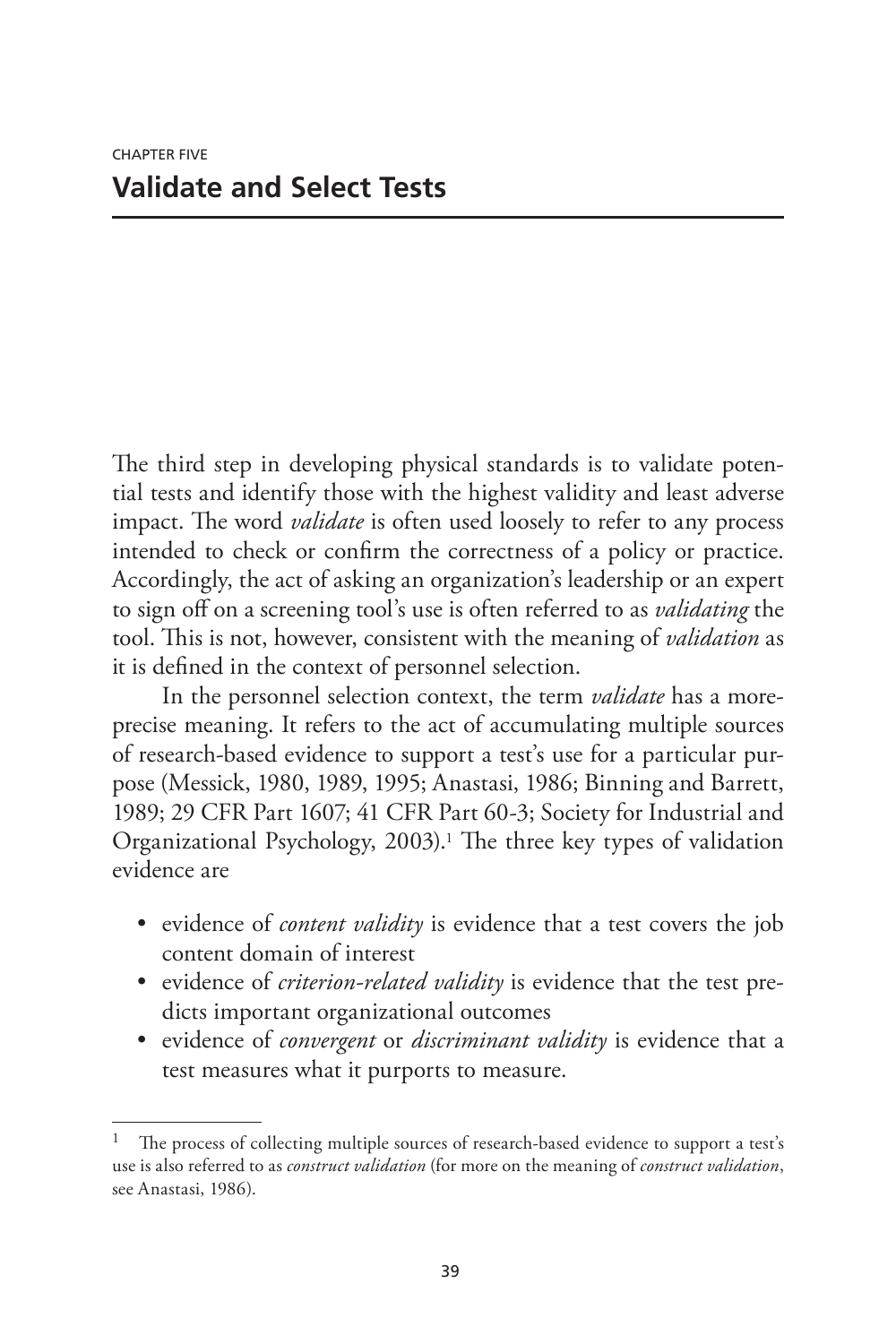This chapter describes each type of evidence in the context of developing occupation-specific physical standards. Multiple sources of evidence should be accumulated to demonstrate whether a test measures what it is intended to measure and that its scores can be used for selection.2 Each piece of content, criterion-related, and convergent or discriminant validation evidence that an organization collects lends additional support to that determination.

Figure 5.1 illustrates the conceptual linkages that can be examined during the validation process. In personnel selection, the ultimate goal of validation is to provide evidence to support link 4 (that the test predicts important outcomes on the job). No single method of validation can provide complete support for that link. Instead, amassing



#### SOURCE: Adapted from Binning and Barrett, 1989. **RAND** *RR1340/1-5.1*

 $2$  For example, there would be strong theoretical support for the use of a test backed up by two different well-designed pieces of criterion-related validity evidence (e.g., prediction of training success and performance in a realistic job simulation six months after training) and a well-designed study of content validity. Such a combination provides three pieces of evidence to support the test's use. A test for which there is only one piece of evidence (such as one estimate of criterion-related validity) would still have support; however, that support would not be as strong. The greater the variety of study designs and evidence amassed, the stronger the support.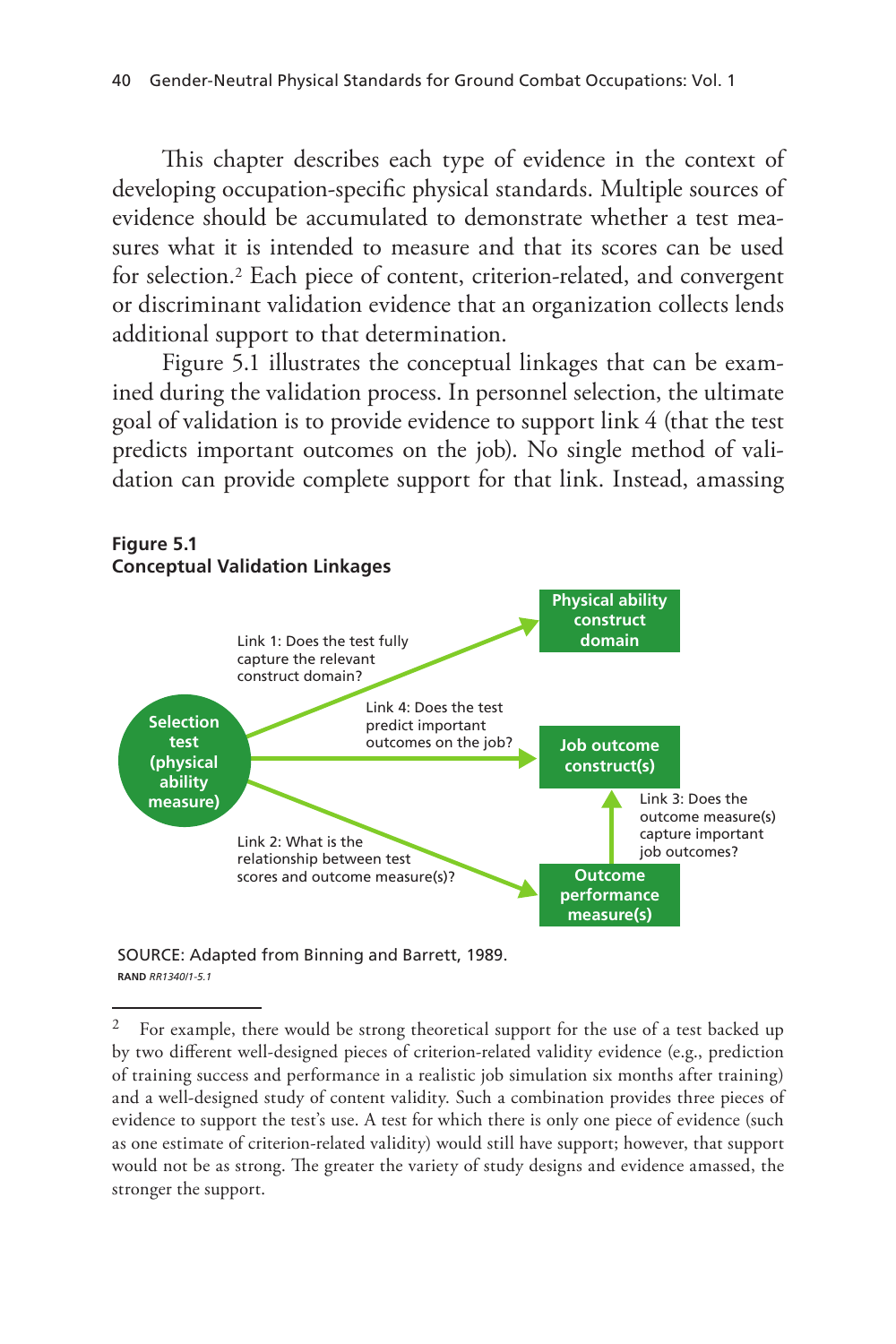information that confirms all four conceptual links helps add confidence that link 4 is also supported. How each type of validation evidence relates to links 1 through 4 is discussed further later in this chapter.

# **Construct Deficiency and Construct Irrelevance**

The first step in any validation effort is to clearly define the *constructs* (i.e., the concepts or characteristics) one intends to measure. Verbal and mathematical aptitude, personality, job performance, finger dexterity, and physical strength are examples of broad constructs that have been explored in personnel research. However, validation requires development of much more-precise definitions. Precise and well-documented definitions are necessary for determining whether the test selected is a good predictor of the construct being measured—i.e., whether link 1 in Figure 5.1 is supported.

*Construct deficiency* and *construct irrelevance* are two key concepts related to whether there is good support for link 1 in Figure 5.1.3 A test is *construct deficient* when it fails to capture an important element of the construct domain (see Figure 5.2). For example, a high-school algebra test that does not include any equations with exponents would be construct deficient. It fails to capture an important element of the domain of high-school algebra. Similarly, a test purported to measure strength that measures upper-body strength but not core or lower-body strength would also be construct deficient. The stated scope of the test matters. A test described as measuring strength should cover the entire domain of strength. A test described as measuring the domain of upper-body strength would not be expected to also tap lower-body strength (if it did, that part of the test would be construct irrelevant; see Figure 5.3).

Use of a construct-deficient test could lead to incorrect conclusions regarding someone's competence in the domain of interest. If a construct-deficient test is used for selection, then candidates who are not capable of performing on the job (i.e., *false positives*) may be

 $3$  See Messick, 1989, for more on these concepts.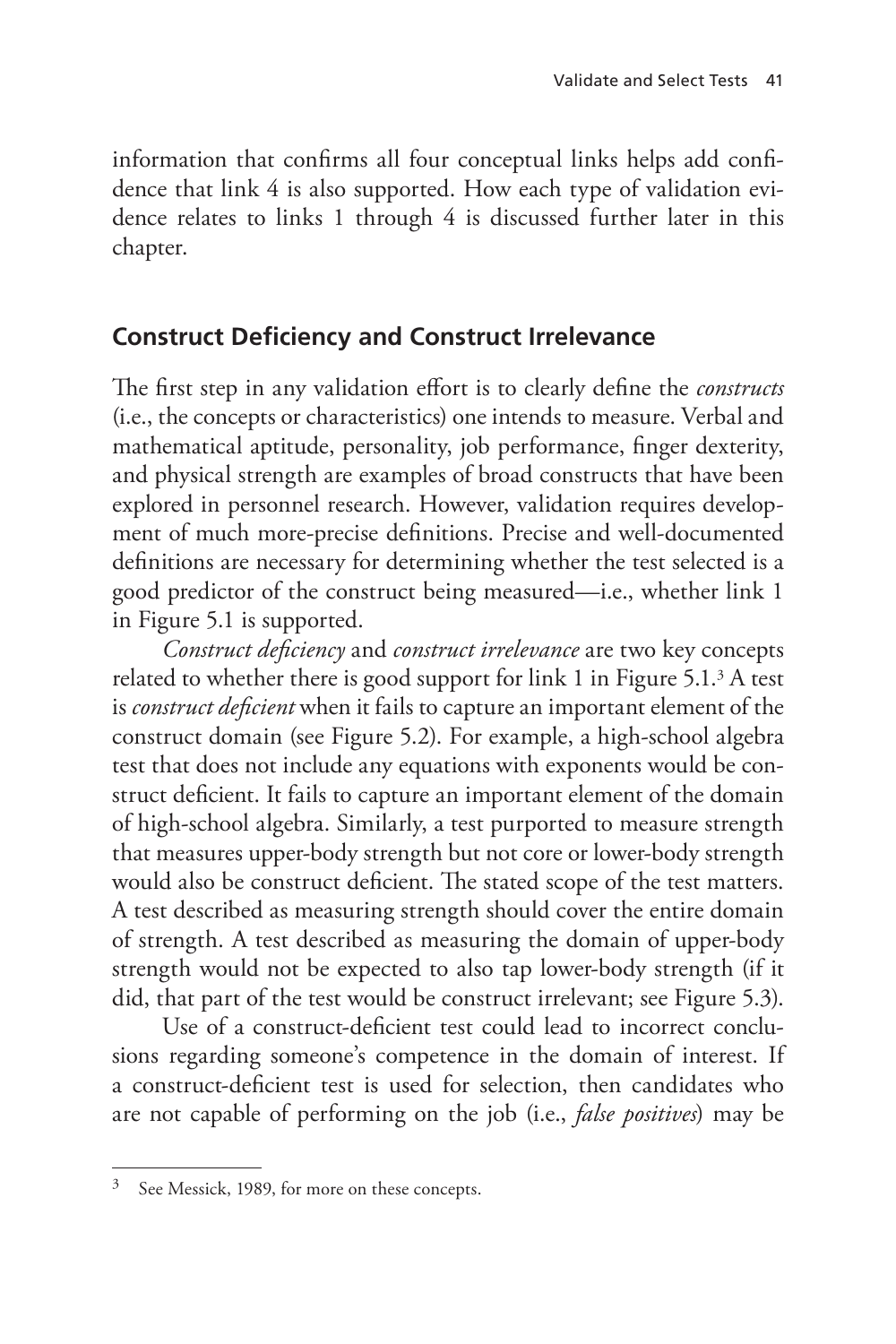

selected or candidates who would have been capable of performing the job (*false negatives*) may be rejected in higher numbers than otherwise might be the case.

*Construct irrelevance*—or *construct contamination*, the measurement of something other than what was intended—is also problematic (see Figure 5.3). It also can lead to an increased number of false positives and false negatives.

Many factors could cause construct-irrelevant variance in test scores. For example, the test administration environment might change test-takers' motivations to perform well. They might perform very differently in front of a group of people cheering them on than if they had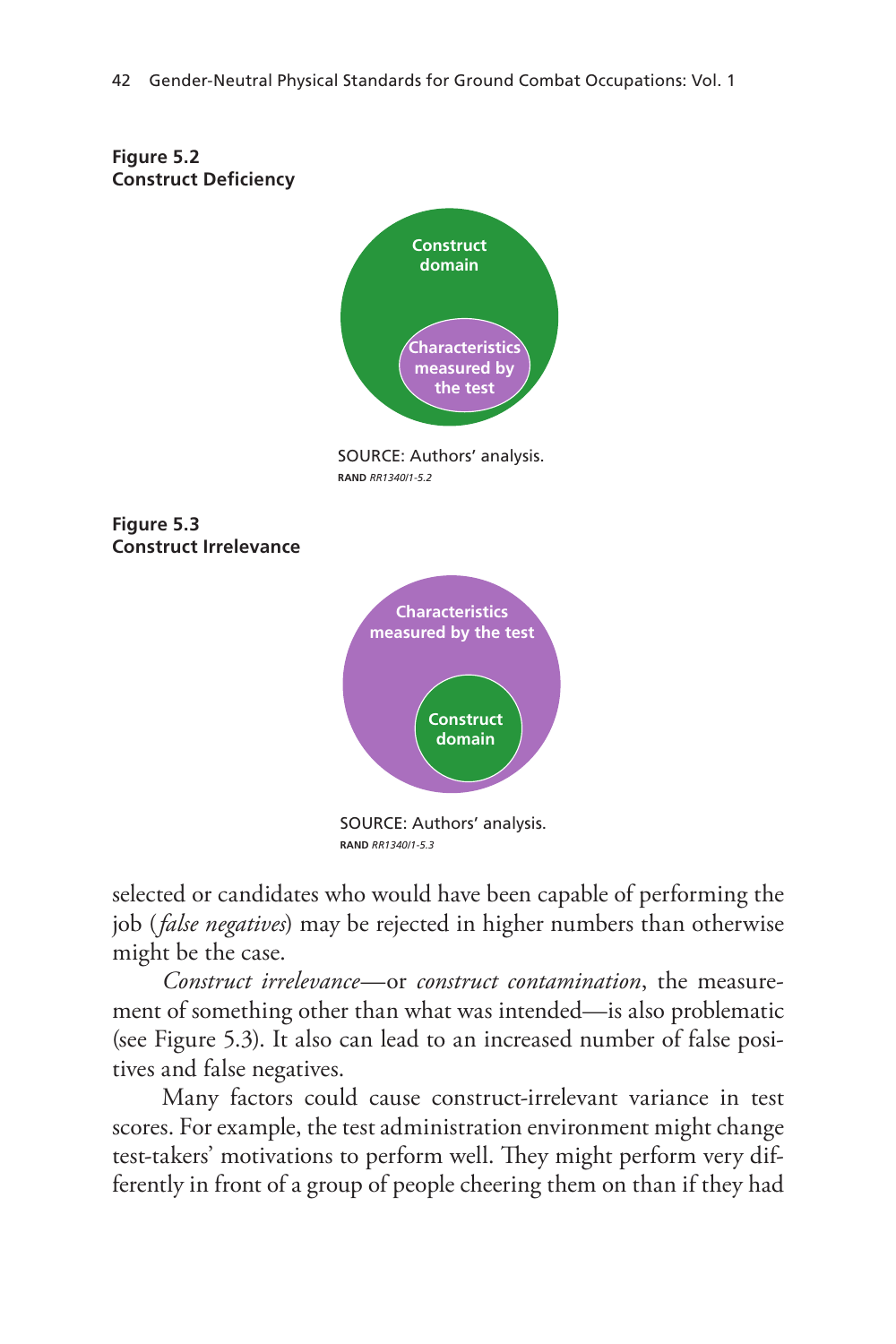a group of silent onlookers or when no one else but the test administrator is in the room. Other types of motivation could also affect scores. Those who want to avoid jobs that have physical demands might intentionally underperform on the test. In these examples, the resulting test scores might measure the underlying construct domain that the test was intended to measure, but they would also measure motivation. If the test were argued for use in selection on the theoretical basis that it measured a specific construct domain but, during administration in a real testing environment, it actually measures motivation to perform, then it is no longer demonstrating construct validity.

Even the skills of other participants can affect scores. For example, if a test involves a team activity (e.g., four people lifting a piece of equipment into a truck), it could give inflated perceptions of one team member's strength. If the other members are strong and lift more than their share of the weight, it might appear that the fourth member is stronger than he or she is in reality. The potential sources of constructirrelevant variance are essentially unlimited.

As these examples illustrate, validity is not an immutable property of a test. If something acts to alter test scores, it can affect the validity of selection decisions resulting from those scores. So ultimately, the goal is to validate the test *scores* that will be used in selection decisions. Because those scores can be affected by construct-irrelevant variance in ways that could differ from context to context, careful attention to validating the test scores in a way that emulates how the test will actually be used is important.

The test constructs involved in validation efforts are not the only constructs with which researchers need to be concerned. Measures of on-the-job outcomes (e.g., job performance, injuries, attrition) can also be affected. In a predictive validity study, ensuring that the outcome is measured properly is critical to drawing sound conclusions about the predictor (see the discussion on predictive validity in the next section). Construct irrelevance or deficiency in a validation study's outcome measure could lead the researcher to overestimate or underestimate a test's predictive validity.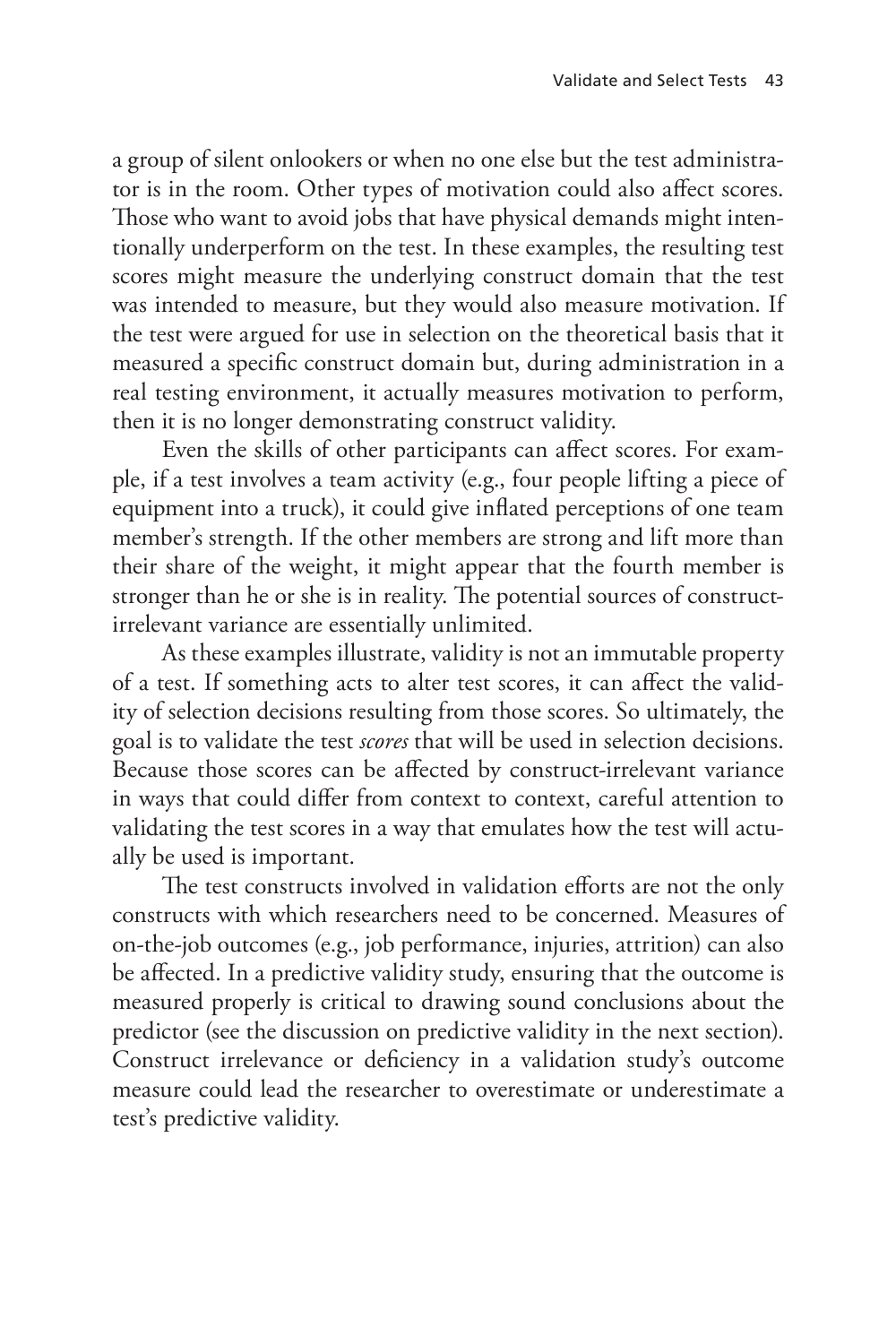Once a test construct is defined, the next decision is determining which type of validation study is most appropriate for supporting the test's use.

# **Content Validity**

The process of establishing *content validity* involves soliciting expert judgment regarding the appropriateness of several aspects of a test's content, including

- the extent to which a test covers the relevant content domain
- the extent to which the test's elements are proportionally representative of the domain
- the influence that construct-irrelevant variance can have on scores.

To address these, the content of the test could be compared with one of two possible construct domains,

- the construct that the test is supposed to measure (link 1 in Figure 5.1)
- the content on the job (link 4 in Figure 5.1).

For example, the content of a work-sample test of upper-body strength could be compared with the construct of upper-body strength, or whatever other specific construct is believed to be involved in performing the tasks. To the extent that the content comparison (i.e., the content-validation process) supports the conclusion that there is good overlap between the test content and the construct, there would be support for link 1. The same work-sample test also could be compared with the domain of tasks on the job. To the extent that the content of the work sample shows good overlap with the domain of tasks on the job, there would be support for link 4. Both comparisons can provide important evidence for establishing the overall validity of a test as used for selection purposes.

In this section, we describe some important features to include in a content-validation study. However, it is worth noting that there are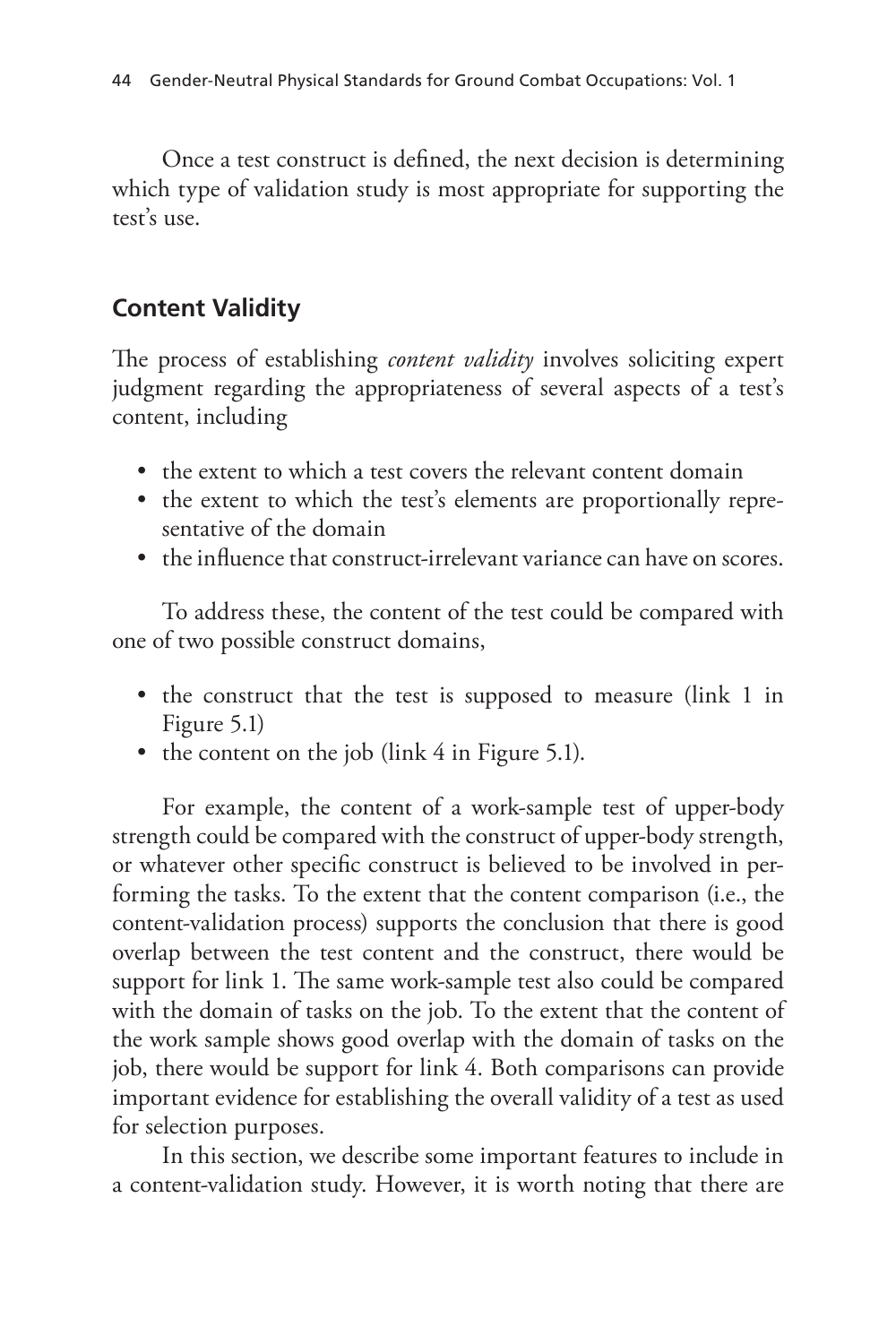few agreed-upon guidelines for how such a study should be conducted (see Fitzpatrick, 1983, for other features that could be included). Ultimately, the decision is left to the researchers to determine those features that would best support the use of the test in their organizations. Regardless of which are chosen, justifications for each feature and the results of each step in the content-validation process described in this chapter should be documented in detail:

- **Selecting SMEs.** Careful attention to how SMEs are selected in a content-validation study is important. SMEs should be knowledgeable about the construct domain and about the job for which the test is being used. The use of multiple SMEs and a comparison of their judgments would be better than relying on a single SME or SMEs who all have the same type of expertise. The use of many SMEs with varying perspectives and expertise is ideal.
- **Information that should be provided.** The construct-validation process should provide SMEs with a definition of the construct being assessed and a set of clear guidelines for judging the content validity of the test, to include the factors that SMEs are expected to evaluate. Whenever possible, SMEs should be allowed to observe test administrations in a realistic testing setting and take the test themselves.
- **Factors that SMEs should evaluate.** As noted previously, SMEs should evaluate whether the test is proportionally representative of a construct domain<sup>4</sup> and the extent to which it may be affected by construct irrelevance.5 In making their judgments, SMEs should be instructed to consider the manner in which the test is administered. The following are examples of questions the SMEs should use: Does the test measure all aspects of the ability it is stated

Proportional representation has obvious application in the context of a multi-item test, such as a multiple-choice test. On such tests, it would make sense that the proportion of items covering one topic in the domain should be the same as the proportion of the domain that contains that topic and its criticality in overall job performance. How proportional representation applies to a physical test is not always obvious, but it is worth considering in judging the relevance of a test.

<sup>5</sup> There is no agreed-upon method for soliciting SMEs' judgment on either of these topics.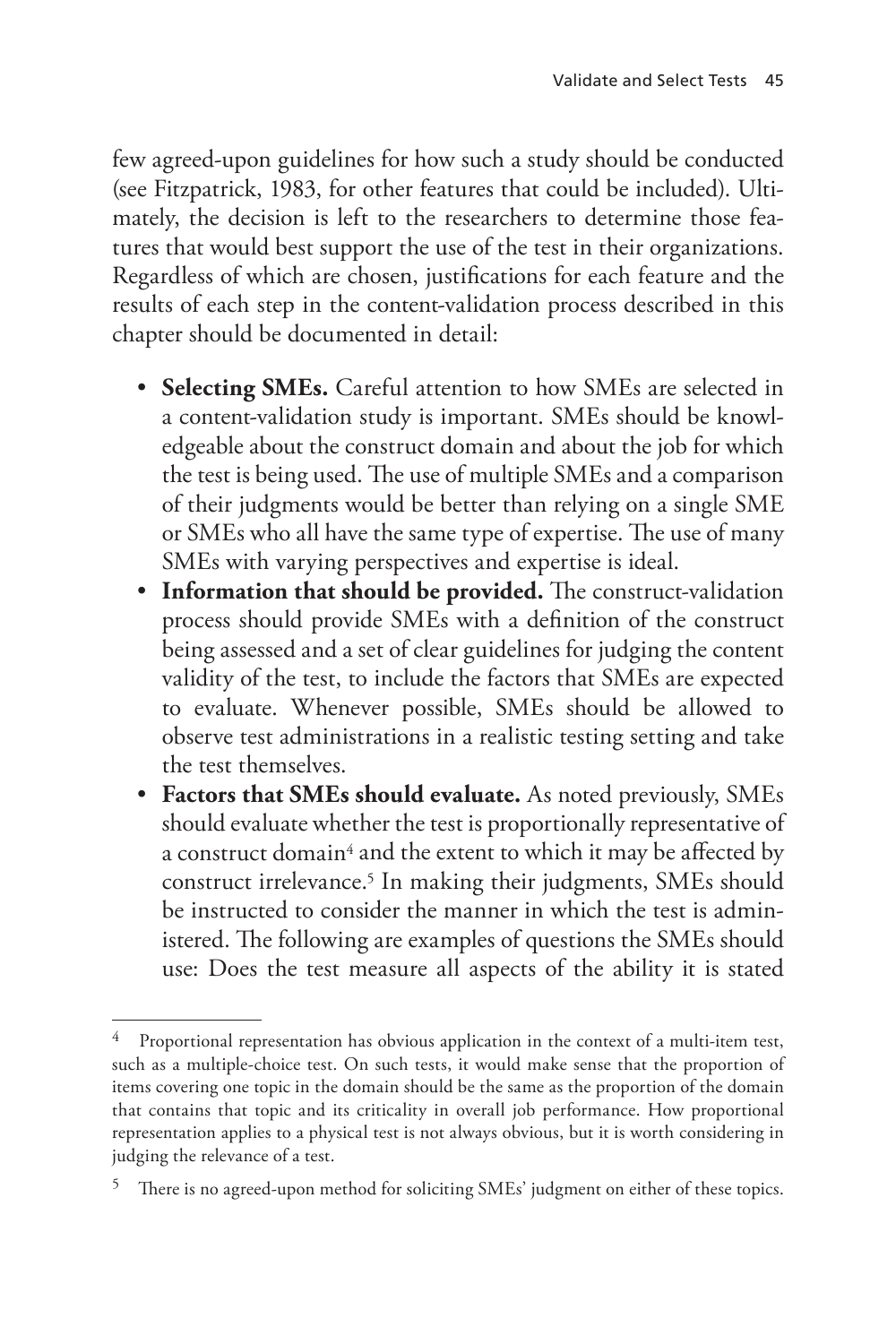to measure? Could other factors (such as motivation, changes in instructions, encouragement by the administrator, or familiarity with the testing protocol or equipment) influence scores?

Content validity does have its limitations. The practice of establishing content validity is most often employed as the sole justification for a test's use when it is a simulation of actual work activities. In that context, soliciting expert judgment to confirm that the simulation maps directly to important activities on the job, the physical demands are at the same level and intensity as those required on the job, and the ability to perform the task is a necessary job condition is usually sufficient to justify the test's use. However, even for work samples, content validity alone may not suffice. For example, if a simulation requires physical skills that would be developed in training after selection has occurred, then applicants should not be expected to meet the physical requirements of the work-sample task prior to training. Moreover, applicants can differ in the extent to which they already have acquired the relevant skill. In this situation, justifying a simulation solely on the grounds of content overlap with the job could be easily criticized. Nevertheless, content overlap and the nature of the skill required to perform the simulation may be useful criteria for the previous step, choosing among alternative tests to be evaluated.

# **Criterion-Related Validity**

*Criterion-related validation* involves measuring personnel on a selection test and examining the relationship between test scores and measures of important organizational outcomes (link 2 in Figure 5.1). This evidence can be collected in one of two forms: *predictive validity* evidence or *concurrent validity* evidence. The key difference between predictive validity and concurrent validity lies in when the selection test information is collected.

*Predictive validity* evidence requires longitudinal data, i.e., data collected on the same individuals at several different times. Predictor information (data on the selection tests) is collected on personnel at the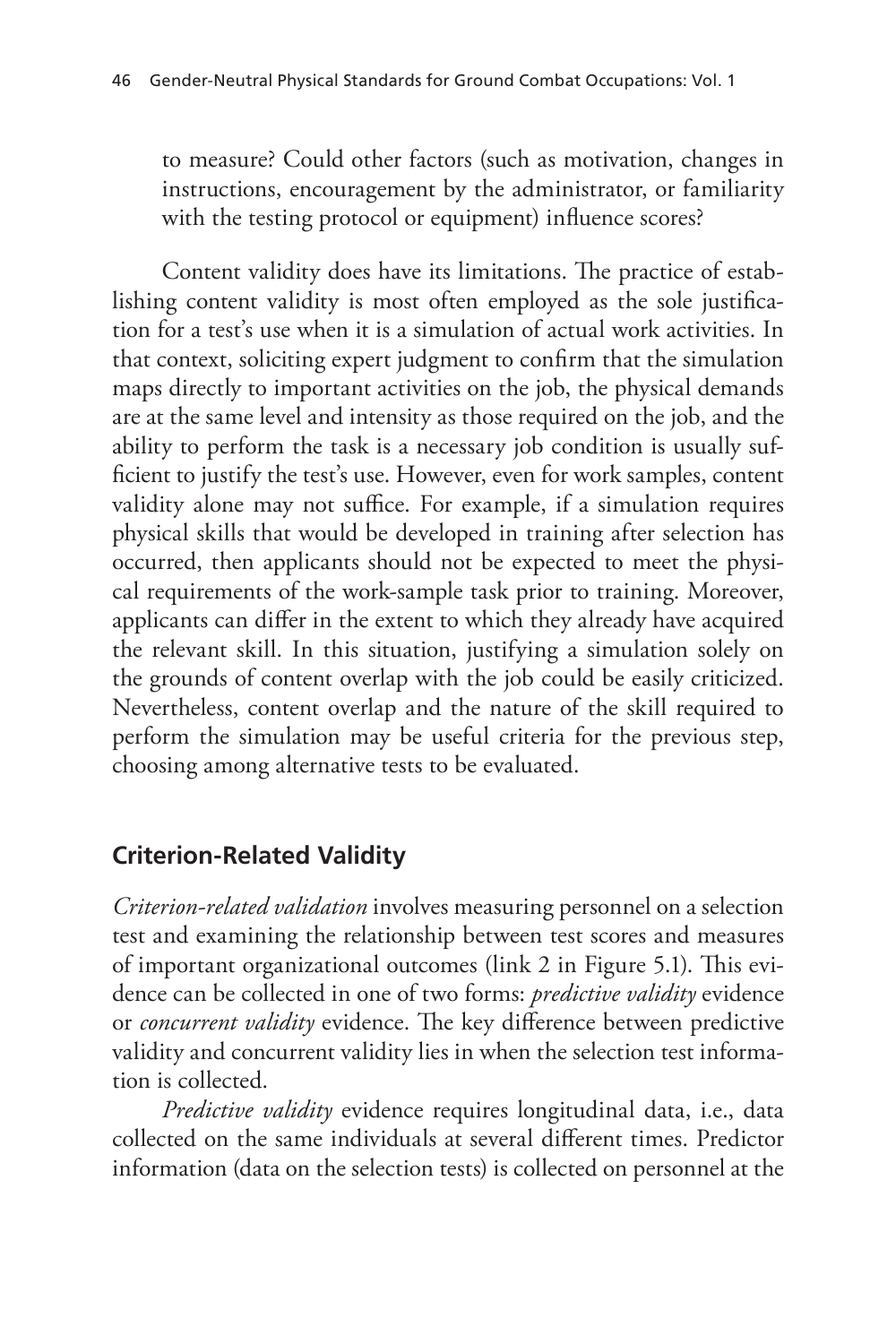time when the selection decisions will be made and then archived for future use. Those same individuals are then followed over time, and data on key organizational outcomes (e.g., injuries, job performance, retention, and training success) are collected after they have been on the job for some period of time. The outcome data are often collected weeks, months, or even years after the predictor information was collected.6 Predictive validity is preferred over concurrent validity in the selection context because it can be designed to estimate the actual predictive results that would be obtained when the test is put into operational use.

In *concurrent validity*, the data on the predictors and outcomes are collected around the same time period. It typically involves collecting information about the outcomes of interest (e.g., injuries, job performance, attendance) on job incumbents and administering the selection tests to those same incumbents. Concurrent validation evidence is not ideal. Because predictors and outcomes are collected simultaneously, construct-irrelevant variance associated with having been on the job cannot be ruled out. Experience, practice, maturation, and training are just some of the factors that could lead one to conclude that a test is a good predictor of key outcomes when, in fact, it is not. For example, in a concurrent-validity study, a work-sample test may distinguish those who are the best and the worst at those types of activities on the job. However, for applicants who have no experience on the job, the work sample may be unfamiliar. Those applicants might perform poorly on the test as applicants but could perform well on it later, after they have had training on the task or exposure to the job.

Predictive validity, in contrast, can be designed to avoid those concerns. If the data are collected in a way that emulates the timing of a test's anticipated use, predictive validation evidence is strongly preferred. The downside to predictive validity is that it can take longer to collect the necessary longitudinal data. If a concurrent-validation

<sup>&</sup>lt;sup>6</sup> The appropriate time gap between collecting selection test scores and outcome measures is tied to the goal of the selection process. If the goal of selection is to predict long-term outcomes (e.g., long-term attrition from the job, likelihood of promotion), the time gap could span years. In other cases, the outcome could be weeks later (e.g., graduation from a six-week training program).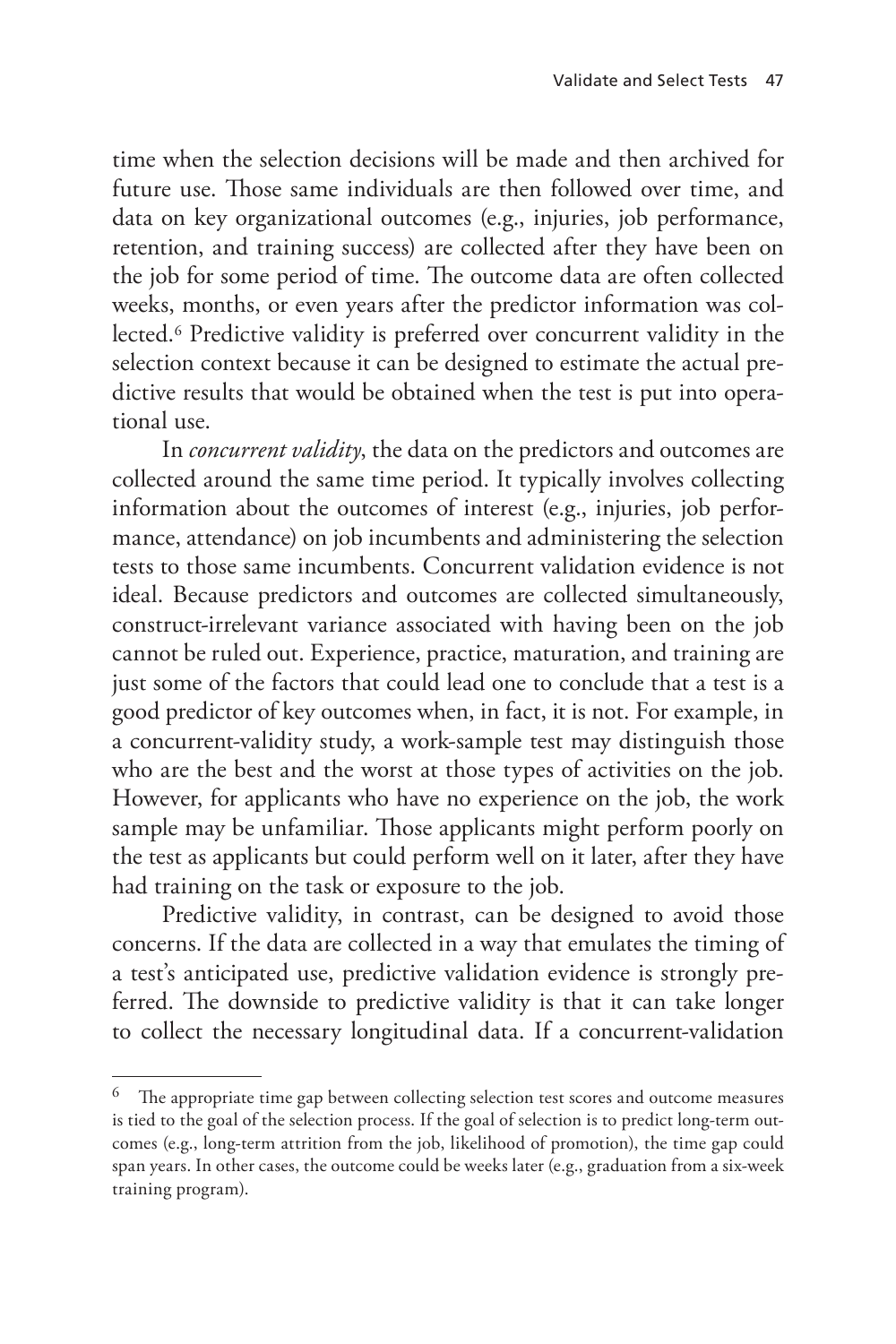design is used to justify a test initially, an organization should (where possible) begin to collect longitudinal data to confirm the test's predictive validity after some period of time has passed.

Another factor that should be considered is whether the test or a related test already has been used to select people included in the validation sample. In other words, if all the personnel in a particular career field were required to demonstrate a high level of physical ability (e.g., strength) in order to qualify for training or for the job, then those people represent a restricted range of capabilities. In those cases, a predictive- or concurrent-validation study using that restricted sample would underestimate the relationship between the predictor and the outcomes of interest. There are statistical methods that can be applied to address this (for more information, see Sackett and Yang, 2000); however, if there is no variance in test scores in the selected group (e.g., test scores range from 1 to 10, but a 10 is required for entry into the job), then a criterion-related validity study cannot be performed. In those cases, creating what we refer to in this report as a *simulation study* may be a viable alternative.

In a simulation study, participants would complete the predictor test when selection decisions are made. However, instead of including only those who make it into the job, the study sample would include job applicants to ensure that the full range of scores is represented in the study.7 The sample of applicants would then be trained on how to perform key job activities and, once trained, would be tested on a series of simulated job tasks (i.e., the simulated outcome measures). If a relationship were shown between the test and the simulated outcome, and job analysis data and content analysis of the simulation support the simulation's overlap with key elements of the job, the findings would qualify as reasonable criterion-related validation evidence.

One common criticism of a predictive-validity study is a failure to capture the appropriate organizational outcome (link 3 in Figure 5.1).

<sup>7</sup> In cases in which participation in the outcome simulation might result in injuries for those with lower physical abilities, minimums for participation might need to be established. However, some range in test scores should be preserved because it is a fundamental necessity for estimating predictive validity. An alternative would be to reduce the physical demands in the outcome measure to allow participation by a larger group.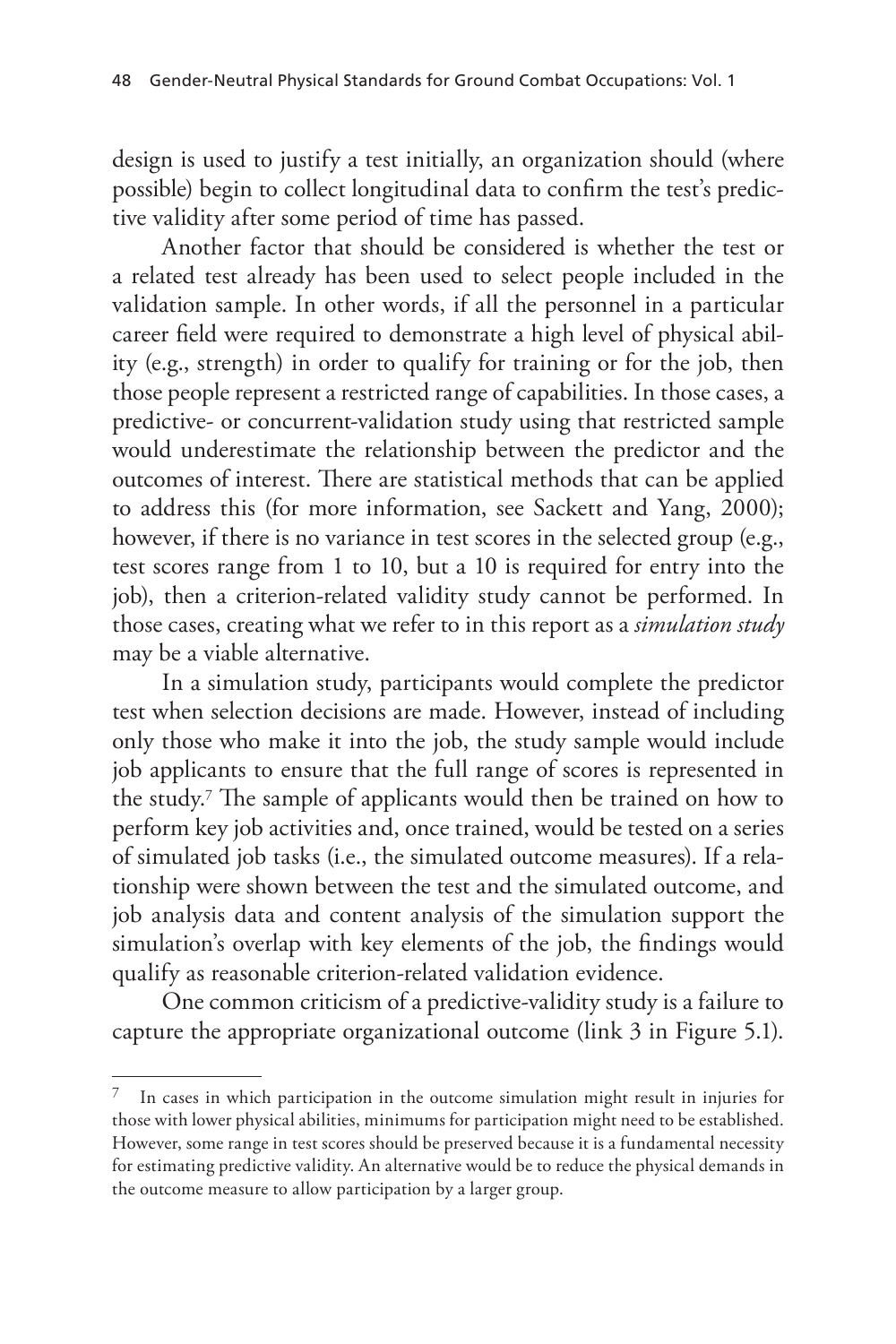A well-designed validation study outlines the types of outcomes that should be considered and documents why one outcome was chosen over others. The following are examples of the variety of outcomes that could be considered for use in a validation study, although some would be more easily justified than others for use in validating physical tests:

- training outcomes (training attrition, grades, instructor ratings, time to complete training, and meeting specific course requirements)
- injuries (number, duration, severity, or medical costs of injuries to self or others in training or on the job; long-term injuries, such as repetitive-motion or overuse injuries; and disability rates)
- job performance (e.g., supervisory or peer ratings)
- productivity (number or speed of job activities accomplished)
- absenteeism (days missed)
- attrition from the job (e.g., attrition within one year)
- consequences (e.g., for rescue personnel, lives saved or lost; and for maintenance personnel, equipment failures)
- promotions
- awards.

Which outcomes are best justified for supporting the use of a selection measure will depend on each organization's unique situation; however, some are more easily justified than others. In nearly all cases, job performance (i.e., how well someone performs important or frequent on-the-job tasks) is easily justifiable. In other cases, other outcomes also may be justified. For example, in the case of physically demanding jobs, training dollars lost to attrition, medical costs, or time lost because of injuries could be argued as important organizational outcomes to be predicted from a selection test.

Nevertheless, measures that might superficially appear justified could contain fatal flaws on closer inspection. For example, using training failure as an outcome assumes that the training content is vital to performance on the job. It further assumes that pass/fail decisions in training are well aligned with decisions about who will or will not fail on the job. If training outcomes are used in a validation study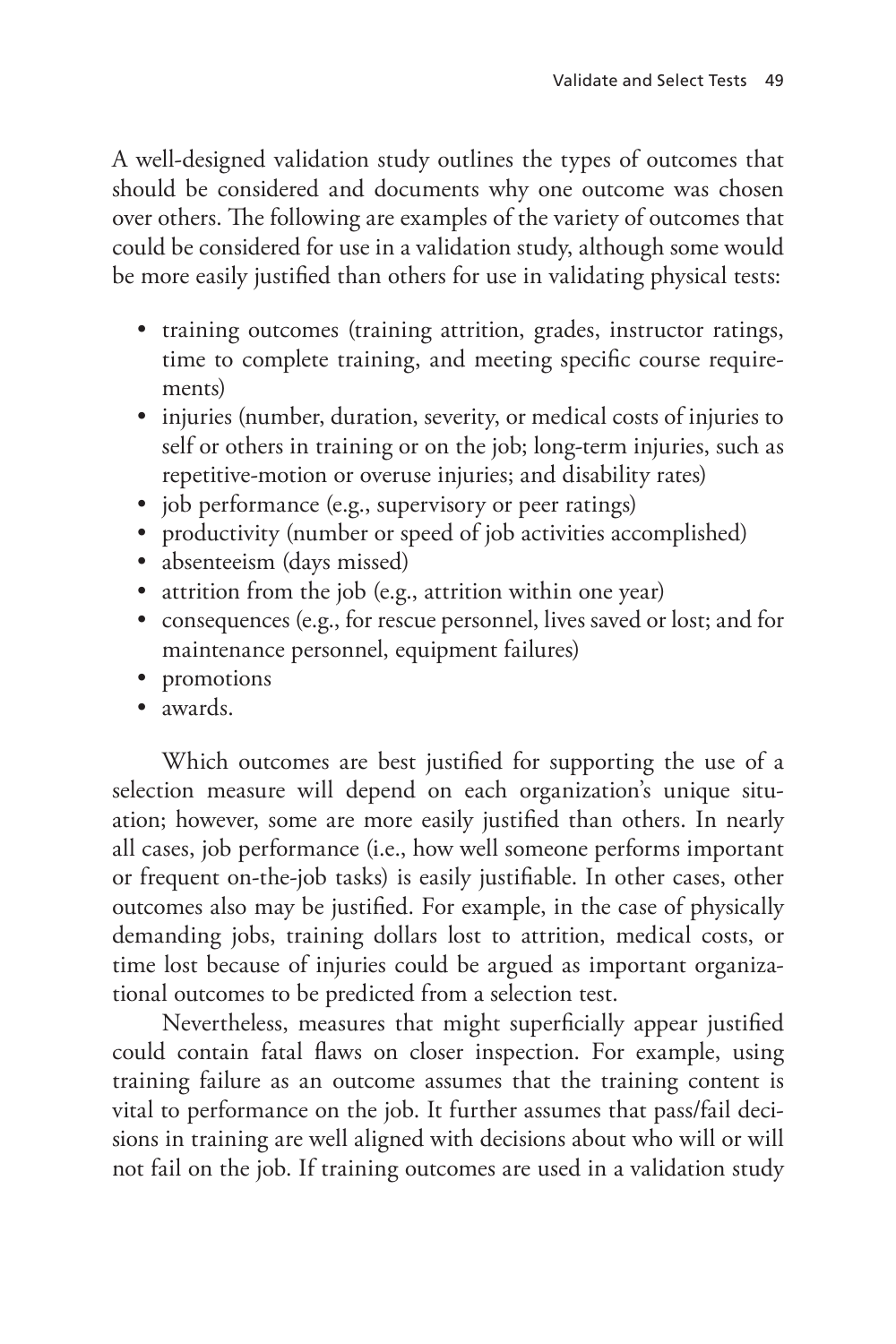to support link 2, and evidence later indicates that training success or failure is not closely aligned with success or failure on the job, then the validation study results are fatally flawed. Collecting evidence for prediction of more than one outcome is always advisable. Similarly, job performance measures that are not construct-valid measures of the job performance domain (i.e., link 3 is not supported) could also lead to the conclusion that a validation study is flawed. In the context of Figure 5.1, for link 4 to be supported, link 2 and link 3 must be supported.

## **Convergent and Discriminant Validity**

*Convergent* and *discriminant validation* evidence shows that the test correlates more strongly with measures of similar constructs (convergent) and less strongly with measures of different constructs (discriminant). Both are used to systematically rule out construct irrelevance and deficiency (providing evidence supporting link 1). For example, intelligence (i.e., aptitude) is one source of contamination (i.e., construct-irrelevant variance) that could be examined with a study of convergent and discriminant validity. In theory, a test of upper-body strength should correlate highly with other validated tests of upper-body strength, and it should not correlate highly with aptitudes that are conceptually different, such as intelligence. If a discriminant-validity study shows that a strength test is highly correlated with intelligence, then it is not a pure measure of the construct of strength.

In some circumstances, this type of contamination could be a serious concern. It is plausible that smarter people will figure out ways to perform better on the test. Maybe smarter people will read up on the test beforehand to learn the best techniques for performing well. Regardless of the explanation, in such cases, we would conclude that intelligence is adding irrelevant variance to test scores and, therefore, would have to question link 1.8

<sup>&</sup>lt;sup>8</sup> Note that if a physical ability test was found to be an impure measure of a physical ability domain but instead was contaminated by some other construct domain, such as intelligence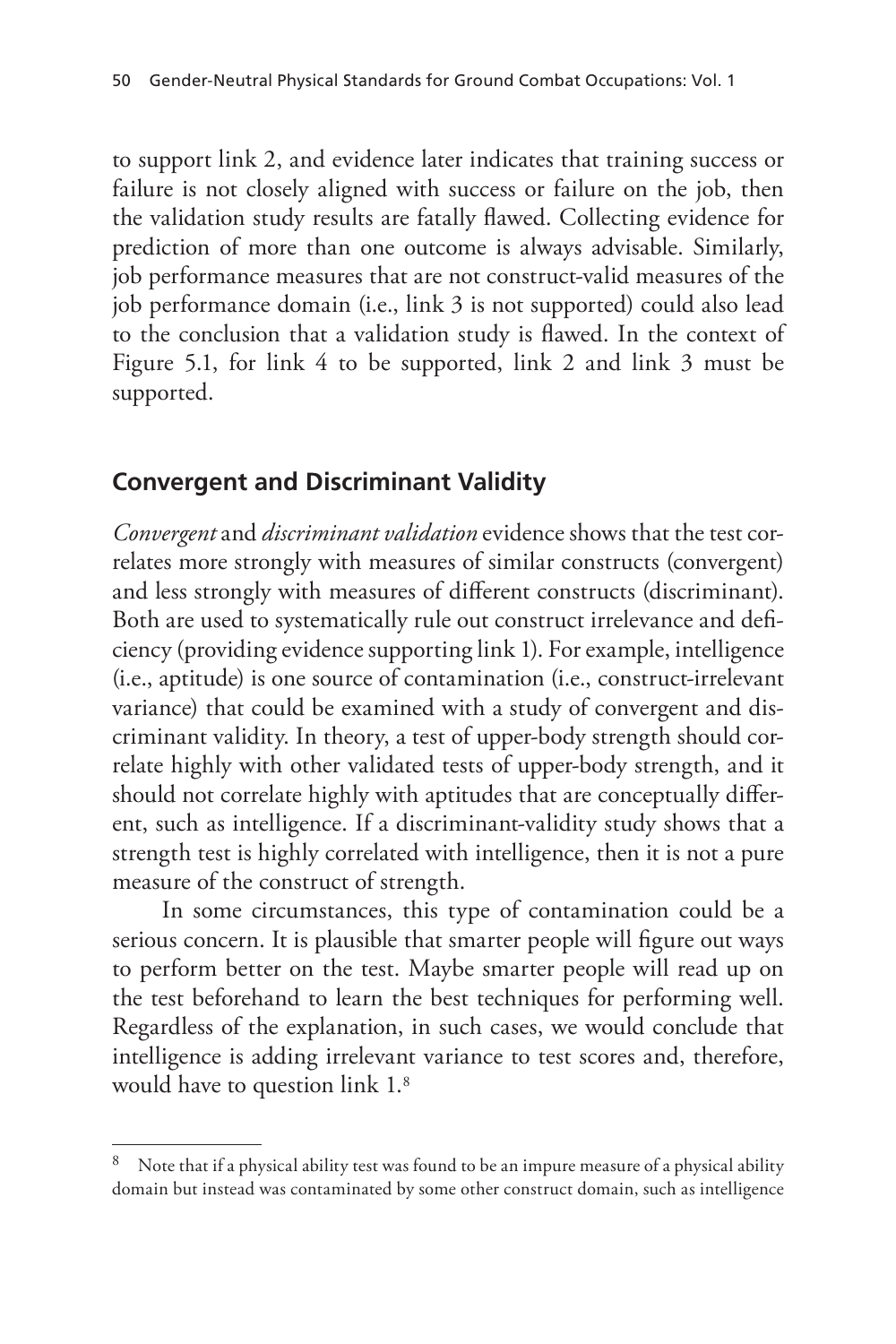Showing *convergent validity* with another test already known to predict performance on the job can be a way to strengthen the argument for link 4 in the absence of a predictive-validity study. This approach would be particularly useful for finding less expensive selection tests as alternatives to those already known to predict organizational outcomes well. For example, if a test (such as a measure of  $\rm VO_{2}$  max) has been shown to be a good predictor of job performance but has other drawbacks (is determined to be prohibitively expensive and requires genderbased scoring), demonstrating convergent validity with a less-expensive alternative measure (such as a timed one-mile run) could provide evidence supporting the use of the alternative measure. In such cases, the relationship between the two tests would be expected to be high (e.g., correlations of 0.80 or higher).

*Discriminant validity* is evidenced by results that a test does not correlate as highly with tests that claim to measure different constructs. For example, a test of upper-body strength should not correlate as highly with a test of lower-body strength as it does with a different measure of upper-body strength. How high the correlation between two measures of the same construct should be or how low the correlation between two measures of different constructs should be is open to interpretation and should depend heavily on a sound theoretical understanding of the constructs in question. For example, most people who have developed strength in one part of their bodies have also developed strength in other parts of their bodies. In this way, we would expect a positive correlation between upper-body and lower-body strength.9

If the relationship is calculated by gender, convergent-validity and discriminant-validity estimates might be expected to differ in this example. If women tend to have greater lowerbody strength than upper-body strength and the reverse is true for men, examining convergent validity without separating the results by gender could overestimate the strength of the relationship between upper-body and lower-body strength.

or motivation, it could turn out to be a better predictor of performance on the job because of the added contamination. However, the effect of this or any other type of contamination on a test's predictive validity would need to be examined empirically to determine its effects to include whether it adds predictive bias. Some forms of contamination can reduce validity, and others can enhance it. Similarly, some can increase adverse impact, and some can reduce it. Regardless, irrelevant variance can change conclusions regarding the validity of test scores and, when identified, it warrants closer examination.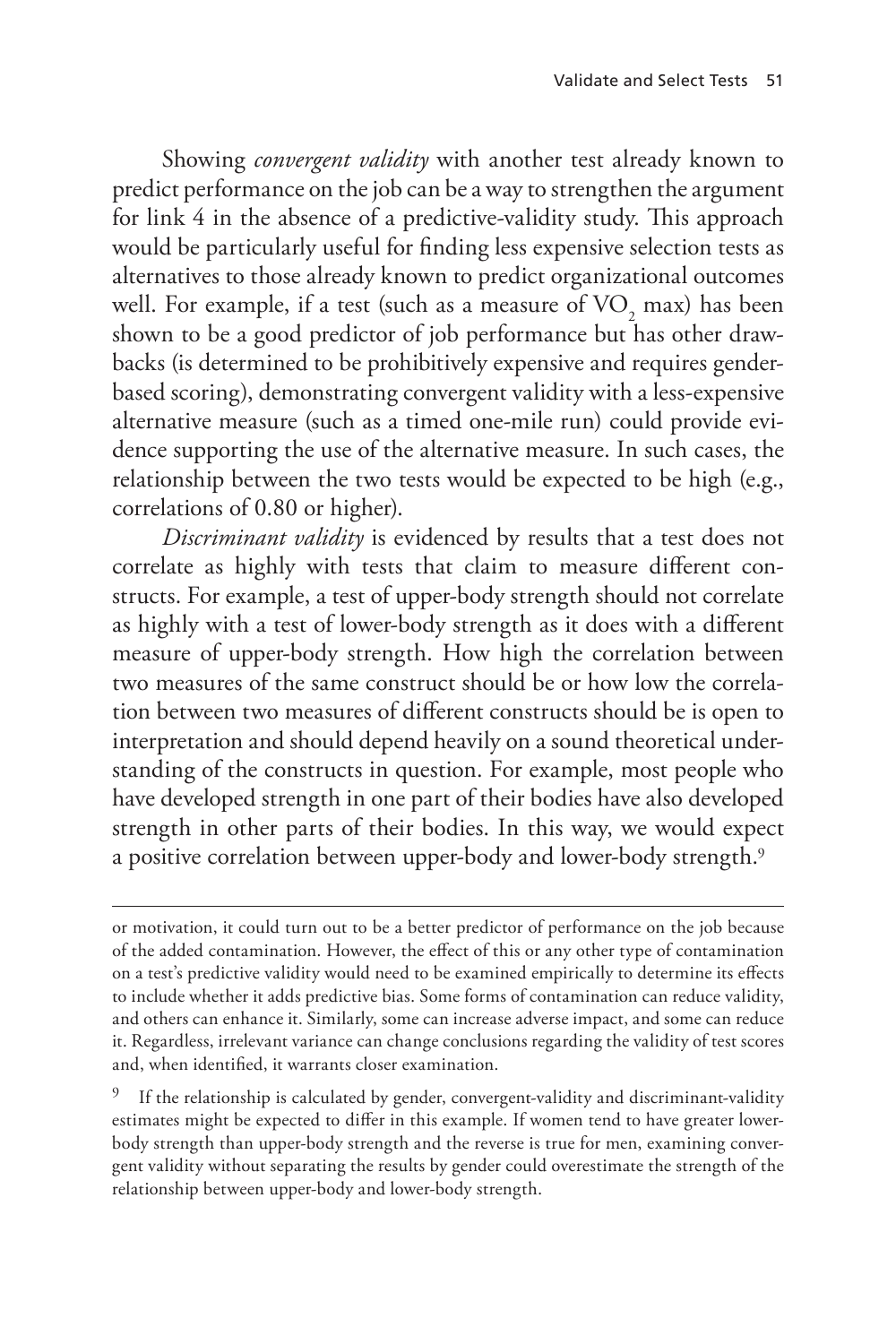Convergent and discriminant validity can be used in employment settings and is discussed as such in *Standards* (Joint Committee on Standards for Educational and Psychological Testing, 2014), although it is most often applied to further theoretical understanding for the constructs measured by the test. However, such theoretical understandings for the tests can be important in defending the use of an employment test that might not stand up to criticism when it is the only method employed to justify a test's use. If it is the only evidence provided to support a test's use, the theoretical rationale linking the construct measured in the test to the job would need to be well thought out and strongly supported by existing evidence.

# **Fairness: Adverse Impact and Predictive Bias**

As we discussed in Chapter One, tests used for occupational screening should be fair. There are multiple dimensions to fairness (Joint Committee on Standards for Educational and Psychological Testing, 2014), but in practice the issue "is typically addressed by statistically examining test results for evidence of bias. It is not simply a matter of whether or not test score averages differ by...[group], but whether or not there are differences in test score *predictions* [emphasis added] by subgroup. If the predictions are equivalent (i.e., no differences in [estimated relationships between test scores and performance measures]), then there is no bias" (Jeanneret and Zedeck, 2013, pp. 602–603). *Adverse impact* and *predictive bias* are the two primary considerations for determining how a test affects relevant population subgroups. Opening occupations to women who can meet the job requirements focuses attention on gender, but the military also has a long-standing commitment to avoid unnecessarily restricting opportunities for other groups of service members.

*Adverse impact* occurs when one group's rate of selection is lower than that of another group.10 For example, if 70 percent of male appli-

 $10$  In Title VII, adverse impact occurs when the selection ratio of one group is less than 80 percent of the selection ratio of another group. This is commonly referred to as the *80-per-*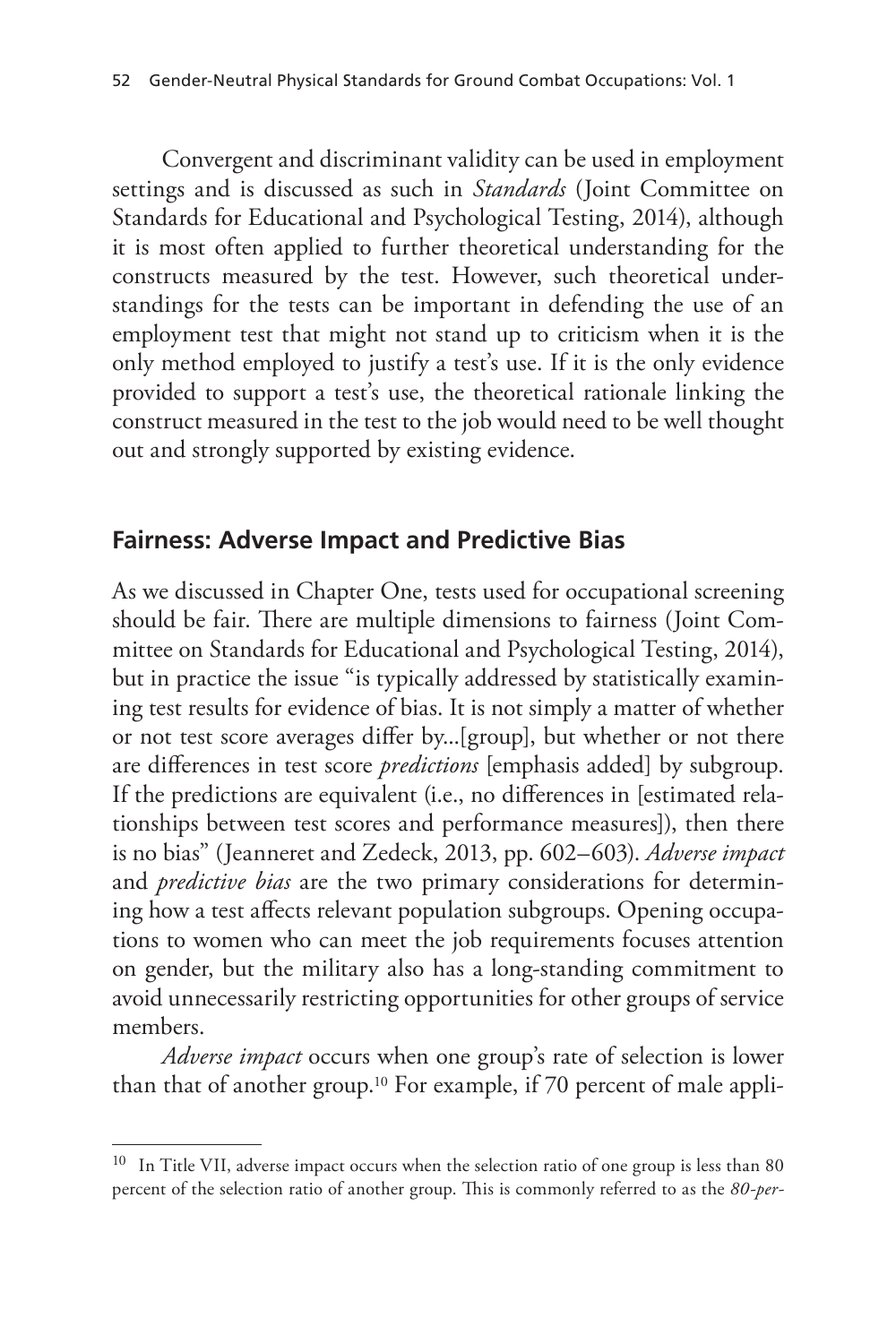cants and 40 percent of female applicants are selected, then the selection procedure has adverse impact against women. Adverse impact alone does not indicate that a test is unfair to the group affected. A test could show adverse impact for women, but it could still be a fair and accurate predictor of their ability to do the job. However, the presence of adverse impact does indicate that close examination of a test's validity is needed to ensure that it is not also *biased* against that group. As an example, suppose that 80 percent of men and 30 percent of women meet the standard on a test for an occupation. This test is nevertheless valid if further examination confirms that these passing rates accurately reflect the proportion of men and women who can meet the physical requirements of the occupation.

Lay users of the terms often conflate *adverse impact* and *bias*, but, in personnel selection, these terms are not synonymous. In the personnel selection context, we are most concerned with a form of statistical bias known as *predictive bias*. 11 Predictive bias can take two forms. First, it can occur when predictive validity differs by group, a phenomenon known as *differential validity*. If the test is a better predictor of performance for one group than it is for another, then the test is considered biased against the group with the lower predictive validity.

Second, it can occur when the predictive validity is equivalent for both groups but the test still underpredicts one group's performance relative to another group.12 For example, if, for men, a score of 10 on a strength test suggests that they will fail, and the same test is used

<sup>12</sup> Underprediction could occur because of a problem with the test or with the construct being tested. If the test is not capturing the construct equally well for both sexes, the test is the problem. Alternatively, if, for example, men and women tend to use very different muscle groups to accomplish the same task on the job, the problem might lie in the choice of the predictor construct.

*cent rule*. The 80-percent rule does not apply to the selection of military personnel; however, similar principles regarding adverse impact still are applicable given that equal opportunity is strongly supported in the military.

<sup>11</sup> Item bias is the other type of statistical bias that is defined in the *Standards*. Because most physical tests consist of only one item, examination of bias at the item level is not necessarily applicable. Regardless, bias in total test scores is the ultimate concern in the context of personnel selection. For more on both types of bias, see the *Standards* (Joint Committee on Standards for Educational and Psychological Testing, 2014).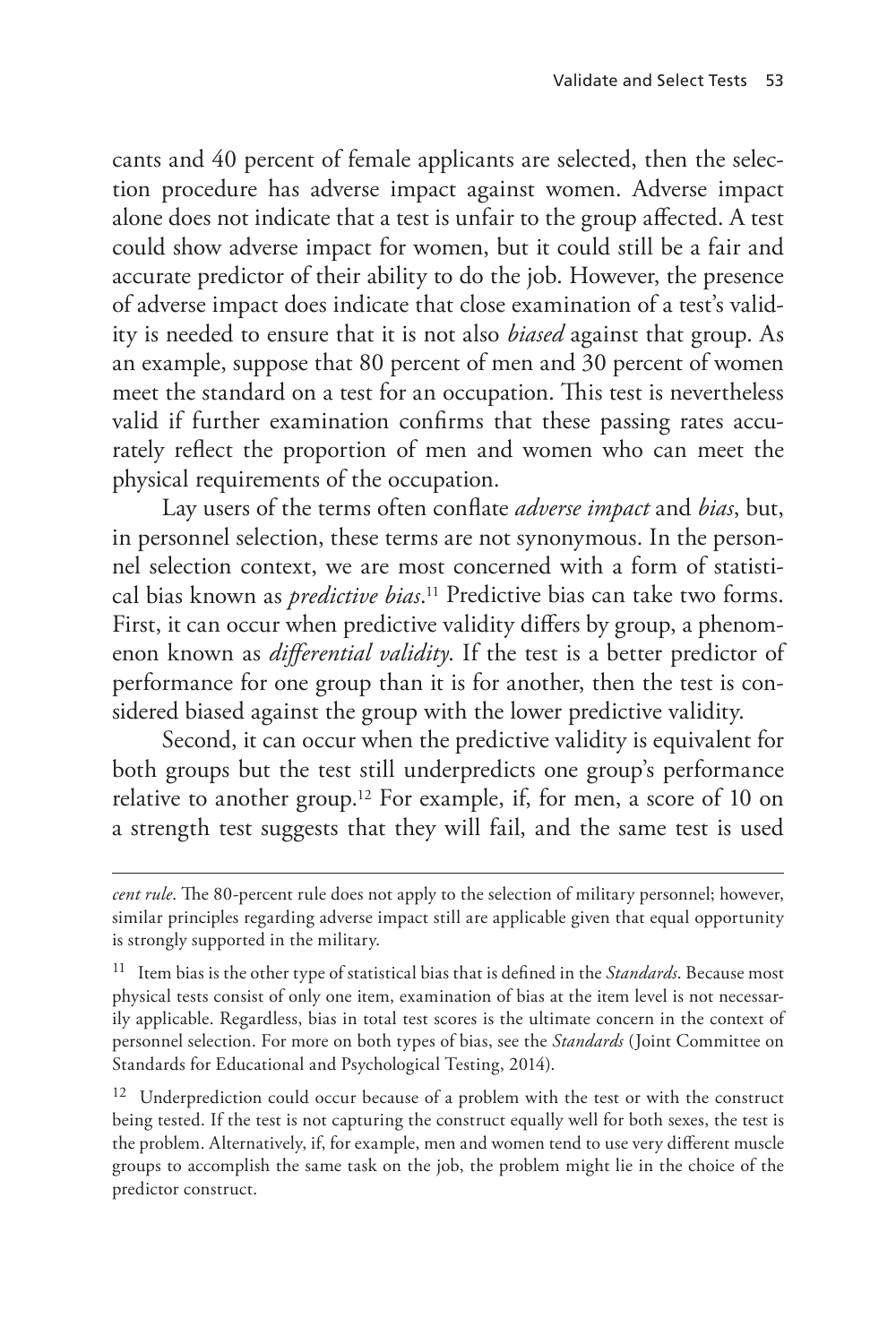for both men and women, then a 10 for women should have the same expected outcome—namely, failure. However, if a study shows that a score of 10 would predict that women on average would succeed on the job when men with the same score on average would fail, the test would be underpredicting female performance (see Figure 5.4 for an illustration). In circumstances where underprediction for women is occurring, setting the same minimum score for men and women would screen out more women than men who would be able to do the job. Both types of bias need to be examined. If a test is discovered to exhibit either type of bias, it should not be used. If a test's use is justified entirely on content validity or convergent and discriminant validation evidence, there are





**RAND** *RR1340/1-5.4*

alternatives to examining predictive bias that could be applied instead. For example, SME review panels could be assembled to judge whether the test is biased against particular groups. One key element to attend to in those studies is the composition of the SME panels. For example,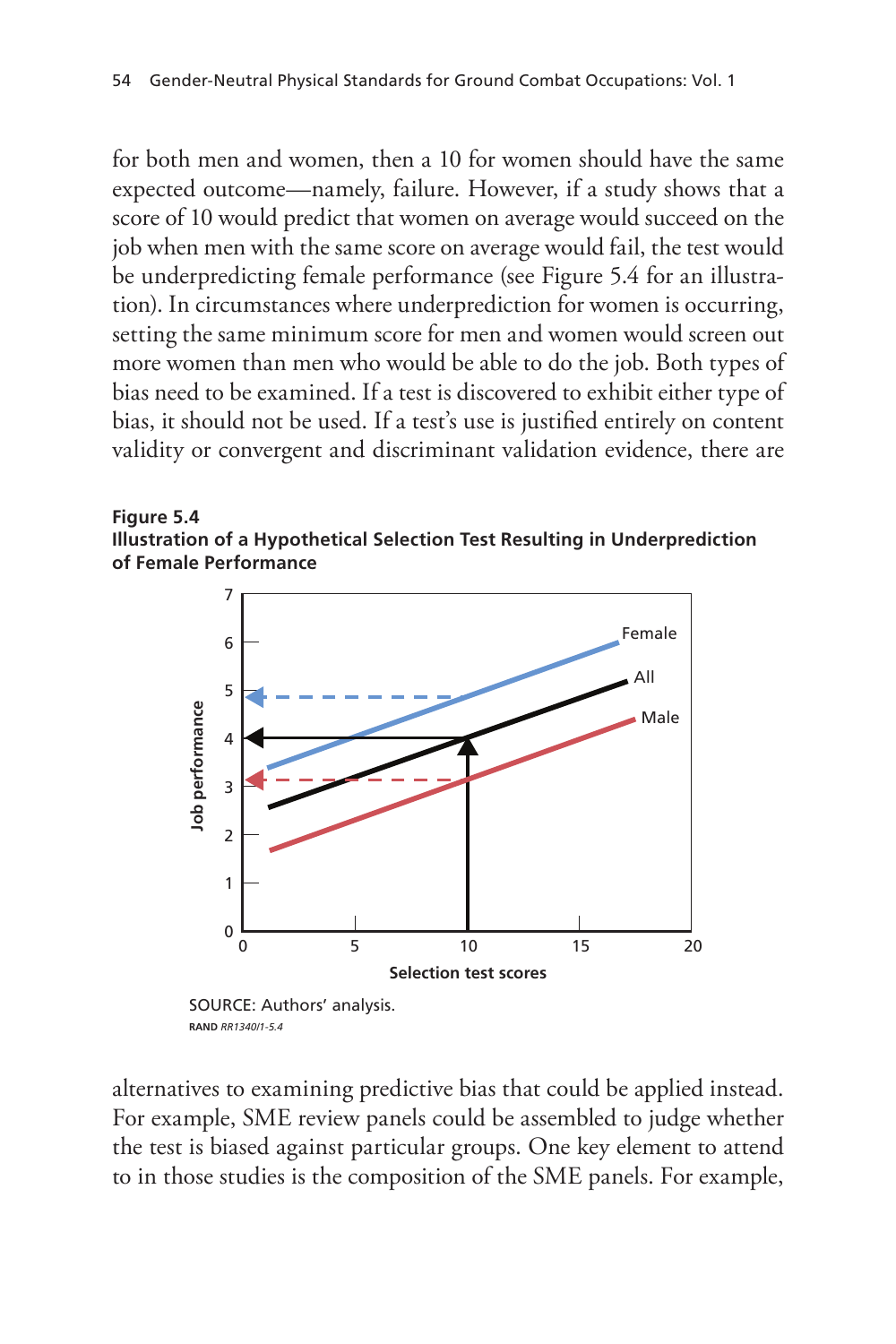SME panels should include representation from members of the groups against which the test might be biased. See the *Standards* (Joint Committee on Standards for Educational and Psychological Testing, 2014) for more information about how to conduct SME panels for evaluating bias.

# **Additional Considerations in Collecting Validation Evidence**

Collecting validation evidence is a complex process. The following are some additional guidelines for ensuring that an organization has strong validation evidence to support a test's use. We provide examples of other potential considerations in Table 5.1.

### **Document the Process**

It is the validation researcher's duty to document all aspects of the research study design.13 This includes the explanation for the processes used at each stage of the study and the results of those processes. The documentation should contain enough detail that another researcher could replicate the study. The researcher should also document the study's limitations and suggest follow-on research to address the limitations.

## **Apply Appropriate Statistical Methods**

Criterion-related validity, convergent and discriminant validity, and adverse-impact and predictive-bias studies involve statistical analysis. The statistical methods for these studies require a careful design before data collection begins.

First, the study must have sufficient statistical power (i.e., a large enough number of test subjects) to obtain a precise estimate of the relationship between the test results and outcomes related to job per-

 $13$  An undocumented validation study is essentially the same as no study at all, if the details of the study cannot be recovered. If a test is challenged and a validation study was not documented, it cannot be used as justification for the test's use.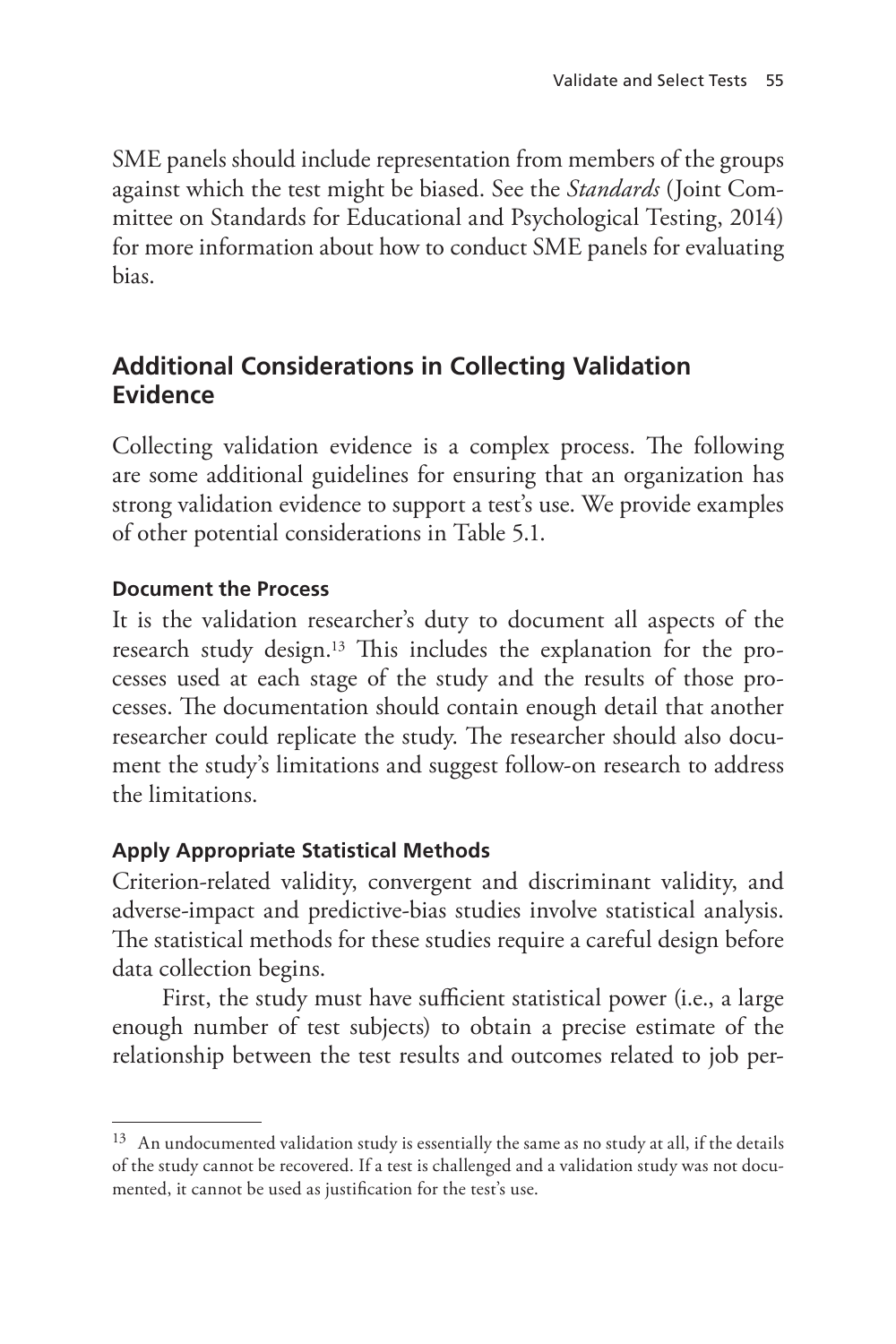| Consideration                                                                                                                                                 | <b>Potential Resolution</b>                                                                                                                                                                                                                                                                                                                                                                                                                                                                                                                                                                                                                                                                                                                               |  |
|---------------------------------------------------------------------------------------------------------------------------------------------------------------|-----------------------------------------------------------------------------------------------------------------------------------------------------------------------------------------------------------------------------------------------------------------------------------------------------------------------------------------------------------------------------------------------------------------------------------------------------------------------------------------------------------------------------------------------------------------------------------------------------------------------------------------------------------------------------------------------------------------------------------------------------------|--|
| Is the validation study<br>considering the<br>appropriate job outcomes?                                                                                       | A variety of outcomes could be selected for use in<br>validating tests (e.g., training success, injury rates,<br>performance on a work sample test, job performance<br>ratings). Identify which outcomes the test should<br>predict and document the rationale for selecting<br>specific outcomes. Consider conducting validation<br>studies using a variety of important job outcomes.                                                                                                                                                                                                                                                                                                                                                                   |  |
| Does the test leave out<br>important physical skills<br>needed on the job?                                                                                    | Examine predictive validity, content validity, and<br>convergent and discriminant validity of the test.                                                                                                                                                                                                                                                                                                                                                                                                                                                                                                                                                                                                                                                   |  |
| Does the test measure<br>something irrelevant<br>to the job?                                                                                                  | Examine predictive validity, content validity, and<br>convergent and discriminant validity of the test.                                                                                                                                                                                                                                                                                                                                                                                                                                                                                                                                                                                                                                                   |  |
| Is the test biased against<br>a relevant population<br>subgroup (such as gender)?                                                                             | Examine whether there are differences in the<br>predictive validity of the test by group. Examine<br>whether the test underpredicts performance of any<br>group.                                                                                                                                                                                                                                                                                                                                                                                                                                                                                                                                                                                          |  |
| Would people improve<br>on the test as a result of<br>basic training or technical<br>training?                                                                | Conduct a predictive-validity study estimating the<br>amount of improvement expected for people at<br>various score levels on the test. Collect selection<br>test scores at the time when the test would be<br>administered for screening during operational use.<br>Measure again after completion of the training in<br>question (e.g., after basic training). Create a score<br>crosswalk to predict post-training scores. Use the<br>crosswalk to evaluate applicants.                                                                                                                                                                                                                                                                                |  |
| Can the characteristics<br>required be trained? Could<br>people easily develop the<br>required physical skills<br>through intensive practice<br>and training? | Conduct a predictive-validity study estimating<br>the impact, cost, and feasibility of a targeted<br>training program. Include male and female<br>participants at varying abilities; measure their<br>abilities before entering the training and after<br>completion of training. Examine the amount of<br>change by gender, identify any injuries resulting<br>from training, estimate the minimum start<br>points associated with meeting the requirement<br>by the end of the training, and identify total<br>cost to train personnel to meet the requirements.<br>If training does produce marked improvement<br>without major injuries, adopt the training or<br>publish the training program regimen and allow<br>applicants to train on their own. |  |

**Table 5.1 Example Considerations in Validating and Selecting Tests**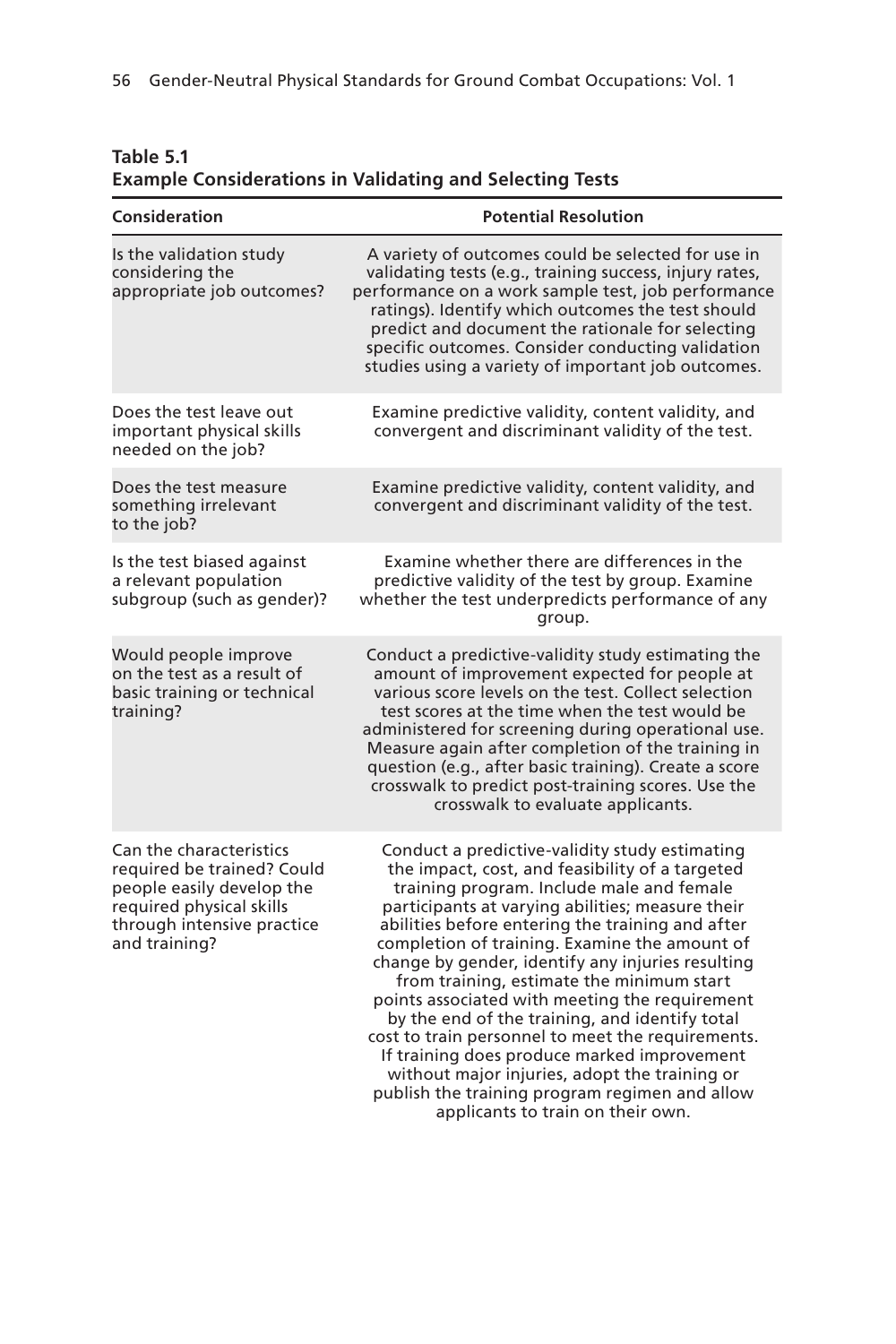| Consideration                                                                                                                                       | <b>Potential Resolution</b>                                                                                                                                                                                                                                                                                                                                                                                                                                                                                                                                                                                                                                                                                                                                                                                                                           |
|-----------------------------------------------------------------------------------------------------------------------------------------------------|-------------------------------------------------------------------------------------------------------------------------------------------------------------------------------------------------------------------------------------------------------------------------------------------------------------------------------------------------------------------------------------------------------------------------------------------------------------------------------------------------------------------------------------------------------------------------------------------------------------------------------------------------------------------------------------------------------------------------------------------------------------------------------------------------------------------------------------------------------|
| For jobs that have been<br>closed to women, how<br>can the performance of<br>women be judged if they<br>do not currently perform<br>the job?        | Establish a plan for how to examine this without<br>injuring anyone or endangering the mission<br>(if these are legitimate concerns). For example,<br>an organization could test a sample of women,<br>train them in key aspects of the job, and conduct<br>work-sample simulations of the job to see how<br>they would perform. Conduct the same training<br>and simulations for a set of men who also have<br>no experience with the job. Determine whether<br>the predictive validity of the test is the same<br>for both sexes. If the test is not valid for both<br>sexes or underpredicts performance by women,<br>look for a different test.                                                                                                                                                                                                   |
| Is it easy to train<br>for the test?                                                                                                                | Examine whether training to increase scores on<br>the test translates to increased performance on the<br>job. If it does not, consider using a different test.                                                                                                                                                                                                                                                                                                                                                                                                                                                                                                                                                                                                                                                                                        |
| Can scores on the test<br>be used for top-down<br>selection or are they<br>better suited to use as<br>a criterion-referenced<br>screening standard? | If the test is to be used for top-down<br>selection, evidence supporting the conclusion<br>that higher scores on the test result in better<br>performance on the job is needed for the<br>part of the test performance distribution<br>at which selection using top-down selection<br>typically occurs. If the selection process usually<br>results in only the top 10 scorers out of<br>100 candidates being selected, for example,<br>evidence showing that the top 10 are going<br>to be more successful on the job than the<br>top 20 or top 30 will be critical to<br>supporting the decision to take just the top 10.<br>Alternatively, if establishing a concrete floor<br>for the minimum level of performance on<br>the test is the goal, approaches for setting<br>standards should be pursued. These are<br>described in the next chapter. |

#### **Table 5.1—Continued**

SOURCE: Authors' analysis.

formance. The power calculation should: (1) incorporate the best information available within the organization or from external sources on the expected distribution of performance scores on the tests; and (2) be carried out for key population subgroups.

Second, the sample must be representative of the population in question, and the power calculations might show that some demographic populations (such as women or other groups) should be over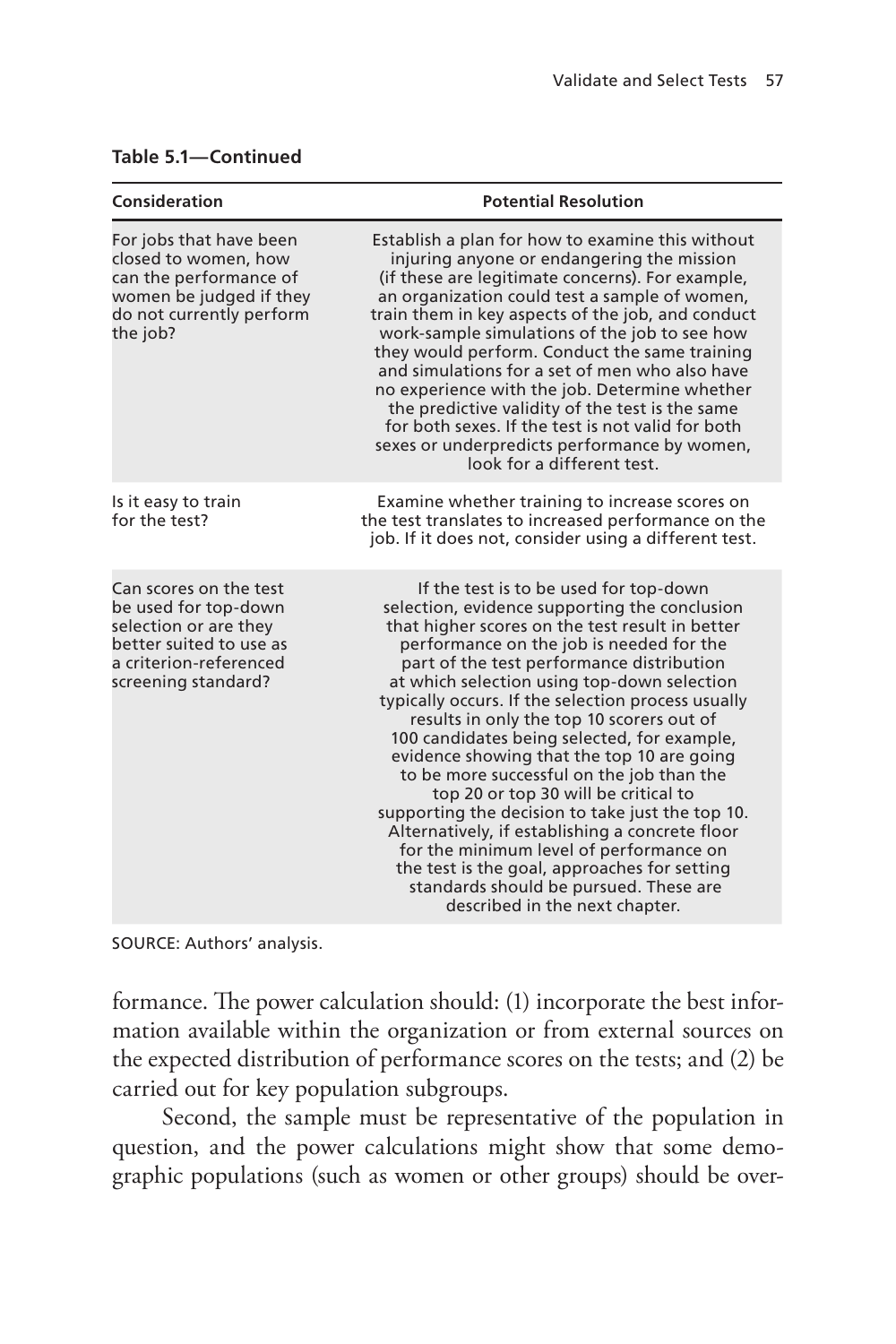sampled. In cases in which groups are oversampled, complex sampling statistics need to be applied in the subsequent analyses.

Third, the appropriate methods must be used to evaluate predictive bias and estimate the predictive-validity relationship as well as control for any confounding factors.14 Which methods should be used depends on the statistical properties of the test scores and performance measures being evaluated. As just one example, the statistical methods employed to determine construct validity differ importantly based on the properties of the test data and performance data, including whether the data represent counts (e.g., number of test repetitions, such as pullups, in a given time period) or a continuous measure (e.g., amount of time to complete a give number of repetitions). Similarly, the methods for determining validity differ when multiple tests are employed to assess a single physical capability or multiple performance measures are employed for the same job task. Therefore, we have not provided a summary of the relevant statistical methods for validation in this report. However, we note that considerable statistical expertise is required to ensure that a validation study is well designed and the tests selected based on the study results predict job performance with as much accuracy as possible and avoid bias toward any group of applicants.

### **Anticipate Potential Weaknesses in a Study's Methodology and Criticisms of the Results**

No single study can address all possible criticisms. However, a carefully designed validation study will be subject to fewer criticisms than a poorly designed one. It is the researcher's responsibility to examine the methodology critically to identify flaws and weaknesses. When possible, weaknesses should be addressed through changes to the methodology. Any fatal flaws (i.e., factors that would cause the study findings to be useless) identified in the methodology should be remedied, and

<sup>&</sup>lt;sup>14</sup> Personnel psychologists are typically well versed in the statistical techniques for estimating predictive bias and validation estimates; however, they may call on statisticians to assist them in dealing with unusual or complex statistical issues, such as oversampling. Most statisticians, in contrast, would likely not be familiar with the standard practices used by personnel psychologists to estimate bias and predictive validity, so they are not typically called on to conduct a validation study in its entirety.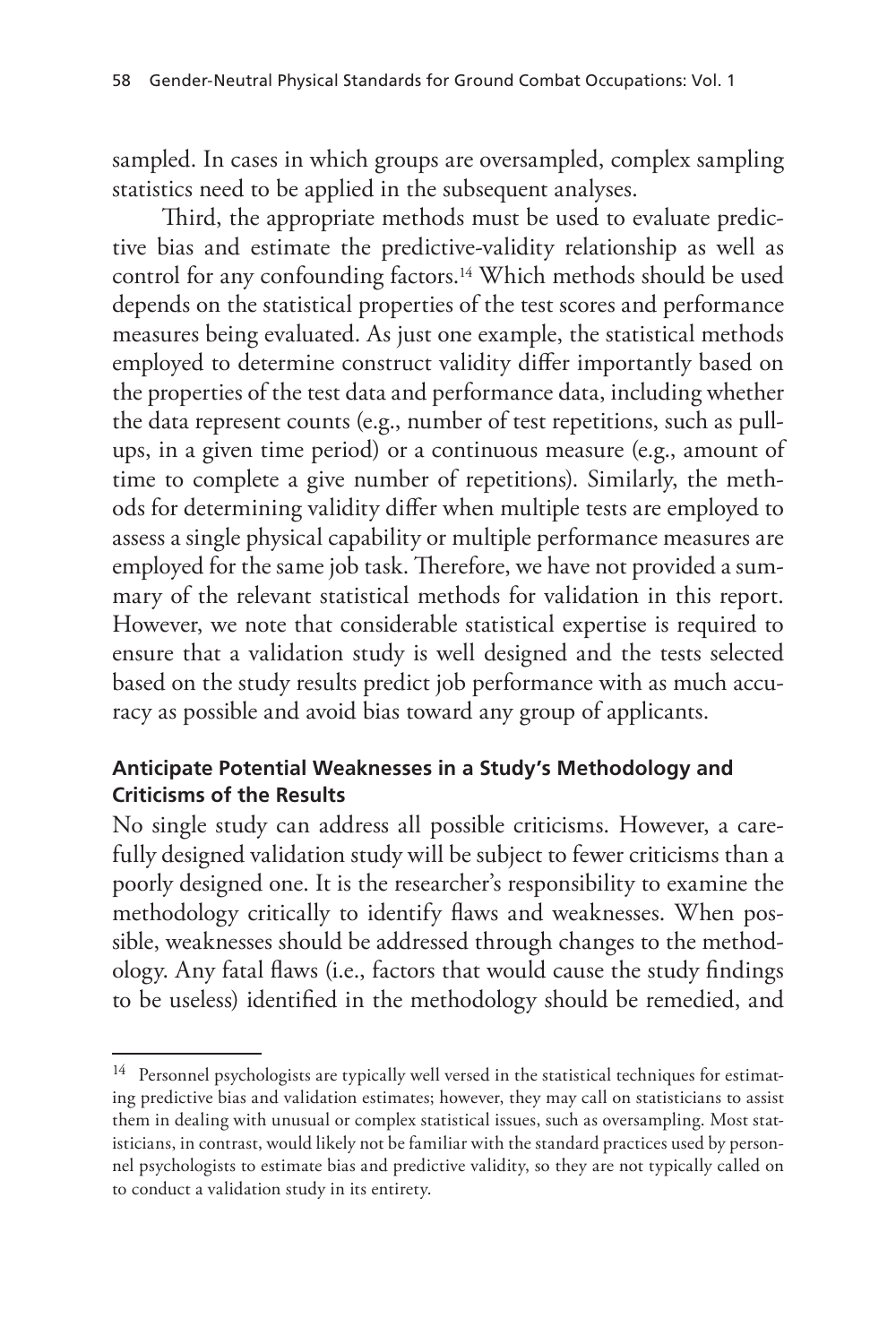changes made should be documented. However, some reasonable criticisms will always remain. It is the researcher's responsibility to point those out and suggest additional research that can address them.

### **Collect Multiple Sources of Evidence**

The ultimate goal of validation is to provide evidence that supports claims that scores on a test can be used for a specific purpose (e.g., that a timed one-mile run can be used to predict injuries on the job or job performance). Unfortunately, the best methods and strategies for accomplishing this cannot be laid out in a set of universal, predefined steps to guarantee success. Instead, the unique issues associated with that test and the intended use of the test should drive the choices made for selecting a validation approach.

For example, tests used for selecting or screening personnel are often validated using a criterion-related validity approach. Because the main purpose of selection is the prediction of future outcomes, criterion-related (and, more specifically, predictive) validity analysis is a sensible and intuitive source of evidence to support a test's use. This is a particularly useful approach for tests that have low fidelity to the job, for which establishing content validity could be challenging.

However, validation should not be conceived of as a singular event. A single study cannot address all of the potential concerns regarding a test's utility for selection. Instead, organizations should seek multiple sources of validation evidence whenever possible. Whether the multiple sources encompass different types of validation evidence (predictive, content, and convergent or discriminant) is far less relevant than whether those sources rule out different potential threats to validity.

### **Establish Rationale and Evidence to Justify a Test's Use for Top-Down Selection, If Relevant**

As noted in Chapter One, there are essentially two ways that physical tests can be used to select personnel: for top-down selection (where candidates are selected in order of their scores—either alone or in combination with other information—until all available spots have been filled); and establishing minimum standards (where all those who are likely to meet a required performance level on the job are considered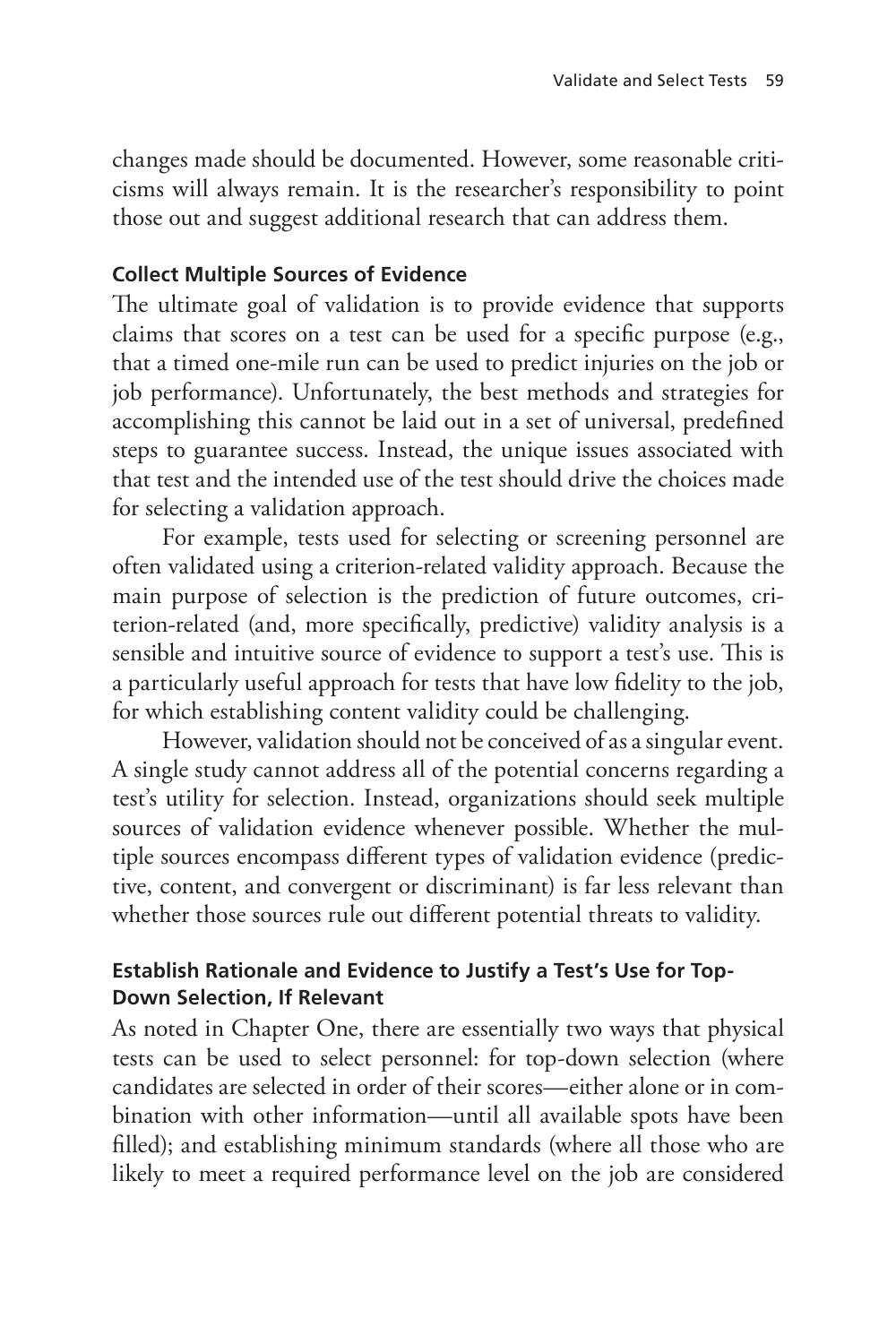qualified for entry, regardless of the number of positions to be filled). In many military jobs, both types of uses could be justified; however, much of the focus of the discussion surrounding the opening of combat jobs to women has been on establishing minimum job performance, occupational entry, or other screening standards. For justifying the use of tests for that purpose, we refer readers to the following chapter for the next step in the process of amassing evidence and a rationale for that use.

Nevertheless, some tests may be intended to serve as top-down selection tools only, or may be intended to serve both purposes (for top-down selection and establishing a minimum floor for those considered qualified). In those cases, validation evidence showing that the test supports the contention that "more is better at all ranges of the distribution" is important, especially in the range of performance where the test is having an impact on selection. In other words, evidence showing that performance on the job gets better and better (i.e., it is increasingly valuable to the success of the organization) with more and more of the underlying skill or ability being assessed by the test at all ranges of the job performance continuum is one critical component of that evidence. For example, if lifting objects weighing 60 pounds all day is the requirement, but being able to lift more is not necessary or beneficial, then once people reach the threshold of being able to lift the 60 pound objects all day, there would be a leveling off of the gains in work performance that would result from increases in strength. Thus, a more-is-better argument at all levels of the strength continuum would not be supported.

Another critical component required to support top-down selection is evidence showing that the test is sufficiently accurate at all levels of the score range to distinguish differences in underlying skill or ability that relates to the increases in performance. For example, if the test does a good job of distinguishing performance of people at the bottom end of the distribution, but at the higher end it becomes much less reliable, it should not be used to distinguish among the top performers. This can be observed by exploring whether the relationship is linear across the entire score range (or positive and strong enough to justify the validity of the test for distinguishing performance levels at the rel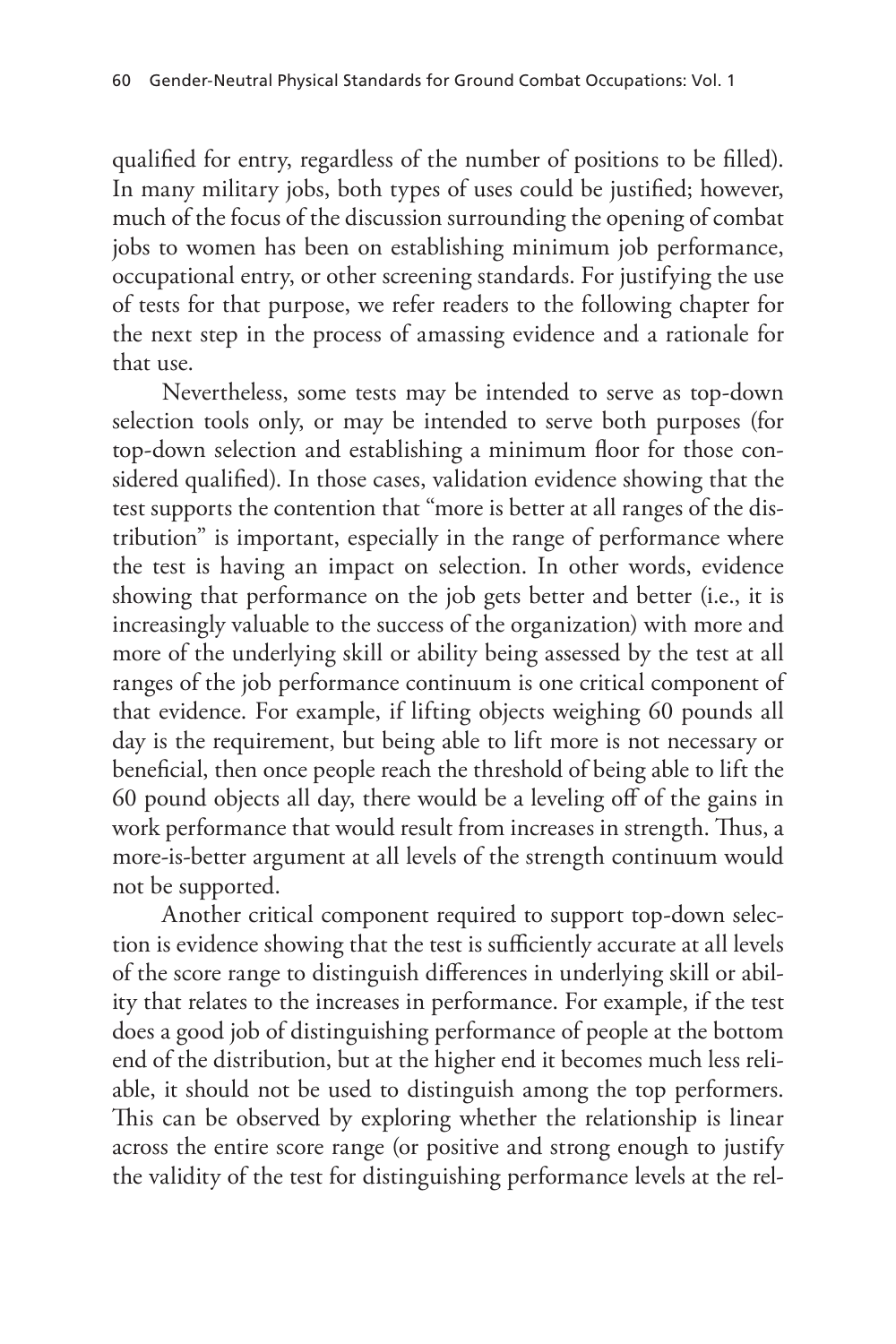evant score ranges) and whether the error associated with test scores is constant across the entire range of the distribution. If a smoothed regression line does not show the same consistent positive relationship at the upper end of the distribution, the test should not be used to distinguish among candidates at that point in the score continuum. In cases where the scores are not linear, or data are not available to support an argument of linearity across the entire range of scores, the test might be better suited for use in establishing minimums, as discussed in the following chapters.

Thus, if performance above a certain level has diminishing returns for an organization, or if the test fails to accurately distinguish who at a given level will be likely to be better on the job, then its use in topdown selection may not be justified. The validation stage is the point at which these issues should be explored, a rationale for the test's use for top-down selection should be articulated, and evidence supporting that use should be documented.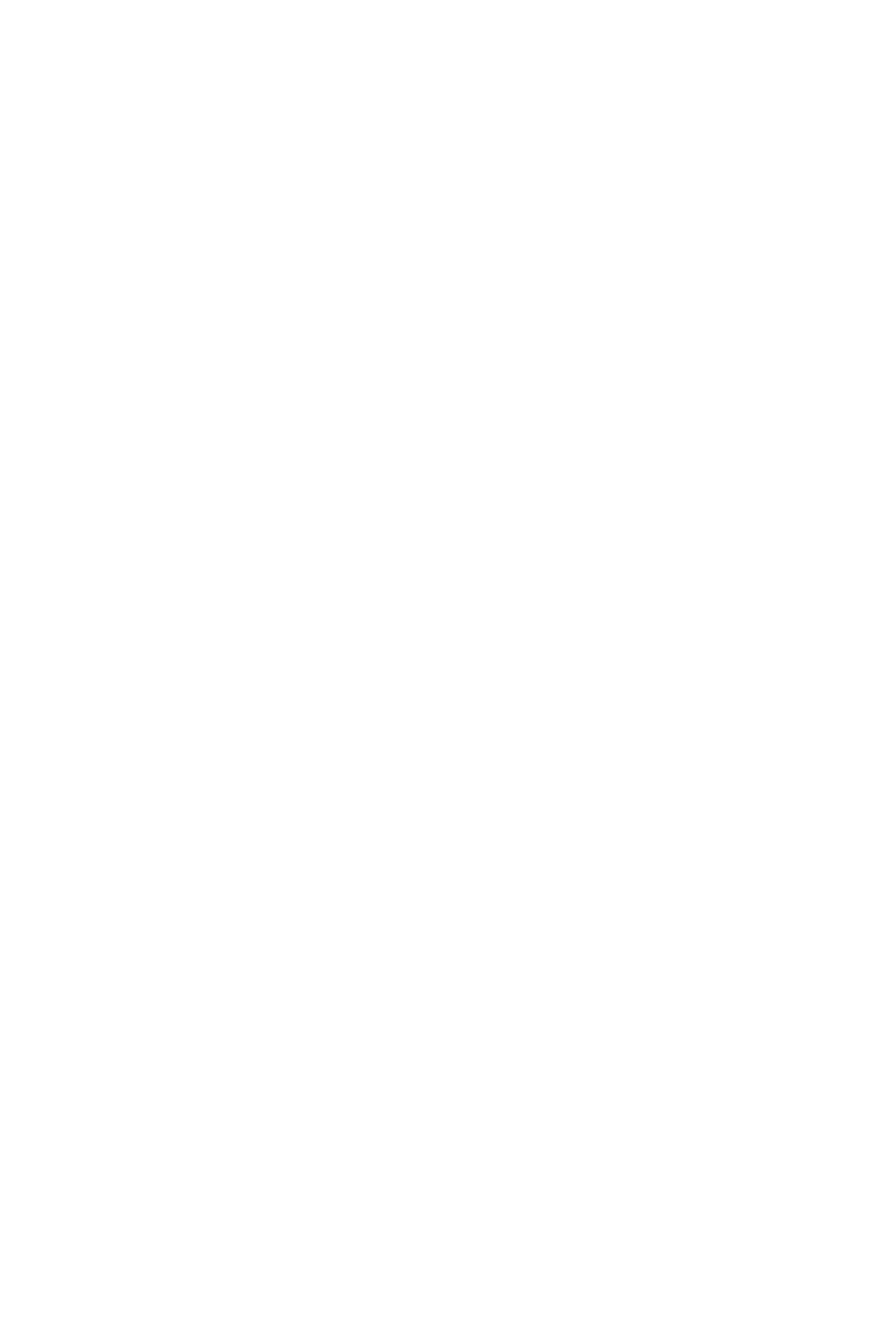Once a test or series of tests has been selected and a need to establish minimum standards (instead of or in addition to using the test for topdown selection) has been articulated, $\frac{1}{1}$  the next step in the process is to establish the minimum scores that will reflect acceptable performance on the job.2 The concept of "more is better" is not the relevant metric in establishing a minimum standard—despite the logic that better performers might be able to perform job tasks better. Rather, the goal in this step is to determine the minimum test score that corresponds to acceptable on-the-job performance. In this context, the SecDef's emphasis on not "reducing the qualifications for the job" is important for determining what minimum level of performance should be considered acceptable.

Test score minimums for selection should be *criterion referenced* rather than *norm referenced.* This means that scores should be anchored to a concrete level of performance, such as lifting 80 pounds. They should not be based on a comparison to other performers, such as lifting as much as the top 60 percent of test-takers. For example, if the onthe-job requirement is lifting 40-pound boxes, that requirement should be translated to a specific score on the predictor test. If, instead, the "minimum" score were defined by excluding the bottom 40 percent of the applicants, this approach could bias one group of applicants more

<sup>1</sup> For a discussion of when standards may be relevant instead of or in addition to top-down selection, see Chapter One.

<sup>&</sup>lt;sup>2</sup> For a review of the practice of setting cut scores, see Cascio, Alexander, and Barrett, 1988.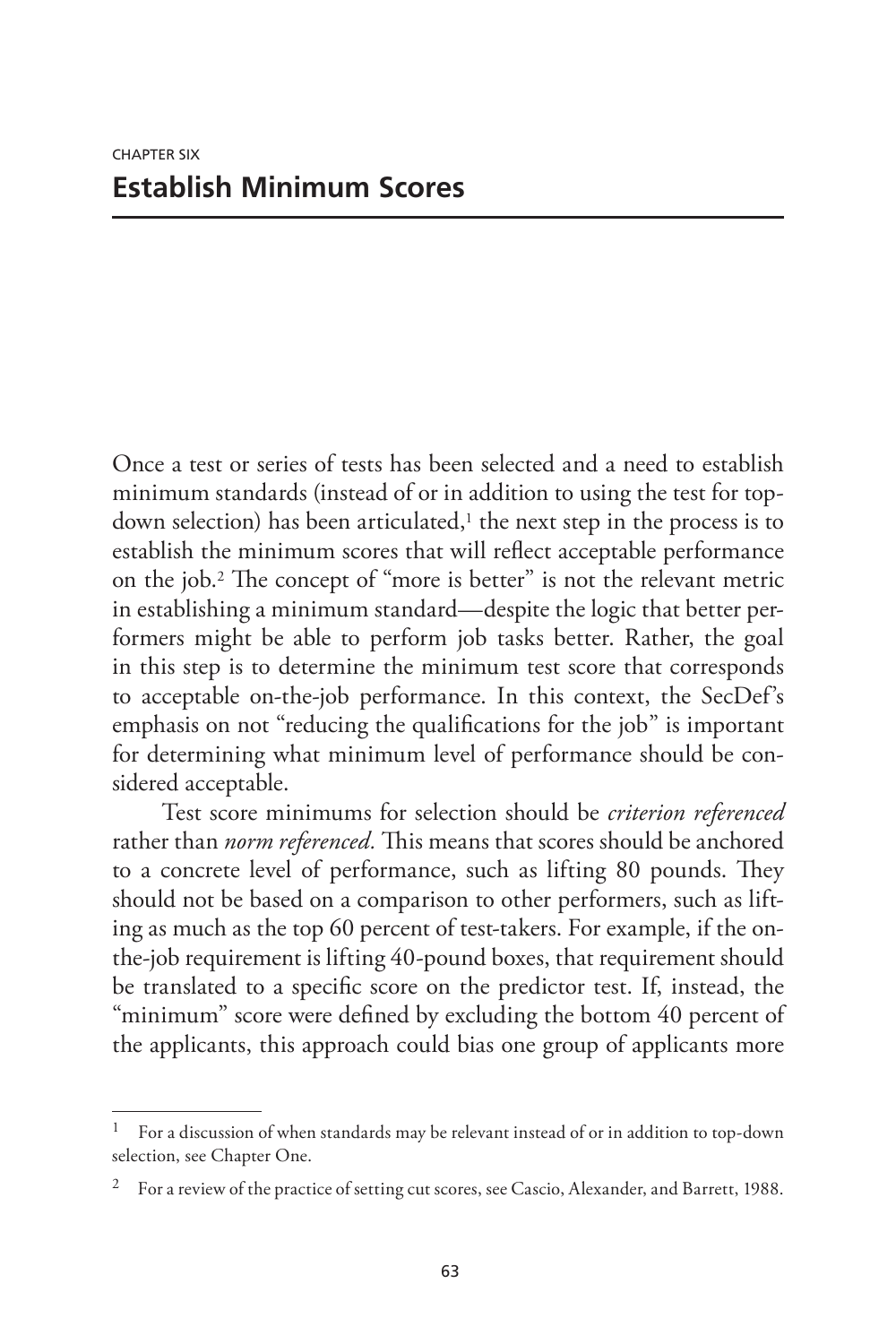than others—such as if women were less likely to meet the cut point than men—and would not be defensible.

*Standard-setting*, or the process of establishing minimum cut scores, is distinct from validation. When used in employment contexts, it typically involves convening panels of experts to identify the test score that distinguishes a minimally competent performer from one who is not at least minimally competent. But because all experts may not agree, best practice requires a systematic approach that solicits the perspectives of a variety of people—referred to as a *standard-setting study.* The ultimate goal of standard-setting is to make the resulting minimum cut score as objective and reliable as possible. Thus, documenting the process by which the minimum cut score is established is also critical.

There is no single approach to standard-setting that would be justified in all cases. Instead, any of three general approaches could be applied, depending on the types of tests and data available. The first approach is to rely on data collected during the job. If this approach is not feasible, as is often the case, the second and third approaches involve conducting a standard-setting study to capture expert judgments of minimum performance on either the job or the test. These two policy-capturing approaches to standard-setting are the ones that have received the most attention with respect to best practices.

# **Use of Job Analysis Data to Set the Minimum Score**

It is possible to rely on job analysis data to justify a minimum score under certain conditions. This approach could be justified if all of the following are true:

- The test involves a high-fidelity simulation of key aspects of the job.
- The test shows good content overlap with the physical requirements of the job.
- Test scores are not expected to change prior to starting the job (e.g., if there is a time gap between testing and starting the job,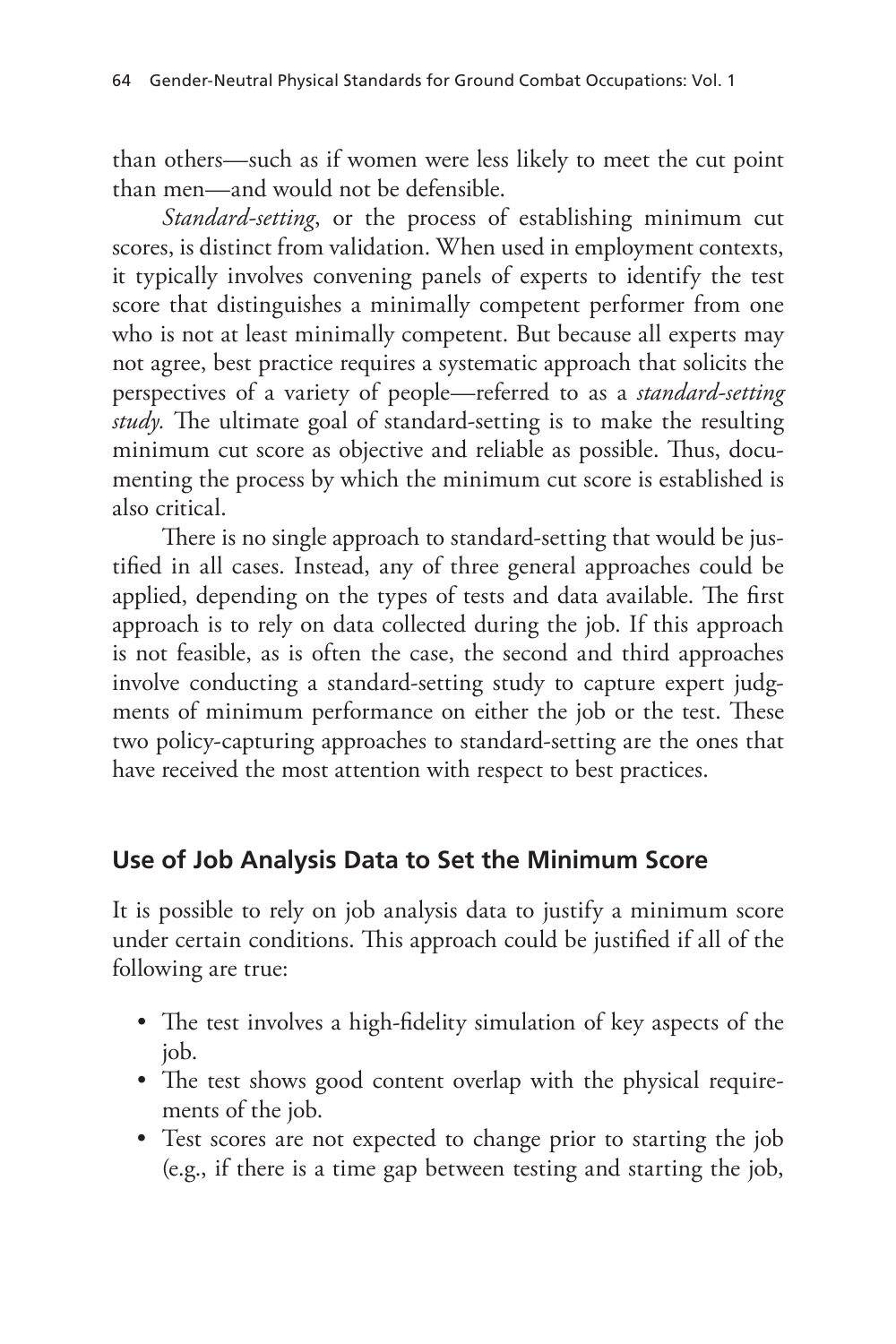and scores could change with intensive self-training or employer training, then job analysis information alone would not be sufficient to justify the minimums).

• The job analysis shows consensus across a representative sample of job incumbents or other SMEs regarding the minimum performance level that would be required to accomplish the task on which the simulation was based.

For example, if a job analysis shows consensus among SMEs that dragging a body 50 feet is considered an important part of a firefighter's job, and the test involves a simulation of dragging a 150-pound dummy 50 feet (and any other critical task characteristics that effectively simulate the conditions under which the activity is conducted), then theoretically those who accomplish the task pass. However, test minimums are sometimes not so straightforward.

# **Use of Expert Panels to Set the Minimum Score**

Although this previous example suggests that, with a well-designed job analysis, standard-setting can be a simple and straightforward process, there are always elements of human judgment involved, and those elements could come under scrutiny. For example, some might argue that the dummy should weigh more than 150 pounds because many people weigh more than that. Or, they might argue that the distance should be less or more than 50 feet. In those cases, capturing experts' judgments on these issues becomes an important added step in supporting the minimum test standards.

In other cases, the test may not have enough fidelity to the job that a job analysis alone could be used to identify a cut score, or the job tasks may not have an obvious line distinguishing success from failure on the job. For example, for police officers, running to apprehend a suspect may be an important part of the job, so one of the screening tests could include a timed one-mile run. But how fast should applicants be able to run a mile to be considered minimally competent at chasing down a suspect? People are likely to disagree on the answer.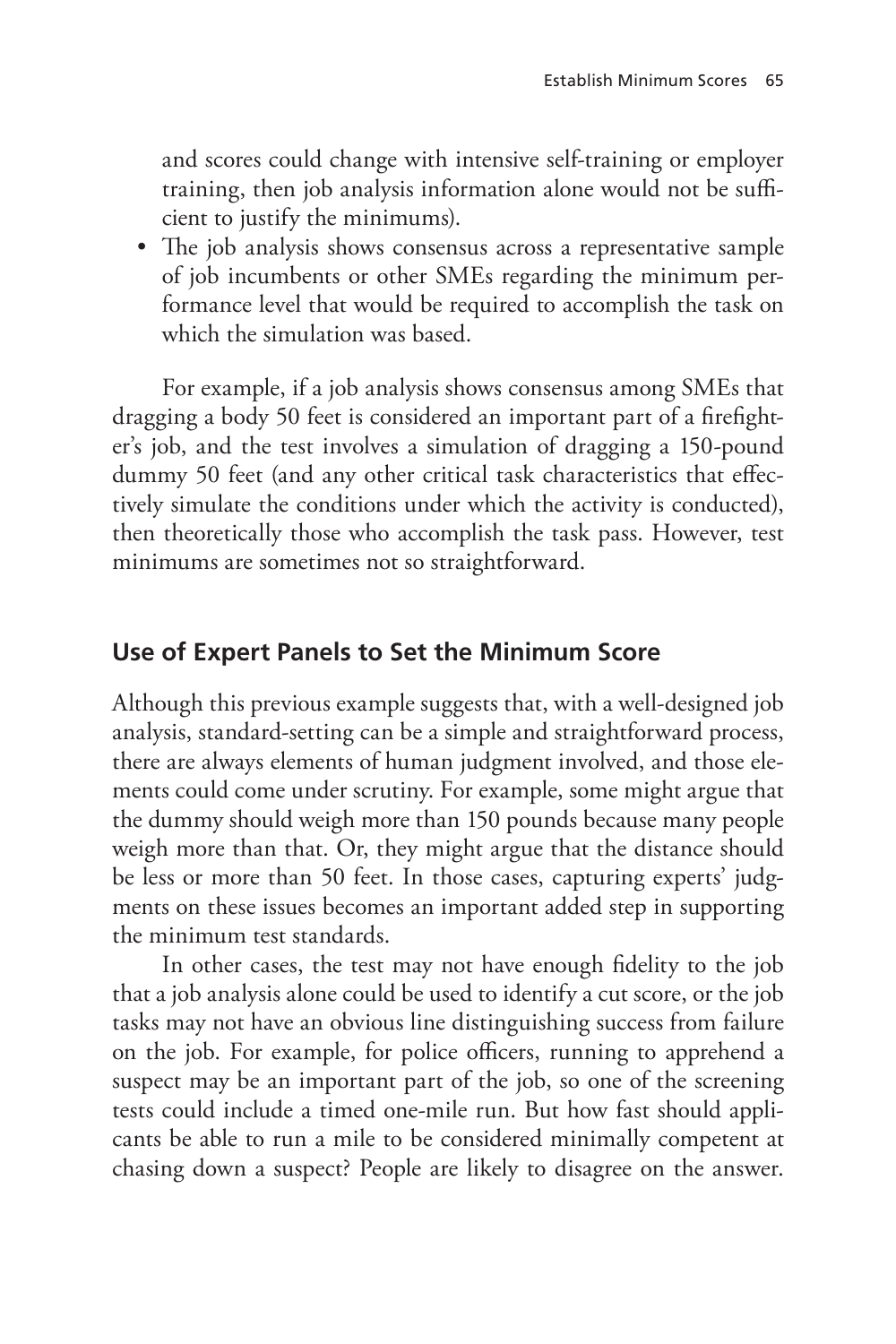Standard-setting will require information other than the job analysis when the tests do not rely on simulated job tasks, there is no obvious overlap between the test and the contents of the job, or there is no obvious line distinguishing success from failure on the job. In these cases, a policy-capturing standard-setting study to establish consensus on the job performance minimums is needed.

A policy-capturing standard-setting study can be approached in two ways. The first is to ask experts to identify a minimum level of required performance on the job, which can then be used to statistically estimate the minimum score required on the test. The second is to ask experts to identify a minimum level of performance on the test.

### **Capture Expert Judgments About Minimum Performance on the Job**

In this approach, expert panels could be asked to judge at what level on the outcome measure a person has failed to meet the minimum requirements of the job. Then they could be asked to identify the consequences of false positives and false negatives and determine what levels of false positives and false negatives are acceptable. The test scores that most closely approximate the acceptable levels of performance on the outcome measure, false-positive rates, and false-negative rates could then be established as the cut scores.

Statistically, translating the minimum job performance levels established by the experts into a corresponding test score would require the following types of data elements:

- criterion-related validation data
- regression equations showing the formula for predicting an important aspect of performance on the job from scores on the test
- rates of false positives and false negatives associated with each score on the test.

This type of approach becomes increasingly difficult when the relationship between the test and the outcome is not strong. In those cases, or when no criterion-related validation evidence exists (e.g., validation was based entirely on content-validation evidence), the process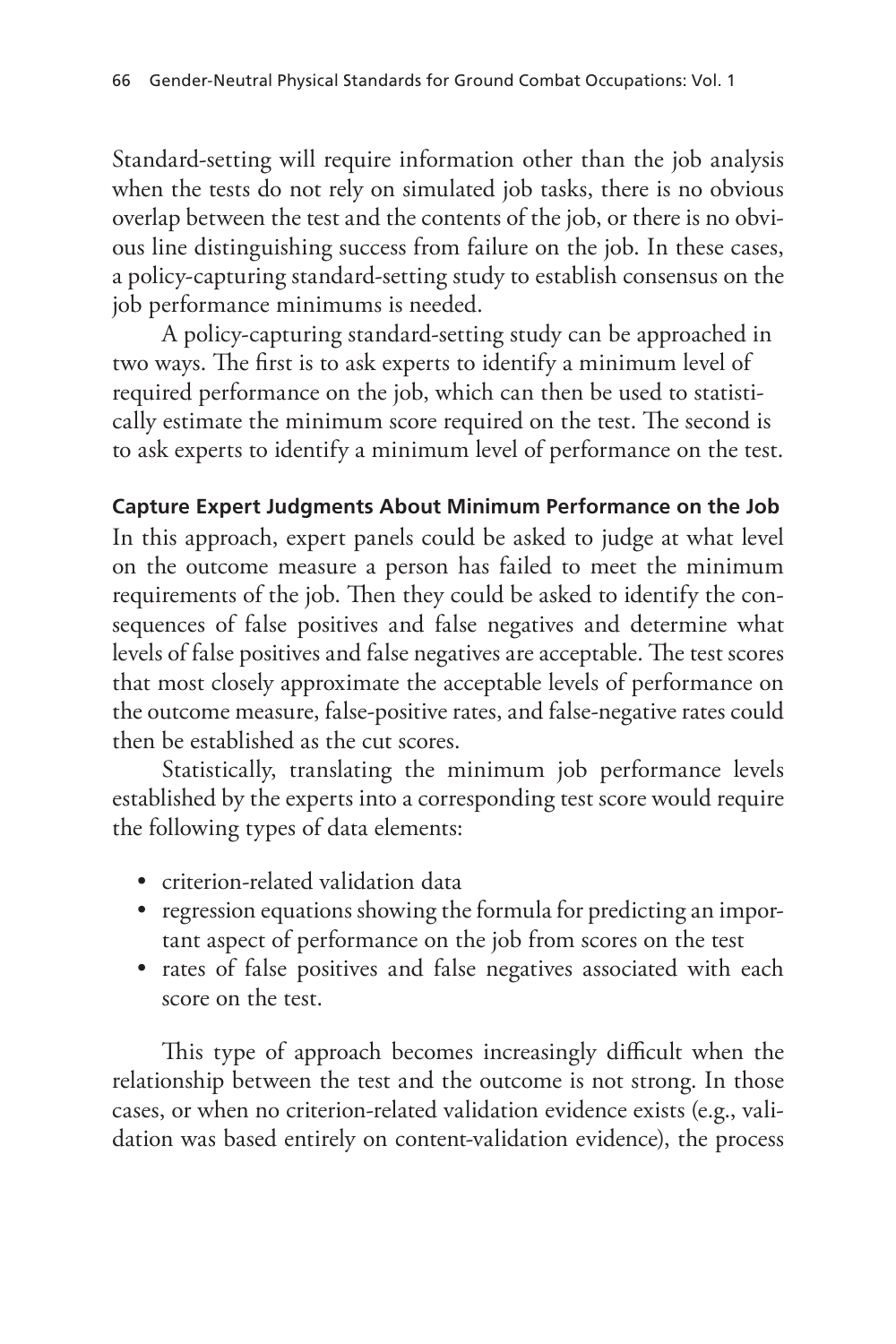will require additional SME judgment about scores on the selection tool.

## **Capture Expert Judgments About Minimum Performance on the Test**

In this approach, SMEs are asked to identify the test score minimums that they believe distinguish between those who would be capable of performing on the job and those who would not. This is a bigger inferential leap. First, the SMEs have to draw conclusions about what constitutes minimum job performance (as described earlier), and then they have to infer how the test relates to that minimum.

This type of standard-setting study is necessary if any of the following is true:

- The job analysis alone is insufficient to justify test minimums, and criterion-related validity data are not available.
- The criterion-related validity relationships are weak.
- Criterion-related validity data do not emulate the actual testing time frame, and no data exist to estimate the amount of improvement that could occur if someone worked on developing his or her skills during that time frame.

Although necessary in the above circumstances, employers might choose to pursue this type of standard-setting study even when criterion-related validity or job analysis data are available. Reasons for doing so could include

- verifying that the expert viewpoints are consistent with the results obtained using the other two methods
- ensuring buy-in from the SMEs and other stakeholders by involving them in the process
- showing that the cut scores have been endorsed by outside experts.

## **Methods for Obtaining Expert Judgments for Setting Standards**

Approaches for standard-setting have received a great deal of attention in educational testing and employment testing contexts. How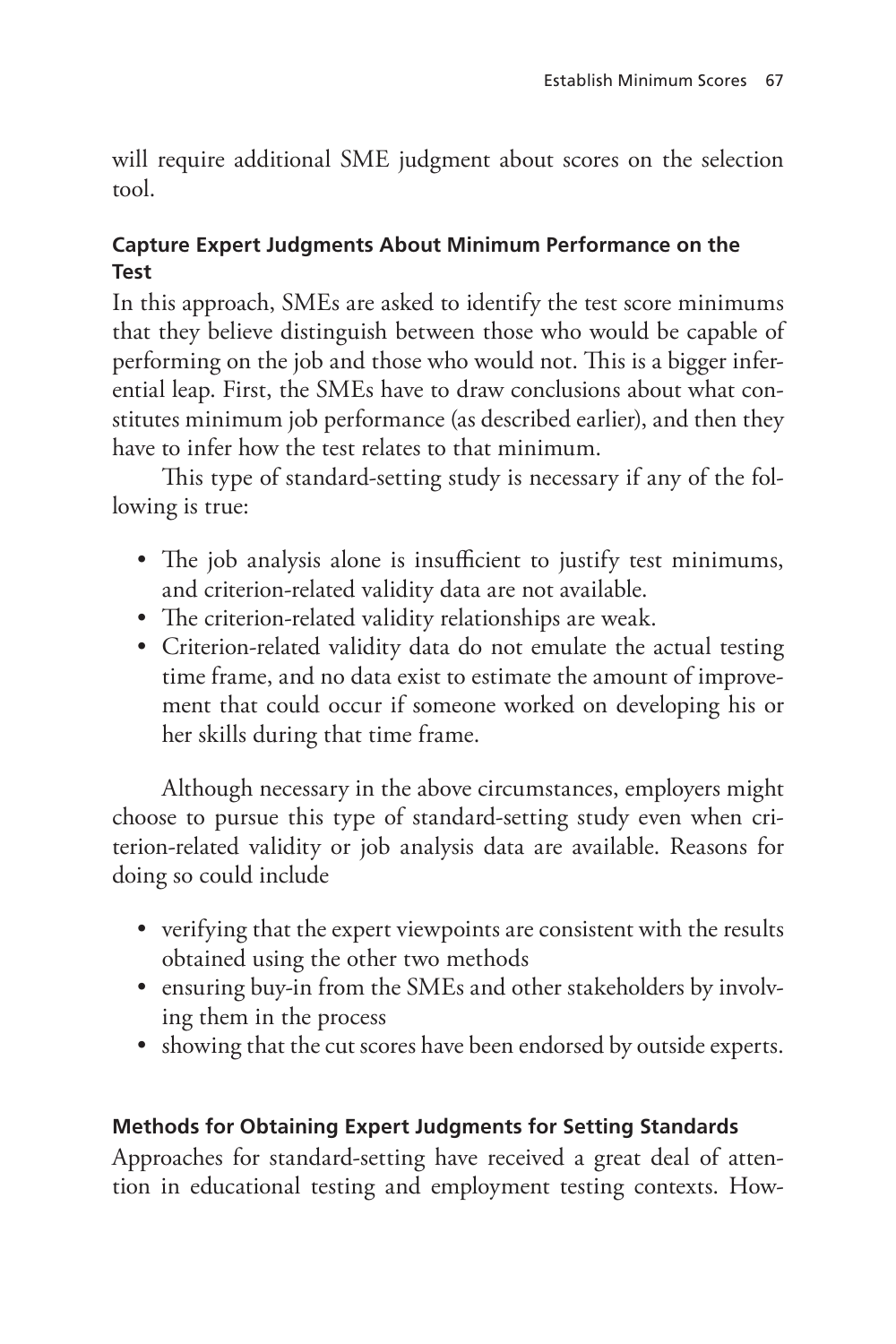ever, much of the published work focuses on multiple-choice tests of mental knowledge, skills, and abilities rather than physical aptitudes. Although the same general principles apply to mental and physical testing, techniques for establishing physical standards will, by necessity, differ from standards based on a multiple-choice test. For example, most well-known methods<sup>3</sup> require that SMEs provide judgments about each item on a test. But many physical tests have only one score, the total test score. In the case of a test with only one score, a modified version of several well-known techniques could be applied.

One example is the contrasting-groups method. In this method, SMEs could be asked to sort people into two groups: those who are minimally competent on the job and those who are not. Using criterion-related validity data, test score distributions could then be created for each group (those judged as competent and not competent). The cut score could be set at the point at which the distributions overlap (to balance the rates of false positives to false negatives), or it could be set lower or higher to minimize the rates of either false positives or false negatives. The decision of how to balance the two types of selection errors should be made by consensus of the SMEs. For more on this and other common standard-setting methods, see Cizek (2001) and Livingston and Zieky (1982).

## **A Well-Designed Study**

Unfortunately, there is no single correct method prescribed as best practice for conducting a standard-setting study. Research has shown that using different methods often produces different results. For that reason, we suggest using more than one method whenever possible to examine differences in results. Regardless of the method chosen, some key elements define a well-designed standard-setting study. Some of those elements are:4

<sup>&</sup>lt;sup>3</sup> The Angoff and Ebel methods are two examples (see Angoff, 1971, and Ebel, 1972).

<sup>&</sup>lt;sup>4</sup> Hambleton (2001) provides a summary of many of these key features for setting standards in educational contexts, although many apply equally to the setting of standards in an employment context.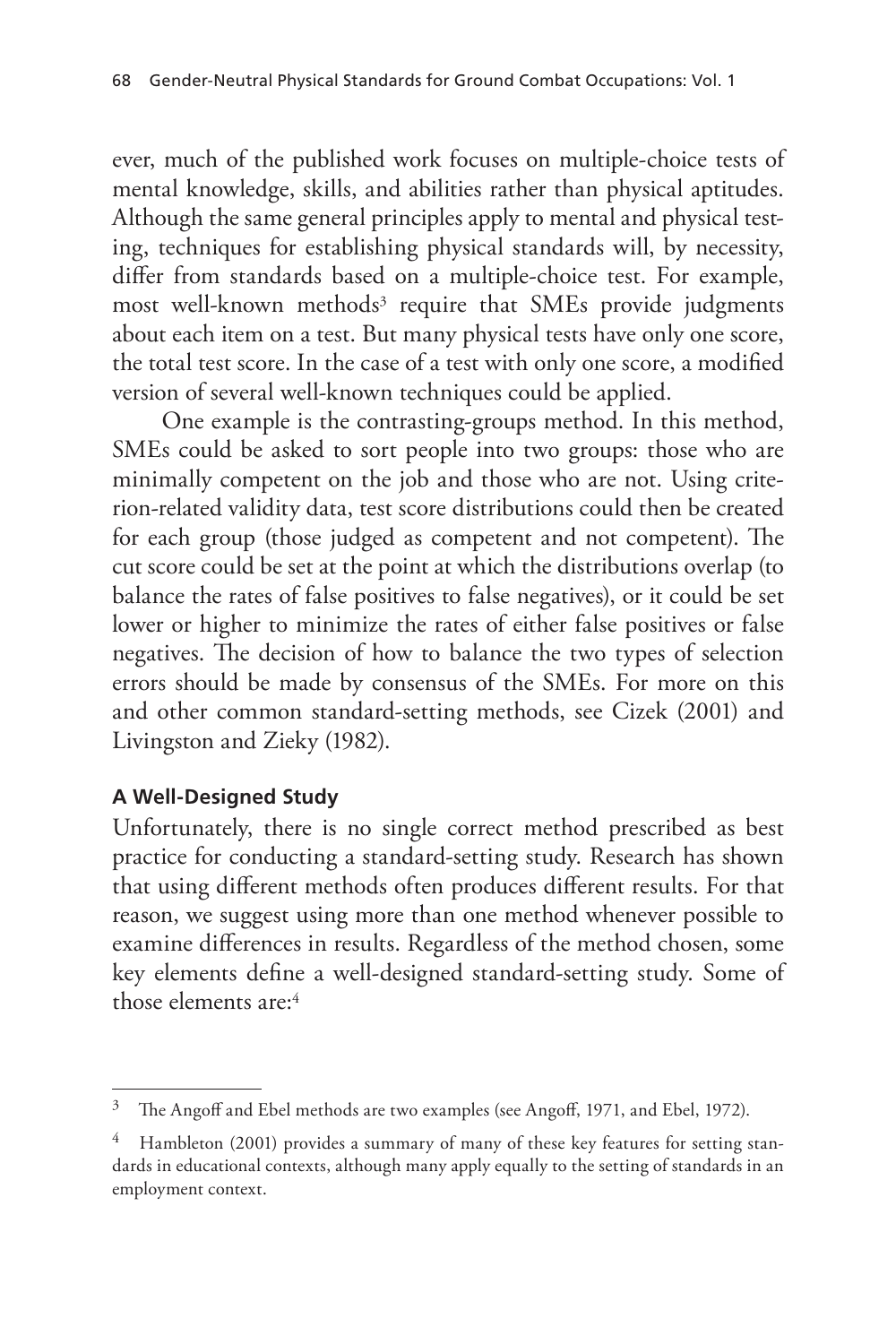- **Select appropriate SMEs.** This includes ensuring that they have sufficient experience with the job, are representative of the variety of personnel on the job, and represent a sufficient number of the key stakeholders. Examples of common considerations for selecting SMEs include representing different locations, levels of the job, levels of seniority, and race/ethnicities and genders. How many would be considered enough is largely dependent on the context and number of stakeholders to be represented. For example, locations can differ in their requirements, so having a few representatives from a variety of locations would be ideal.
- **Select an appropriate methodology.** There are a variety of methods that have been established for setting standards, and many can be modified to apply to physical testing. As described earlier in this chapter, availability and quality of existing criterionrelated validity and job analysis data should be one driving factor in determining the approach.
- **Establish consensus on the meaning of a minimally qualified applicant.** Most standard-setting studies ask SMEs to estimate the likelihood that a minimally qualified applicant would receive a passing score on an item or a test. This requires that the SMEs establish a common understanding for what constitutes being minimally qualified.
- **Match standard-setting goals to the purpose of the test.** If the test is designed to predict injury rates in training, SMEs should be asked to identify the score associated with the minimally acceptable likelihood of injury.
- **Evaluate reliability of the standards.** Collect data to estimate interrater agreement (i.e., how much individual raters agree or differ in their expert opinion) and intergroup agreement (i.e., the extent to which different groups of experts arrive at the similar or different conclusions after consensus). This would require a twostage process, in which SMEs first establish minimums individually without discussion and then discuss the minimums with the group to arrive at consensus. To estimate group agreement, multiple groups would need to be included, and each group would need to arrive at consensus independently of the other groups.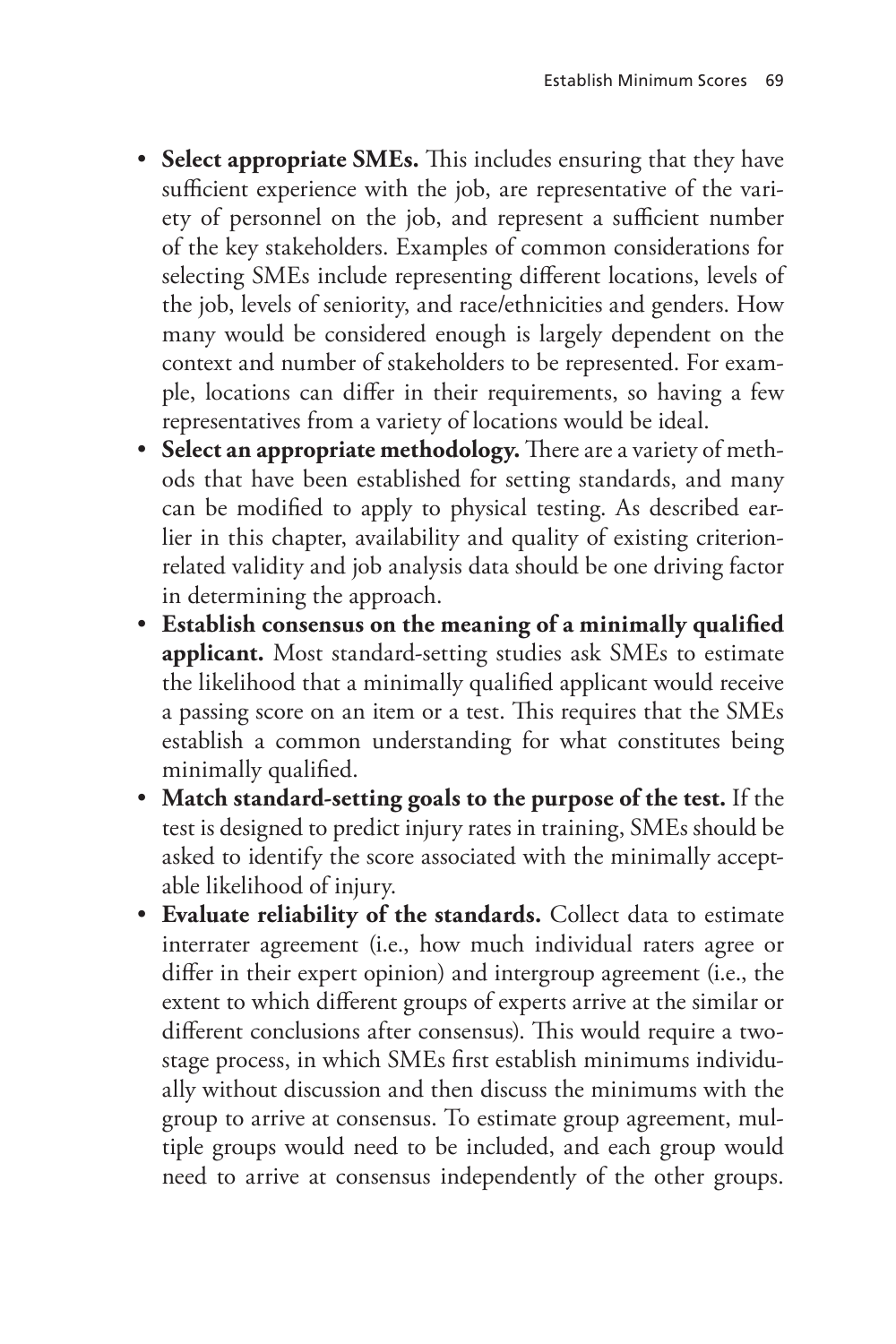Lastly, when possible, researchers should attempt to replicate the minimum standards established in the study using an entirely different method.

- **Orient SMEs to the test.** The results of the validation efforts should be provided in detail as part of the SMEs' introduction to the test. It is also common to ask SMEs to take the test to help them get a sense of its difficulty. The purpose of the test also should be described in detail (e.g., it is being used to predict injury rates in training or ability to perform a critical task). SMEs should have a chance to ask questions about the test and the elements of performance that it is designed to predict.
- **Use predictive-validity results to guide the standard-setting process.** Take as an example a predictive-validation study that shows that a score of 30 on a lifting task is associated with a 10-percent chance of injury in training, and a score of 29 is associated with a 12-percent chance of injury. If the SMEs determine that an 11-percent chance of injury is the highest they will accept, then the test minimum could be set at 30. The extent to which the predictive-validity test mimics the actual operational use of the test (including such factors as the amount of time between testing and the outcome of interest) can affect the appropriateness of this approach.
- **Provide SMEs with clear instructions and training on the standard-setting process.** This includes training them on the purpose and goals of the process, defining key terms, and explaining the materials to be used.
- **Exclude information regarding pass rates from the initial decisionmaking process.** This avoids both the perception and the reality that SMEs may be establishing minimums using quotas (i.e., a desired acceptance rate for a particular group) or norm-referenced scores rather than criterion-referenced scores. Overall pass rates can be considered later in the process, but only after a first pass at an SME consensus has taken place and its results are documented. If, at that point, the pass rates have been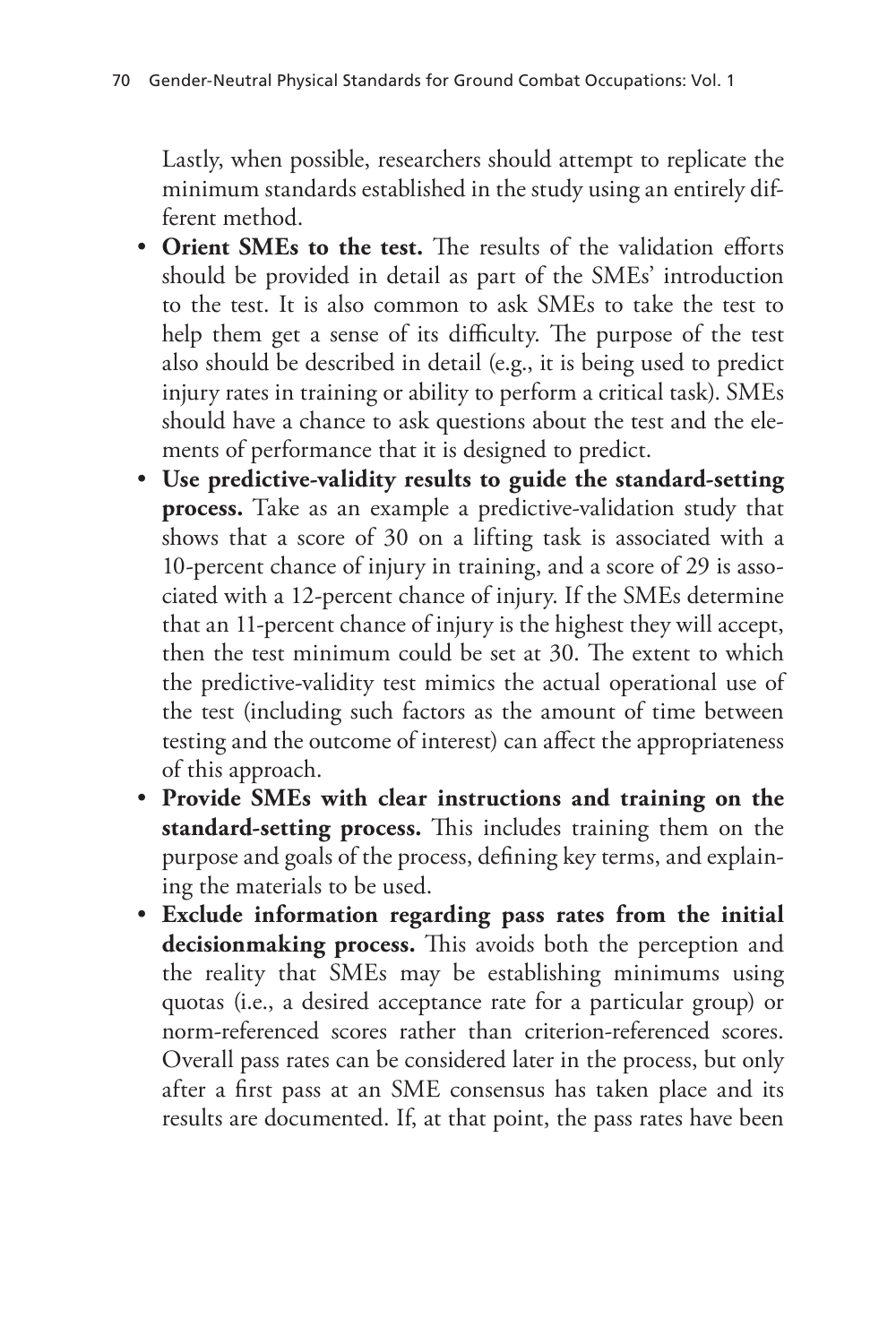set so high that too few would meet them, SMEs could be asked to reconsider their recommendations in light of the pass rates.<sup>5</sup>

- **Ask SMEs for feedback on the standard-setting process and the resulting minimums.** Part of the goal of standard-setting is to establish minimum test scores that those involved in and those external to the process will agree seem reasonable and well supported. If the SMEs do not believe that the final cut scores are appropriate or that the process used to arrive at them is flawed, the process should be reevaluated. Feedback could be collected systematically through a questionnaire administered at the end of the standard-setting process.
- **Document the entire process.** This includes documenting SME selection criteria, SME demographics, the information and instructions given to SMEs, the definition of minimally qualified, the results of the individual SME judgment process, the results of the group consensus process, comparison of results by location, and SME feedback on the appropriateness of the process.

We provide examples of these and other methodological considerations in Table 6.1.

<sup>&</sup>lt;sup>5</sup> Note that many best-practice methods for standard-setting recommend sharing pass rate information with SMEs at the start of the process. We suggest avoiding that because of concerns that physical standards may be set too low in an attempt to make accommodations for certain groups.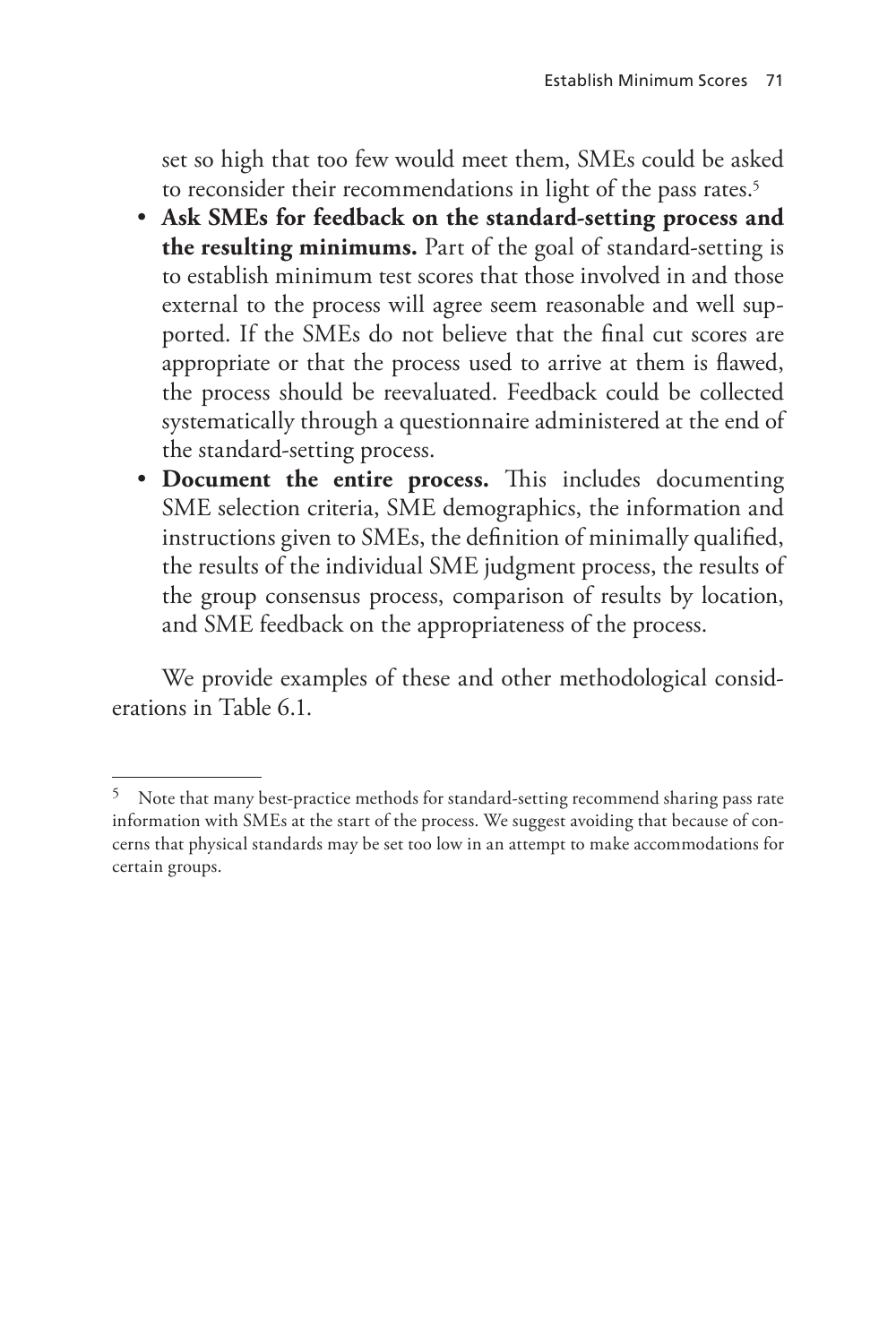| Consideration                                                                                                                                                                                                                                                                                     | <b>Potential Resolution</b>                                                                                                                                                                                                                                                                                                                            |
|---------------------------------------------------------------------------------------------------------------------------------------------------------------------------------------------------------------------------------------------------------------------------------------------------|--------------------------------------------------------------------------------------------------------------------------------------------------------------------------------------------------------------------------------------------------------------------------------------------------------------------------------------------------------|
| Are test score minimums set<br>too high? Will people be<br>unfairly and unnecessarily<br>excluded from the job?                                                                                                                                                                                   | Conduct a standard-setting study to establish test<br>score minimums.                                                                                                                                                                                                                                                                                  |
| Are test minimums set too low?<br>Are people being allowed into<br>the occupation who cannot<br>perform, are likely to injure<br>themselves or others, or are<br>unlikely to complete training?                                                                                                   | Conduct a standard-setting study to establish test<br>score minimums.                                                                                                                                                                                                                                                                                  |
| Are the standards based<br>on someone's opinion, rather<br>than scientific data?                                                                                                                                                                                                                  | Conduct a formal standard-setting study<br>that uses systematic efforts to solicit expert<br>judgments, evaluates the accuracy and reliability<br>of those judgments, and documents the entire<br>process. The more systematic and better<br>designed the process (i.e., the more empirical it<br>is), the more likely the results will be replicable. |
| Is there always someone<br>else who can help do the<br>physically demanding work,<br>so the minimum should be<br>adjusted to acknowledge<br>that? Or, if a task is rarely<br>performed but is critical.<br>should the standard be set<br>at a level that ensures that<br>everyone can perform it? | In the information given to the experts during<br>the standard-setting process, include job analysis<br>data on frequency, importance, duration, and<br>percentage of people performing the task.                                                                                                                                                      |
| Are the experts<br>knowledgeable about the<br>job or the requirements at<br>all locations or under all<br>circumstances? <sup>a</sup>                                                                                                                                                             | Choose experts carefully. Include representatives<br>of all job locations, individuals with extensive<br>experience in the job at the appropriate level<br>(e.g., apprentice level), and enough experts<br>that diversity of perspectives and experiences<br>is adequately represented in the group.                                                   |
| If the standard-setting process<br>were repeated with a different<br>set of experts, would you have<br>different results?                                                                                                                                                                         | Include more than one panel of experts,<br>and have each panel independently set<br>standards. Compare the results to see<br>whether there are differences.                                                                                                                                                                                            |
| Does requiring consensus on<br>the standards mask important<br>disagreements among experts?                                                                                                                                                                                                       | Solicit individual perspectives on the standard<br>prior to allowing any group discussions. Examine<br>the variability in individual perspectives, and<br>ensure that different perspectives are considered<br>during group discussions.                                                                                                               |

#### **Table 6.1 Example Considerations in Establishing Minimum Test Scores**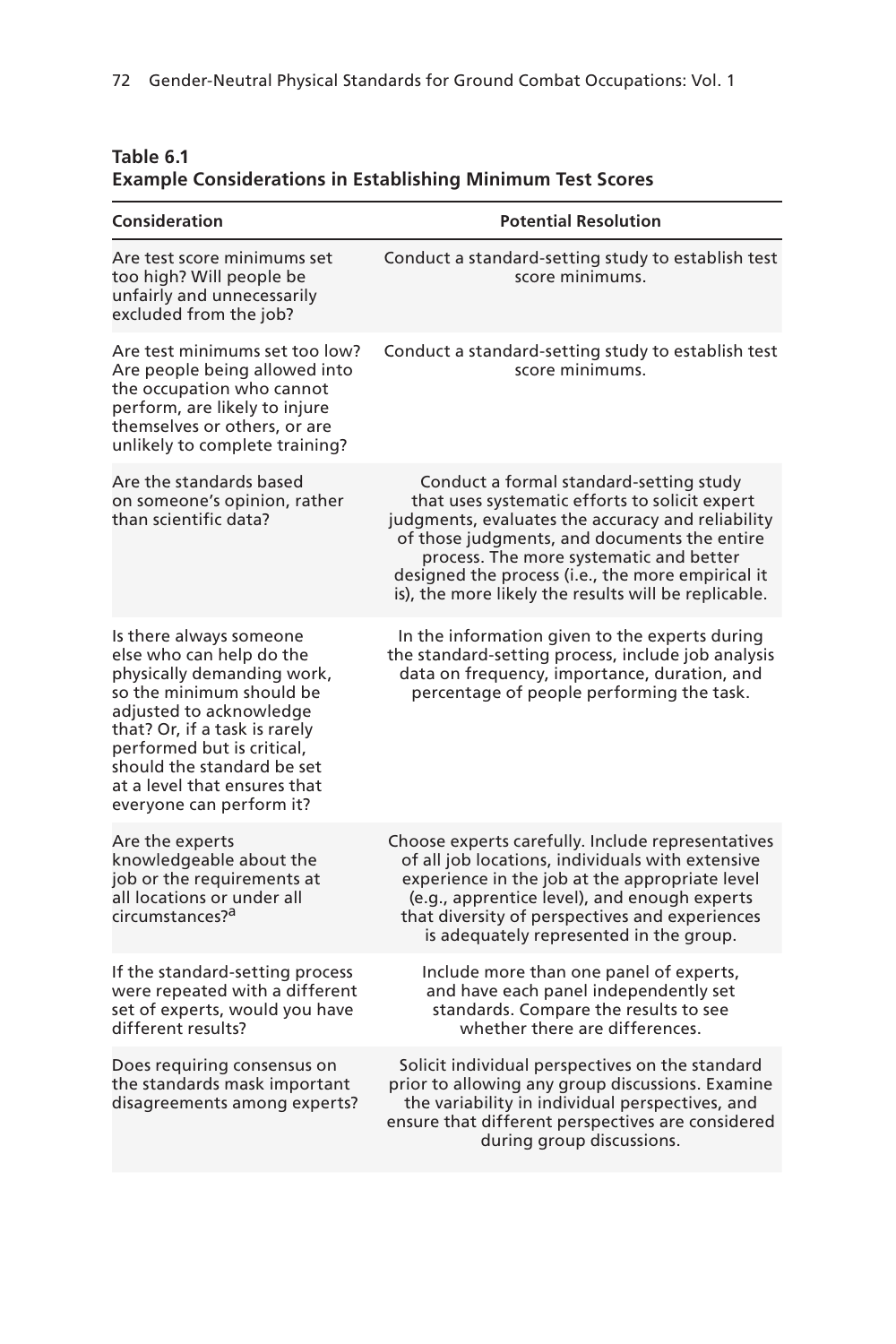| Consideration                                                                                                          | <b>Potential Resolution</b>                                                                                                                                                                                                                                                                                                                                                                                                                                                |
|------------------------------------------------------------------------------------------------------------------------|----------------------------------------------------------------------------------------------------------------------------------------------------------------------------------------------------------------------------------------------------------------------------------------------------------------------------------------------------------------------------------------------------------------------------------------------------------------------------|
| Have you involved a diverse<br>sample of job incumbents (e.g.,<br>women or underrepresented<br>race/ethnicity groups)? | For example, if an insufficient number<br>of female job incumbents are available<br>(as would be the case in jobs previously<br>closed to women), consider bringing in a<br>panel of qualified women (e.g., experienced<br>in other physically demanding occupations) to<br>observe and learn about the job and involve<br>them in the standard-setting process. The same<br>approach could be used with other groups<br>underrepresented in the occupation.               |
| Would using a different<br>standard-setting technique<br>produce different results?                                    | Use more than one technique, and<br>compare the results.                                                                                                                                                                                                                                                                                                                                                                                                                   |
| Are the experts capable of<br>judging how score levels equate<br>to performance on the job?                            | Ask experts to identify minimum levels of<br>performance on the job. Check this against<br>the minimums they establish on the test.<br>Or establish a crosswalk that relates test<br>scores to performance, and compare the<br>job performance minimums with the<br>corresponding test minimums.                                                                                                                                                                           |
| Would some people currently<br>working in the job not meet the<br>minimums?                                            | Administer the test to people on the<br>job, determine who does not meet the<br>minimums, and explore why they are<br>still on the job. Is the test not sufficiently<br>correlated with performance? Are some<br>people dropping below acceptable levels<br>of job performance? If the latter, consider<br>implementing annual testing to ensure<br>that performance standards are being<br>met. If the former, consider other tests<br>that better approximate job tasks. |

#### **Table 6.1—Continued**

SOURCE: Authors' analysis.

<sup>a</sup> For the military, personnel in some jobs may be knowledgeable only if they have been in combat or deployed during wartime.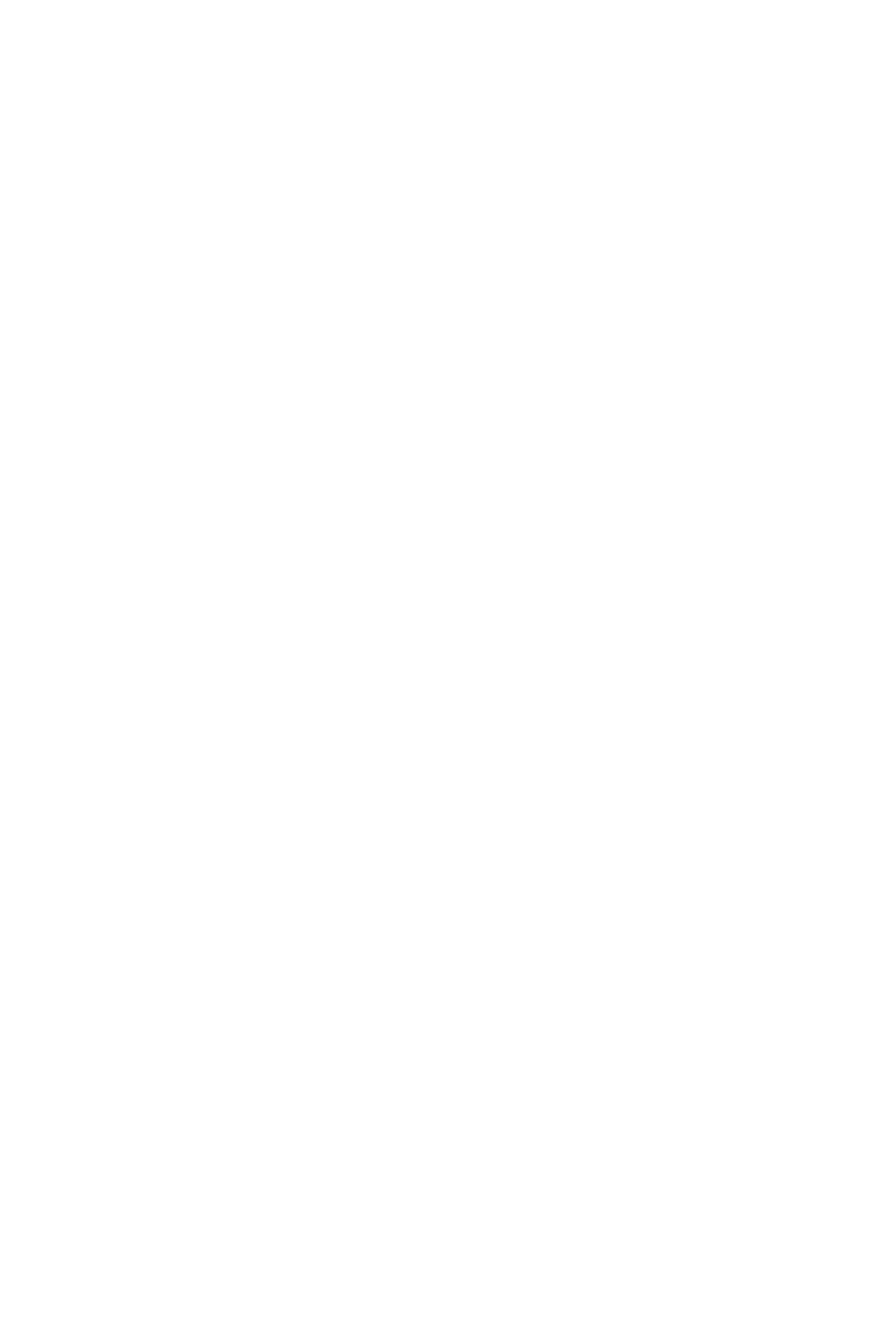When has enough information been collected to support an organization's use of a screening tool? There is no clear answer. At a minimum, an organization should have formally documented

- a clear statement of the intended uses for the test
- a detailed job analysis that supports the test's use for that purpose
- a summary of existing research literature on tests like the one to be implemented
- at least one solid validation study (more is always better) showing that the test is at least equally as valid as other reasonable options
- an examination of the test's adverse impact and evidence showing no consistent predictive bias against subgroups (e.g., by gender or other characteristic)
- a justification for selecting this test instead of other reasonable options (this is particularly important when the test shows adverse impact against subgroups)
- clear instructions for the proper test administration procedures and permitted uses of test scores. These should be consistent with the manner in which the test was validated.

Attending to key issues during the implementation step is vital to ensuring that the test is administered in a manner consistent with the results of the validation and standard-setting efforts. In this chapter, we discuss a few key issues that should be addressed during implementation. We provide examples of these and other considerations in Table 7.1.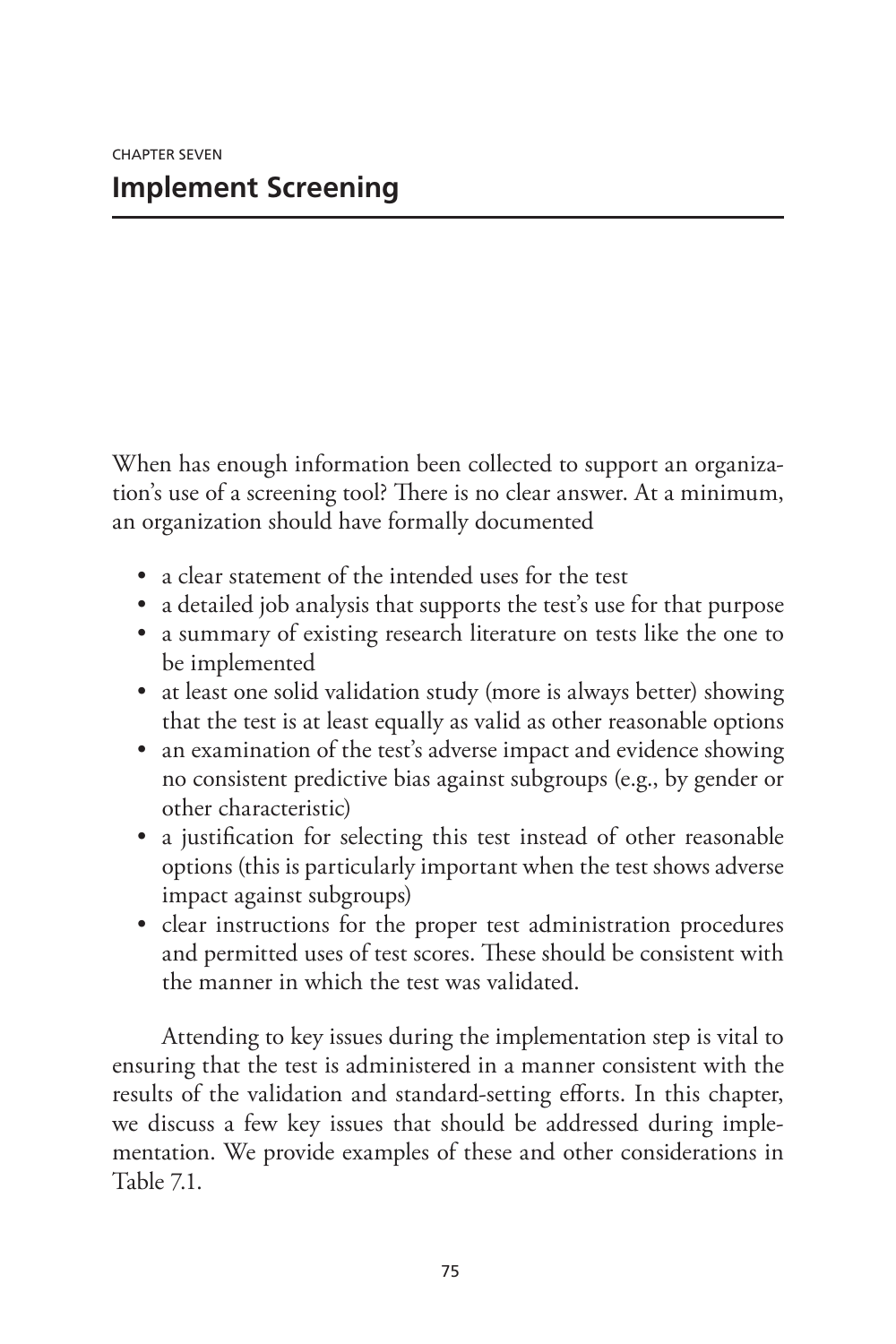| Consideration                                                                                                                                          | <b>Potential Resolution</b>                                                                                                                                                                                                                                                                                                                                                                                                                               |
|--------------------------------------------------------------------------------------------------------------------------------------------------------|-----------------------------------------------------------------------------------------------------------------------------------------------------------------------------------------------------------------------------------------------------------------------------------------------------------------------------------------------------------------------------------------------------------------------------------------------------------|
| Is any of the test equipment<br>broken or inadequate? Are<br>scores collected using<br>inadequate equipment invalid?                                   | Conduct regular checks to ensure that<br>safety instructions are up to date and<br>equipment is working properly and calibrated<br>to perform the same across locations. Fix or<br>replace any problem equipment.                                                                                                                                                                                                                                         |
| Is the test administered<br>in the same way as it was<br>validated, so that the<br>validation evidence applies?                                        | Establish standardized administration<br>procedures consistent with those used<br>during validation. When procedures differ<br>from those used during validation, document<br>a rationale for the change and whether<br>that change is likely to affect the<br>generalizability of the validity findings.<br>If an impact is likely, consider conducting<br>research to revalidate the measure using<br>the new administration procedures.                |
| Is the test administered the<br>same way for everyone, so<br>that all test scores have<br>the same meaning?                                            | Standardize test administration so every<br>test is given the same way. Train people<br>in the administration procedures. Conduct<br>regular checks to confirm adherence to<br>those procedures. Fix any inconsistencies in<br>administration identified during the checks.                                                                                                                                                                               |
| Do all people know about<br>the test? Those who know<br>about it might have an unfair<br>advantage because they can<br>prepare for it.                 | Ensure that the test and consequences<br>of performance are highly publicized.<br>This includes making information readily<br>available on the Internet and ensuring that<br>recruiters give the same information about<br>the test to everyone, including when it is<br>administered, what it is used for, and ways to<br>prepare for it.                                                                                                                |
| Did something happen<br>during testing that affected<br>individuals' test scores<br>such that scores do not<br>reflect test-takers'<br>true abilities? | A variety of factors can interfere with<br>testing that could result in inaccurate test<br>scores, including equipment malfunctions,<br>mistakes by the test administrator,<br>performance anxiety, a test-taker<br>misunderstanding test instructions, or<br>recent stressful life events. To ensure that<br>individuals have a fair chance to demonstrate<br>their abilities, there should be opportunities<br>for at least one retest at a later date. |
|                                                                                                                                                        |                                                                                                                                                                                                                                                                                                                                                                                                                                                           |

#### **Table 7.1 Example Considerations in Implementing Screening**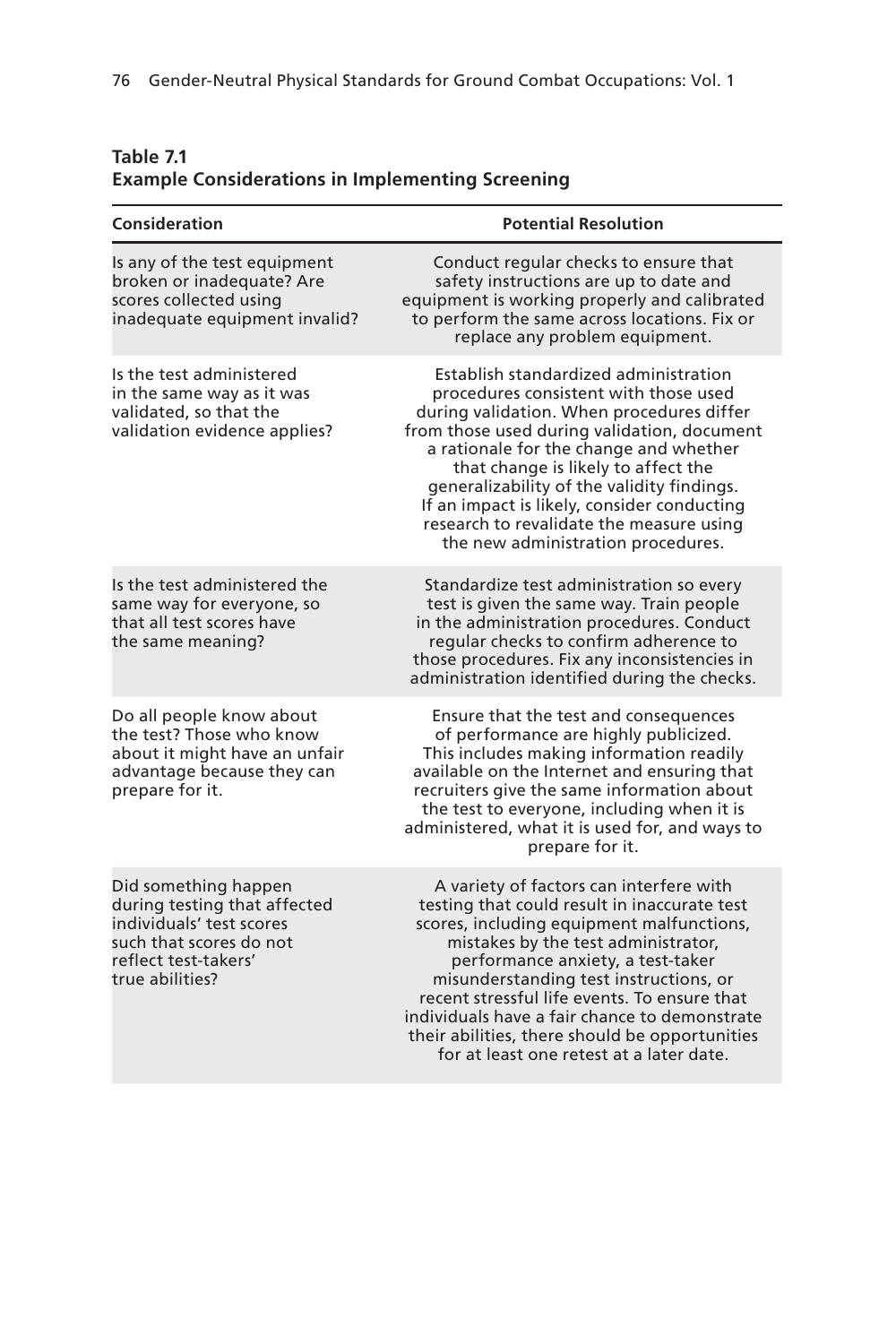| Consideration                                                                                                                                                                                    | <b>Potential Resolution</b>                                                                                                                                                                                                                                                                                                                                                   |  |
|--------------------------------------------------------------------------------------------------------------------------------------------------------------------------------------------------|-------------------------------------------------------------------------------------------------------------------------------------------------------------------------------------------------------------------------------------------------------------------------------------------------------------------------------------------------------------------------------|--|
| Is the test perceived as unfair?<br>Is it clear to the test-takers<br>how the test relates<br>to the job?                                                                                        | Provide test-takers with information about<br>why the test is used and information about the<br>data that support its usefulness for predicting<br>success on the job. Establish a process for<br>handling and resolving test complaints.                                                                                                                                     |  |
| Does some practice during<br>test administration or<br>misinformation about the<br>test discourage members<br>of certain groups from<br>participating in testing or<br>volunteering for the job? | Ensure that men, women, and members of<br>all groups are equally aware, well in<br>advance of testing, of the purpose of the test,<br>test procedures, and how to prepare for the<br>test. Conduct surveys or interviews with test-<br>takers to better understand differences in their<br>perceptions of the test and identify ways to<br>correct perceptions of unfairness. |  |

#### **Table 7.1—Continued**

SOURCE: Authors' analysis.

## **When the Test Should Be Administered**

The timing of test administration is important. Tests administered far in advance of the predicted work should have evidence to show that the time gap does not change the validity of the test or the interpretation of scores. For example, in some cases, scores collected before the time gap can underpredict or overpredict later performance. Overprediction could occur if applicants become complacent and reduce their physical activity while waiting to start their job assignments. Conversely, underprediction could occur if applicants increase their physical activity during that same time period. Basic training would be expected to improve all applicants' physical abilities, resulting in systematic underprediction for everyone, unless training effects are accurately taken into account.

How much underprediction could be expected is a question best addressed by research. Some studies have examined improvement resulting from basic training (for a review, see Vickers and Barnard, 2010); however, the amount of improvement is likely to be test-dependent and vary by the content of the training and an individual's physical ability levels at time of entry. For that reason, additional data collection on the operational test data may be needed to estimate the amount of underprediction that would occur in each operational circumstance.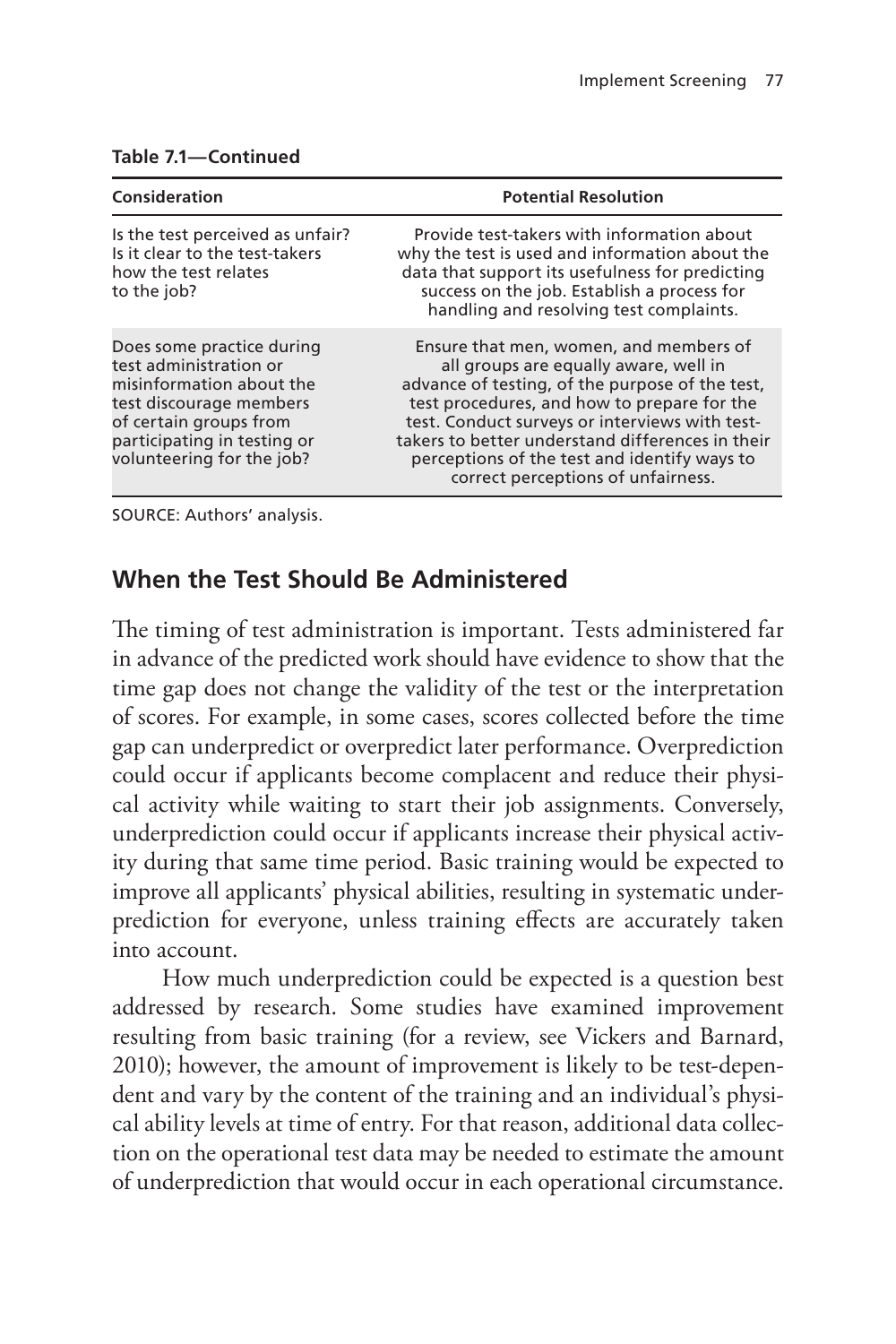Ideally, this issue would be addressed empirically during the validation process. For example, a predictive-validity study can be structured such that the selection test scores are collected at the time of selection and retesting is included after training or other relevant events have occurred. Relying solely on someone's expert judgment about the magnitude of the expected improvement is not recommended.

Regardless, minimum cut scores should be set at levels that allow for possible improvement and avoid underprediction. If test score minimums are lowered or if there is a potential that test scores will overpredict some people's performance, retesting after the intervening time period (e.g., just prior to job entry) should take place to ensure that personnel are still capable of meeting the minimums required on the job.

## **Standardize the Test Administration Procedures**

One element of fairness concerns each applicant having an equal opportunity to demonstrate his or her capability on the test.1 Standardizing test procedures across administrations and locations is one way to ensure fairness.

The first steps to standardization are creating clear documentation of the proper administration procedures and ensuring that the equipment and testing environment are the same at all locations. The procedures, equipment, and testing environments established for the test's operational use should be consistent with the way in which the test was administered during validation. If it is not, the differences should be explained and justified and possible consequences for validity should be explored. Deviations from the protocol across locations or test administrations should be eliminated to ensure test fairness.

The next step involves training administrators adhering to those procedures. All procedures should be clearly communicated to the personnel administering the test. They should receive training in those procedures and should be tested on them to verify they are following

See the *Standards* (Joint Committee on Standards for Educational and Psychological Testing, 2014) for more information.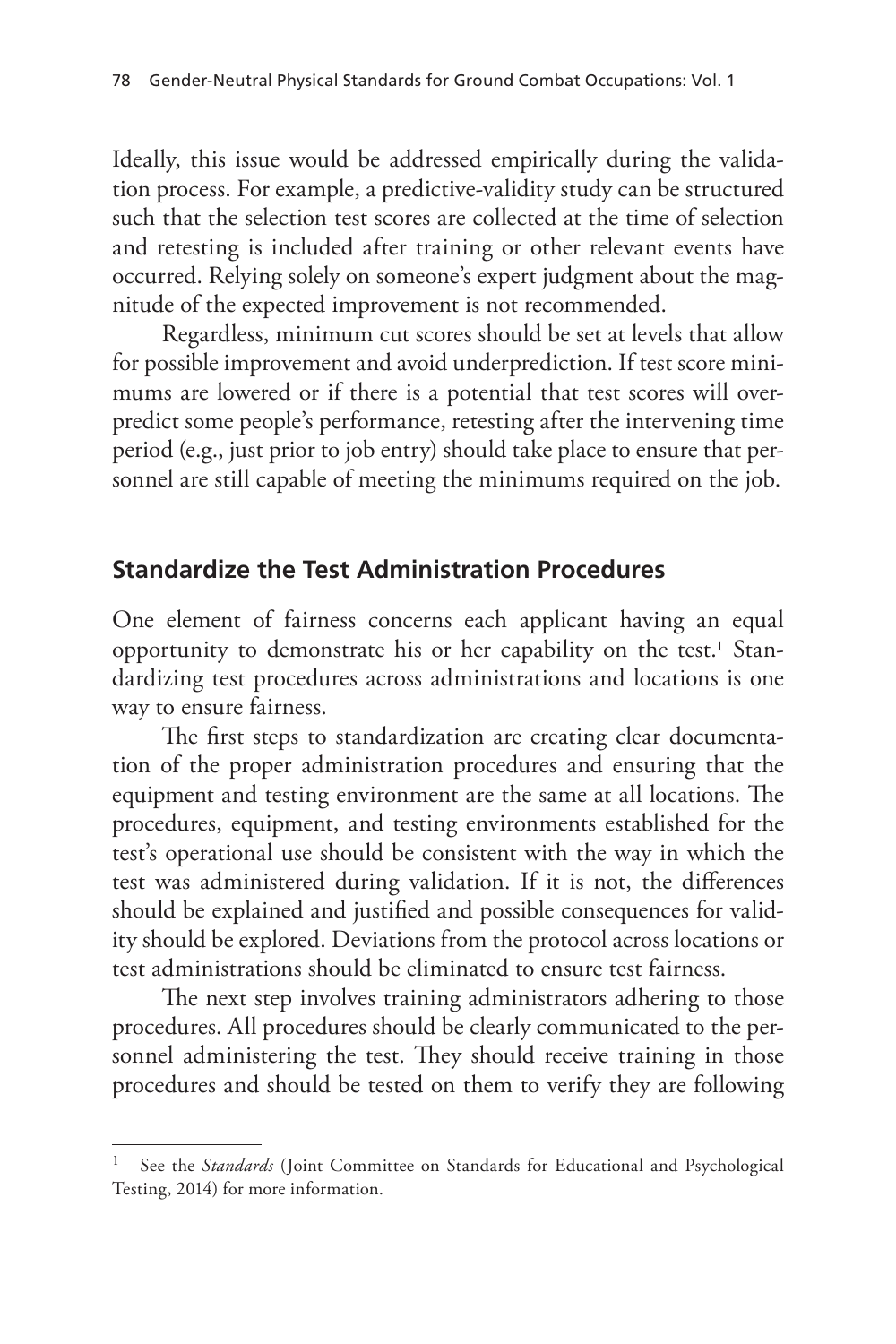the procedures correctly. Providing explanations about the importance of adherence to the procedures is important and can help ensure that administrators conform to them. Some of the justifications could be reduced predictive validity of the scores, lost training dollars, or poor job performance for false positives; perceptions of fairness for those not selected; and potential for legal action.

The last step involves conducting regular quality assurance checks to make sure that administrators are adhering to correct procedures, the testing environment is still comparable across locations, and the test equipment is still functioning appropriately.

# **Informing Applicants About the Test**

A second element of test fairness is ensuring that all applicants have an equal opportunity to prepare for a test (see Joint Committee on Standards for Educational and Psychological Testing, 2014, for more information). To ensure that all applicants have an opportunity to prepare, they should be informed about the test as far in advance as possible. The types of information that should be provided include

- a description of the test
- how the test will be used (e.g., to qualify people for a particular job)
- the minimums needed to qualify
- instructions for how to take the test, including that they should try their hardest regardless of how easy or hard the minimum
- instructions for how to prepare for the test.

# **Consider Phasing the Test in Gradually**

When a new test is instituted, the organization might want to phase in the test so that applicants have enough time to become familiar with it and prepare. The first few administrations could be conducted without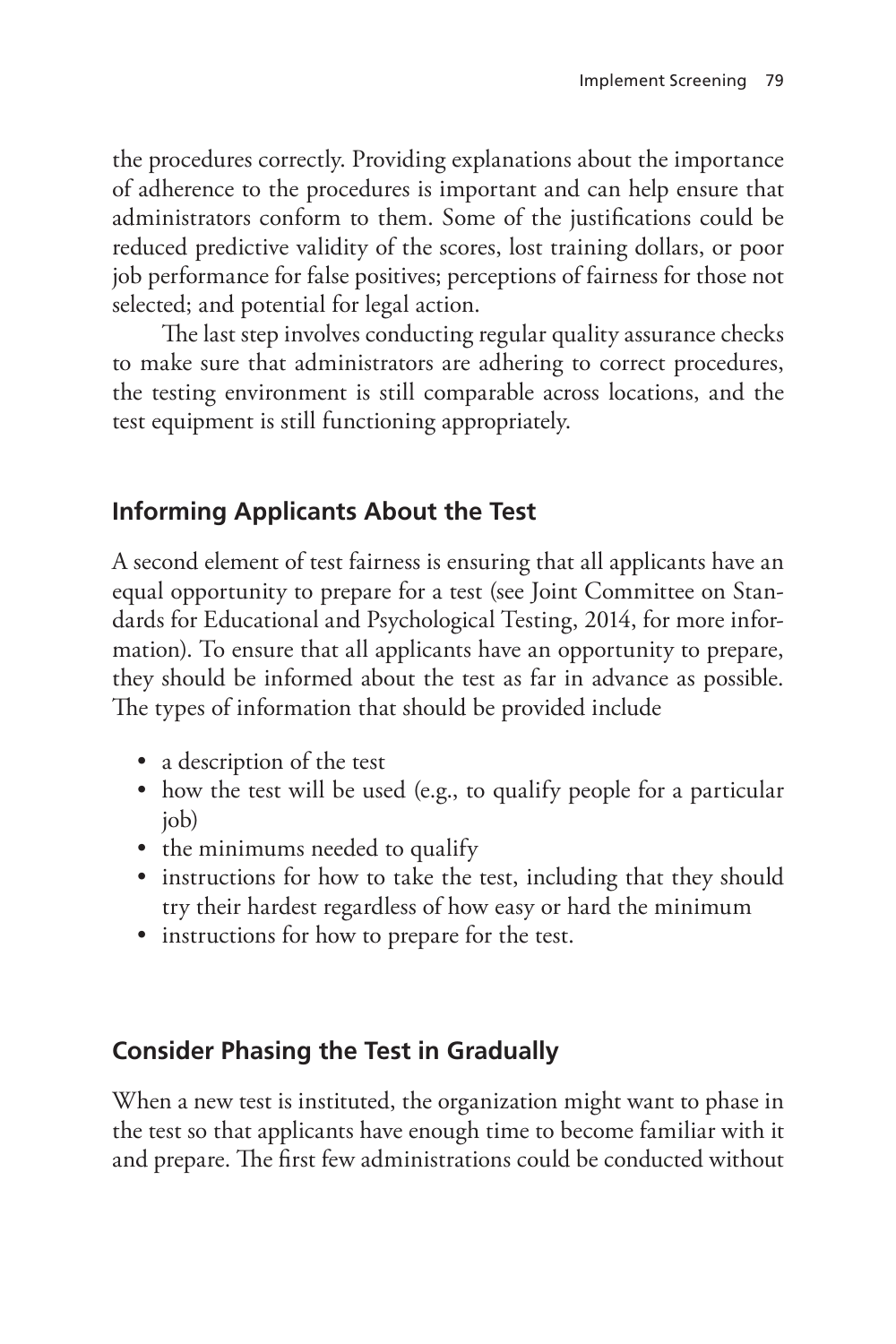using the test for selection. This would not only allow test-takers to become more familiar with the test but also allow the organization to identify any problems during administration that were not anticipated, such as equipment malfunctions, inconsistencies in test administration, or applicant confusion about the test procedures.

In addition, by gradually phasing in the test, an organization would have time to collect additional data on differences across groups (e.g., gender differences) and examine predictive validity in an operational setting.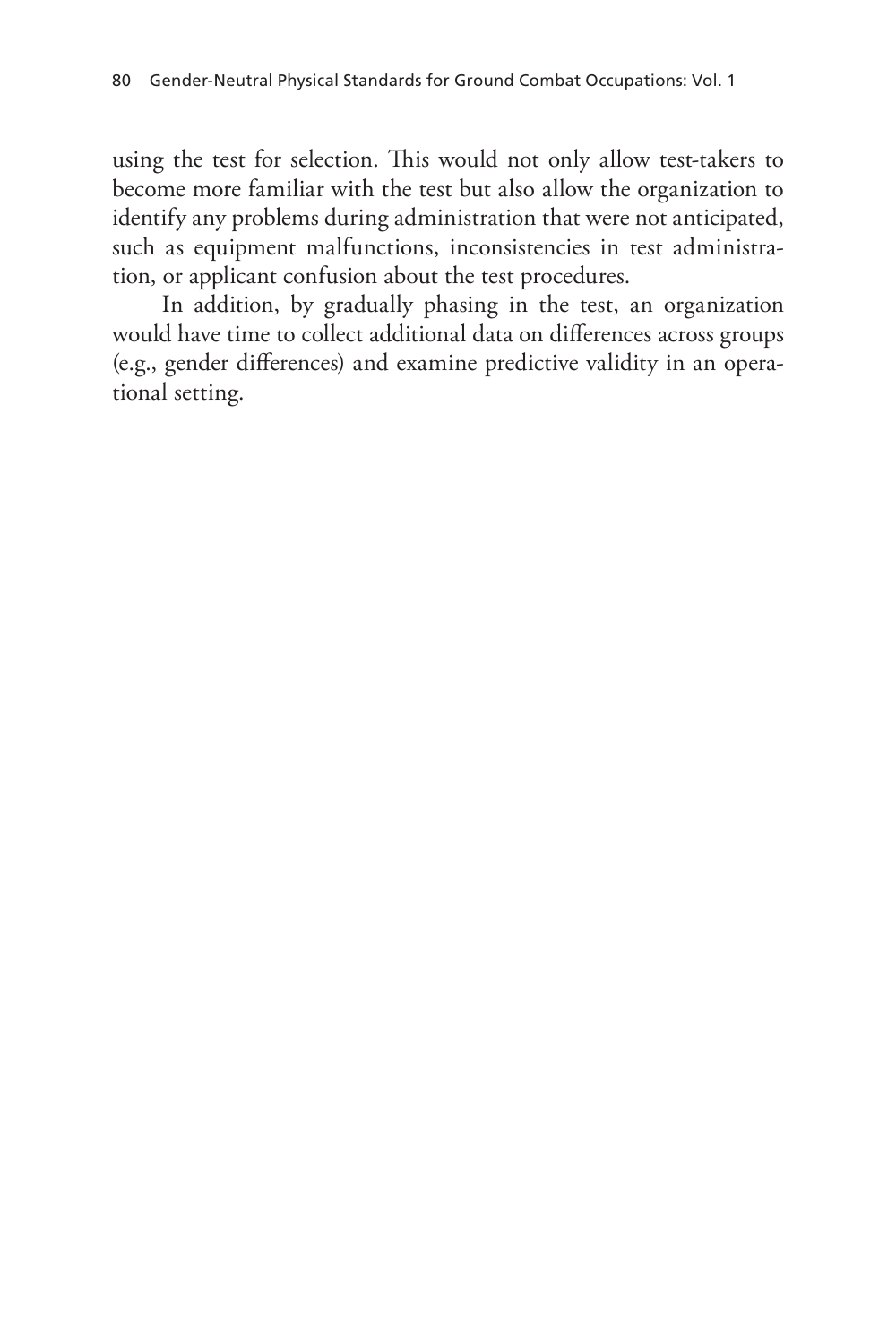Once initial standards for entry into physically demanding occupations are established, they will need to be the subject of ongoing research to regularly confirm that tests are working as intended. Even the best research designs leave some questions unanswered. New and unanticipated questions may arise after implementation. Some studies are feasible only after a test has been implemented. Constantly changing technology and missions can significantly alter the requirements of the job. For all these reasons, the research effort should be treated as an ongoing process, one that should continue long after a test has been implemented.

Organizations also should revise testing policies as new research findings arise. Ideally, the organization's approach to these changes would be proactive—made in response to its own ongoing research rather than in reaction to a challenge of the test's validity. To make sure changes are proactive, the organization should keep abreast of new developments in the field and continue to collect and analyze data to support a test's use. This chapter discusses examples of the types of proactive research and data-collection efforts that should be pursued. In Table 8.1, we provide examples of key considerations for confirming that test scores are working as intended.

## **Institutionalize Research to Support Policy Changes**

Ideally, several research efforts would be institutionalized as part of a regular operational data-collection activity for each occupation.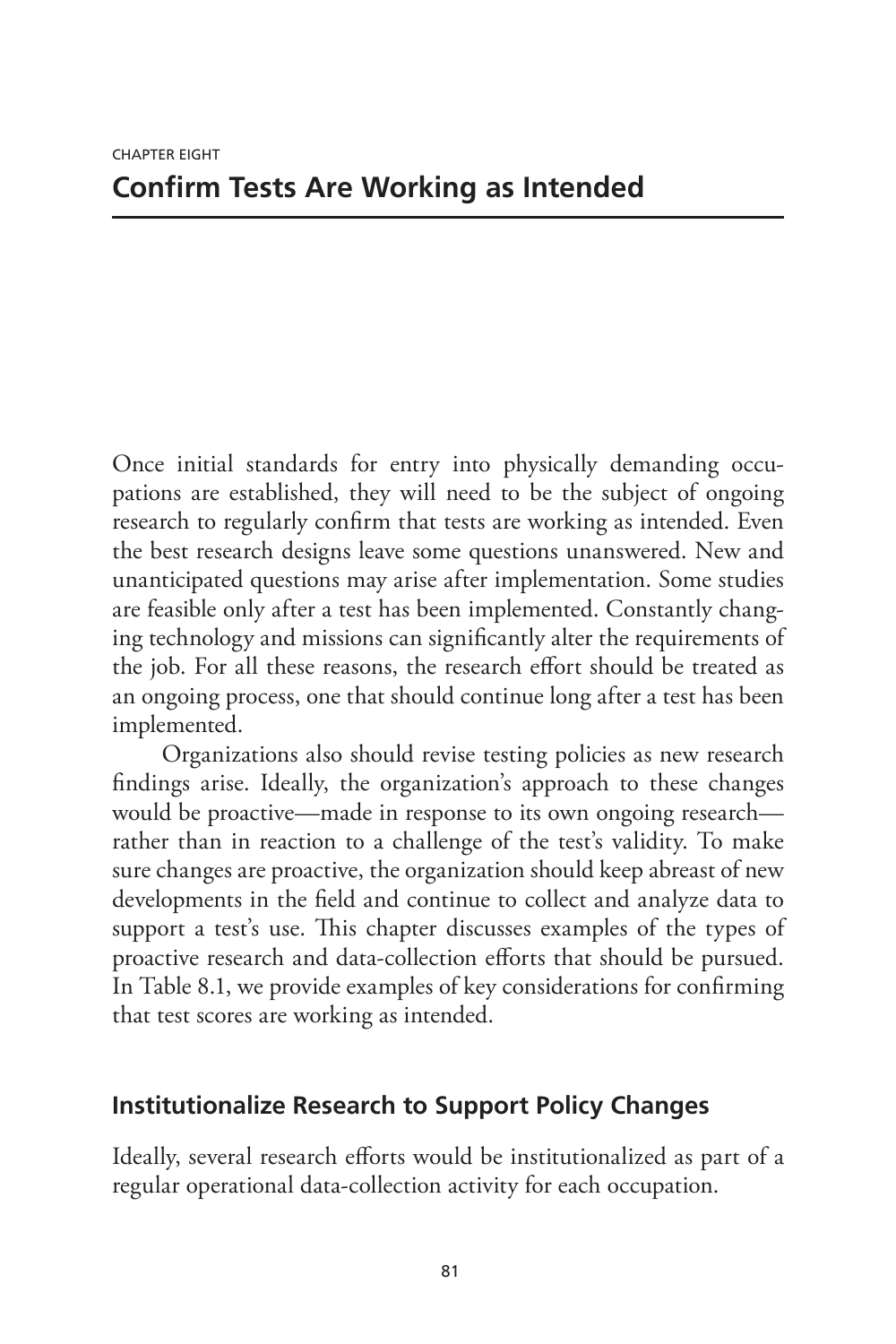| Consideration                                                                                           | <b>Potential Resolution</b>                                                                                                                                                                                                                                                                                                                                                                                                                                                                                           |
|---------------------------------------------------------------------------------------------------------|-----------------------------------------------------------------------------------------------------------------------------------------------------------------------------------------------------------------------------------------------------------------------------------------------------------------------------------------------------------------------------------------------------------------------------------------------------------------------------------------------------------------------|
| Has the job has<br>changed, or are<br>the requirements<br>outdated?                                     | Conduct job analyses regularly (e.g., every three<br>to five years) to determine whether there are<br>meaningful changes in the job. For jobs in which<br>change is occurring intentionally (e.g., two jobs are<br>being merged into one), conduct a job analysis to<br>identify the changes. Explore whether the changes<br>should affect the types of tests that should be used<br>or the minimum scores on existing tests. If so,<br>conduct new validation or standard-setting<br>studies to address the changes. |
| Are the results<br>of some aspect<br>of the process<br>for establishing<br>requirements in<br>question? | Conduct additional research to address<br>the element in question.                                                                                                                                                                                                                                                                                                                                                                                                                                                    |
| Have people started<br>training to perform<br>better on the test?                                       | Monitor the type and amount of training individuals<br>do to prepare for the test. If training may be interfering<br>with the predictive validity of the scores, a new<br>validation study is needed to determine the<br>impact of that interference.                                                                                                                                                                                                                                                                 |

| Table 8.1                                                                       |  |  |
|---------------------------------------------------------------------------------|--|--|
| <b>Example Considerations for Confirming that Tests Are Working as Intended</b> |  |  |

SOURCE: Authors' analysis.

#### **Reexamine Job Analyses**

Job analyses should be redone on a regular basis to ensure that job requirements have not changed. For jobs not expected to change, a job analysis could take place every five years or so. However, for jobs in which the physical demands are constantly changing, more-frequent updates may be needed, and the organization could institutionalize a systematic process for identifying those fields that require closer examination. For example, if a career field's injury rates in training or on the job exceed some specified amount, one of those conditions might trigger a job analysis. A short annual workforce-wide survey inquiring about the physical requirements of the job could be developed to flag career fields that need to be examined more frequently.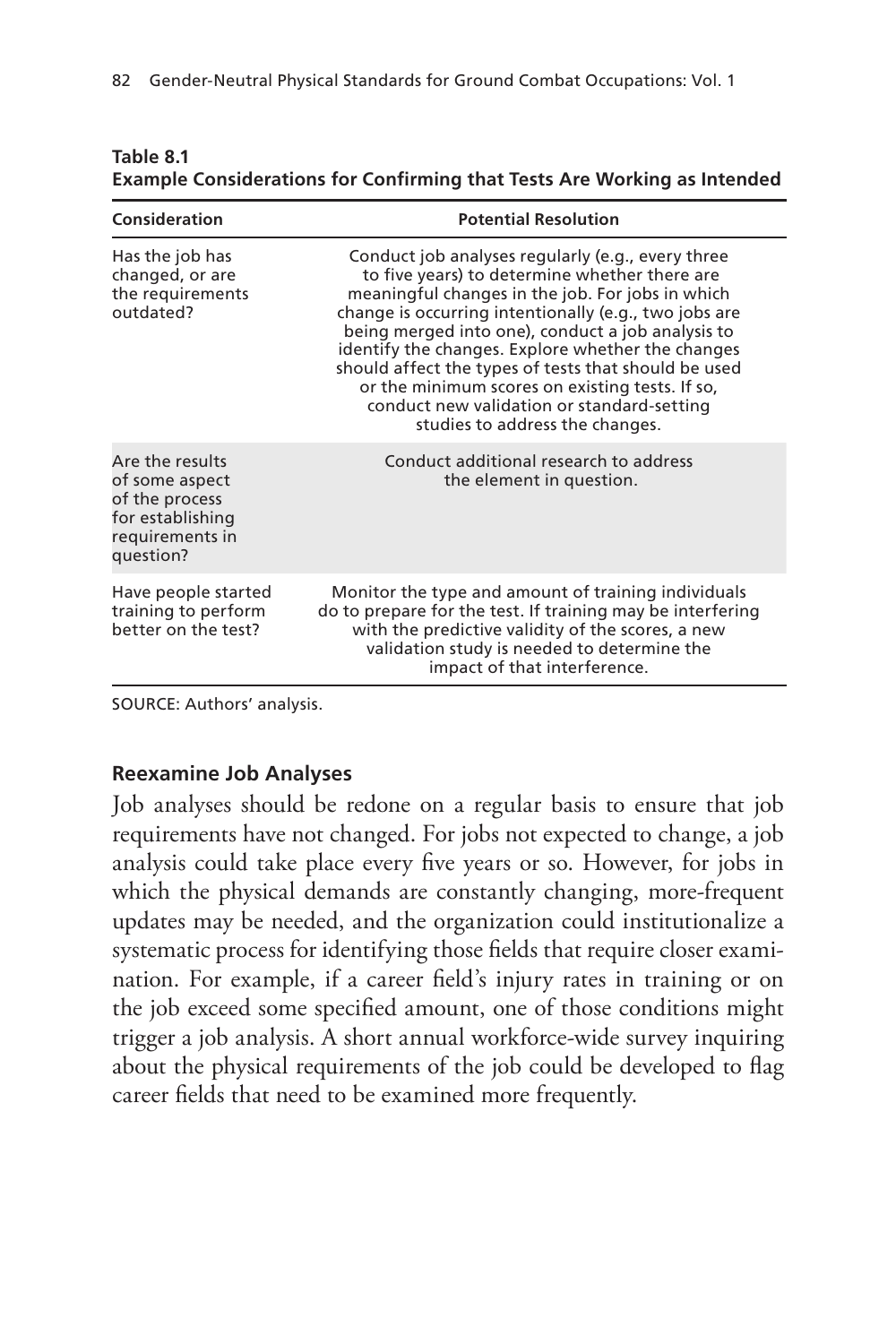#### **Continuously Collect Longitudinal Predictive-Validation Evidence**

Collecting and retaining data as part of normal operations would allow an organization to regularly conduct predictive-validity analyses and update them as needed. For example, predictor scores on tests that have been put into place for operational use should be collected and retained on applicants, as well as on people selected.

#### **Reexamine Test Score Minimums**

When a job analysis shows that a job has changed, new validation information and standards should be established. Even when a job has not changed, a periodic reexamination of cut scores would still be warranted to show that the minimums are not outdated.

Reexamination would reveal whether an initially valid test stops being a useful predictor of performance because test-takers start training specifically to score well. This can occur when test-takers prepare by developing only the narrow set of skills addressed on the test and not other related skills required on the job. For example, pull-ups could be a good predictor of box-lifting capability on the job initially. This could occur because people who can do many pull-ups also tend to be generally physically fit and active in other ways. They likely spend time working out, focusing on many different upper-body muscle groups in addition to those needed to perform pull-ups. As a result, pull-up performance would be highly correlated with arm strength in general, which could make it a useful test for box-lifting, at least initially. However, if test-takers instead focus their training on doing well on the test and developing the capacity to perform pull-ups, it is possible that they could develop the specialized muscles to perform the required pull-ups but still struggle with box-lifting as they have not developed the rest of the needed upper-body strength involved in lifting boxes. If so, their pull-up scores would no longer be a good predictor of their expected box-lifting performance. If many people begin to train just that narrow muscle group to pass the test, the validity of the test in practice could go down over time. Therefore, information on whether individuals are training for the test and whether the type and amount of training affect the predictive validity of their scores should be collected. Such information should be used to determine whether a test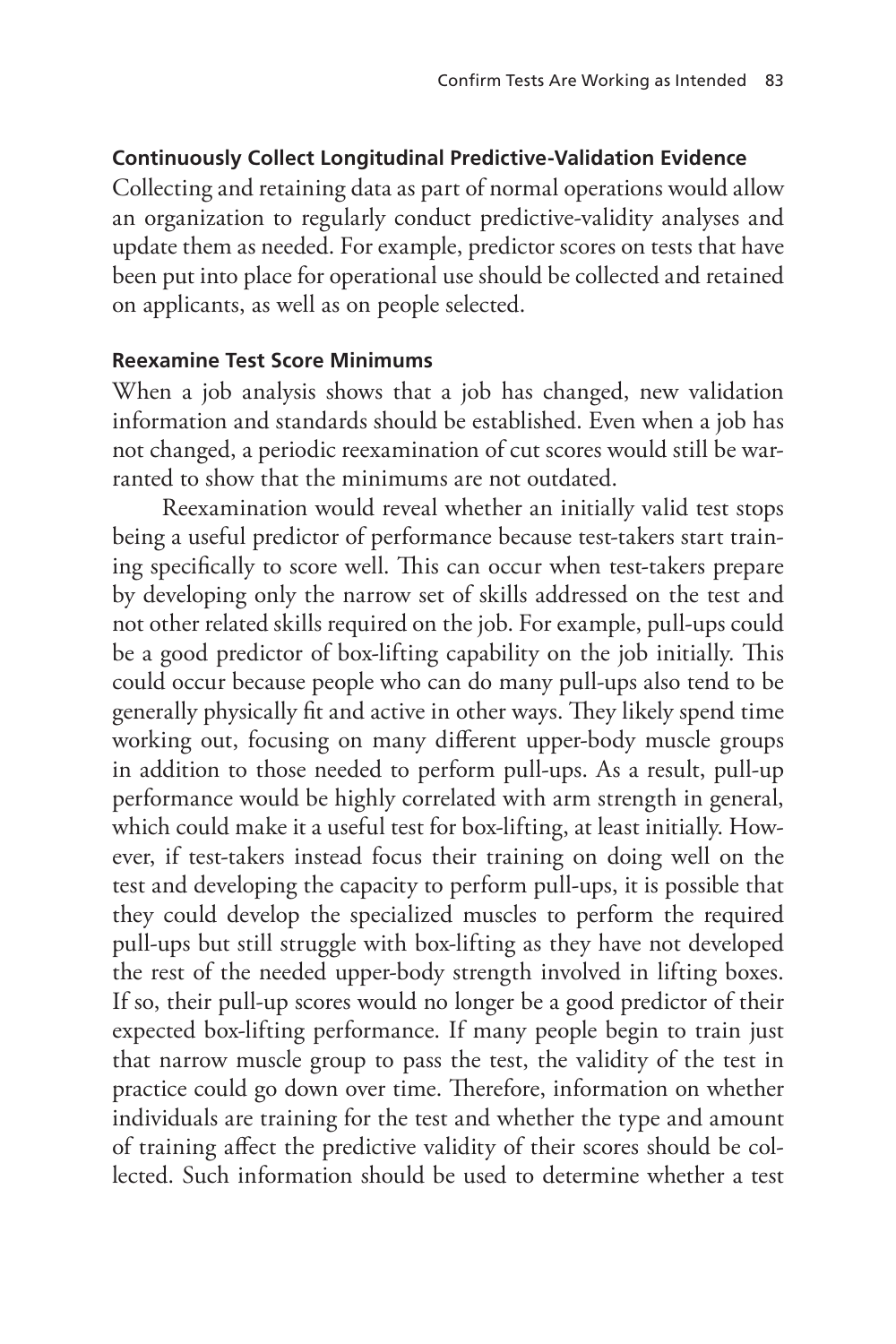should be changed to better reflect the job's overall requirements rather than a narrow aspect of it.

**Collect Test-Taker Reactions and Job-Incumbent Perceptions of the Tests** Regular collection of this information is useful in determining the continued effectiveness of tests.

### **Evaluate Whether Administration Procedures Are Being Followed**

If a test is being administered according to the established guidelines and is still functioning properly, people should score similarly if they are retested. To assess whether tests are being administered properly, an organization could retest a representative sample of personnel on a regular basis. For comparison purposes, the retest should be completed under controlled conditions (e.g., at a new location and by someone known to use the proper administration procedures). Conducting regular field observations of test administration practices across sites is another way of ensuring consistency. Without these types of regular checks, there would be no way of knowing whether the data being collected and used for selection is accurate.

# **Conduct Additional Research as Needed**

Although studies regarding most aspects of the validation process need to be repeated over time, some specific efforts will not need to be repeated. Unique research efforts, designed to address a specific concern, are just as important as recurring efforts for ensuring the validity of established standards. The following research questions are examples of ones that could be addressed by nonrecurring efforts:

- How much improvement can be obtained by additional training, and at what cost?
- Could the job be reengineered to reduce the physical demands?
- Are there new tests that the organization should consider adding to the *test battery* or using instead of the current tests?
- Do women do the job differently?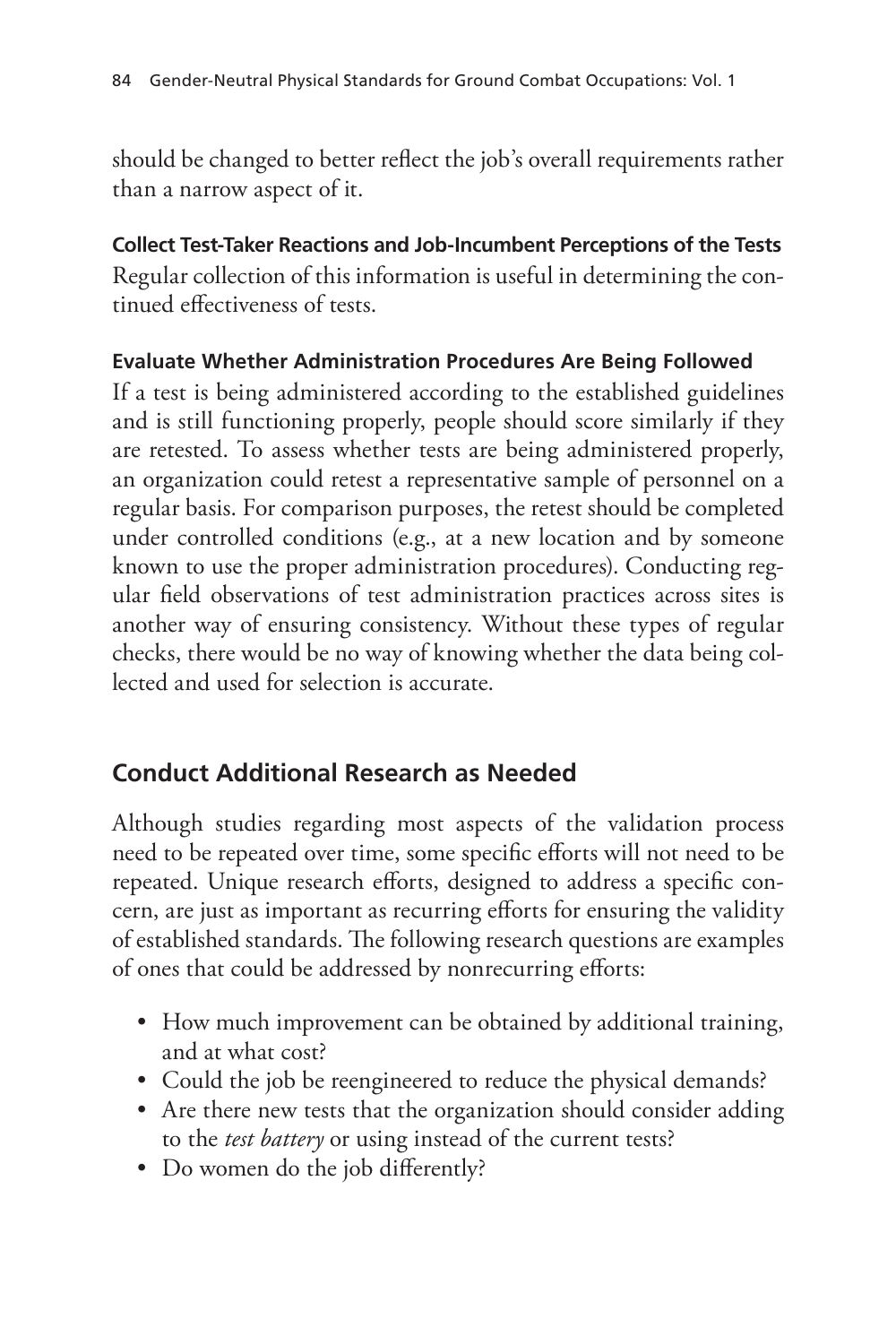- What type of self-training would best prepare people to succeed on the test and on the job?
- Does the test still predict performance after an extended time period on the job?

Many of these research efforts are important to support test fairness and improve a test's utility. However, not all efforts need to be completed immediately. Having a cohesive plan for prioritizing the most-urgent efforts while still eventually tackling the other less-pressing research issues would be the best way to ensure that resources are spent wisely.

### **Ongoing Personnel Research Efforts Are Not New**

Creating institutionalized data-collection efforts and ongoing programs of research to support personnel policies is not new to the military. The Air Force has been collecting job analysis data on all enlisted career fields for the purposes of developing training protocols since the 1960s (Mitchell and Driskill, 1995). The Army started collecting job analysis data for similar purposes in the 1970s (Brady, 2004). Similar job analysis efforts have been explored in the Navy and Marine Corps at one point or another (see Mitchell and Driskill, 1995, for a historical overview). Any existing systematic job analysis process in the services should be reviewed to determine whether it adequately addresses the physical requirements of the job or could be easily modified to do so. Regular job analyses, along with systematic collection of test results and training and job performance measures, will help ensure that physical job requirements remain valid, fair, and supportable over time. Similarly, efforts undertaken by the services for the purposes of establishing physical job requirements could be designed to also include elements for addressing other personnel issues.

The regular collection of these data would allow an organization to proactively evaluate and adjust current policies as needed. In addition, if a test were ever challenged, the availability of previously collected data would permit the organization to provide a swift, datadriven response supporting the way they are using a specific test.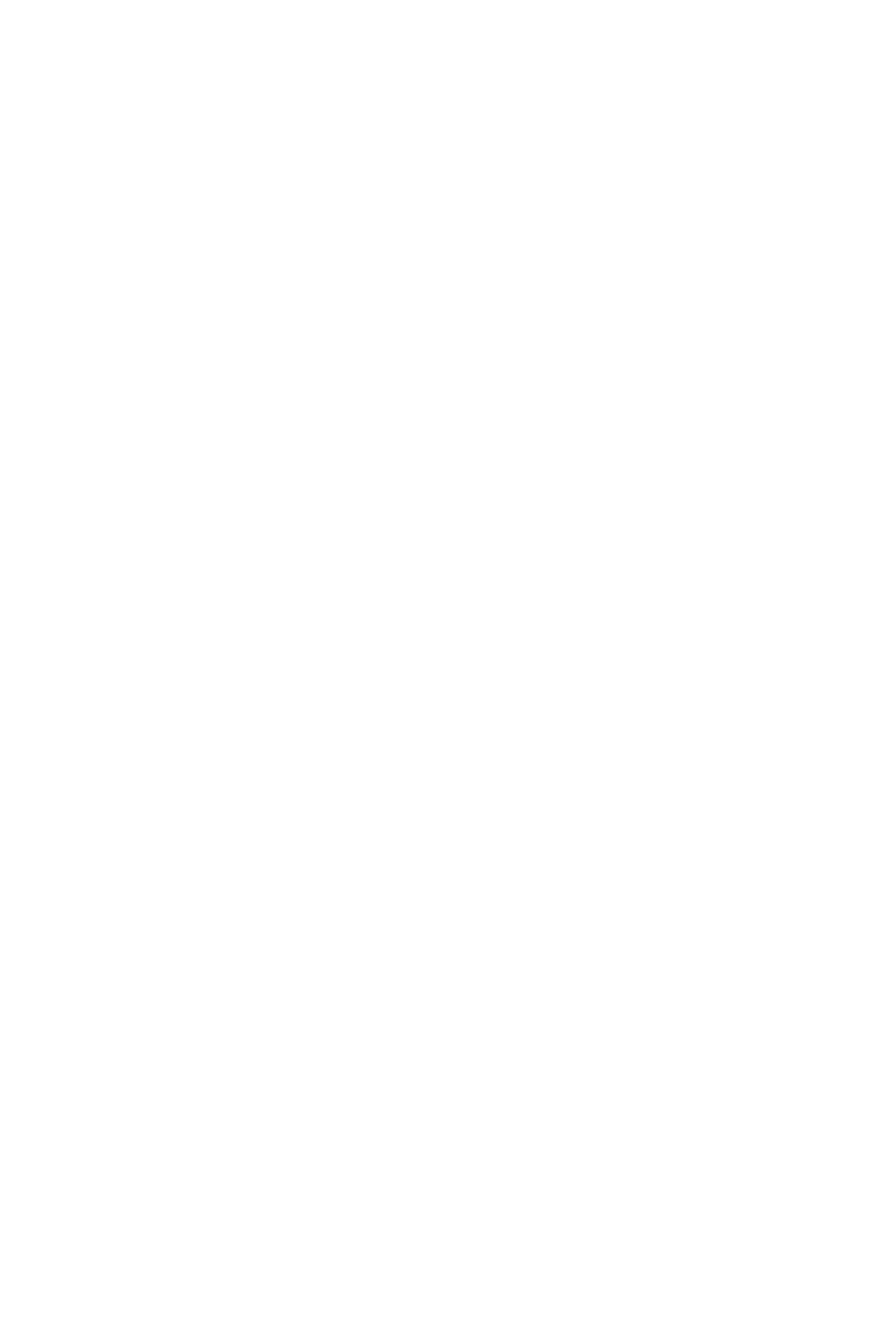The methods for establishing physical standards for specific occupations involve the six-stage process described in this report. The first four stages contribute to the initial development of the standards—the tests and minimum test scores that will be employed in screening for entry into an occupation:

- **Stage 1: Identify the physical demands of the job.** Define all tasks required on the job and identify which of those tasks are physically demanding. Identify other relevant aspects of performance, such as injuries, that may be affected by physical ability.
- **Stage 2: Identify potential screening tests.** Explore past research on potential screening tests, articulate reasoned theories regarding the applicability of a particular tool, and identify varied options for inclusion in validation.
- **Stage 3: Validate the tests and select those with highest validities and least adverse impact.** Administer a range of tests to job candidates, and examine the relationship between test scores and important outcomes on the job (e.g., performance, injury rates, productivity). From the results of validation studies, identify the best predictors of performance, with the least adverse impact.
- **Stage 4: Establish minimum scores.** Apply a systematic process to identify minimum test scores that should be established for entry into or continuation in a job.

Each stage is essential for ensuring that the standards accurately reflect the physically demanding work in an occupation, measure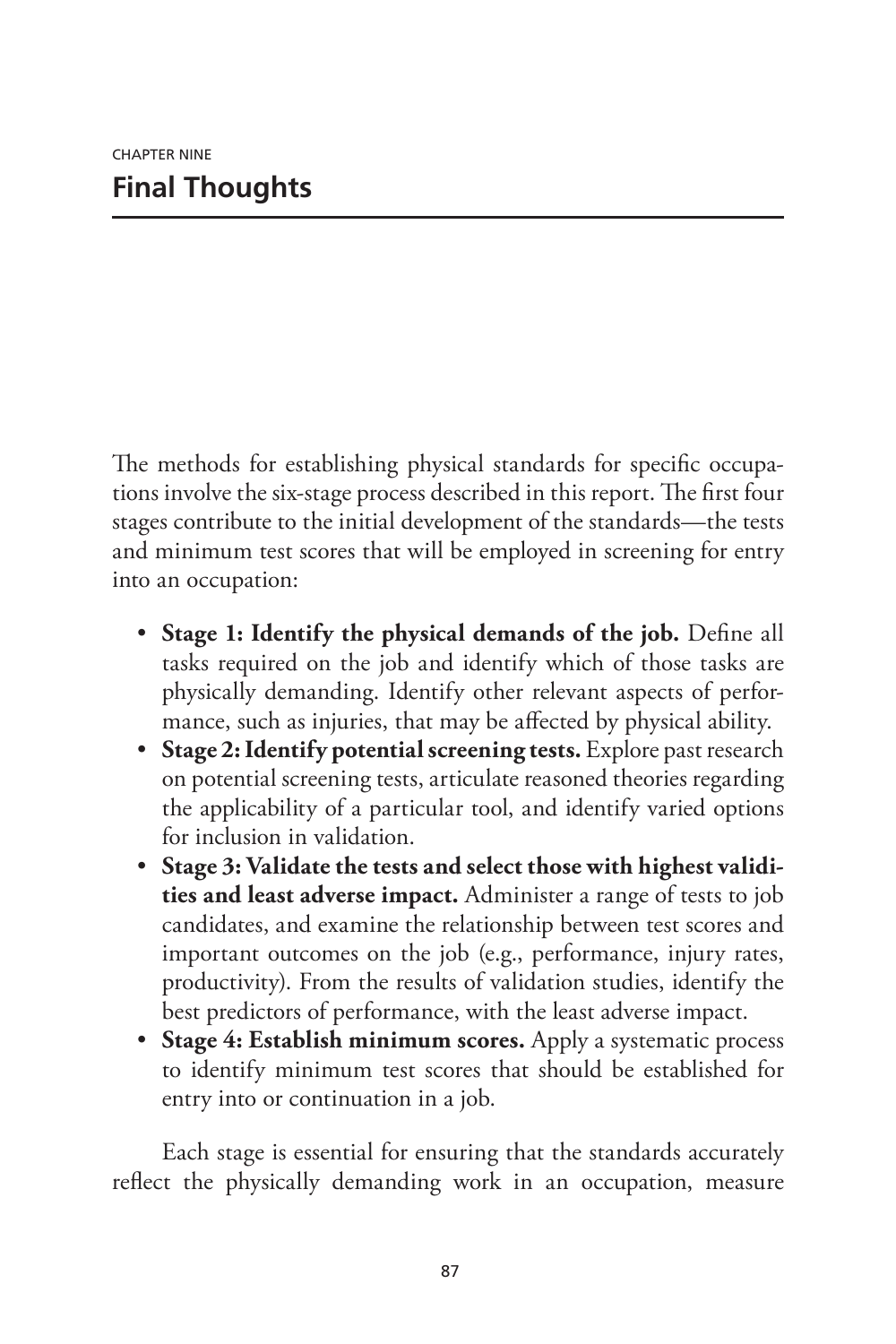physical capabilities needed to carry out that work, and are set at the right level for successful performance on the job. Setting the right level involves finding the minimum score on each test that differentiates individuals who are able to complete training and carry out the work from those who are not. Setting the standards too low will result in higher attrition rates in occupational training programs or subpar performance on the job. Setting standards too high unnecessarily limits the pool of individuals eligible to enter an occupation and denies opportunity to individuals who could be successful in an occupation.

Gender-neutral standards are set without regard to sex and reflect only the physical capabilities needed to perform the tasks associated with the occupation. However, to ensure that standards are not biased against women (or other groups)—i.e., do not more frequently screen out women who could be successful in an occupation than men the processes of validating tests and setting minimum test scores must be based on data collected from women and men. When an occupation has been closed to women, the developers of standards should find a pool of women with related training and experience to represent women who might enter the occupation in the future.

Once the standards have been developed, the last two stages of the six-stage process focus on implementation and sustainment:

- **Stage 5: Implement screening.** Establish a systematic method of test administration. Train personnel in applying that method and begin screening personnel using the test.
- **Stage 6: Regularly confirm that tests are working as intended.** Verify whether test administration in practice adheres to the established guidelines. Determine whether job requirements have changed. Examine whether coaching or test preparation activities have compromised the test's validity. Reexamine predictive validity and adverse impact of the test.

Without careful implementation and ongoing monitoring and updating, even well-designed standards will fail to screen individuals appropriately when the testing is done improperly and as the occupational tasks and equipment change over time. Similarly, ensuring ade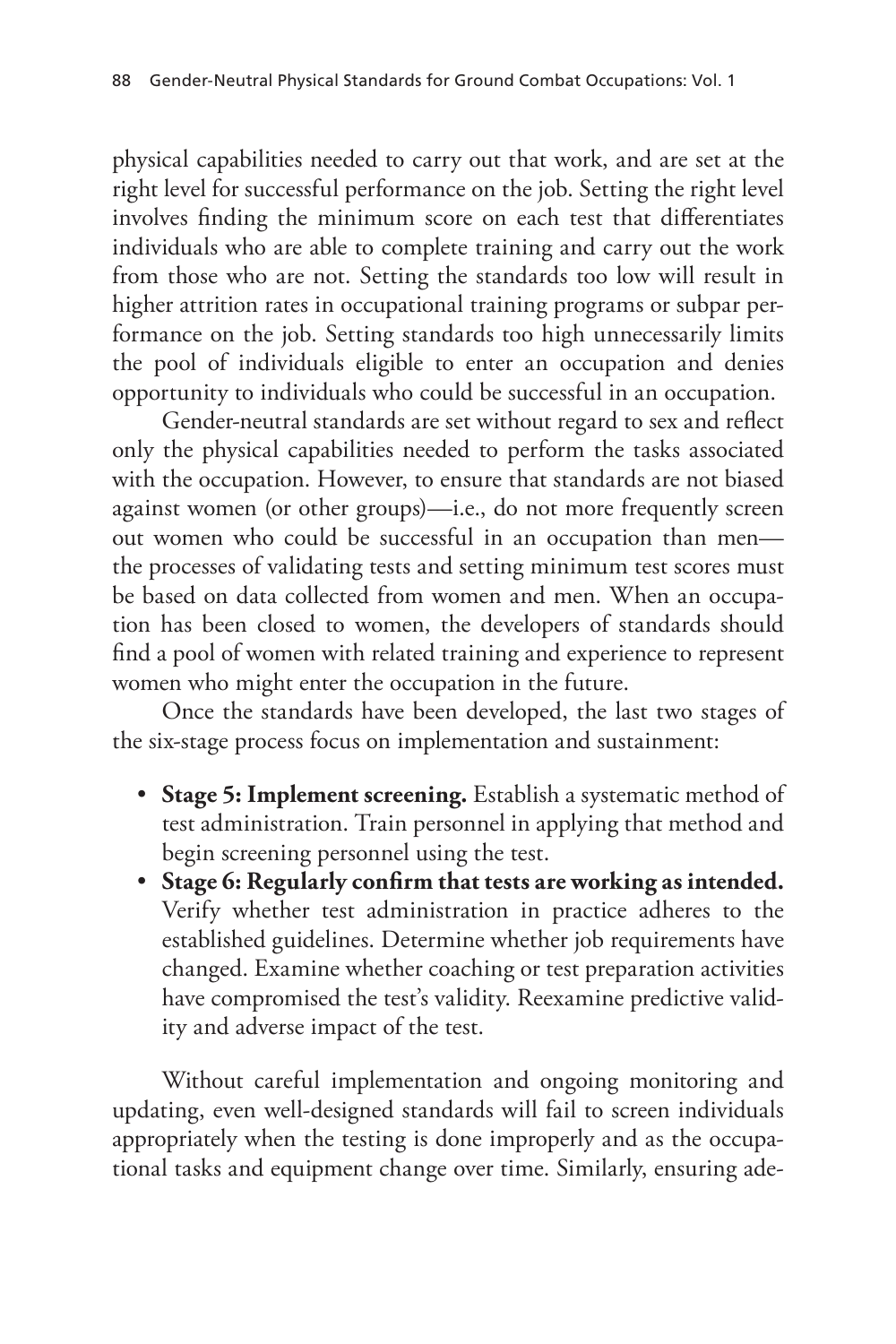quate performance requires establishing appropriate physical standards for job incumbents based on the tasks they are expected to carry out over their careers.

Throughout the report, we have stressed the importance of documenting the methods used at each stage to develop, implement, monitor, and update occupation-specific physical standards. Documentation is essential to defending the appropriateness and unbiased nature of the standards. If the original developers fail to document their work, those who follow will find it difficult to know whether or when the standards have become outdated because of changes in the characteristics of the occupation or the applicants. The documentation should specify how each stage was carried out and record the important analytic results, including

- list of physically demanding tasks
- list of tests considered and reasons for selecting among them
- procedures for validating the tests and setting minimum scores, including number of and selection criteria for test subjects and demographic makeup of participants, data-collection methods, and statistical analysis
- methods for training test administrators and ensuring that the tests are administered correctly and fairly over time
- ongoing procedures for establishing that the standards are working as intended and are updated when necessary.

We have provided an overview of the methods and data required to conduct each of the six stages for establishing standards for physically demanding jobs and identified key considerations at each stage. However, we have not addressed the many technical details involved. These details are determined based on the specific characteristics of the occupation, the environment, and any unique statistical needs or other issues encountered by the analysts. Carrying out the work requires expertise in a variety of domains, including industrial and organizational psychology, exercise physiology or a related field, psychometrics, and statistics. These experts rely on the expertise of SMEs from the occupation, who must be carefully selected to cover all types of work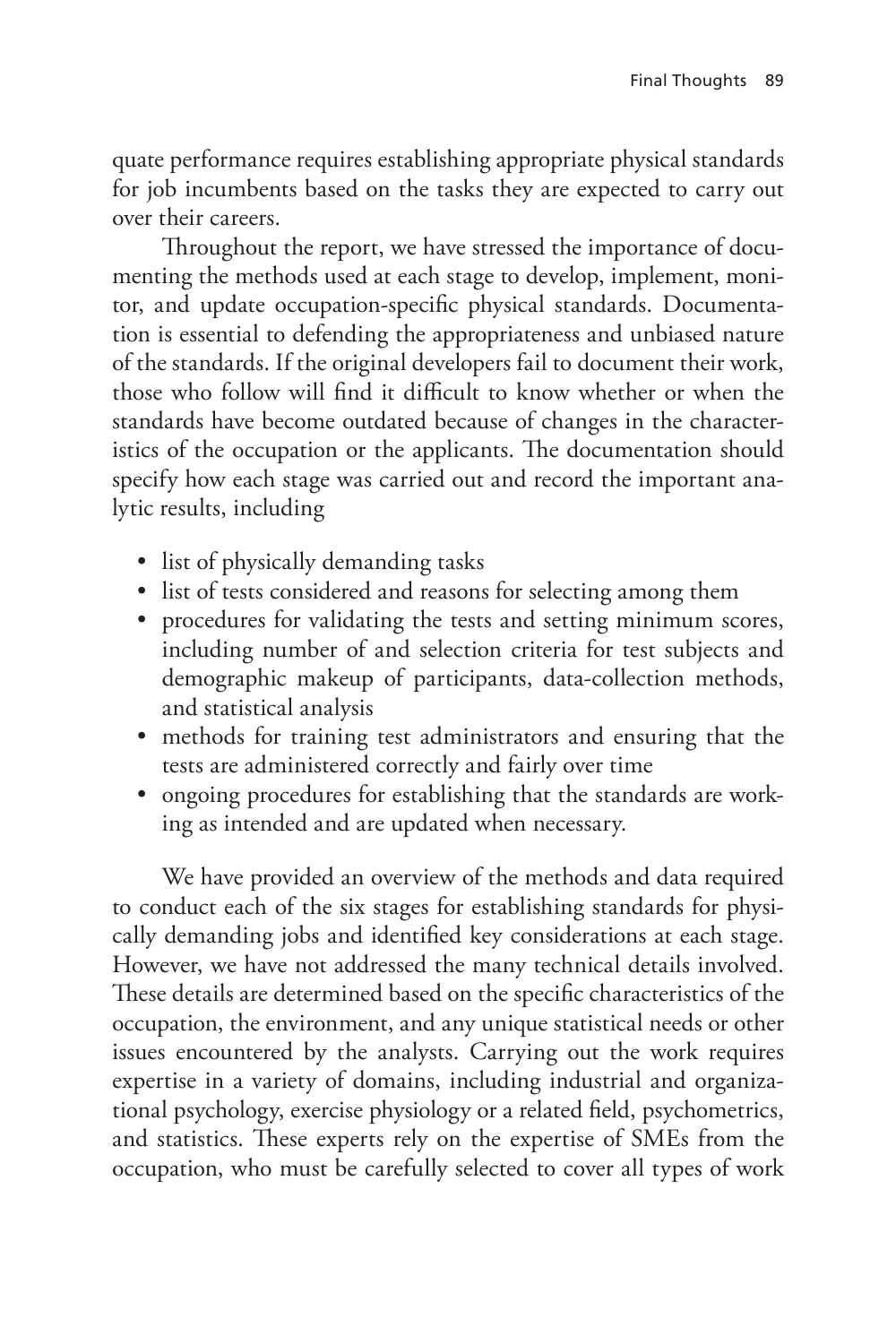and environments, and on appropriate test subjects drawn from the population of applicants, trainees, and job incumbents.

# **Volume II of the RAND Study**

This report documents the first major task in this project. The remainder of the project focused on reviewing the methods used by the military services to set gender-neutral standards as required to implement the recent decision to remove the ground combat exclusion rule for women. The report documenting the results of the second study uses the concepts presented here as an analytical framework for reviewing the work of the services and it provides a description of the services' overall approaches and more-specific methods for standard development.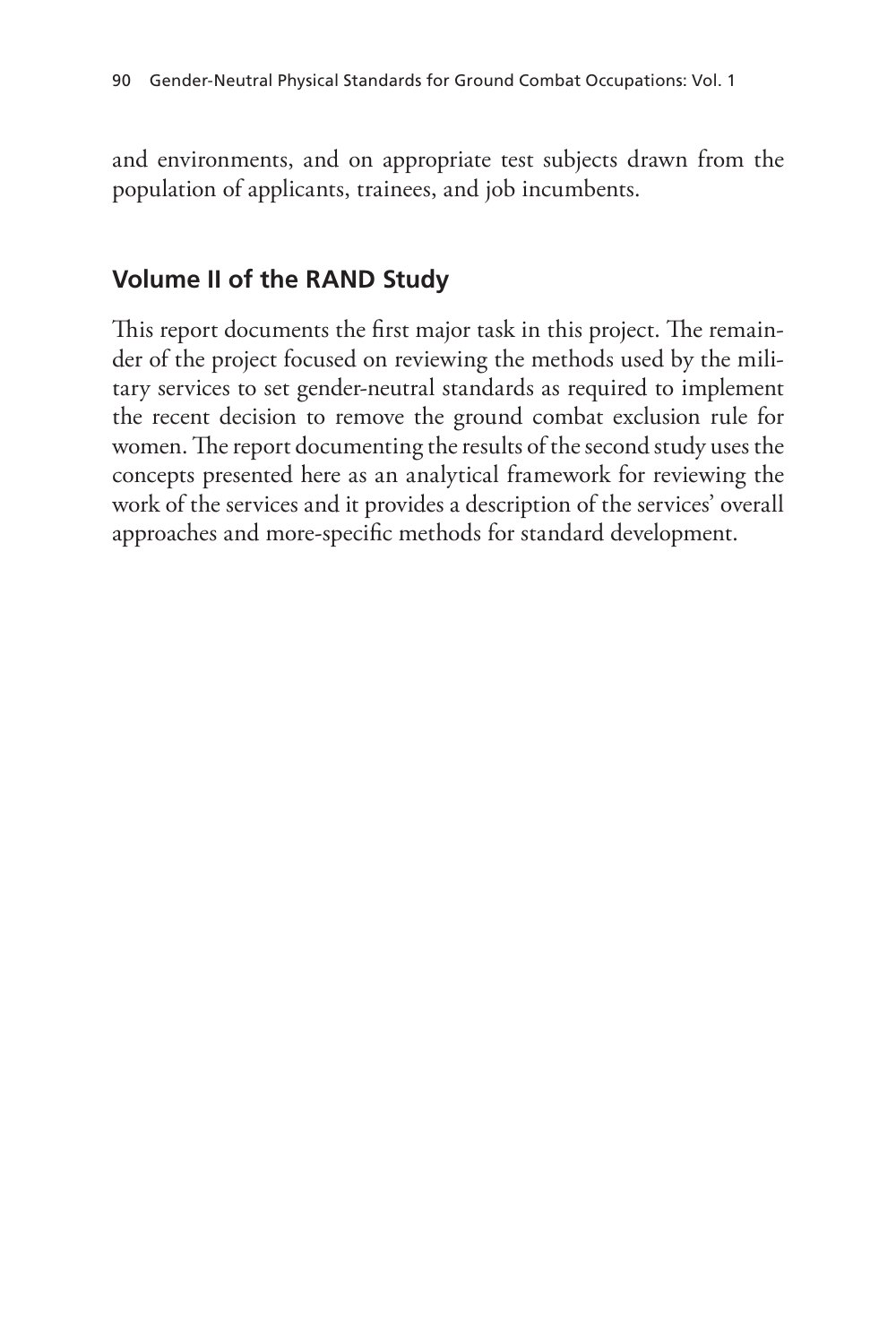**adverse impact:** The effect of an employment practice that applies identical standards to members of all population groups but results in a selection ratio for one group that is less than 80 percent of the selection ratio for another group. This is commonly referred to as the *80-percent rule*. Adverse impact does not necessarily imply bias.

#### **assessment:** See *test*.

**bias:** "systematic error that differentially affects the performance of different groups of test-takers"(*Standards*, 1999, p. 31). See *predictive bias*.

**bona fide occupational qualification:** A characteristic sought in a job applicant that is permissible even if it discriminates against members of certain groups because that characteristic is materially important to job performance. An example might be a requirement of a cleaning person to be of the same sex as the occupants of a locker room for which that person will be responsible.

**concurrent validity:** Criterion-related validity evidence in which the predictors and outcomes data are collected around the same time period. It typically involves collecting information about the outcomes of interest (e.g., injuries, job performance, attendance) on job incumbents and administering the selection tests to those same incumbents. See *criterion-related validity*.

**construct:** The underlying concept or characteristic that a test is intended to measure.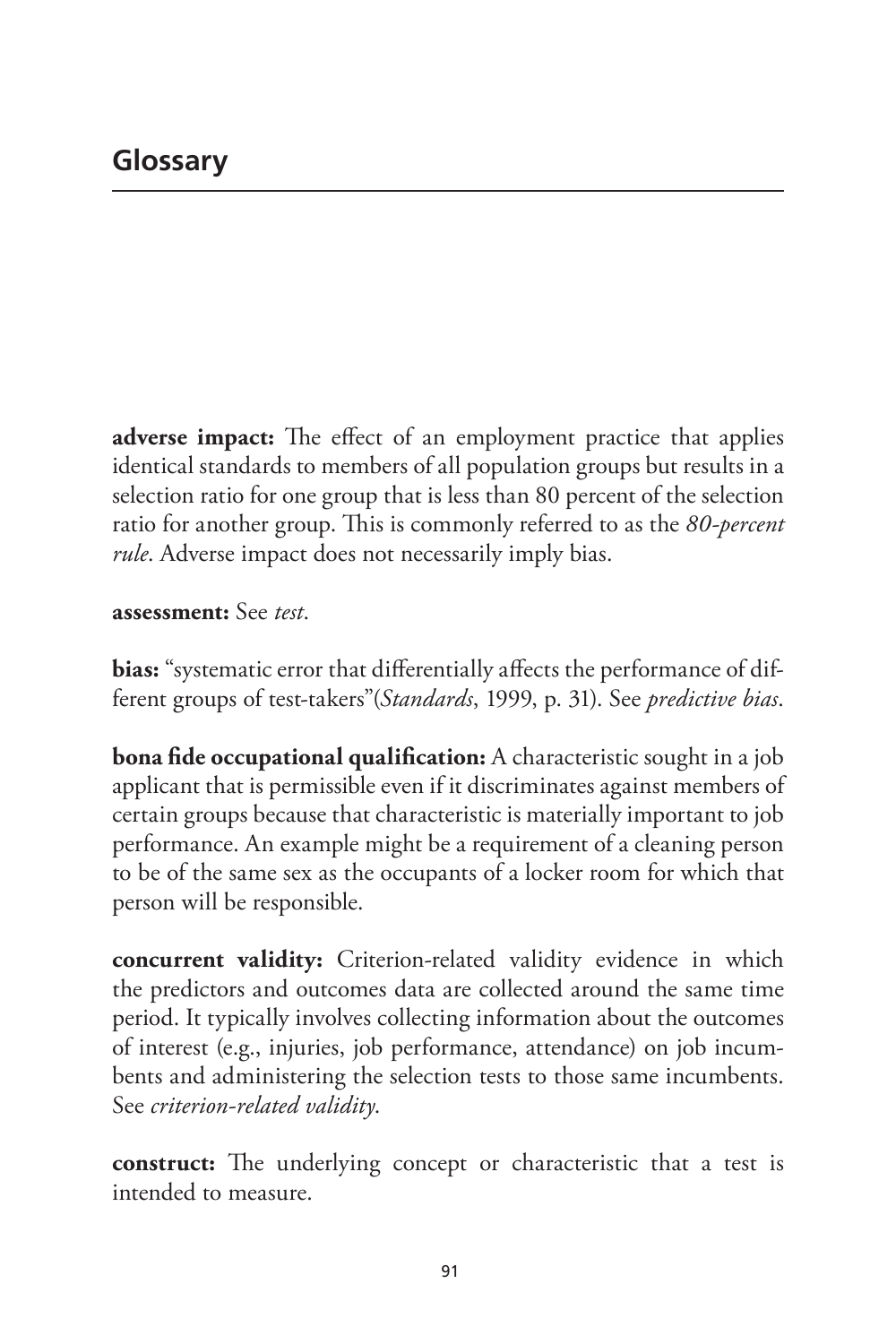**construct contamination:** See *construct irrelevant variance*.

**construct deficient:** A test is construct deficient if it fails to capture an important element of the construct domain (such as a test designed to measure overall strength that measures lower- but not upper-body strength).

**construct irrelevant variance:** Variance due to factors that affect test scores but are outside the construct domain (such as a test designed to measure overall strength that requires verbal acuity).

**construct validation:** The process of collecting multiple sources of research-based evidence to support a tests use. See also *content validity, convergent and discriminant validity, criterion-related validity*.

**content validity:** The degree to which a test adequately samples the domain of interest. See also *valid*.

**convergent validity:** Validity evidence showing that test scores correlate more strongly with measures of similar constructs relative to measures of different constructs.

**criterion-referenced score:** A score anchored to a specific and concrete level of performance, such as lifting 80 pounds. Contrast with normreferenced score.

**criterion-related validity:** Evidence that test scores are correlated with measures of important organizational outcomes.

**cut score:** See *standard*.

#### **differential validity:** See *predictive bias*.

**discriminant validity:** Validity evidence showing that test scores correlate less strongly with measures of different constructs relative to measures of similar constructs.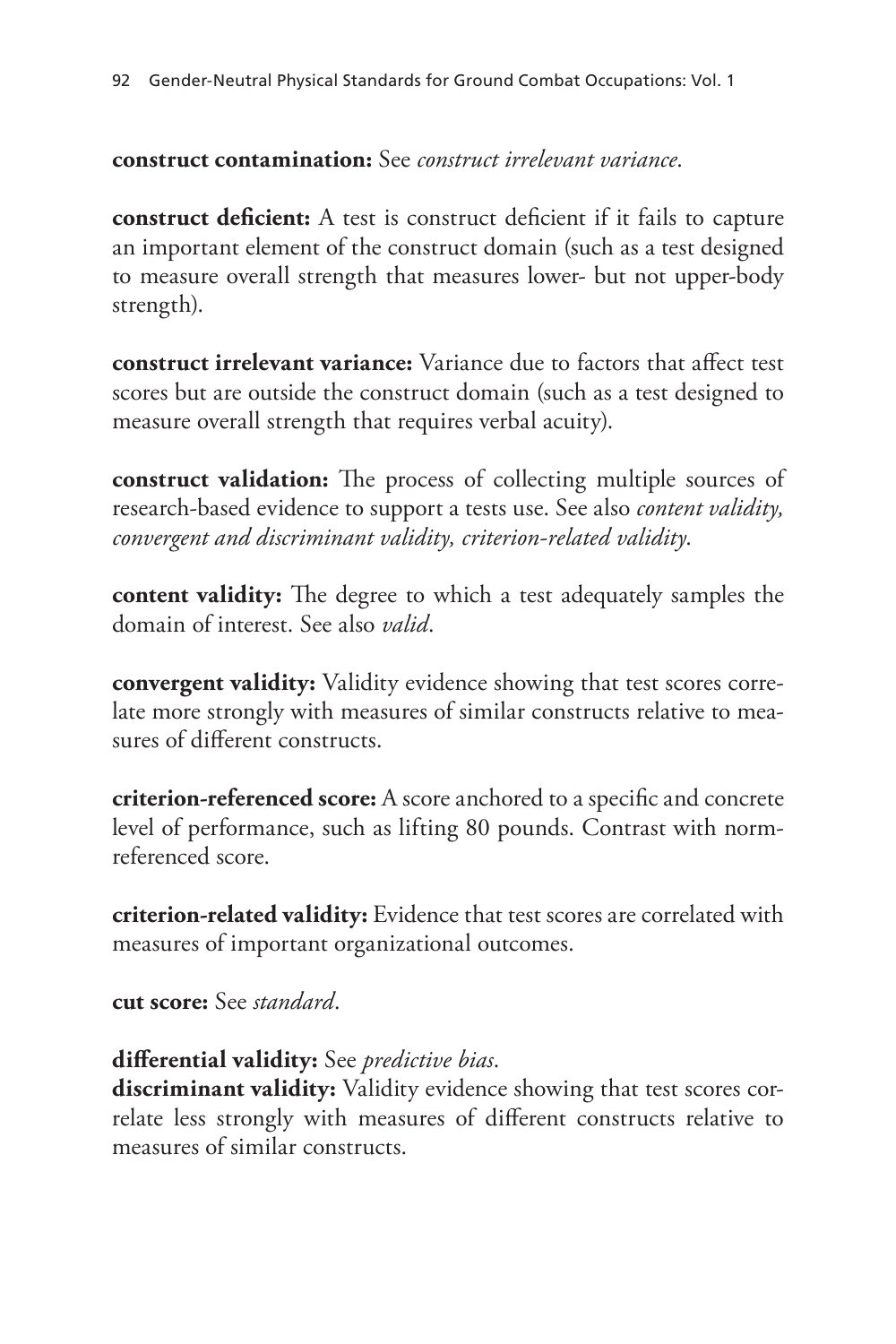**disparate treatment:** Any practice that overtly treats one group (i.e., a category based on gender or other characteristic) differently from how it treats another group.

**face validity:** The lay perceptions of a test's validity.

**false negative:** In the selection context, a candidate's test result indicating that he or she would not be capable of performing the task for which he or she is being tested, when in fact he or she would be capable of doing so.

**false positive:** In the selection context, a candidate's test result indicating that he or she would be capable of performing the task for which he or she is being tested, when in fact he or she would not be capable of doing so.

**fidelity to the job:** A measure of the degree to which a test task resembles the job task that it is meant to measure. The greater the fidelity, the more closely the test task resembles the job task. A high-fidelity test, such as a work sample, has obvious overlap with the job. A low-fidelity task, such as a grip-strength test to screen for a firefighting job, may be a valid predictor of success but is more abstracted from the actual task (in this example, actual firefighting).

**gender-neutral standards:** Universal standards, regardless of gender, that are equally valid in predicting job performance in both sexes.

**interrater agreement:** The extent to which individual raters agree or differ in their judgment.

**intergroup agreement:** The extent to which different groups of raters arrive at similar or different conclusions.

**job analysis:** The process of establishing an accurate accounting of the tasks or activities that take place in a job.

**measure:** See *test*.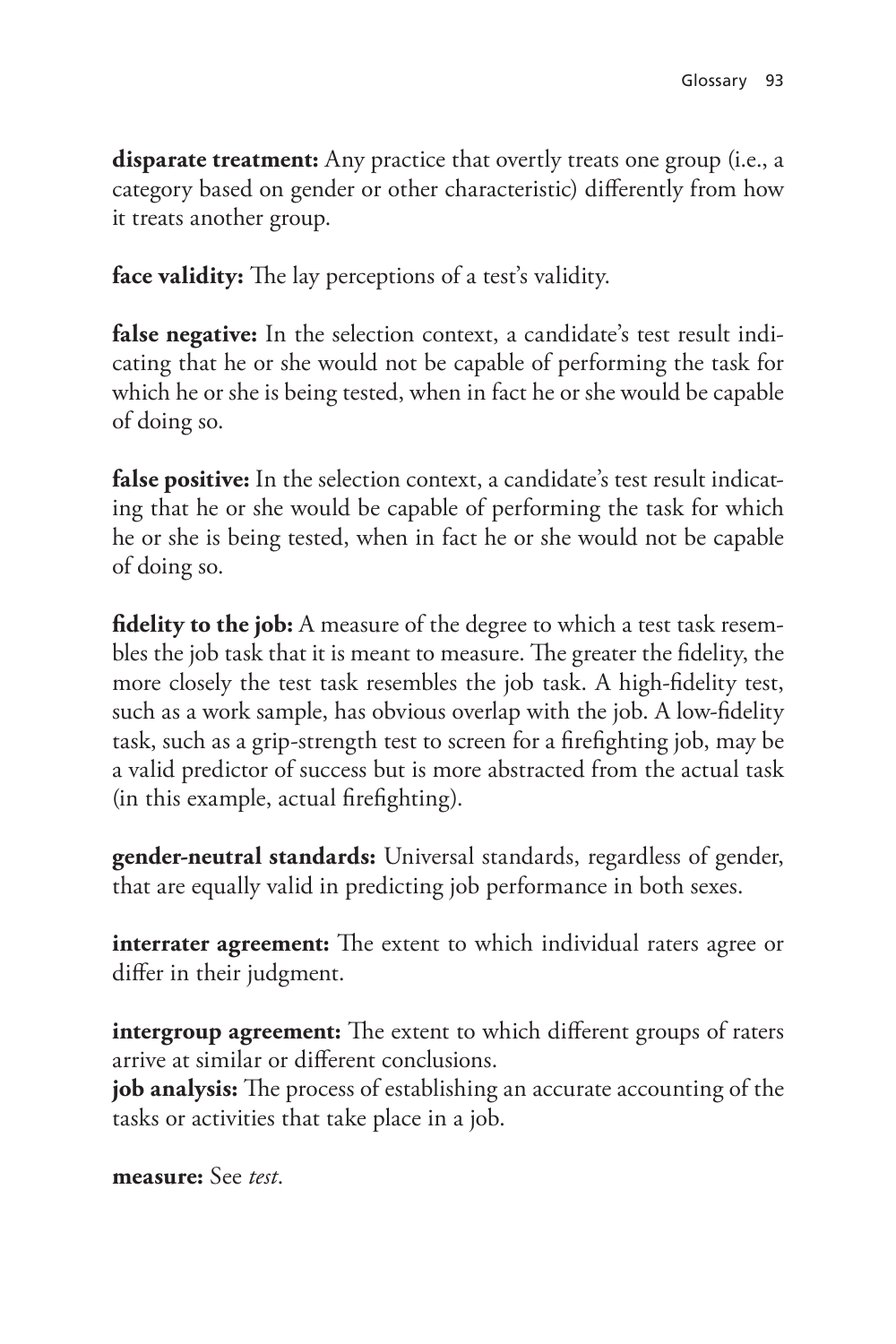**norm-referenced score:** A score defined by a comparison with other test-takers' performance, such as lifting as much weight as the top 60 percent of test-takers. Contrast with *criterion-referenced score*.

### **occupational analysis:** See *job analysis*.

**occupation-specific entry standard:** A standard used to determine whether an applicant is qualified for a particular job. An example would be a minimum score on a physical test used to determine who is qualified for a job.

**performance standard:** Occupation-specific job requirements for satisfactory performance, for example, as described in the *job analysis*.

#### **personnel selection:** See *selection*.

## **physical standard:** See *standard*.

**predictive bias:** A form of statistical bias. Predictive bias can take two forms. It can occur when predictive validity differs by group, a phenomenon known as *differential validity*. If the test is a better predictor of performance for one group than it is for another, then the test is considered biased against the group with the lower predictive validity. Or it can occur when the predictive validity is equivalent for both groups but the test still underpredicts one group's performance relative to another group.

**predictive validity:** *Criterion-related validity* evidence collected as longitudinal data, i.e., data collected at two different times. Predictor information (data on the selection tests) is collected on personnel at time of hiring and outcome measures are collected after personnel have been on the job for some period of time. See c*riterion-related validity*.

#### **requirement:** See *standard*.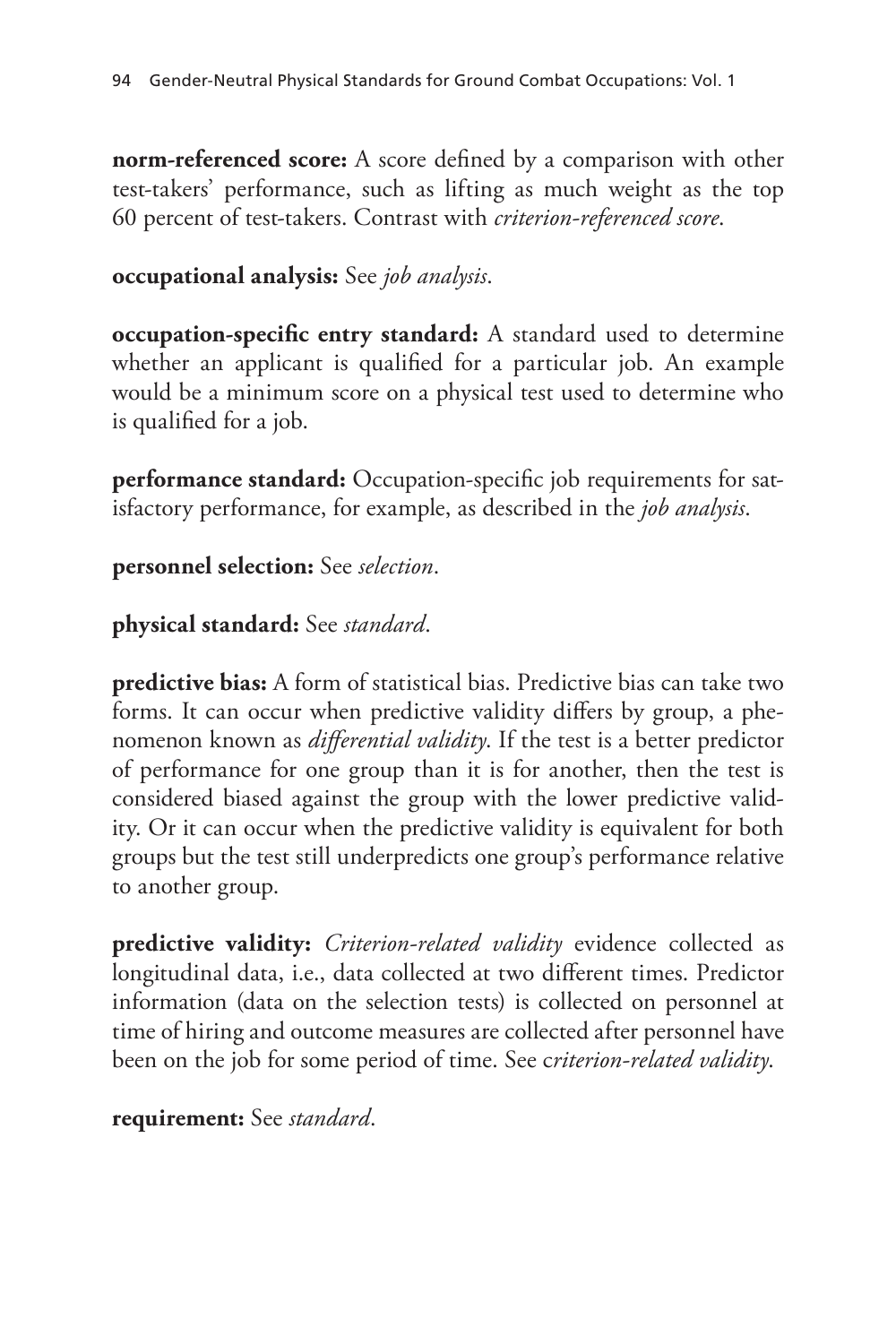**screen:** Evaluate the physical abilities of job applicants or incumbents as part of a *selection* process. May also refer to *selection*. Also, *screen out* means to exclude people from entering or continuing in a job.

**selection:** Any point at which decisions are made that may exclude people from entering or continuing in a job. This includes, but is not limited to, when people are selected for or assigned to specific jobs, when they wash out or wash back because of an inability to meet training standards, or when they are required to demonstrate competence on a training or professional certification test, maintenance of a competency to continue in his or her current job, or mastery of a new competency to continue or move up in the job.

#### **selection test:** See *test*.

**simulation study:** A validation study in which participants are measured on a predictor test, trained on how to perform key job activities, and tested on a series of simulations of those activities. If a relationship is shown between the test and the simulated outcomes and if job analysis data and content analysis of the simulation support the simulation's overlap with key elements of the job, the findings would qualify as reasonable criterion-related validation evidence.

**standard:** Used interchangeably with the terms *cut score* and *requirement*, *standard* refers to a criterion that an applicant must meet to enter or remain in an occupation. A minimum score on a physical test used to determine who is qualified for a job is one example of an occupationspecific entry standard.

**standard-setting study:** A study designed to identify the minimum score required on a test for selection into a job or for certification of minimum proficiency.

**task analysis:** See *job analysis*.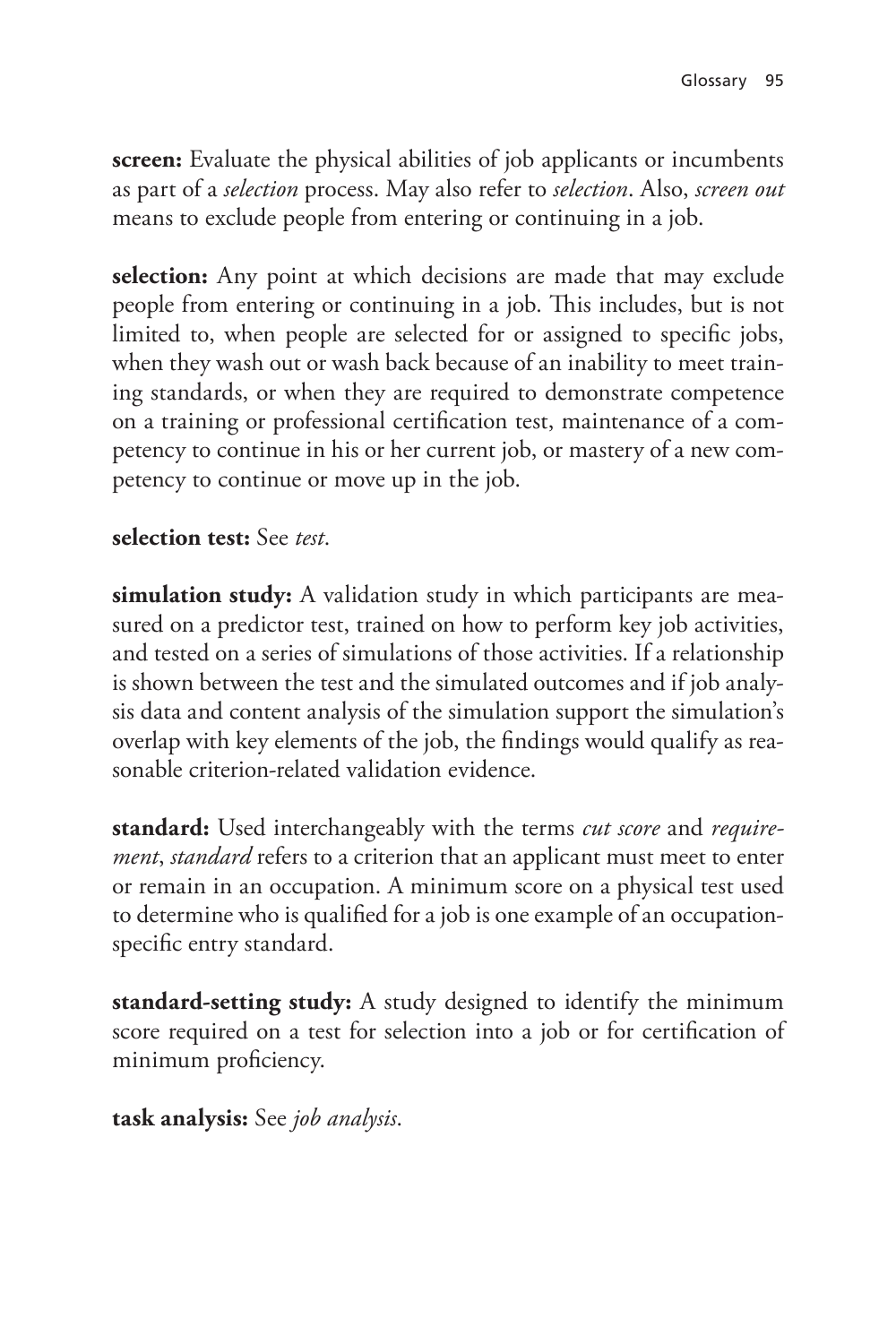**test:** Broadly refers to anything that might be used to exclude or disqualify someone from a job (also referred to as a *measure*, *tool*, or *assessment*).

**test battery:** A collection of tests administered as a group.

**tool:** See *test*.

**validation:** The process of measuring, quantifying, and collecting evidence to support the use of a test or measure. See also *content validity, convergent and discriminant validity, criterion-related validity*.

**validity:** The degree to which test scores accurately measure what they are purported to measure. See also *construct validation*.

**work analysis:** See *job analysis*.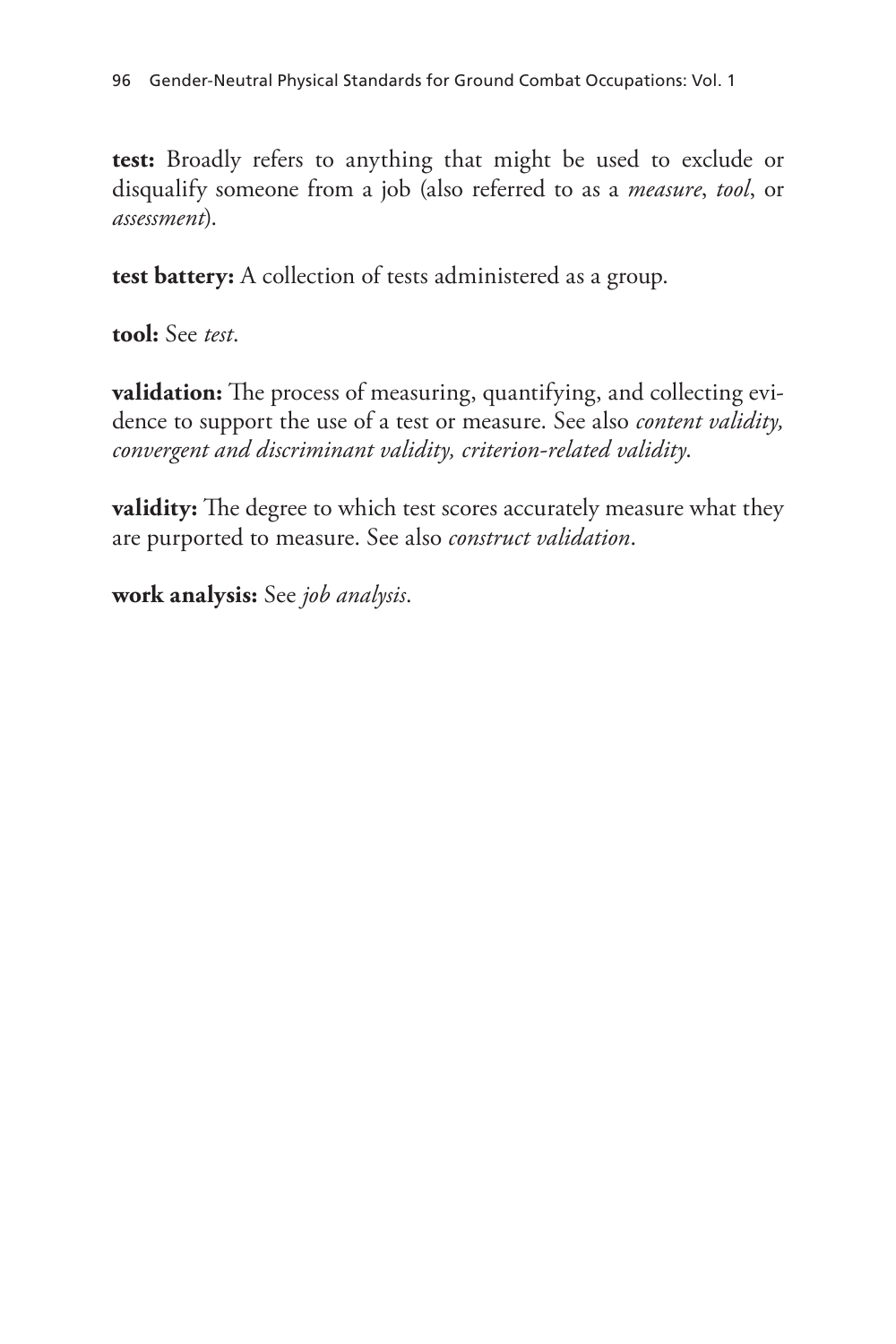| <b>CFR</b>          | Code of Federal Regulations                                             |
|---------------------|-------------------------------------------------------------------------|
| <b>CODAP</b>        | Comprehensive Occupational Data<br>Analysis Program                     |
| DoD                 | U.S. Department of Defense                                              |
| <b>DOL</b>          | U.S. Department of Labor                                                |
| <b>FY</b>           | fiscal year                                                             |
| <b>MEPS</b>         | <b>Military Entrance Processing Station</b>                             |
| <b>NDAA</b>         | National Defense Authorization Act                                      |
| $O*NET$             | Occupational Information Network                                        |
| OUSD(P&R)           | Office of the Under Secretary of Defense<br>for Personnel and Readiness |
| SecDef              | Secretary of Defense                                                    |
| SME                 | subject-matter expert                                                   |
| VO <sub>2</sub> max | maximum volume of oxygen used during<br>incremental exercise            |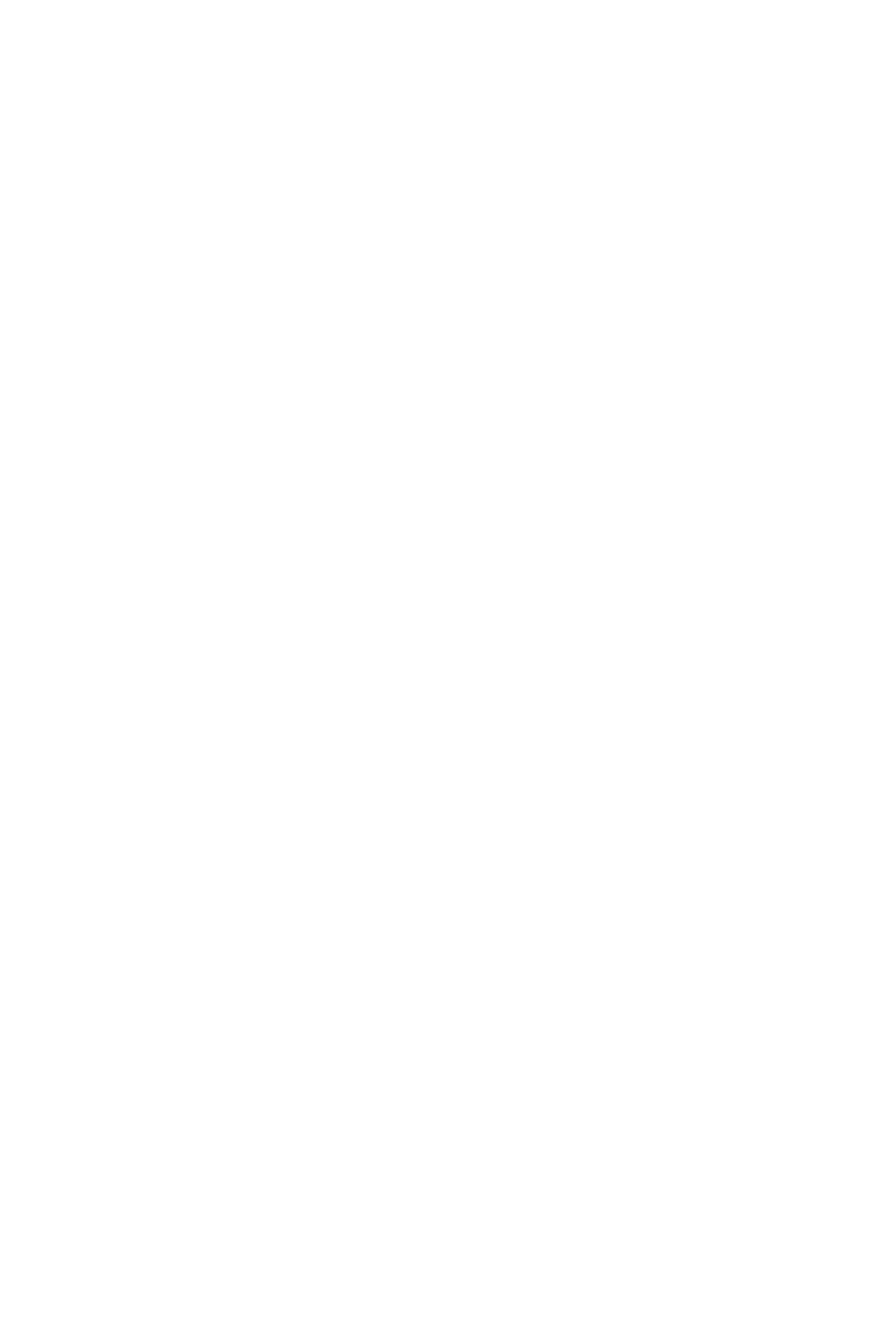Anastasi, Anne, "Evolving Concepts of Test Validation," *Annual Review of Psychology*, Vol. 37, No. 1, February 1986, pp. 1–16.

Angoff, William H., "Scales, Norms, and Equivalent Scores," in Robert L. Thorndike, ed., *Educational Measurement, 2nd ed.*, Washington, D.C.: American Council on Education, 1971, pp. 508–600.

Arvey, Richard D., Timothy E. Landon, Steven M. Nutting, and Scott E. Maxwell, "Development of Physical Ability Tests for Police Officers: A Construct Validation Approach," *Journal of Applied Psychology*, Vol. 77, No. 6, December 1992, pp. 996–1009.

Baker, Todd A., and Deborah L. Gebhardt, "The Assessment of Physical Capabilities in the Workplace," in Neal Schmitt, ed., *The Oxford Handbook of Personnel Assessment and Selection*, New York: Oxford University Press, 2012, pp. 277–298.

Binning, John F., and Gerald V. Barrett, "Validity of Personnel Decisions: A Conceptual Analysis of the Inferential and Evidential Bases," *Journal of Applied Psychology*, Vol. 74, No. 3, June 1989, pp. 478–494.

Brady, Elizabeth J., "Occupational Analysis in the United States Army: Past and Present," presented at the annual meeting of the International Military Testing Association, October 2004. As of March 14, 2013: <http://www.imta.info/PastConferences/Presentations.aspx>

Brannick, Michael T., Edward L. Levine, and Frederick P. Morgeson, J*ob and Work Analysis: Methods, Research, and Applications for Human Resource Management, 2nd ed.*, Los Angeles, Calif.: SAGE Publications, 2007.

Campion, Michael A., "Personnel Selection for Physically Demanding Jobs: Review and Recommendations," *Personnel Psychology*, Vol. 36, No. 3, 1983, pp. 527–550.

Cascio, Wayne F., Ralph A. Alexander, and Gerald V. Barrett, "Setting Cutoff Scores: Legal, Psychometric, and Professional Issues and Guidelines," *Personnel Psychology*, Vol. 41, No. 1, March 1988, pp. 1–24.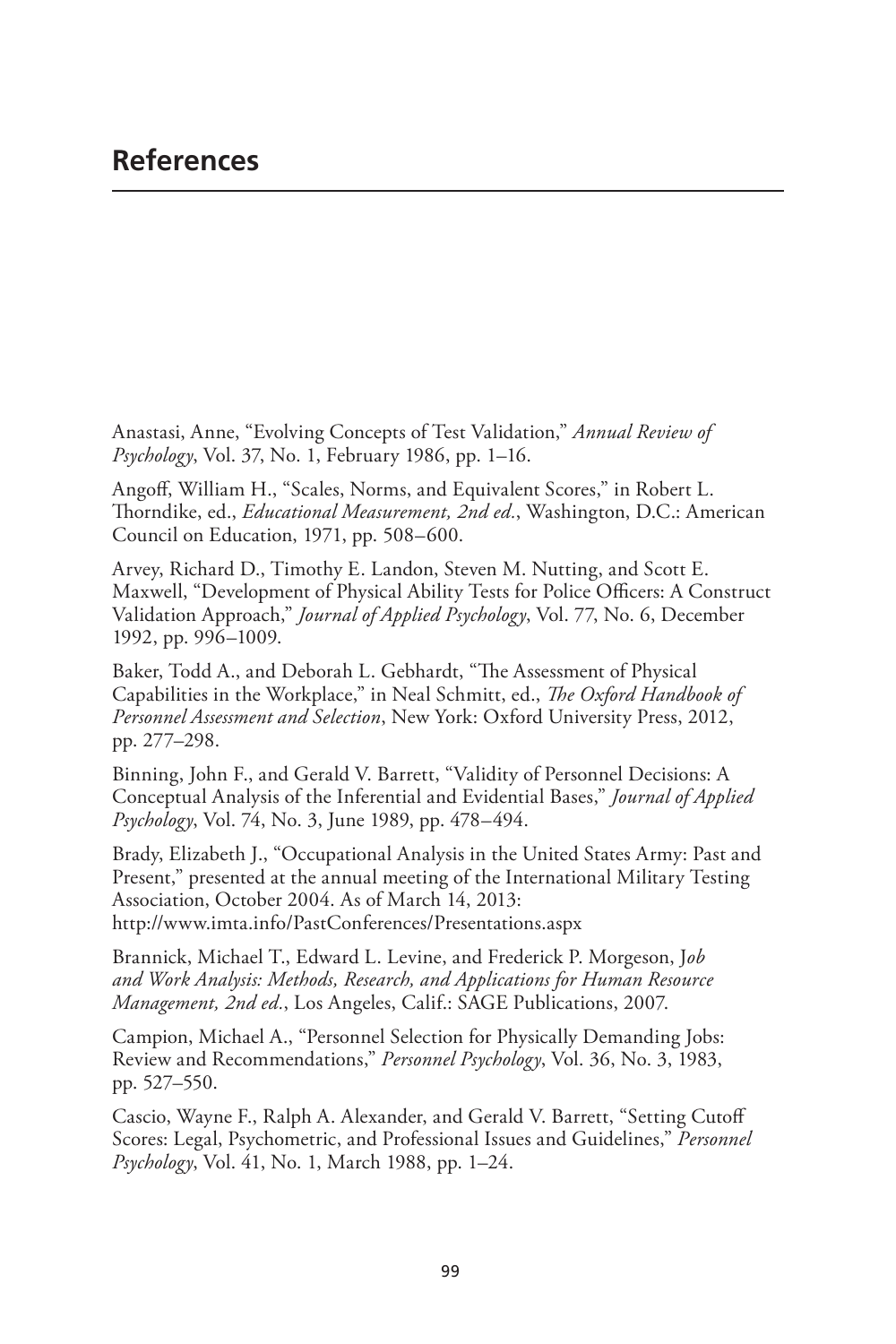Christal, Raymond E., *The United States Air Force Occupational Research Project*, presented at the State-of-the-Art in Occupational Research and Development, Navy Personnel Research and Development Center, San Diego, Calif., AFHRL-TR-73-75, July 10–12, 1973; published 1974.

Cizek, Gregory J., ed., *Setting Performance Standards: Concepts, Methods, and Perspectives*, Mahwah, N.J.: L. Erlbaum, 2001.

Code of Federal Regulations, Title 5, Administrative Personnel, Chapter I, Office of Personnel Management, Subchapter B, Part 300, Subpart A, Employment Practices, Section 300.103, Basic Requirements, 1978a. As of March 12, 2013: [http://www.gpo.gov/fdsys/pkg/CFR-2012-title5-vol1/pdf/CFR-2012-title5-vol1](http://www.gpo.gov/fdsys/pkg/CFR-2012-title5-vol1/pdf/CFR-2012-title5-vol1-sec300-103.pdf) sec300-103.pdf

———, Title 28, Judicial Administration, Vol. 2, Chapter I, U.S. Department of Justice, Part 50, Statements of Policy, Section 50.14, Guidelines on Employee Selection Procedures, 1978b. As of March 12, 2013:

[http://www.gpo.gov/fdsys/pkg/CFR-2010-title28-vol2/pdf/CFR-2010-title28-vol2](http://www.gpo.gov/fdsys/pkg/CFR-2010-title28-vol2/pdf/CFR-2010-title28-vol2-sec50-14.pdf) sec50-14.pdf

———, Title 29, Labor, Part 1607, Uniform Guidelines on Employee Selection Procedures, 1978c. As of March 12, 2013:

[https://www.gpo.gov/fdsys/pkg/CFR-2011-title29-vol4/xml/CFR-2011-title29](https://www.gpo.gov/fdsys/pkg/CFR-2011-title29-vol4/xml/CFR-2011-title29-vol4-part1607.xml) vol4-part1607.xml

———, Title 41, Public Contracts and Property Management, Parts 60-63, Uniform Guidelines on Employee Selection Procedures, 1978d. As of April 29, 2016:

http://www.ecfr.gov/cgi-bin/text-idx?c=ecfr&sid=3b71cb5b215c393fe910604d [33c9fed1&rgn=div5&view=text&node=41:1.2.3.1.3&idno=41](http://www.ecfr.gov/cgi-bin/text-idx?c=ecfr&sid=3b71cb5b215c393fe910604d33c9fed1&rgn=div5&view=text&node=41:1.2.3.1.3&idno=41)

Dempsey, Martin E., and Leon E. Panetta, "Elimination of the 1994 Direct Ground Combat Definition and Assignment Rule," memorandum for secretaries of the military departments, Acting Under Secretary of Defense for Personnel and Readiness, and chiefs of the military services, Washington, D.C., January 24, 2013. As of March 12, 2013:

<http://www.defense.gov/news/WISRJointMemo.pdf>

DOL—*See* U.S. Department of Labor.

Ebel, Robert L., *Essentials of Educational Measurement, 2nd ed.*, Englewood Cliffs, N.J.: Prentice-Hall, 1972.

Farr, James L., and Nancy Thomas Tippins, eds. *Handbook of Employee Selection*, New York: Routledge, 2010.

Fine, Sidney A., and Maury Getkate, *Benchmark Tasks for Job Analysis: A Guide for Functional Job Analysis (FJA) Scales*, Mahwah, N.J.: L. Erlbaum Associates, 1995.

Fitzpatrick, Anne R., "The Meaning of Content Validity," *Applied Psychological Measurement*, Vol. 7, No. 1, January 1983, pp. 3–13.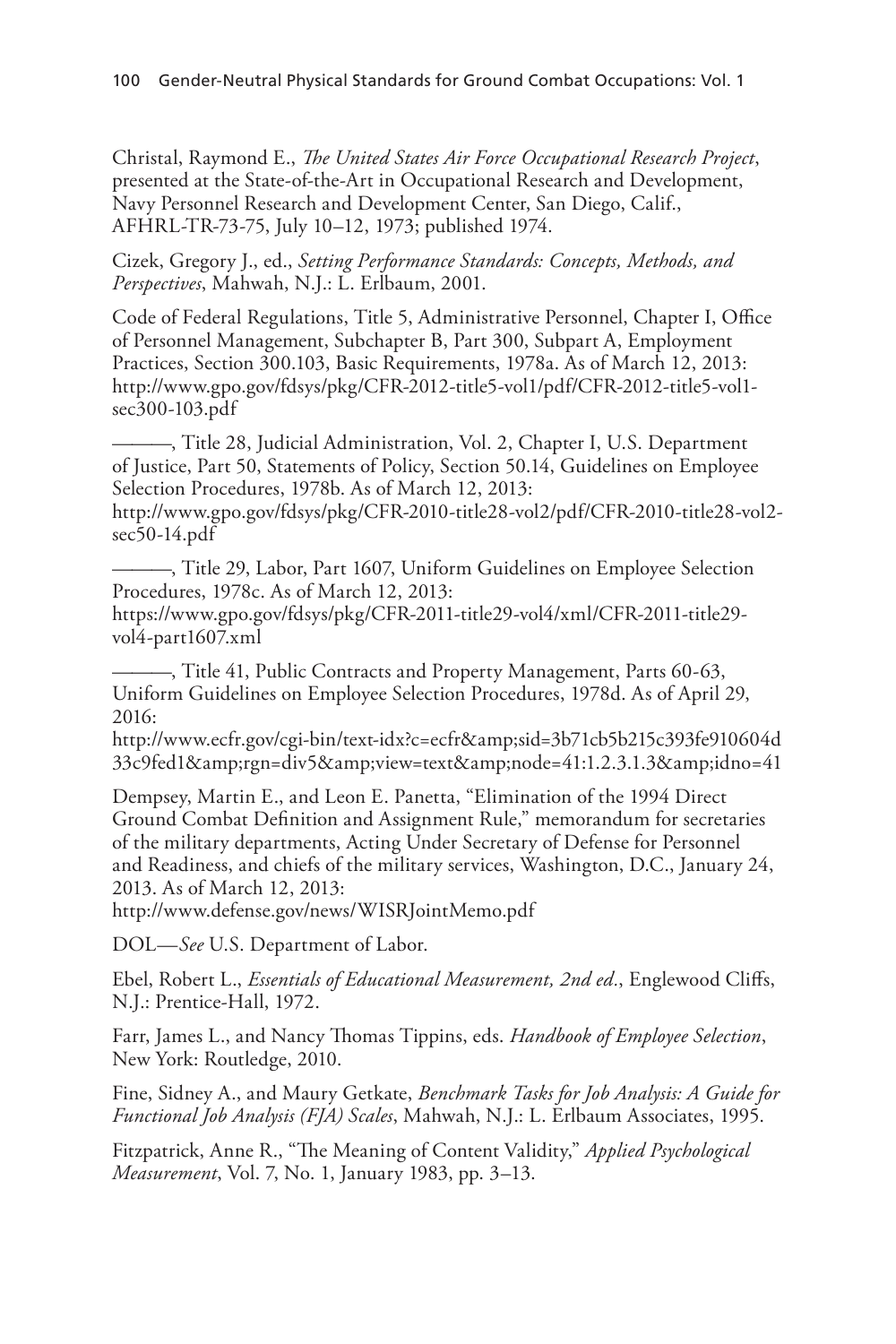Flanagan, John C., "The Critical Incident Technique," *Psychological Bulletin*, Vol. 51, No. 4, July 1954, pp. 327–358.

Fleishman, Edwin A., *The Structure and Measurement of Physical Fitness*, Englewood Cliffs, N.J.: Prentice-Hall, 1964.

Gael, Sidney, *The Job Analysis Handbook for Business, Industry, and Government*, New York: Wiley, 1988.

Gebhardt, Deborah L., "Establishing Performance Standards," in Stefan Harry Constable and Barbara Palmer, eds., *The Process of Physical Fitness Standards Development*, Wright-Patterson Air Force Base, Ohio: Human Systems Information Analysis Center, December 2000, pp. 179–199. As of March 11, 2013:

<http://www.dtic.mil/cgi-bin/GetTRDoc?AD=ADA495349>

Gebhardt, Deborah L., and Todd A. Baker, "Physical Performance," in John C. Scott and Douglas H. Reynolds, eds., *Handbook of Workplace Assessment*, Hoboken, N.J.: Wiley, 2010a, pp. 165–196.

———, "Physical Performance Tests," in James L. Farr and Nancy Thomas Tippins, eds., *Handbook of Employee Selection*, New York: Routledge, 2010b, pp. 277–298.

Hambleton, Ronald K., "Setting Performance Standards on Educational Assessments and Criteria for Evaluating the Process," in Gregory J. Cizek, ed., *Setting Performance Standards: Concepts, Methods, and Perspectives*, Mahwah, N.J.: L. Erlbaum, 2001, pp. 89–116.

Hogan, Joyce, "Structure of Physical Performance in Occupational Tasks," *Journal of Applied Psychology*, Vol. 76, No. 4, August 1991, pp. 495–507.

Hogan, Joyce C., George D. Ogden, Deborah L. Gebhardt, and Edwin A. Fleishman, *Methods for Evaluating the Physical and Effort Requirements of Navy Tasks: Metabolic, Performance, and Physical Ability Correlates of Perceived Efforts*, Washington, D.C.: Advanced Research Resources Organization, 1979.

Hogan, Joyce, and Ann M. Quigley, "Physical Standards for Employment and the Courts," *American Psychologist*, Vol. 41, No. 11, November 1986, pp. 1193–1217.

Industrial/Organizational Solutions, "Fleishman's Taxonomy of Human Abilities," White Paper 015, 2010. As of March 14, 2013:

[http://www.iosolutions.org/uploadedFiles/IOS/IO\\_Solutions/Research\\_and\\_](http://www.iosolutions.org/uploadedFiles/IOS/IO_Solutions/Research_and_Resources/Agency_Resources/White_Papers/Fleishman-white%20paper.pdf) Resources/Agency\_Resources/White\_Papers/Fleishman-white%20paper.pdf

Jeanneret, P. Richard, and Sheldon Zedeck, "Professional Guidelines/Standards," in James L. Farr and Nancy T. Tippins, eds., *Handbook of Employee Selection*, New York: Routledge, 2013, pp. 593–623.

Joint Committee on Standards for Educational and Psychological Testing, *Standards for Educational and Psychological Testing*, Washington, D.C.: American Educational Research Association, 2014.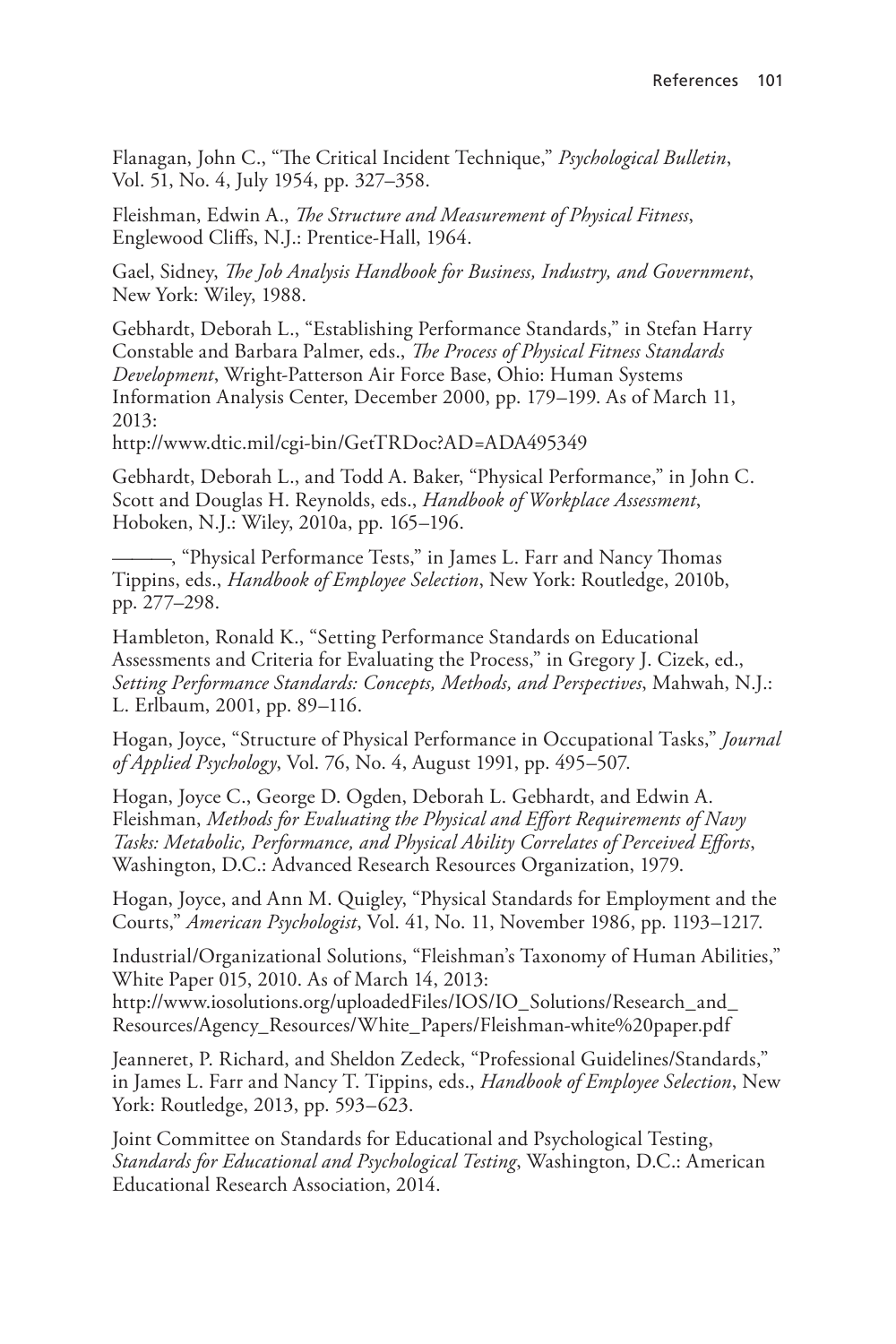Landy, Frank J., and Joseph Vasey, "Job Analysis: The Composition of SME Samples," *Personnel Psychology*, Vol. 44, No. 1, March 1991, pp. 27–50.

Livingston, Samuel A., and Michael J. Zieky, *Passing Scores: A Manual for Setting Standards of Performance on Educational and Occupational Tests*, Princeton, N.J.: Educational Testing Service, 1982.

McCormick, Ernest J., Paul R. Jeanneret, and Robert C. Mecham, "A Study of Job Characteristics and Job Dimensions as Based on the Position Analysis Questionnaire (PAQ)," *Journal of Applied Psychology*, Vol. 56, No. 4, August 1972, pp. 347–368.

Messick, Samuel, "Test Validity and the Ethics of Assessment," *American Psychologist*, Vol. 35, No. 11, November 1980, pp. 1012–1027.

———, "Meaning and Values in Test Validation: The Science and Ethics of Assessment," *Educational Researcher*, Vol. 18, No. 2, March 1989, pp. 5–11.

———, "Validity of Psychological Assessment: Validation of Inferences from Persons' Responses and Performances as Scientific Inquiry into Score Meaning," *American Psychologist*, Vol. 50, No. 9, September 1995, pp. 741–749.

Mitchell, Jimmy L., and Walter E. Driskill, "Military Occupational Analysis: An Historical Overview," in Winston Bennett Jr. and Jimmy L. Mitchell, eds., *Military Occupational Analysis: Issues and Advances in Research and Application*, Brooks Air Force Base, Texas: Air Force Materiel Command, AL/HR-TR-1995- 0131, August 1995, pp. 1–13. As of March 14, 2013: <http://www.dtic.mil/dtic/tr/fulltext/u2/a303687.pdf>

Myers, David C., Deborah L. Gebhardt, Carolyn E. Crump, and Edwin A. Fleishman, "The Dimensions of Human Physical Performance: Factor Analysis of Strength, Stamina, Flexibility, and Body Composition Measures," *Human Performance*, Vol. 6, No. 4, 1993, pp. 309–344.

Myers, David C., Deborah L. Gebhardt, and Edwin A. Fleishman, *Development of Physical Performance Standards for Army Jobs: The Job Analysis Methodology*, Washington, D.C.: Advanced Research Resources Organization, ARRO-3045-FR, 1980.

National Center for O\*NET Development, "O\*NET OnLine," homepage, U.S. Department of Labor, undated. As of April 28, 2016: <http://online.onetcenter.org>

Panetta, Leon E., "Statement on Women in Service," speech delivered by Secretary of Defense Leon E. Panetta, Pentagon Press Briefing Room, Washington, D.C., January 24, 2013.

Palmer, George J., and Ernest J. McCormick, "A Factor Analysis of Job Activities," *Journal of Applied Psychology*, Vol. 45, No. 5, 1961, pp. 289–294.

Principles—*See* Society for Industrial and Organizational Psychology.